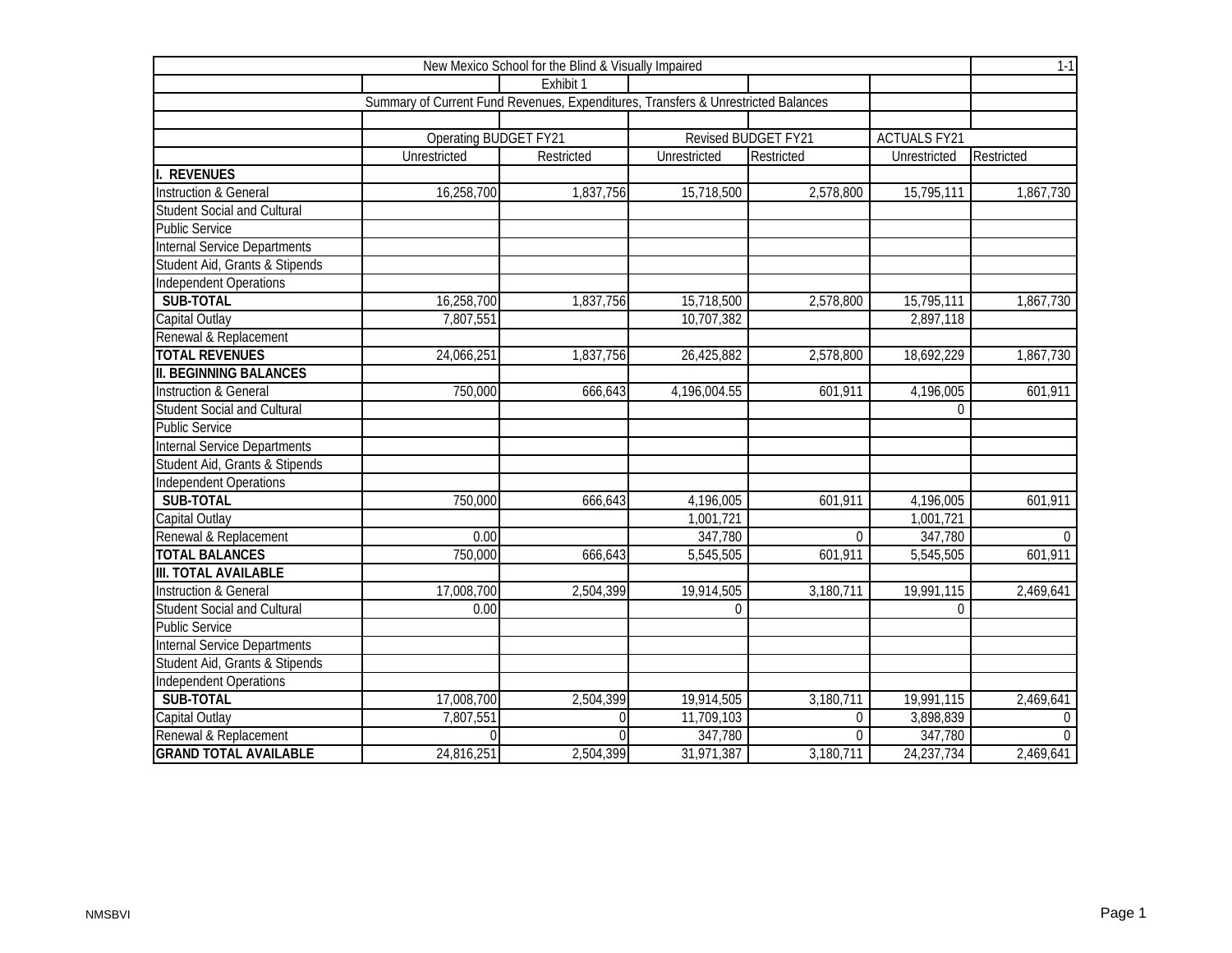| New Mexico School for the Blind & Visually Impaired |                                                                                   |              |              |                     |               |                     |  |  |  |  |
|-----------------------------------------------------|-----------------------------------------------------------------------------------|--------------|--------------|---------------------|---------------|---------------------|--|--|--|--|
|                                                     |                                                                                   | Exhibit 1    |              |                     |               |                     |  |  |  |  |
|                                                     | Summary of Current Fund Revenues, Expenditures, Transfers & Unrestricted Balances |              |              |                     |               |                     |  |  |  |  |
|                                                     |                                                                                   |              |              |                     |               |                     |  |  |  |  |
|                                                     | <b>Operating BUDGET FY21</b>                                                      |              |              | Revised BUDGET FY21 |               | <b>ACTUALS FY21</b> |  |  |  |  |
|                                                     | Unrestricted                                                                      | Restricted   | Unrestricted | Restricted          | Unrestricted  | Restricted          |  |  |  |  |
| <b>IV. EXPENDITURES</b>                             |                                                                                   |              |              |                     |               |                     |  |  |  |  |
| <b>Instruction &amp; General</b>                    | 18,183,431                                                                        | 1,837,756.36 | 18,175,334   | 1,929,654           | 14, 127, 774  | 1,712,850           |  |  |  |  |
| <b>Student Social and Cultural</b>                  |                                                                                   |              |              |                     |               |                     |  |  |  |  |
| Research                                            |                                                                                   |              |              |                     |               |                     |  |  |  |  |
| <b>Public Service</b>                               |                                                                                   |              |              |                     |               |                     |  |  |  |  |
| Internal Service Departments                        |                                                                                   |              |              |                     |               |                     |  |  |  |  |
| Student Aid, Grants & Stipends                      |                                                                                   |              |              |                     |               |                     |  |  |  |  |
| Independent Operations                              |                                                                                   |              |              |                     |               |                     |  |  |  |  |
| SUB-TOTAL                                           | 18,183,431                                                                        | 1,837,756    | 18,175,334   | 1,929,654           | 14, 127, 774  | 1,712,850           |  |  |  |  |
| Capital Outlay                                      | 8,107,551                                                                         |              | 13,324,769   |                     | 2,721,047     |                     |  |  |  |  |
| Renewal & Replacement                               | 284,000                                                                           |              | 631,780      |                     | 25,484        |                     |  |  |  |  |
| <b>TOTAL EXPENDITURES</b>                           | 26,574,983                                                                        | 1,837,756    | 32,131,883   | 1,929,654           | 16,874,306    | 1,712,850           |  |  |  |  |
| V. TRANSFERS IN (OUT)                               |                                                                                   |              |              |                     |               |                     |  |  |  |  |
| <b>Instruction &amp; General</b>                    | 1,924,731                                                                         | 0.00         | (981, 073)   | $\Omega$            | (1,362,401)   | $\overline{0}$      |  |  |  |  |
| <b>Student Social and Cultural</b>                  |                                                                                   |              |              |                     |               |                     |  |  |  |  |
| <b>Public Service</b>                               |                                                                                   |              |              |                     |               |                     |  |  |  |  |
| Internal Service Departments                        |                                                                                   |              |              |                     |               |                     |  |  |  |  |
| Student Aid, Grants & Stipends                      |                                                                                   |              |              |                     |               |                     |  |  |  |  |
| Independent Operations                              |                                                                                   |              |              |                     |               |                     |  |  |  |  |
| SUB-TOTAL                                           | 1,924,731                                                                         | 0.00         | (981, 073)   | $\Omega$            | (1, 362, 401) | $\overline{0}$      |  |  |  |  |
| Capital Outlay                                      | 300,000                                                                           |              | 1,615,666    |                     | 1,078,401     |                     |  |  |  |  |
| Renewal & Replacement                               | 284,000                                                                           |              | 284,000      |                     | 284,000       |                     |  |  |  |  |
| <b>TOTAL NET TRANSFERS</b>                          | 2,508,731                                                                         | 0.00         | 918,593      | $\Omega$            | $\mathbf 0$   | $\overline{0}$      |  |  |  |  |
| <b>VI. ENDING BALANCES</b>                          |                                                                                   |              |              |                     |               |                     |  |  |  |  |
| <b>Instruction &amp; General</b>                    | 750,000                                                                           | 666,643.00   | 758,097      | 1,251,058           | 4,500,940     | 756,791             |  |  |  |  |
| <b>Student Social and Cultural</b>                  | $\Omega$                                                                          | 0.00         | $\Omega$     | $\Omega$            | $\Omega$      | $\overline{0}$      |  |  |  |  |
| <b>Public Service</b>                               |                                                                                   |              |              |                     |               |                     |  |  |  |  |
| <b>Internal Service Departments</b>                 |                                                                                   |              |              |                     |               |                     |  |  |  |  |
| Student Aid, Grants & Stipends                      |                                                                                   |              |              |                     |               |                     |  |  |  |  |
| SUB-TOTAL                                           | 750,000                                                                           | 666,643.00   | 758,097      | 1,251,058           | 4,500,940     | 756,791             |  |  |  |  |
| Capital Outlay                                      |                                                                                   |              |              |                     | 2,256,192     |                     |  |  |  |  |
| Renewals & Replacement                              | $\Omega$                                                                          |              | $\mathbf 0$  | $\overline{0}$      | 606,296       | $\overline{0}$      |  |  |  |  |
| <b>Subtotal Plant Funds</b>                         | $\theta$                                                                          | 0.00         | $\Omega$     | $\theta$            | 2,862,488     | $\overline{0}$      |  |  |  |  |
| <b>TOTAL BALANCES</b>                               | 750,000                                                                           | 666,643      | 758,097      | 1,251,058           | 7,363,428     | 756,791             |  |  |  |  |
| <b>EXPEND, TRANS &amp; BALANCES</b>                 | 24,816,252                                                                        | 2,504,399    | 31,971,387   | 3,180,711           | 24,237,734    | 2,469,641           |  |  |  |  |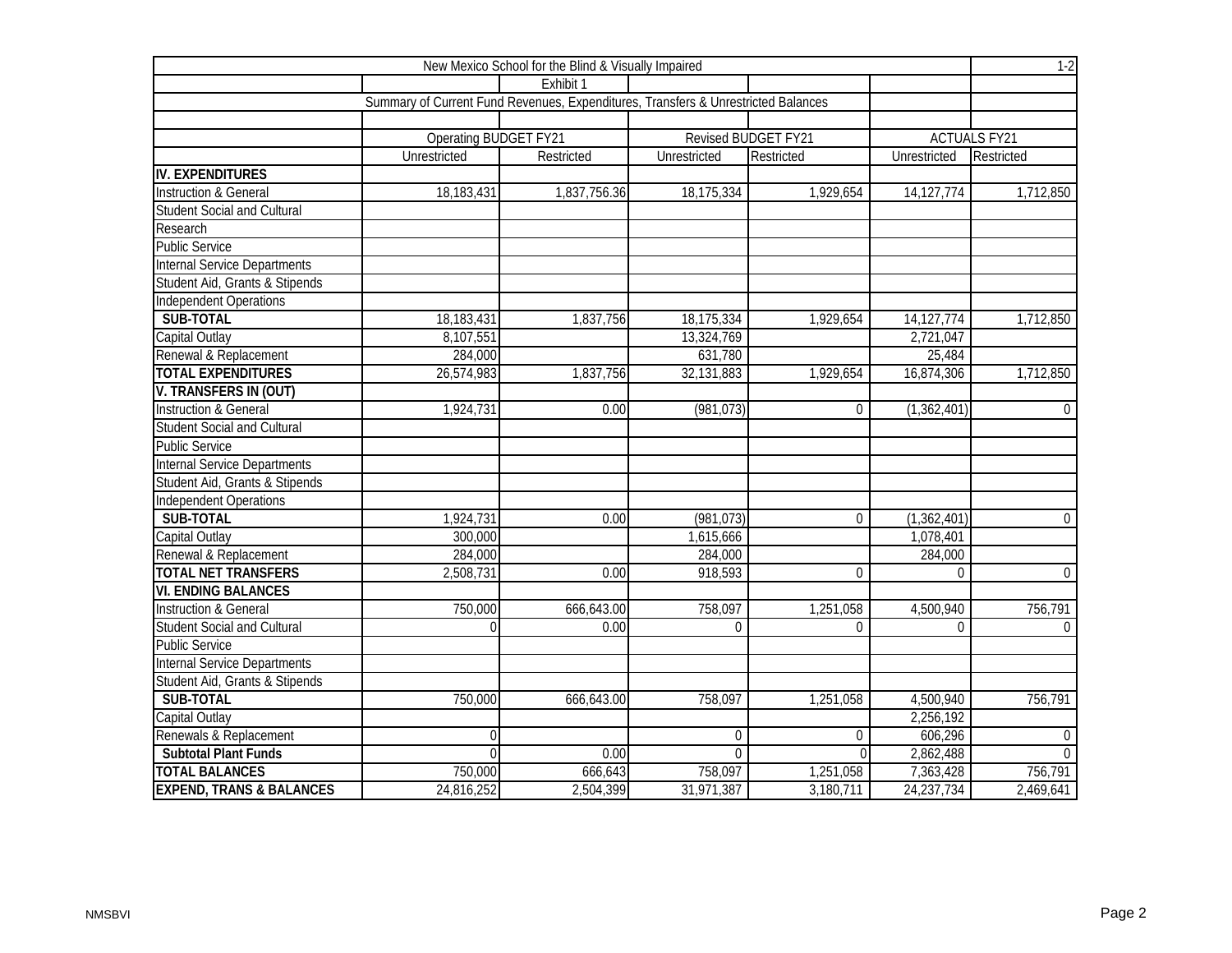| New Mexico School for the Blind & Visually Impaired |                              |                                  |                     |                |              |                     |  |  |  |  |
|-----------------------------------------------------|------------------------------|----------------------------------|---------------------|----------------|--------------|---------------------|--|--|--|--|
|                                                     |                              | Exhibit 2                        |                     |                |              |                     |  |  |  |  |
|                                                     |                              | Summary of Instruction & General |                     |                |              |                     |  |  |  |  |
|                                                     |                              |                                  |                     |                |              |                     |  |  |  |  |
|                                                     | <b>Operating BUDGET FY21</b> |                                  | Revised BUDGET FY21 |                |              | <b>ACTUALS FY21</b> |  |  |  |  |
|                                                     | Unrestricted                 | Restricted                       | <b>Unrestricted</b> | Restricted     | Unrestricted | Restricted          |  |  |  |  |
| <b>REVENUES</b>                                     |                              |                                  |                     |                |              |                     |  |  |  |  |
| <b>Tuition and Miscellaneous Fees</b>               | $\theta$                     | 0.00                             | $\Omega$            | $\Omega$       | $\Omega$     | $\mathbf 0$         |  |  |  |  |
| <b>Federal Govt Appropriations</b>                  | $\Omega$                     | 0.00                             | $\Omega$            | $\overline{0}$ | $\Omega$     | $\overline{0}$      |  |  |  |  |
| <b>State Govt Appropriations</b>                    | 1,324,100                    | 150,000.00                       | 1,324,100           | 649,147        | 1,324,100    | 150,000             |  |  |  |  |
| <b>Federal Govt Grants &amp; Contracts</b>          | $\Omega$                     | 239,665.68                       | $\theta$            | 237,967        | $\Omega$     | 235,330             |  |  |  |  |
| <b>State Govt Grants &amp; Contracts</b>            | $\Omega$                     | 1,394,040.68                     | $\Omega$            | 1,560,904      | $\Omega$     | 1,383,046           |  |  |  |  |
| Private Gifts, Grants & Contracts (dona             | 3,000                        | 54,050.00                        | 3,000               | 130,783        | 1,644        | 99,354              |  |  |  |  |
| Endowments, Land, Permanent Fund                    | 14,750,000                   | 0.00                             | 14,300,000          | $\overline{0}$ | 14,401,114   | $\overline{0}$      |  |  |  |  |
| <b>Other Sources</b>                                | 181,600                      | 0.00                             | 91,400              | $\Omega$       | 68,252       | $\overline{0}$      |  |  |  |  |
| SUB-TOTAL                                           | 16,258,700                   | 1,837,756                        | 15,718,500          | 2,578,800      | 15,795,111   | 1,867,730           |  |  |  |  |
| Capital Outlay                                      |                              |                                  |                     |                |              |                     |  |  |  |  |
| Renewal & Replacement                               |                              |                                  |                     |                |              |                     |  |  |  |  |
| <b>TOTAL REVENUES</b>                               | 16,258,700                   | 1,837,756.36                     | 15,718,500          | 2,578,800      | 15,795,111   | 1,867,730           |  |  |  |  |
| <b>BEGINNING BALANCES</b>                           | 750,000                      | 666,643.00                       | 4,196,005           | 601,911        | 4,196,005    | 601,911             |  |  |  |  |
| <b>TOTAL AVAILABLE</b>                              | 17,008,700                   | 2,504,399                        | 19,914,505          | 3,180,711      | 19,991,115   | 2,469,641           |  |  |  |  |
| <b>EXPENDITURES</b>                                 |                              |                                  |                     |                |              |                     |  |  |  |  |
| Instruction                                         | 6,887,375.43                 | 166,650.00                       | 6,858,205.41        | 175,310.32     | 5,525,689    | 160,570             |  |  |  |  |
| Academic Support                                    | 4,206,255.82                 | 691,006.36                       | 4,230,134.94        | 891,818.51     | 3,187,651    | 853,704             |  |  |  |  |
| <b>Student Services</b>                             | 2,157,252.96                 | 974,900.00                       | 2,141,456.43        | 860,000.00     | 1,334,282    | 698,056             |  |  |  |  |
| <b>Institutional Support</b>                        | 2,912,508.46                 | 5,200.00                         | 2,915,642.21        | 2,525.00       | 2,473,394    | 520                 |  |  |  |  |
| Operation & Maintenance of Plant                    | 2,020,038.48                 |                                  | 2,029,895.06        | 0.00           | 1,606,757    | $\Omega$            |  |  |  |  |
| SUB-TOTAL                                           | 18,183,431                   | 1,837,756                        | 18,175,334          | 1,929,654      | 14, 127, 774 | 1,712,850           |  |  |  |  |
| Capital Outlay                                      |                              |                                  |                     |                |              |                     |  |  |  |  |
| Renewal & Replacement                               |                              |                                  |                     |                |              |                     |  |  |  |  |
| <b>TOTAL EXPENDITURES</b>                           | 18,183,431                   | 1,837,756                        | 18,175,334          | 1,929,654      | 14, 127, 774 | 1,712,850           |  |  |  |  |
| TRANSFERS (IN) OUT OF I&G                           |                              |                                  |                     |                |              |                     |  |  |  |  |
| Non-Mandatory Transfers - I&G                       |                              |                                  |                     |                |              |                     |  |  |  |  |
| Renewals & Replacements                             | 284,000                      |                                  | 284,000             |                | 284,000      |                     |  |  |  |  |
| Major Capital Outlay                                |                              |                                  |                     |                | 920,163      |                     |  |  |  |  |
| Minor Capital Outlay                                | 300,000                      |                                  | 1,615,666           |                | 158, 238     |                     |  |  |  |  |
| Non-B udgetary Exhibits:                            |                              |                                  |                     |                |              |                     |  |  |  |  |
| Quasi-Endowment Fund                                | (2,508,731)                  |                                  | (918, 593)          |                | $\Omega$     |                     |  |  |  |  |
| <b>TOTAL NET TRANSFERS</b>                          | (1,924,731)                  | $\Omega$                         | 981,073             | $\Omega$       | 1,362,401    | $\overline{0}$      |  |  |  |  |
| <b>ENDING BALANCE</b>                               | 750,000                      | 666,643                          | 758,097             | 1,251,058      | 4,500,940    | 756,791             |  |  |  |  |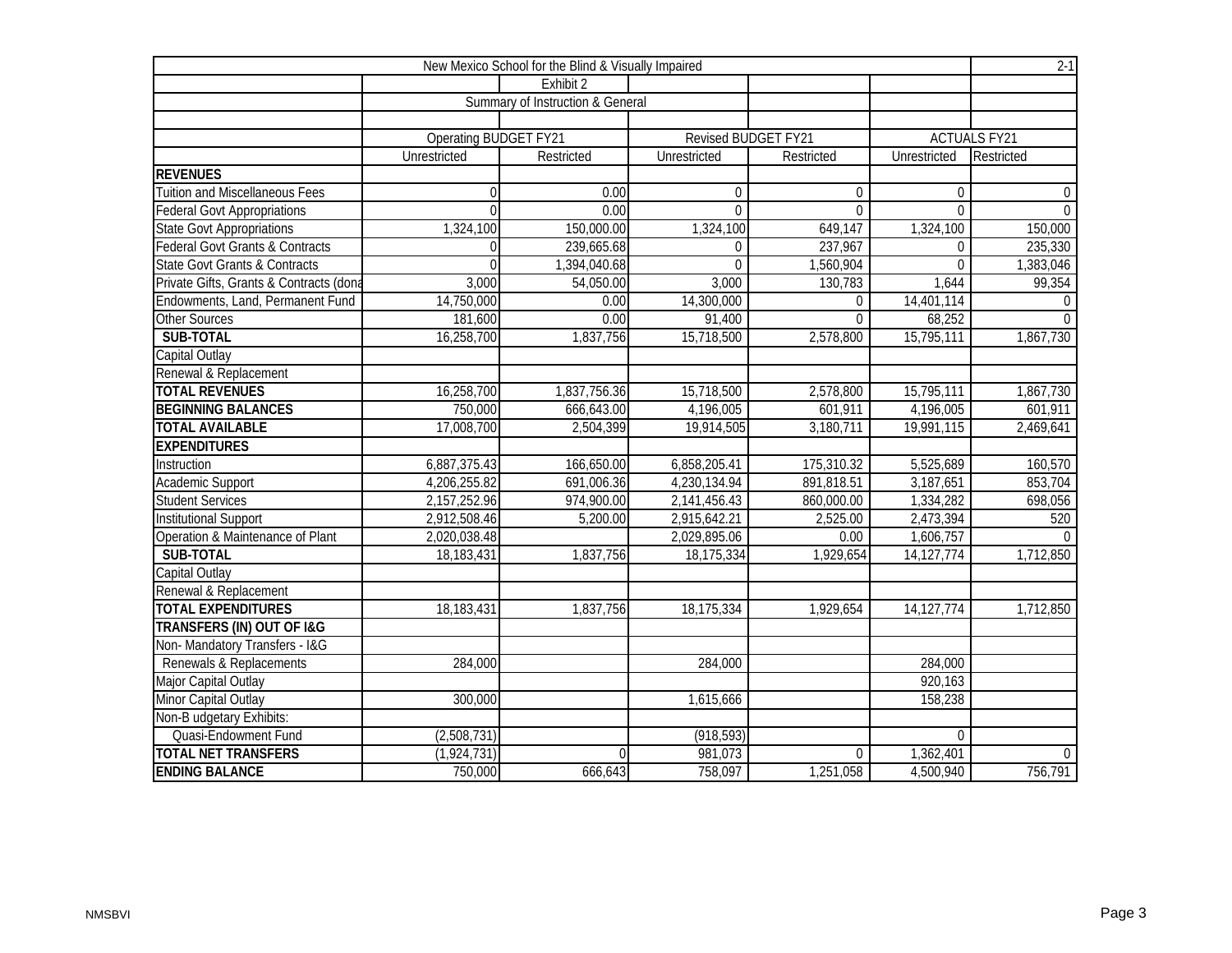| New Mexico School for the Blind & Visually Impaired |                              |                             |                |                     |                |                     |  |  |  |  |
|-----------------------------------------------------|------------------------------|-----------------------------|----------------|---------------------|----------------|---------------------|--|--|--|--|
|                                                     |                              | Exhibit <sub>1</sub> A      |                |                     |                |                     |  |  |  |  |
|                                                     |                              | <b>Details of Transfers</b> |                |                     |                |                     |  |  |  |  |
|                                                     | <b>Operating BUDGET FY21</b> |                             |                | Revised BUDGET FY21 |                | <b>ACTUALS FY21</b> |  |  |  |  |
|                                                     | Unrestricted                 | Restricted                  | Unrestricted   | Restricted          | Unrestricted   | Restricted          |  |  |  |  |
| A. Instruction & General Transfers                  |                              |                             |                |                     |                |                     |  |  |  |  |
| Non-Mandatory                                       |                              |                             |                |                     |                |                     |  |  |  |  |
| I & G (from Quasi-Endowment)                        | (2,508,731)                  | $\mathbf 0$                 | (918, 593)     | $\overline{0}$      | $\overline{0}$ | $\overline{0}$      |  |  |  |  |
| 1&G                                                 |                              |                             |                |                     |                |                     |  |  |  |  |
| <b>Public Service</b>                               |                              |                             |                |                     |                |                     |  |  |  |  |
| <b>Auxiliary Enterprises</b>                        |                              |                             |                |                     |                |                     |  |  |  |  |
| Capital Outlay                                      | 300,000                      |                             | 1,615,667      |                     | 1,078,401      |                     |  |  |  |  |
| Subtotal Non-Mandatory                              | (2, 208, 731)                | $\boldsymbol{0}$            | 697,074        | $\mathbf 0$         | 1,078,401      | $\overline{0}$      |  |  |  |  |
| Required                                            |                              |                             |                |                     |                |                     |  |  |  |  |
| 1&G                                                 |                              |                             |                |                     |                |                     |  |  |  |  |
| <b>Student Aid</b>                                  |                              |                             |                |                     |                |                     |  |  |  |  |
| Capital Outlay                                      |                              |                             |                |                     |                |                     |  |  |  |  |
| Renewal and Replacement                             | 284,000                      |                             | 284,000        |                     | 284,000        |                     |  |  |  |  |
| <b>Subtotal Required</b>                            | 284,000                      | $\mathbf 0$                 | 284,000        | $\overline{0}$      | 284,000        | $\overline{0}$      |  |  |  |  |
| <b>TOTAL TRANSFERS (EXH 2)</b>                      | (1,924,731)                  | $\Omega$                    | 981,074        | 0                   | 1,362,401      | $\overline{0}$      |  |  |  |  |
| B. Student Soc & Cultural Dev Transfers             |                              |                             |                |                     |                |                     |  |  |  |  |
| <b>TOTAL TRANSFERS (EXH 15)</b>                     | $\overline{0}$               | $\mathbf 0$                 | 0              | $\mathbf 0$         | $\mathbf 0$    | $\overline{0}$      |  |  |  |  |
| C. Research Transfers                               |                              |                             |                |                     |                |                     |  |  |  |  |
| <b>TOTAL TRANSFERS (EXH 16)</b>                     | $\overline{0}$               | $\mathbf 0$                 | $\overline{0}$ | $\overline{0}$      | $\overline{0}$ | $\overline{0}$      |  |  |  |  |
| D. Public Service Transfers                         |                              |                             |                |                     |                |                     |  |  |  |  |
| Non-Mandatory I & G                                 |                              |                             |                |                     |                |                     |  |  |  |  |
| <b>TOTAL TRANSFERS (EXH 17)</b>                     | $\overline{0}$               | $\mathbf 0$                 | $\overline{0}$ | $\overline{0}$      | $\overline{0}$ | $\overline{0}$      |  |  |  |  |
| <b>E. Internal Service Transfers</b>                |                              |                             |                |                     |                |                     |  |  |  |  |
| <b>TOTAL TRANSFERS (EXH 18)</b>                     | $\overline{0}$               | $\mathbf 0$                 | $\mathbf 0$    | $\overline{0}$      | $\overline{0}$ | $\overline{0}$      |  |  |  |  |
| F. Student Aid Grants & Stipends Transfers          |                              |                             |                |                     |                |                     |  |  |  |  |
|                                                     |                              |                             |                |                     |                |                     |  |  |  |  |
| <b>TOTAL TRANSFERS (EXH 19)</b>                     | $\mathbf 0$                  | $\mathbf 0$                 | $\mathbf 0$    | $\mathbf 0$         | $\mathbf 0$    | $\overline{0}$      |  |  |  |  |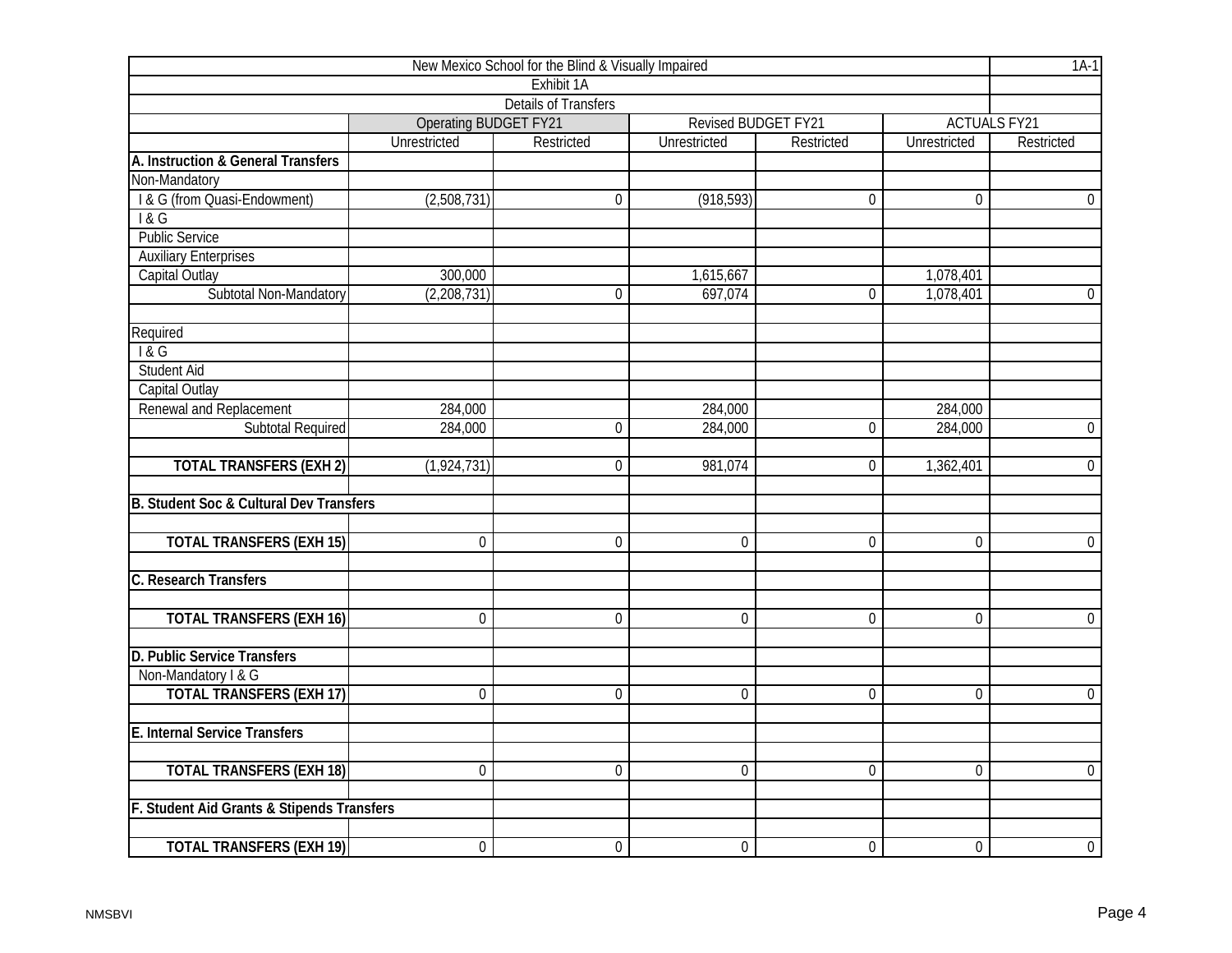|                                                                      |                              | New Mexico School for the Blind & Visually Impaired |                       |                |                        | $1A-2$              |
|----------------------------------------------------------------------|------------------------------|-----------------------------------------------------|-----------------------|----------------|------------------------|---------------------|
|                                                                      |                              | Exhibit 1A                                          |                       |                |                        |                     |
|                                                                      |                              | <b>Details of Transfers</b>                         |                       |                |                        |                     |
|                                                                      |                              |                                                     |                       |                |                        |                     |
|                                                                      | <b>Operating BUDGET FY21</b> |                                                     | Revised BUDGET FY21   |                |                        | <b>ACTUALS FY21</b> |
|                                                                      | Unrestricted                 | Restricted                                          | Unrestricted          | Restricted     | Unrestricted           | Restricted          |
| <b>G. Auxiliary Enterprises Transfers</b>                            |                              |                                                     |                       |                |                        |                     |
|                                                                      |                              |                                                     |                       |                |                        |                     |
| <b>TOTAL TRANSFERS (EXH 20)</b>                                      | $\Omega$                     | $\Omega$                                            | $\Omega$              | $\Omega$       | $\Omega$               | $\mathbf 0$         |
|                                                                      |                              |                                                     |                       |                |                        |                     |
| H. Intercollegiate Transfers                                         |                              |                                                     |                       |                |                        |                     |
| <b>TOTAL TRANSFERS (EXH 21)</b>                                      | $\mathbf 0$                  | $\mathbf 0$                                         | $\mathbf 0$           | $\mathbf 0$    | $\overline{0}$         | $\overline{0}$      |
|                                                                      |                              |                                                     |                       |                |                        |                     |
| I. Independent Operations Transfers                                  |                              |                                                     |                       |                |                        |                     |
|                                                                      |                              |                                                     |                       |                |                        |                     |
| <b>TOTAL TRANSFERS (EXH 22)</b>                                      | $\Omega$                     | $\Omega$                                            | 0                     | $\mathbf 0$    | $\overline{0}$         | $\mathbf 0$         |
|                                                                      |                              |                                                     |                       |                |                        |                     |
| J. Capital Outlay Transfers                                          |                              |                                                     |                       |                |                        |                     |
| Non-Mandatory                                                        |                              |                                                     |                       |                |                        |                     |
| I & G - To Capital Outlay                                            | (300,000)                    |                                                     | (1,615,666)           |                | (1,078,401)            |                     |
| BR&R to Capital Outlay                                               |                              |                                                     |                       |                |                        |                     |
| Subtotal Non-Mandatory                                               | (300,000)                    | $\Omega$                                            | (1,615,666)           | $\overline{0}$ | (1,078,401)            | $\overline{0}$      |
| Required                                                             |                              |                                                     |                       |                |                        |                     |
| 18G                                                                  |                              |                                                     |                       |                |                        |                     |
| <b>Subtotal Required</b>                                             | $\overline{0}$               | $\mathbf 0$                                         | $\overline{0}$        | $\overline{0}$ | $\overline{0}$         | $\overline{0}$      |
| <b>TOTAL TRANSFERS (EXHI)</b>                                        | (300,000)                    | $\mathbf 0$                                         | (1,615,666)           | $\overline{0}$ | (1,078,401)            | $\mathbf 0$         |
|                                                                      |                              |                                                     |                       |                |                        |                     |
| K. Renewal and Replacement Transfers                                 |                              |                                                     |                       |                |                        |                     |
| Required I & G                                                       | (284,000)<br>$\Omega$        |                                                     | (284,000)<br>$\Omega$ |                | (284,000)              |                     |
| <b>BR&amp;R</b> to Capital Outlay<br><b>TOTAL TRANSFERS (EXH II)</b> | (284,000)                    | $\Omega$                                            |                       | 0              | $\Omega$<br>(284, 000) | $\boldsymbol{0}$    |
|                                                                      |                              |                                                     | (284,000)             |                |                        |                     |
| <b>Total Net Transfers</b>                                           | (2,508,731)                  | $\boldsymbol{0}$                                    | (918, 592)            | $\overline{0}$ | $\overline{0}$         | $\overline{0}$      |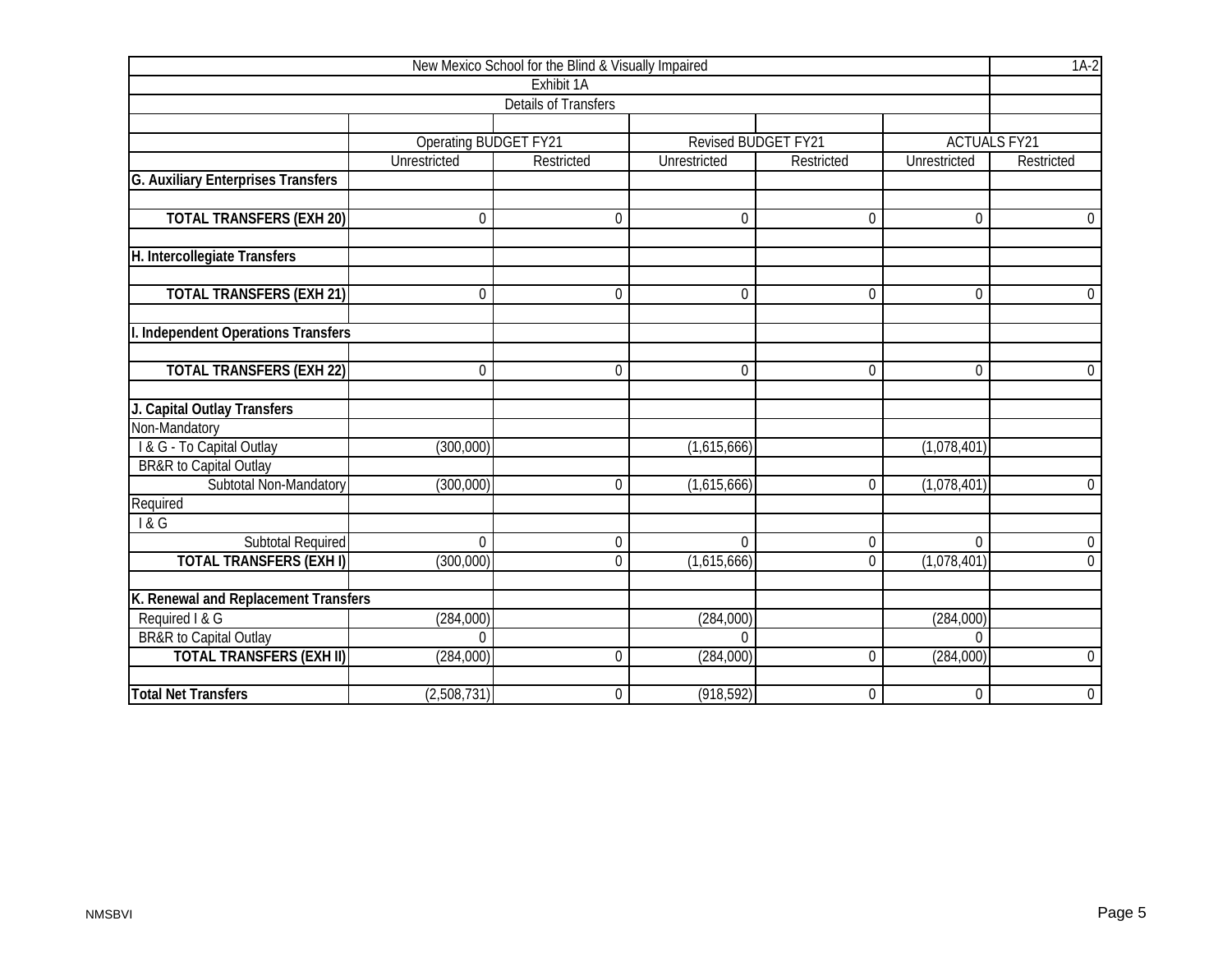| New Mexico School for the Blind & Visually Impaired |                                                         |                       |                     |            |                     |            |  |  |  |  |  |
|-----------------------------------------------------|---------------------------------------------------------|-----------------------|---------------------|------------|---------------------|------------|--|--|--|--|--|
|                                                     |                                                         | Exhibit 4             |                     |            |                     |            |  |  |  |  |  |
|                                                     | Governmental Appropriations for Instruction and General |                       |                     |            |                     |            |  |  |  |  |  |
|                                                     |                                                         |                       |                     |            |                     |            |  |  |  |  |  |
|                                                     |                                                         | Operating BUDGET FY21 | Revised BUDGET FY21 |            | <b>ACTUALS FY21</b> |            |  |  |  |  |  |
|                                                     | Unrestricted                                            | Restricted            | Unrestricted        | Restricted | Unrestricted        | Restricted |  |  |  |  |  |
| General Instruction                                 | 595,500                                                 |                       | 595,500             |            | 595,500             |            |  |  |  |  |  |
| BR&R                                                | 284,000                                                 |                       | 284,000             |            | 284,000             |            |  |  |  |  |  |
| Aviation                                            |                                                         | 150,000               |                     | 649,147    |                     | 150,000    |  |  |  |  |  |
| Low Vision Clinic - SB611                           | 104,400                                                 |                       | 104,400             |            | 104,400             |            |  |  |  |  |  |
| Early Childhood Program                             | 340,200                                                 |                       | 340,200             |            | 340,200             |            |  |  |  |  |  |
| <b>TOTAL</b>                                        | 1,324,100                                               | 150,000               | 1,324,100           | 649,147    | 1,324,100           | 150,000    |  |  |  |  |  |
|                                                     |                                                         |                       |                     |            |                     |            |  |  |  |  |  |
|                                                     |                                                         |                       |                     |            |                     |            |  |  |  |  |  |
|                                                     |                                                         |                       |                     |            |                     |            |  |  |  |  |  |
|                                                     |                                                         |                       |                     |            |                     |            |  |  |  |  |  |
|                                                     |                                                         |                       |                     |            |                     |            |  |  |  |  |  |
|                                                     |                                                         |                       |                     |            |                     |            |  |  |  |  |  |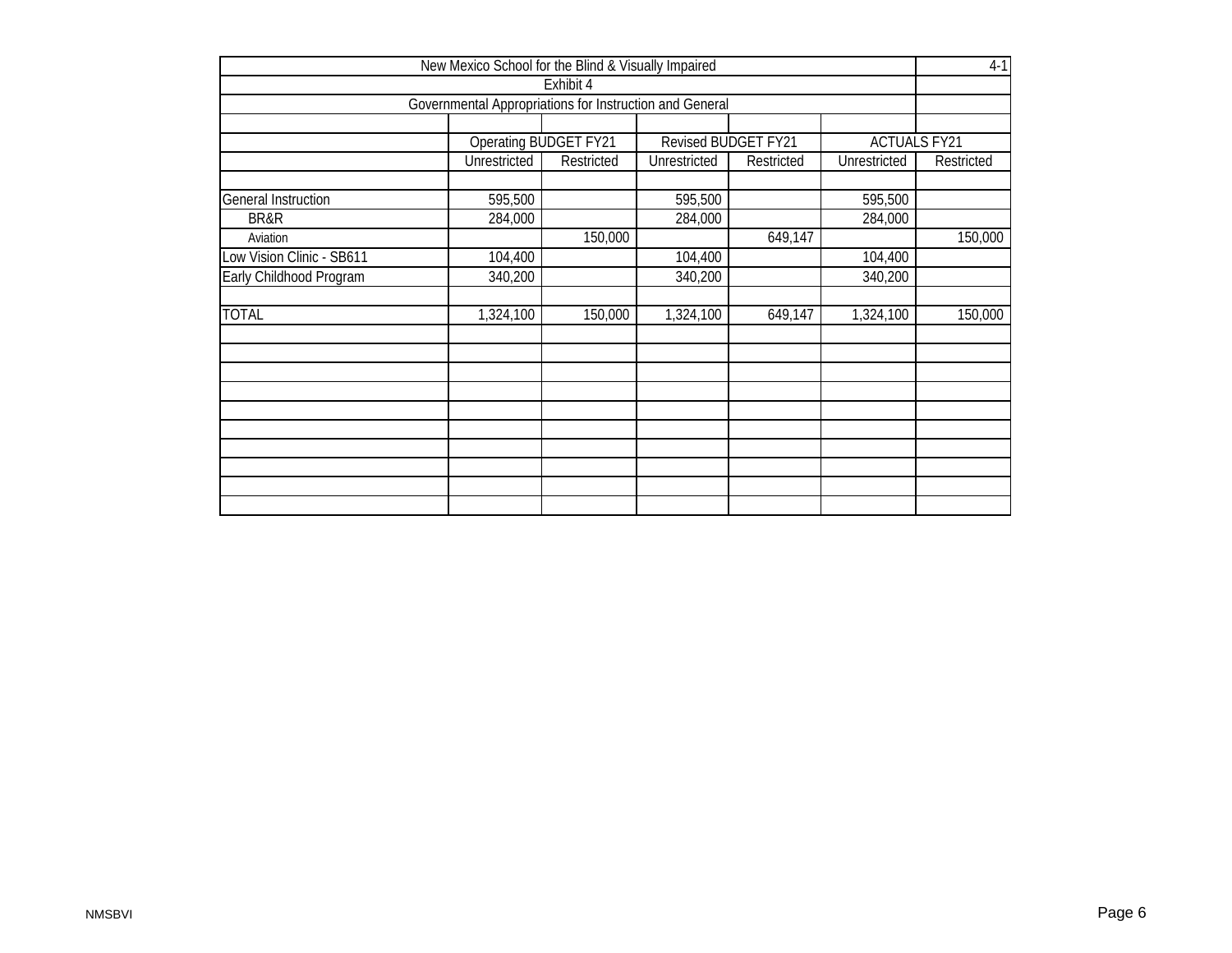|                                 | New Mexico School for the Blind & Visually Impaired         |            |                            |            |                     | $5-1$      |
|---------------------------------|-------------------------------------------------------------|------------|----------------------------|------------|---------------------|------------|
|                                 |                                                             | Exhibit 5  |                            |            |                     |            |
|                                 | Government Grants and Contracts for Instruction and General |            |                            |            |                     |            |
|                                 | <b>Operating BUDGET FY21</b>                                |            | <b>Revised BUDGET FY21</b> |            | <b>ACTUALS FY21</b> |            |
|                                 | Unrestricted                                                | Restricted | Unrestricted               | Restricted | Unrestricted        | Restricted |
| Unrestricted                    |                                                             |            |                            |            |                     |            |
| Federal                         | \$0                                                         | \$0        | \$0                        | \$0        | \$0                 |            |
| For Reporting Veterans          | \$0                                                         | \$0        | \$0                        | \$0        | \$0                 |            |
| For Admin. Of Student Aid Prog. | \$0                                                         | $\sqrt{6}$ | $\overline{50}$            | $\sqrt{6}$ | \$0                 |            |
| Cost of Educ.-Fellowship Prog   | \$0                                                         | \$0        | \$0                        | \$0        | \$0                 |            |
| CETA                            | \$0                                                         | \$0        | \$0                        | \$0        | \$0                 |            |
|                                 |                                                             |            |                            |            |                     |            |
| Total Federal (Exh. 2)          | \$0                                                         | \$0        | \$0                        | \$0        | \$0                 | \$0        |
|                                 |                                                             |            |                            |            |                     |            |
|                                 |                                                             |            |                            |            |                     |            |
| <b>State</b>                    |                                                             |            |                            |            |                     |            |
| <b>State Grants</b>             | \$0                                                         | $\sqrt{6}$ | \$0                        |            | $\sqrt{0}$          |            |
| PED                             |                                                             |            |                            |            | \$0                 |            |
| Total State (Exh. 2)            | \$0                                                         | \$0        | \$0                        | \$0        | \$0                 | \$0        |
|                                 |                                                             |            |                            |            |                     |            |
| Local                           | \$0                                                         | \$0        | \$0                        | \$0        | \$0                 |            |
|                                 |                                                             |            |                            |            |                     |            |
| Total Local (Exh. 2)            | \$0                                                         | $\sqrt{6}$ | \$0                        | $\sqrt{6}$ | $\sqrt{6}$          | \$0        |
| <b>Total Unrestricted</b>       | \$0                                                         | \$0        | \$0                        | \$0        | \$0                 | $\sqrt{6}$ |
|                                 |                                                             |            |                            |            |                     |            |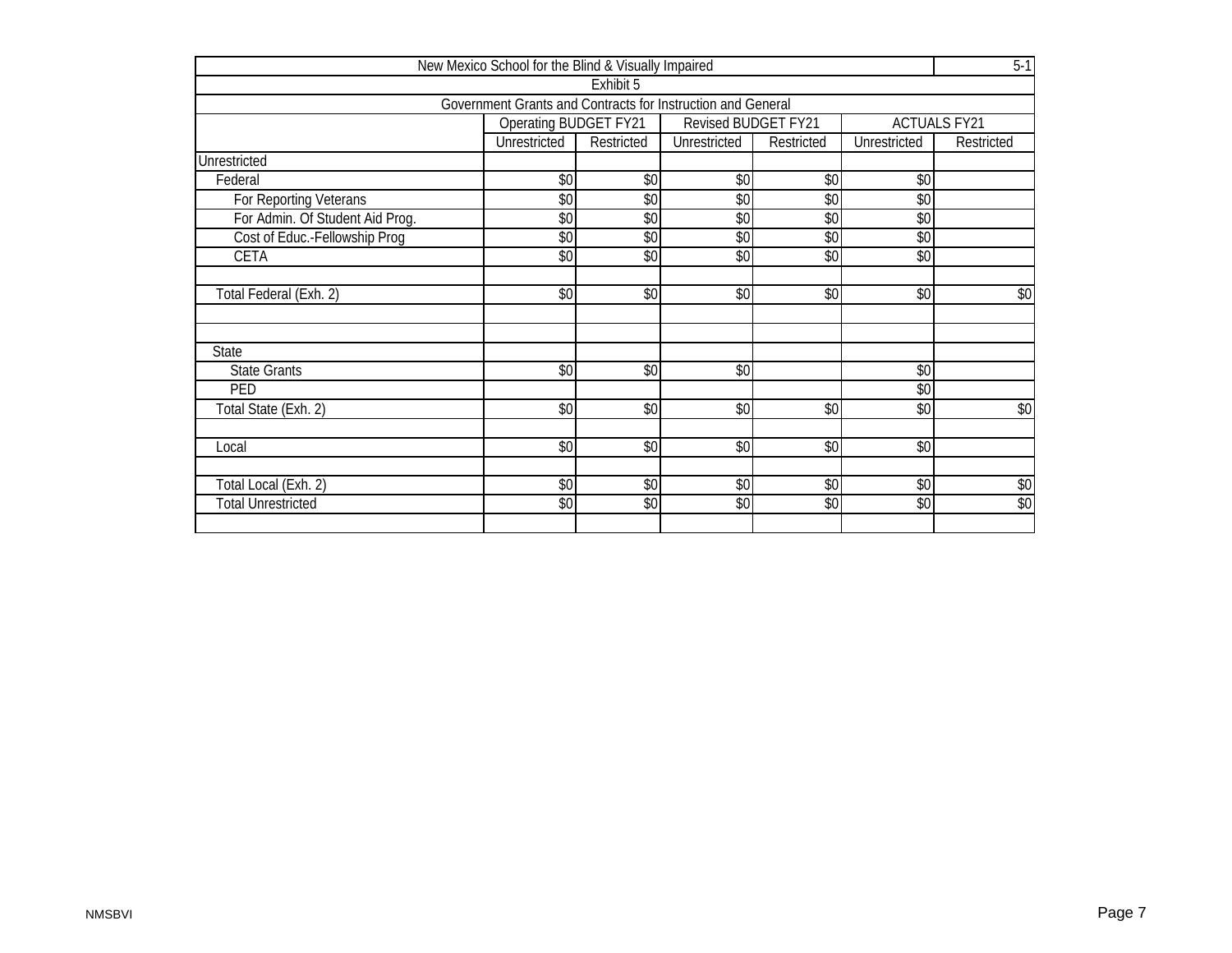| Restricted                      |     |             |            |             |            |             |
|---------------------------------|-----|-------------|------------|-------------|------------|-------------|
| Federal                         |     |             |            |             |            |             |
| <b>Library Grants</b>           | \$0 | $\sqrt{6}$  | $\sqrt{6}$ | $\sqrt{6}$  | $\sqrt{6}$ |             |
| Instruction (Exh. 10)           | \$0 |             |            |             |            |             |
| Academic Support (Exh. 11)      | \$0 |             |            |             |            |             |
| Student Services (Exh. 12)      | \$0 | $\sqrt{6}$  | \$0        |             |            | \$0         |
| Institutional Support (Exh. 13) | \$0 | \$0         | $\sqrt{6}$ | \$0         | \$0        | \$0         |
| O & M of Plant (Exh. 14)        | \$0 | \$0         | \$0        | \$0         | \$0        | \$0         |
| Pre-ETS                         |     |             |            |             |            | \$4,693     |
| Navajo Nation                   |     | \$206,666   |            | \$196,905   |            | \$196,905   |
| PED - IDEA B                    |     | \$33,000    |            | \$41,062    |            | \$33,732    |
|                                 |     |             |            |             |            |             |
|                                 |     |             |            |             |            |             |
| Total Federal (Exh. 2)          | \$0 | \$239,666   | \$0        | \$237,967   | \$0        | \$235,330   |
|                                 |     |             |            |             |            |             |
| State                           | \$0 |             |            |             | \$0        |             |
| Medicaid                        |     | \$1,295,100 |            | \$1,540,000 |            | \$1,383,046 |
| <b>PED - State Textbooks</b>    |     | \$1,600     |            | \$2,904     | \$0        |             |
| PED - Resource Center           |     |             |            |             |            |             |
| <b>Commission for the Blind</b> |     | \$97,341    |            | \$18,000    |            |             |
|                                 |     |             |            |             |            |             |
| Total State (Exh. 2)            | \$0 | \$1,394,041 | \$0        | \$1,560,904 | \$0        | \$1,383,046 |
|                                 |     |             |            |             |            |             |
| Local                           | \$0 | \$0         | \$0        | \$0         | \$0        | \$0         |
|                                 |     |             |            |             |            |             |
| Total Local (Exh. 2)            | \$0 | \$0         | $\sqrt{6}$ | \$0         | $\sqrt{6}$ | \$0         |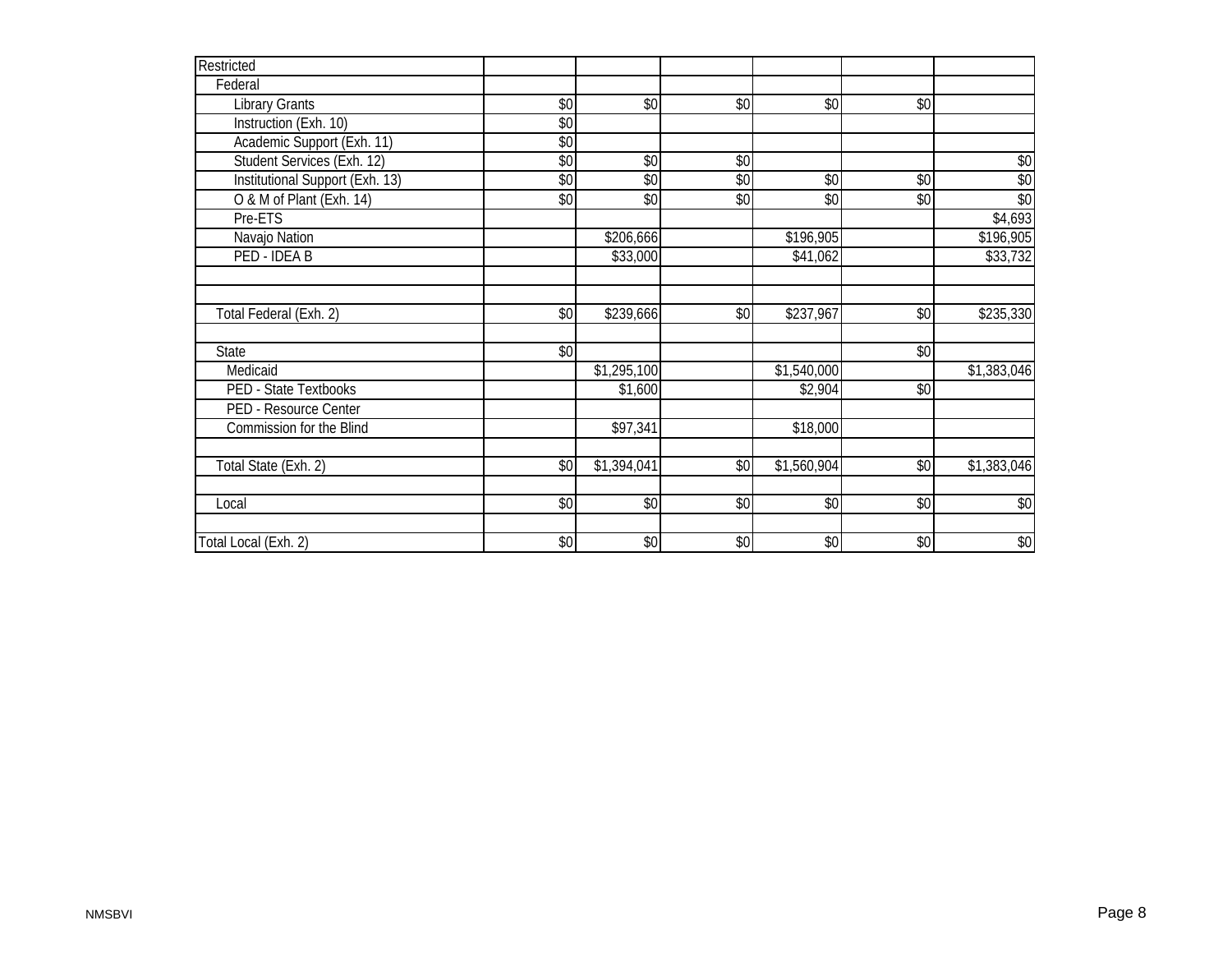| New Mexico School for the Blind & Visually Impaired             |                                                                            |                  |                |                    |                |                  |  |  |  |  |  |
|-----------------------------------------------------------------|----------------------------------------------------------------------------|------------------|----------------|--------------------|----------------|------------------|--|--|--|--|--|
| Exhibit 6                                                       |                                                                            |                  |                |                    |                |                  |  |  |  |  |  |
| Private Gifts, Grants and Contracts for Instruction and General |                                                                            |                  |                |                    |                |                  |  |  |  |  |  |
|                                                                 | Revised Budget FY21<br><b>Operating Budget FY21</b><br><b>ACTUALS FY21</b> |                  |                |                    |                |                  |  |  |  |  |  |
|                                                                 | Unrestricted                                                               | Restricted       | Unrestricted   | Restricted         | Unrestricted   | Restricted       |  |  |  |  |  |
| Minerals I & G Grant<br><b>Donations</b><br>Total (Exh. 2)      | 3,000<br>3,000                                                             | 54,050<br>54,050 | 3,000<br>3,000 | 130,783<br>130,783 | 1,644<br>1,644 | 99,354<br>99,354 |  |  |  |  |  |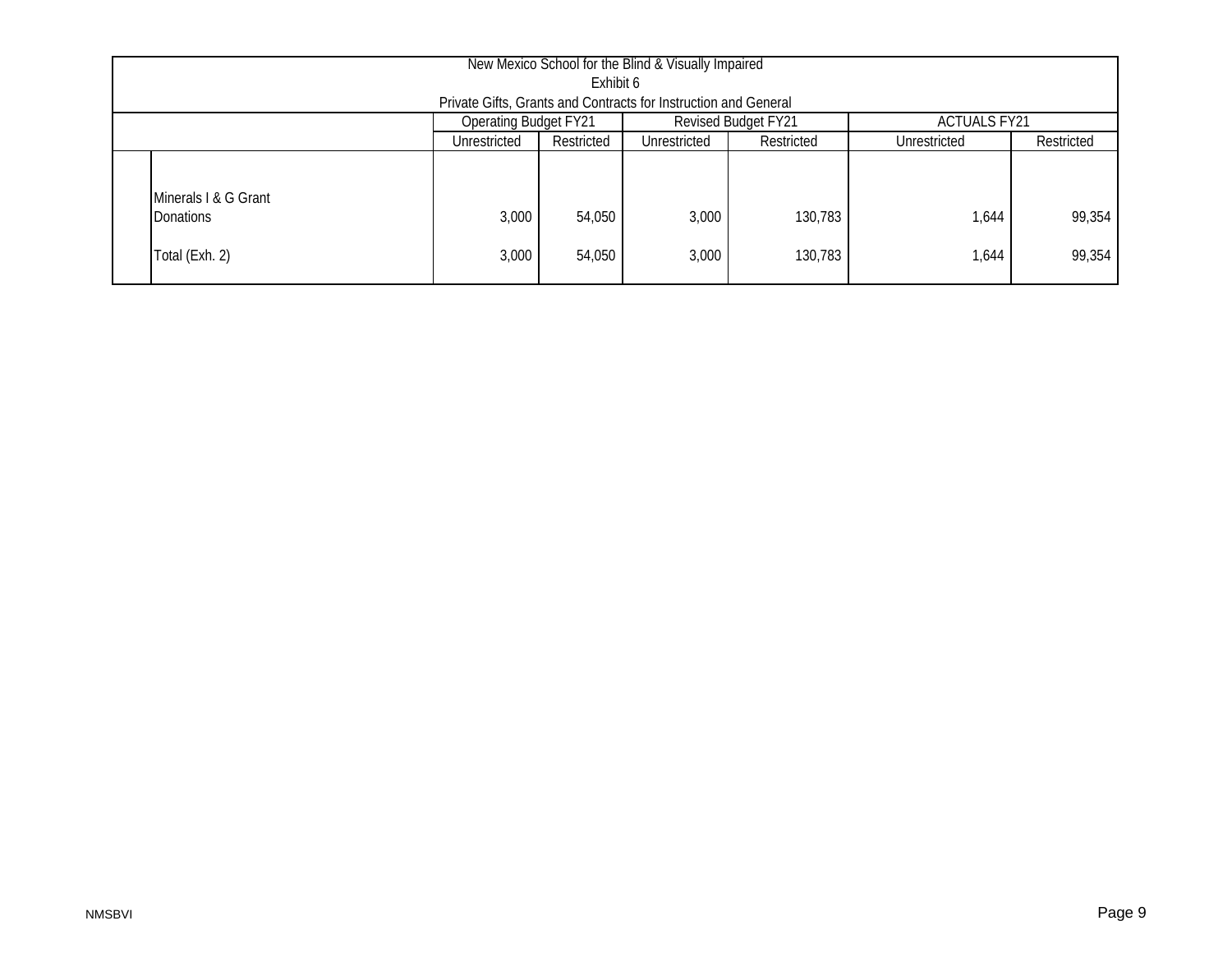|                                                                                   |                                                                      |            | New Mexico School for the Blind & Visually Impaired |            |              | $7-1$      |  |  |  |  |
|-----------------------------------------------------------------------------------|----------------------------------------------------------------------|------------|-----------------------------------------------------|------------|--------------|------------|--|--|--|--|
|                                                                                   |                                                                      | Exhibit 7  |                                                     |            |              |            |  |  |  |  |
|                                                                                   | Endowment Income, Land Income, and Permanent Fund Income for I and G |            |                                                     |            |              |            |  |  |  |  |
|                                                                                   |                                                                      |            |                                                     |            |              |            |  |  |  |  |
| <b>Revised BUDGET FY21</b><br><b>Operating BUDGET FY21</b><br><b>ACTUALS FY21</b> |                                                                      |            |                                                     |            |              |            |  |  |  |  |
|                                                                                   | Unrestricted                                                         | Restricted | Unrestricted                                        | Restricted | Unrestricted | Restricted |  |  |  |  |
|                                                                                   |                                                                      |            |                                                     |            |              |            |  |  |  |  |
| PERMANENT FUND INCOME                                                             | 14,350,000                                                           |            | 14,100,000                                          |            | 14,047,944   |            |  |  |  |  |
| <b>LAND INCOME</b>                                                                | 400,000                                                              |            | 200,000                                             |            | 313,820      |            |  |  |  |  |
| Settlement/Reapportionment                                                        |                                                                      |            |                                                     |            | 39,350       |            |  |  |  |  |
|                                                                                   |                                                                      |            |                                                     |            |              |            |  |  |  |  |
| <b>TOTAL</b>                                                                      | 14,750,000                                                           |            | 14,300,000                                          |            | 14,401,114   |            |  |  |  |  |
|                                                                                   |                                                                      |            |                                                     |            |              |            |  |  |  |  |
|                                                                                   |                                                                      |            |                                                     |            |              |            |  |  |  |  |
|                                                                                   |                                                                      |            |                                                     |            |              |            |  |  |  |  |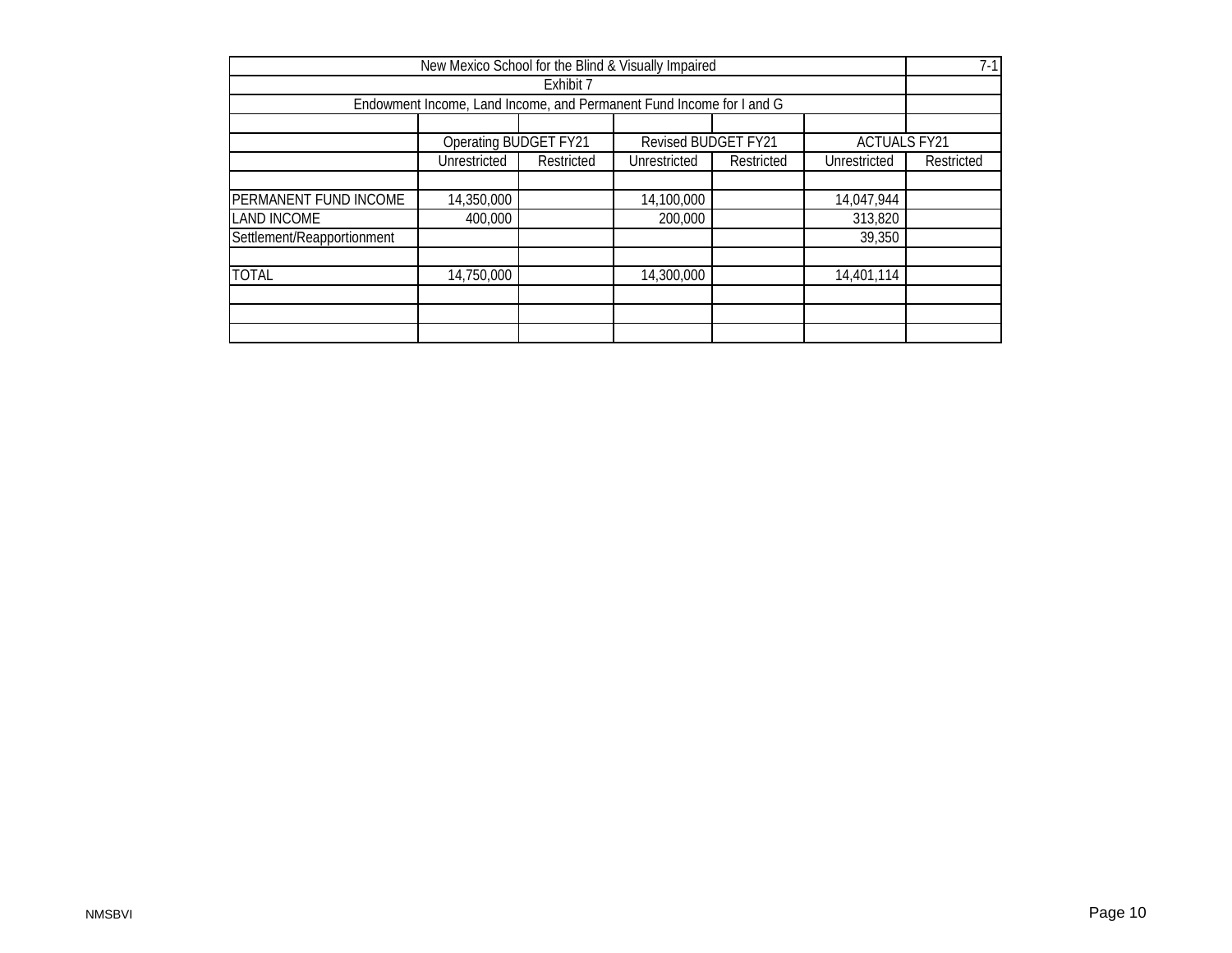|                                       | New Mexico School for the Blind & Visually Impaired |                                      |              |                            |                     | $9 - 1$          |  |  |  |  |
|---------------------------------------|-----------------------------------------------------|--------------------------------------|--------------|----------------------------|---------------------|------------------|--|--|--|--|
|                                       |                                                     | Exhibit 9                            |              |                            |                     |                  |  |  |  |  |
|                                       |                                                     | Other Sources of Revenue for I and G |              |                            |                     |                  |  |  |  |  |
|                                       |                                                     |                                      |              |                            |                     |                  |  |  |  |  |
|                                       |                                                     |                                      |              |                            |                     |                  |  |  |  |  |
|                                       |                                                     | <b>Operating BUDGET FY21</b>         |              | <b>Revised BUDGET FY21</b> | <b>ACTUALS FY21</b> |                  |  |  |  |  |
|                                       | Unrestricted                                        | Restricted                           | Unrestricted | Restricted                 | Unrestricted        | Restricted       |  |  |  |  |
|                                       |                                                     |                                      |              |                            |                     |                  |  |  |  |  |
| <b>Developmental Specialists</b>      |                                                     |                                      |              |                            |                     |                  |  |  |  |  |
| FIT - Training Income                 |                                                     |                                      |              |                            |                     |                  |  |  |  |  |
| <b>Food Service Income</b>            |                                                     | 15,000.00<br>5,328<br>7,500.00       |              |                            |                     |                  |  |  |  |  |
| <b>Grants/Joint Powers Agreements</b> | 93,000.00<br>35,000.00<br>21,969                    |                                      |              |                            |                     |                  |  |  |  |  |
| Interest Income                       | 20,000.00                                           |                                      | 1,500.00     |                            | 747                 |                  |  |  |  |  |
| Life Skills - Income                  | 3,000.00                                            |                                      | 2,000.00     |                            | 649                 |                  |  |  |  |  |
| Misc (Facilities Rental, etc.)        | 10,600.00                                           |                                      | 10,400.00    |                            | 18,465              |                  |  |  |  |  |
| Murphy Estate Gas Royalty             | 0.00                                                |                                      | 0.00         |                            |                     |                  |  |  |  |  |
| <b>ECP Training Income</b>            |                                                     |                                      | 0.00         |                            |                     |                  |  |  |  |  |
| Outreach Itinerate Income             | 13,000.00                                           |                                      | 23,000.00    |                            | 21,094              |                  |  |  |  |  |
| <b>Plant Asset Sales</b>              | 15,000.00                                           |                                      | 0.00         |                            |                     |                  |  |  |  |  |
| Resource Center - Income              | 2,000.00                                            |                                      | 2,000.00     |                            |                     |                  |  |  |  |  |
| Risk Management Claims                |                                                     |                                      | 0.00         |                            |                     |                  |  |  |  |  |
| USAC - E - Rate                       | 10,000.00                                           |                                      | 10,000.00    |                            |                     |                  |  |  |  |  |
| <b>GITWL</b>                          | $\mathbf 0$<br>0.00<br>0.00                         |                                      |              |                            |                     |                  |  |  |  |  |
| <b>WREIC</b>                          | 0.00                                                |                                      |              |                            |                     |                  |  |  |  |  |
| <b>TOTAL</b>                          | 181,600.00                                          | $\Omega$                             | 91,400.00    | 0                          | 68,252.46           | $\boldsymbol{0}$ |  |  |  |  |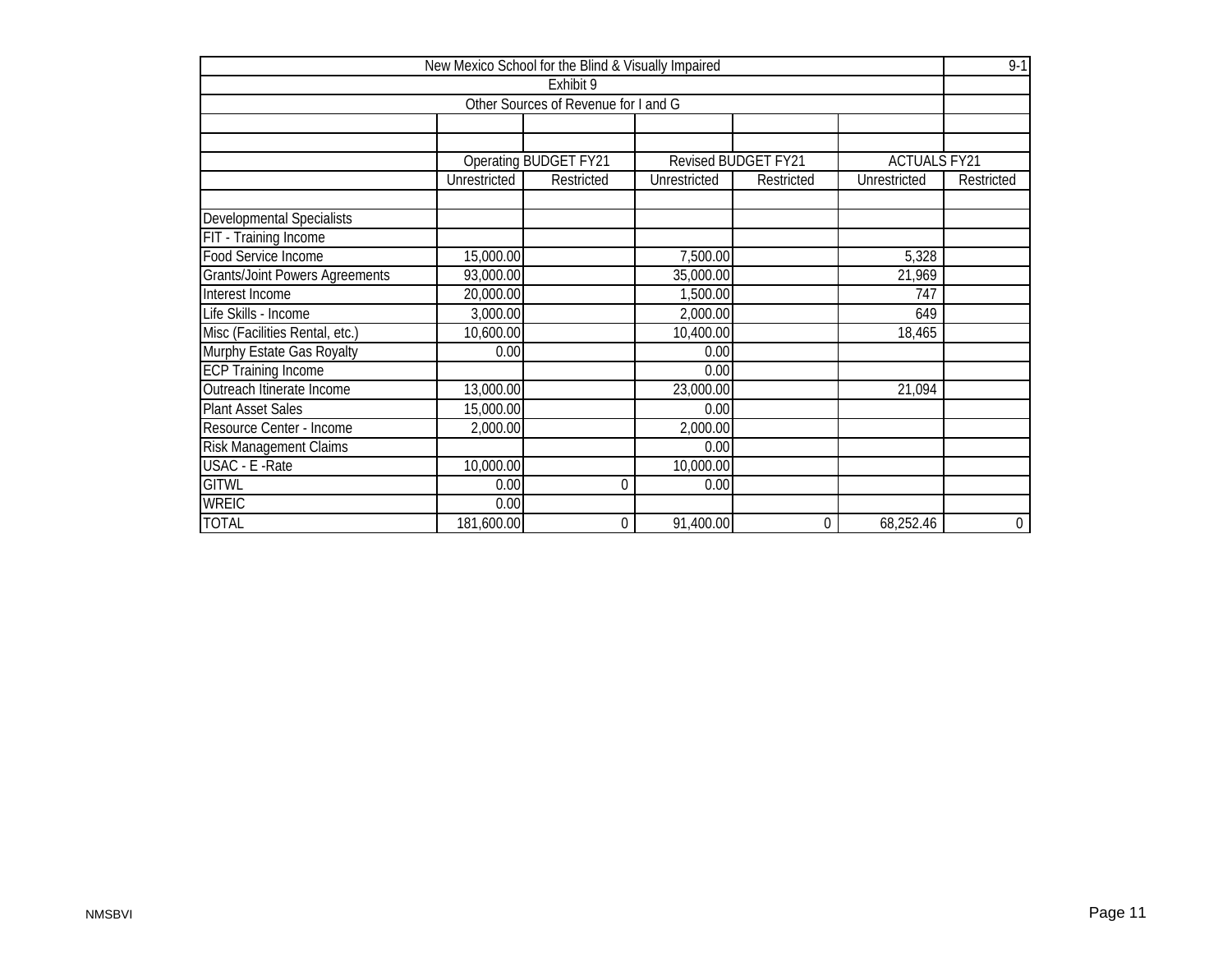|                                   |            |                       |            |                                     |                            | New Mexico School for the Blind & Visually Impaired |            |             |                     |                     |            | $10-1$         |
|-----------------------------------|------------|-----------------------|------------|-------------------------------------|----------------------------|-----------------------------------------------------|------------|-------------|---------------------|---------------------|------------|----------------|
|                                   |            |                       |            |                                     | Exhibit 10                 |                                                     |            |             |                     |                     |            |                |
|                                   |            |                       |            | <b>Expenditures for Instruction</b> |                            |                                                     |            |             |                     |                     |            |                |
|                                   |            |                       |            |                                     |                            |                                                     |            |             |                     |                     |            |                |
|                                   |            | Operating BUDGET FY21 |            |                                     | <b>Revised BUDGET FY21</b> |                                                     |            |             | <b>ACTUALS FY21</b> |                     |            |                |
|                                   |            | <b>Unrestricted</b>   |            | Restricted                          |                            | <b>Unrestricted</b>                                 |            | Restricted  |                     | <b>Unrestricted</b> |            | Restricted     |
|                                   | <b>FTE</b> | Amount                | <b>FTE</b> | Amount                              | <b>FTE</b>                 | Amount                                              | <b>FTE</b> | Amount      | <b>FTE</b>          | Amount              | <b>FTE</b> | Amount         |
| <b>ACADEMIC INSTRUCTION</b>       |            |                       |            |                                     |                            |                                                     |            |             |                     |                     |            |                |
|                                   |            |                       |            |                                     |                            |                                                     |            |             |                     |                     |            |                |
| <b>General Instruction</b>        |            | 1,756,345             |            | 81,650                              |                            | 2,212,098                                           |            | 103,490     |                     | 1,248,211           |            | 89,231         |
| Albuquerque Pre-School            |            | 2,799,901             |            | 82,477                              |                            | 2,501,351                                           |            | 68,704      |                     | 2,380,939           |            | 59,010         |
|                                   |            |                       |            |                                     |                            |                                                     |            |             |                     |                     |            |                |
| Independent Living Skills Program |            | 285,207               |            | 0                                   |                            | 230,784                                             |            | $\mathbf 0$ |                     | 212,491             |            | $\overline{0}$ |
| Summer Programs                   |            | 85,846                |            | 0                                   |                            | 71,039                                              |            | $\mathbf 0$ |                     | 19,925              |            | $\overline{0}$ |
| Camp Life                         |            | 67,420                |            | $\mathbf 0$                         |                            | 600                                                 |            | $\mathbf 0$ |                     | $\mathbf 0$         |            | $\mathbf 0$    |
| Personnel Prep Program            |            | 314,632               |            | 0                                   |                            | 279,180                                             |            | $\mathbf 0$ |                     | 235,235             |            | $\overline{0}$ |
| Post School Preparation           |            | $\theta$              |            | $\overline{0}$                      |                            | $\boldsymbol{0}$                                    |            | $\mathbf 0$ |                     | $\mathbf 0$         |            | $\overline{0}$ |
| <b>TOTAL</b>                      |            | 5,309,351             |            | 164,127                             |                            | 5,295,053                                           |            | 172,194     |                     | 4,096,801           |            | 148,241        |
| <b>Fringe Benefits</b>            |            | 1,578,024             |            | 2,523                               |                            | 1,563,153                                           |            | 3,116       |                     | 1,428,888           |            | 12,329         |
| <b>GRAND TOTAL</b>                |            |                       |            |                                     |                            |                                                     |            |             |                     |                     |            |                |
| <b>GENERAL INSTRUCTION</b>        |            | 6,887,375             |            | 166,650                             |                            | 6,858,205                                           |            | 175,310     |                     | 5,525,689           |            | 160,570        |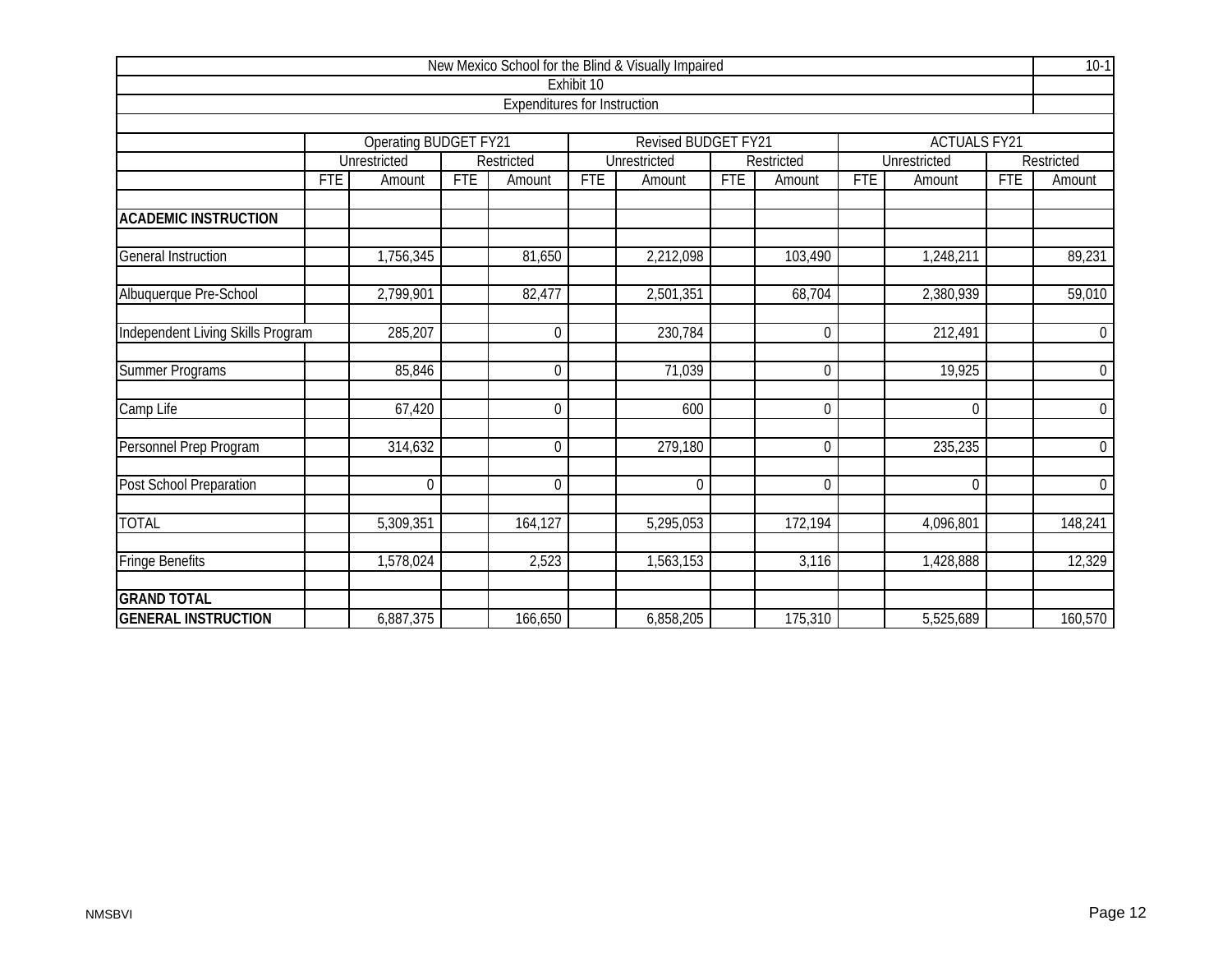|                                                                            |                                           |                                               |            |                                     |            | New Mexico School for the Blind & Visually Impaired |            |            |            |              |            | $10-2$           |  |
|----------------------------------------------------------------------------|-------------------------------------------|-----------------------------------------------|------------|-------------------------------------|------------|-----------------------------------------------------|------------|------------|------------|--------------|------------|------------------|--|
|                                                                            |                                           |                                               |            |                                     | Exhibit 10 |                                                     |            |            |            |              |            |                  |  |
|                                                                            |                                           |                                               |            | <b>Expenditures for Instruction</b> |            |                                                     |            |            |            |              |            |                  |  |
|                                                                            |                                           |                                               |            |                                     |            |                                                     |            |            |            |              |            |                  |  |
| <b>Operating BUDGET FY21</b><br>Revised BUDGET FY21<br><b>ACTUALS FY21</b> |                                           |                                               |            |                                     |            |                                                     |            |            |            |              |            |                  |  |
|                                                                            |                                           | Unrestricted                                  |            | Restricted                          |            | Unrestricted                                        |            | Restricted |            | Unrestricted |            | Restricted       |  |
|                                                                            | <b>FTE</b>                                | Amount                                        | <b>FTE</b> | Amount                              | <b>FTE</b> | Amount                                              | <b>FTE</b> | Amount     | <b>FTE</b> | Amount       | <b>FTE</b> | Amount           |  |
| <b>GENERAL INSTRUCTION</b>                                                 |                                           |                                               |            |                                     |            |                                                     |            |            |            |              |            |                  |  |
| <b>Professional Salaries</b>                                               | 16.0                                      | 1,141,031                                     |            | $\Omega$                            | 16.0       | 1,667,040                                           |            | $\Omega$   | 16.0       | 790,159      |            |                  |  |
| <b>Assistant/Supervisor Salaries</b>                                       | 1.0                                       | 54,378                                        |            |                                     | 1.0        | 53,322                                              |            |            | 1.0        | 56,221       |            |                  |  |
| Secretarial & Clerical Salaries                                            | 0.0                                       | 0.0<br>151<br>0.0<br>$\cap$<br>$\Omega$       |            |                                     |            |                                                     |            |            |            |              |            |                  |  |
| <b>Technician Salaries</b>                                                 | 13.0                                      | 411,152<br>356,749<br>315,516<br>13.0<br>13.0 |            |                                     |            |                                                     |            |            |            |              |            |                  |  |
| Other Salaries - Part Time/Temp                                            | 1.0                                       | 47,284                                        |            |                                     | 1.0        | 27,144                                              |            |            | 1.0        | 13,832       |            |                  |  |
| <b>Supplies</b>                                                            |                                           | 30,000                                        |            | 10,000                              |            | 39,800                                              |            | 27,346     |            | 31,612       |            | 22,301           |  |
| <b>Instructional Textbooks</b>                                             |                                           |                                               |            | 800                                 |            |                                                     |            | 2,107      |            | $\Omega$     |            | 2,097            |  |
| <b>Instructional Materials</b>                                             |                                           |                                               |            | 800                                 |            |                                                     |            | 797        |            | $\Omega$     |            | 739              |  |
| Travel                                                                     |                                           | 15,000                                        |            | 3,750                               |            | 5,000                                               |            | 122        |            | 287          |            |                  |  |
| Training                                                                   |                                           | 4,000                                         |            | 3,750                               |            | 4,000                                               |            | $\Omega$   |            | 2,036        |            |                  |  |
| Equipment                                                                  |                                           | 20,000                                        |            | 8,500                               |            | 9,480                                               |            | 10,100     |            |              |            | 9,875            |  |
| <b>Auto Liability Insurance</b>                                            |                                           | $\Omega$                                      |            |                                     |            | $\Omega$                                            |            | $\Omega$   |            | $\Omega$     |            |                  |  |
| Food & Beverage                                                            |                                           | 1,500                                         |            | $\theta$                            |            | 500                                                 |            | 6,000      |            | 241          |            | $\boldsymbol{0}$ |  |
| Dues/Subscriptions/Books                                                   |                                           | 20,000                                        |            |                                     |            | 20,000                                              |            | 50         |            | 16,894       |            | $\overline{0}$   |  |
| <b>Contracted Services</b>                                                 |                                           | 7,000                                         |            | 54,050                              |            | 29,063                                              |            | 56,968     |            | 21,263       |            | 54,219           |  |
| <b>Community Based Instruction</b>                                         | 5,000<br>$\theta$<br>$\Omega$<br>$\Omega$ |                                               |            |                                     |            |                                                     |            |            |            | $\Omega$     |            |                  |  |
| <b>TOTAL</b>                                                               | 31.0                                      | 1,756,345                                     | 0.0        | 81,650                              | 31.0       | 2,212,098                                           | 0.0        | 103,490    | 31.0       | 1,248,211    | 0.0        | 89,231           |  |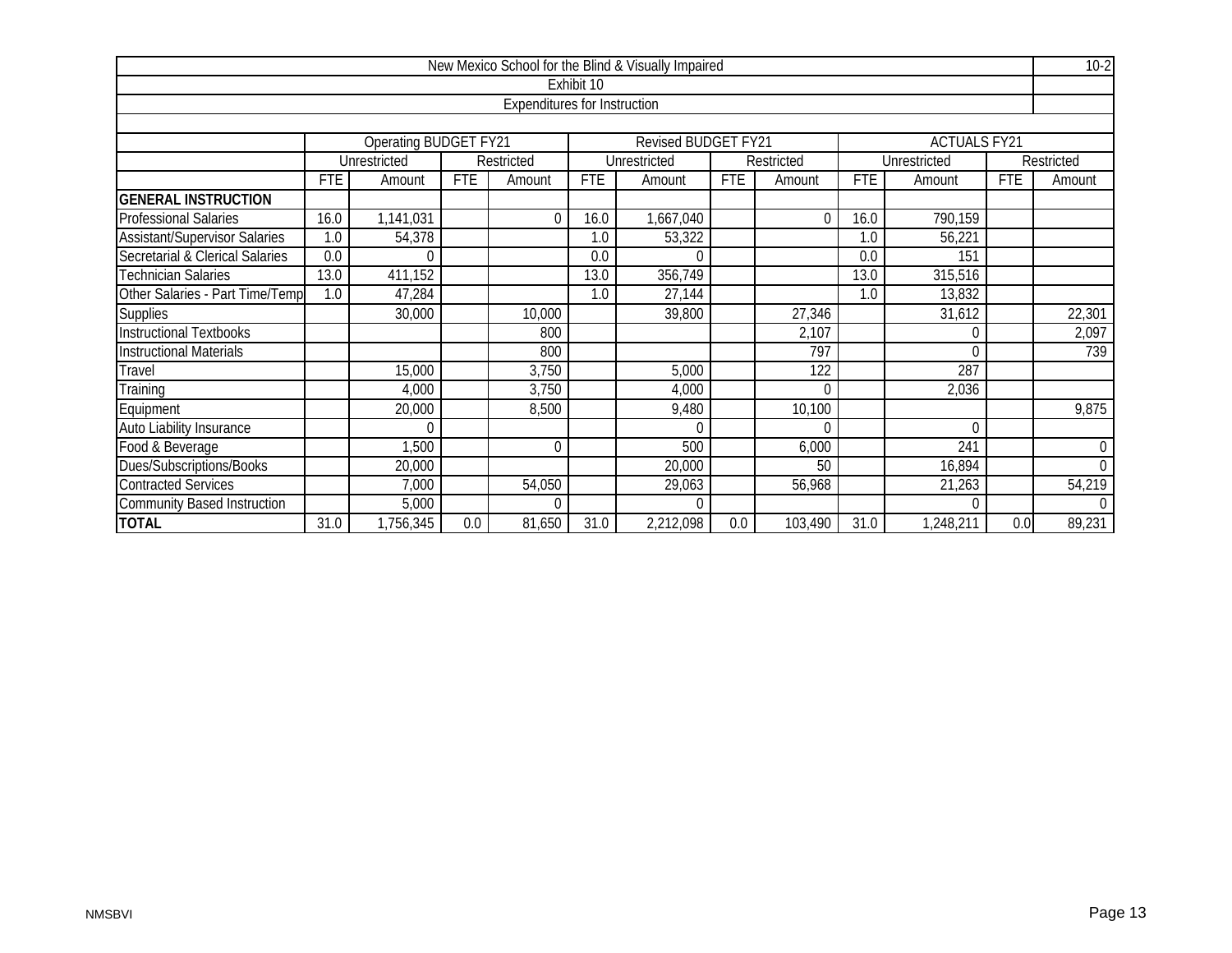|                                      |                                                |                       |            |                                     |            | New Mexico School for the Blind & Visually Impaired |            |            |            |                     |            | $10-3$      |
|--------------------------------------|------------------------------------------------|-----------------------|------------|-------------------------------------|------------|-----------------------------------------------------|------------|------------|------------|---------------------|------------|-------------|
|                                      |                                                |                       |            |                                     | Exhibit 10 |                                                     |            |            |            |                     |            |             |
|                                      |                                                |                       |            | <b>Expenditures for Instruction</b> |            |                                                     |            |            |            |                     |            |             |
|                                      |                                                |                       |            |                                     |            |                                                     |            |            |            |                     |            |             |
|                                      |                                                | Operating BUDGET FY21 |            |                                     |            | Revised BUDGET FY21                                 |            |            |            | <b>ACTUALS FY21</b> |            |             |
|                                      |                                                | Unrestricted          |            | Restricted                          |            | Unrestricted                                        |            | Restricted |            | Unrestricted        |            | Restricted  |
|                                      | <b>FTE</b>                                     | Amount                | <b>FTE</b> | Amount                              | <b>FTE</b> | Amount                                              | <b>FTE</b> | Amount     | <b>FTE</b> | Amount              | <b>FTE</b> | Amount      |
|                                      |                                                |                       |            |                                     |            |                                                     |            |            |            |                     |            |             |
| ALBUQUERQUE EARLY CHILDHOOD PROGRAM  |                                                |                       |            |                                     |            |                                                     |            |            |            |                     |            |             |
| <b>Professional Salaries</b>         | 24.0                                           | 1,541,111             | 1.0        | 79,377                              | 24.0       | 1,410,682                                           | 1.0        | 63,784     | 24.0       | 1,395,834           | 1.0        | 55,856      |
| <b>Assistant/Supervisor Salaries</b> | 1.0                                            | 58,582                |            |                                     | 1.0        | 26,513                                              |            |            | 1.0        | $\Omega$            |            |             |
| Secretarial & Clerical Salaries      | 1.5                                            | 50,244                |            |                                     | 1.5        | 57,340                                              |            |            | 1.5        | 50,159              |            |             |
| <b>Technician Salaries</b>           | 20.0                                           | 553,648               |            |                                     | 20.0       | 542,826                                             |            |            | 20.0       | 535,472             |            |             |
| Other Salaries - Part Time/Temp      | 0.5                                            | 65,836                |            |                                     | 0.5        | 37,760                                              |            |            | 0.5        | 21,198              |            |             |
| <b>Supplies</b>                      |                                                | 26,432                |            | 0                                   |            | 18,676                                              |            | 1,820      |            | 16,845              |            | 3,154       |
| Travel                               |                                                | 9,300                 |            |                                     |            | 695                                                 |            |            |            | 195                 |            |             |
| Training                             |                                                | 6,225                 |            |                                     |            | 1,488                                               |            |            |            | 873                 |            |             |
| Equipment                            |                                                | $\Omega$              |            | $\Omega$                            |            | 3,344                                               |            | 0          |            | 3,344               |            | $\mathbf 0$ |
| Auto Liability Insurance             |                                                | 6,678                 |            |                                     |            | 8,031                                               |            |            |            | 8,031               |            |             |
| Food & Beverage                      |                                                | 8,000                 |            | 0                                   |            | 2,078                                               |            | 0          |            | 1,473               |            | $\mathbf 0$ |
| Dues/Subscriptions/Books             |                                                | 845                   |            |                                     |            | 365                                                 |            |            |            | 360                 |            |             |
| <b>Contracted Services</b>           |                                                | 448,000               |            | 3,100                               |            | 367,055                                             |            | 3,100      |            | 333,467             |            |             |
|                                      | Medicaid - State Share Reimbursement<br>20,000 |                       |            |                                     |            | 20,000                                              |            |            |            | 13,688              |            |             |
| <b>Community Based Instruction</b>   |                                                | 5,000                 |            |                                     |            | 4,500                                               |            |            |            | $\Omega$            |            |             |
| <b>TOTAL</b>                         | 47.0                                           | 2,799,901             | 1.0        | 82,477                              | 47.0       | 2,501,351                                           | 1.0        | 68,704     | 47.0       | 2,380,939           | 1.0        | 59,010      |
|                                      |                                                |                       |            |                                     |            |                                                     |            |            |            |                     |            |             |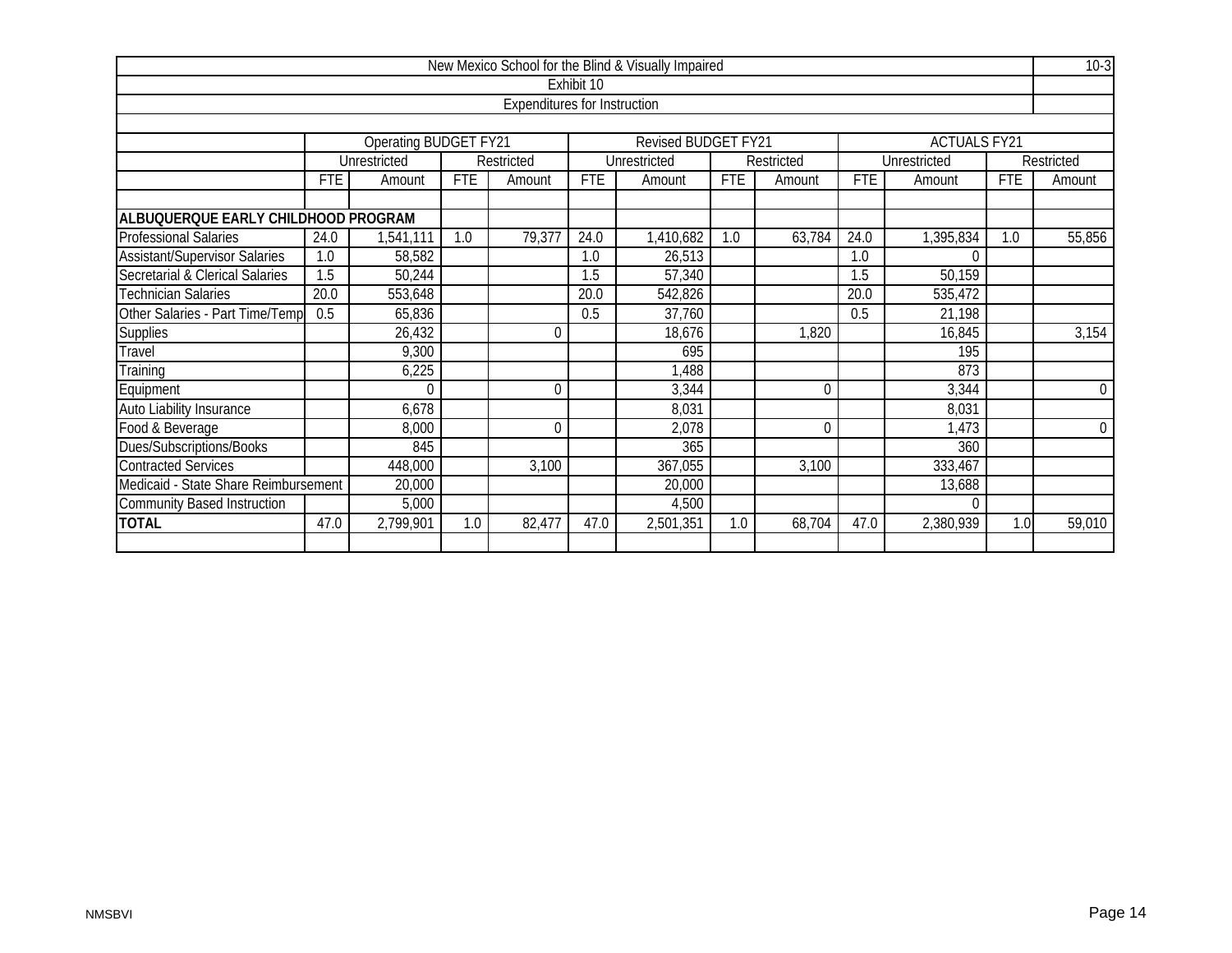|                                             |                       |                                             |            |                                     |            | New Mexico School for the Blind & Visually Impaired |            |            |            |                     |            | $10-4$         |  |  |
|---------------------------------------------|-----------------------|---------------------------------------------|------------|-------------------------------------|------------|-----------------------------------------------------|------------|------------|------------|---------------------|------------|----------------|--|--|
|                                             |                       |                                             |            |                                     | Exhibit 10 |                                                     |            |            |            |                     |            |                |  |  |
|                                             |                       |                                             |            | <b>Expenditures for Instruction</b> |            |                                                     |            |            |            |                     |            |                |  |  |
|                                             |                       |                                             |            |                                     |            |                                                     |            |            |            |                     |            |                |  |  |
|                                             |                       | Operating BUDGET FY21                       |            |                                     |            | <b>Revised BUDGET FY21</b>                          |            |            |            | <b>ACTUALS FY21</b> |            |                |  |  |
|                                             |                       | Unrestricted                                |            | Restricted                          |            | Unrestricted                                        |            | Restricted |            | Unrestricted        |            | Restricted     |  |  |
|                                             | <b>FTE</b>            | Amount                                      | <b>FTE</b> | Amount                              | FTE        | Amount                                              | <b>FTE</b> | Amount     | <b>FTE</b> | Amount              | <b>FTE</b> | Amount         |  |  |
| <b>Life Skills</b>                          |                       |                                             |            |                                     |            |                                                     |            |            |            |                     |            |                |  |  |
| <b>Professional Salaries</b>                | 1.5                   | 125,084<br>1.5<br>94,094<br>1.5<br>94,094   |            |                                     |            |                                                     |            |            |            |                     |            |                |  |  |
| <b>Assistant/Supervisor Salaries</b>        | 0                     |                                             |            |                                     |            |                                                     |            |            |            |                     |            |                |  |  |
| Secretarial & Clerical Salaries<br>$\Omega$ |                       |                                             |            |                                     |            |                                                     |            |            |            |                     |            |                |  |  |
| <b>Technician Salaries</b>                  | 4.0                   | 131,473<br>124,545<br>116,877<br>4.0<br>4.0 |            |                                     |            |                                                     |            |            |            |                     |            |                |  |  |
| Other Salaries - Part Time/Temp             |                       | $\Omega$                                    |            |                                     |            |                                                     |            |            |            |                     |            |                |  |  |
| Supplies                                    |                       | 9,400                                       |            |                                     |            | 4,400                                               |            |            |            | 420                 |            |                |  |  |
| Travel                                      |                       | 500                                         |            |                                     |            | $\Omega$                                            |            |            |            | 0                   |            |                |  |  |
| Training                                    |                       | 1,000                                       |            |                                     |            | $\mathbf{0}$                                        |            |            |            | $\mathbf 0$         |            |                |  |  |
| Equipment                                   |                       |                                             |            |                                     |            |                                                     |            |            |            |                     |            |                |  |  |
| Auto Liability Insurance                    |                       |                                             |            |                                     |            |                                                     |            |            |            |                     |            |                |  |  |
| Food & Beverage                             |                       | 500                                         |            |                                     |            | $\theta$                                            |            |            |            | $\theta$            |            |                |  |  |
| Dues/Subscriptions/Books                    | 500<br>$\Omega$<br>0  |                                             |            |                                     |            |                                                     |            |            |            |                     |            |                |  |  |
| <b>Contracted Services</b>                  | 995<br>925<br>10,000  |                                             |            |                                     |            |                                                     |            |            |            |                     |            |                |  |  |
| CommunityBased Instruction                  | 6,750<br>6,750<br>176 |                                             |            |                                     |            |                                                     |            |            |            |                     |            |                |  |  |
| <b>TOTAL</b>                                | 5.5                   | 285,207                                     | 0.0        | $\Omega$                            | 5.5        | 230,784                                             | 0.0        | $\Omega$   | 5.5        | 212,491             | 0.0        | $\overline{0}$ |  |  |
|                                             |                       |                                             |            |                                     |            |                                                     |            |            |            |                     |            |                |  |  |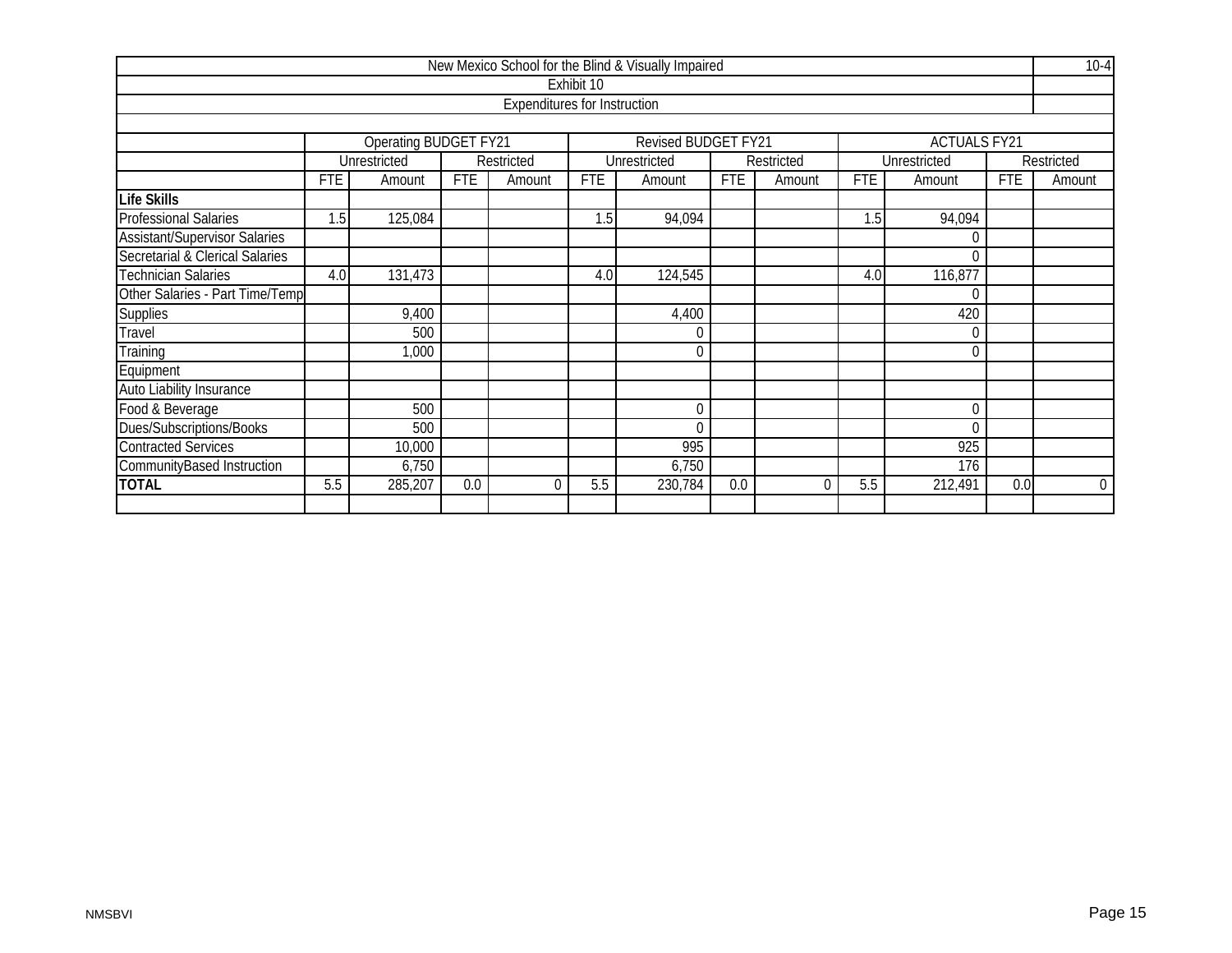|                                      |                            |                              |            |                                     |            | New Mexico School for the Blind & Visually Impaired |            |            |            |                     |                  | $10-5$           |  |  |
|--------------------------------------|----------------------------|------------------------------|------------|-------------------------------------|------------|-----------------------------------------------------|------------|------------|------------|---------------------|------------------|------------------|--|--|
|                                      |                            |                              |            |                                     | Exhibit 10 |                                                     |            |            |            |                     |                  |                  |  |  |
|                                      |                            |                              |            | <b>Expenditures for Instruction</b> |            |                                                     |            |            |            |                     |                  |                  |  |  |
|                                      |                            |                              |            |                                     |            |                                                     |            |            |            |                     |                  |                  |  |  |
|                                      |                            | <b>Operating BUDGET FY21</b> |            |                                     |            | Revised BUDGET FY21                                 |            |            |            | <b>ACTUALS FY21</b> |                  |                  |  |  |
|                                      |                            | Unrestricted                 |            | Restricted                          |            | Unrestricted                                        |            | Restricted |            | Unrestricted        |                  | Restricted       |  |  |
|                                      | FTE                        | Amount                       | <b>FTE</b> | Amount                              | FTE        | Amount                                              | <b>FTE</b> | Amount     | <b>FTE</b> | Amount              | <b>FTE</b>       | Amount           |  |  |
|                                      |                            |                              |            |                                     |            |                                                     |            |            |            |                     |                  |                  |  |  |
| <b>SUMMER PROGRAMS</b>               |                            |                              |            |                                     |            |                                                     |            |            |            |                     |                  |                  |  |  |
| <b>Professional Salaries</b>         | 32,970<br>28,541<br>11,179 |                              |            |                                     |            |                                                     |            |            |            |                     |                  |                  |  |  |
| <b>Assistant/Supervisor Salaries</b> | 0                          |                              |            |                                     |            |                                                     |            |            |            |                     |                  |                  |  |  |
| Secretarial & Clerical Salaries      | $\Omega$                   |                              |            |                                     |            |                                                     |            |            |            |                     |                  |                  |  |  |
| <b>Technician Salaries</b>           |                            | 19,841                       |            |                                     |            | 4,069                                               |            |            |            | 2,791               |                  | $\boldsymbol{0}$ |  |  |
| Other Salaries - Part Time/Temp      |                            | 3,464                        |            |                                     |            | 0                                                   |            |            |            | 3,364               |                  | $\boldsymbol{0}$ |  |  |
| <b>Supplies</b>                      |                            |                              |            |                                     |            | $\Omega$                                            |            |            |            | 899                 |                  | $\boldsymbol{0}$ |  |  |
| Travel                               |                            | 16,000                       |            |                                     |            | 16,000                                              |            |            |            | 1,351               |                  | $\mathbf 0$      |  |  |
| Training                             |                            |                              |            |                                     |            |                                                     |            |            |            |                     |                  |                  |  |  |
| Equipment                            |                            |                              |            |                                     |            |                                                     |            |            |            |                     |                  |                  |  |  |
| Auto Liability Insurance             |                            |                              |            |                                     |            |                                                     |            |            |            |                     |                  |                  |  |  |
| Food & Beverage                      |                            |                              |            |                                     |            |                                                     |            |            |            | 340                 |                  |                  |  |  |
| Dues/Subscriptions/Books             |                            |                              |            |                                     |            |                                                     |            |            |            |                     |                  |                  |  |  |
| <b>Community Based Instruction</b>   | 18,000<br>18,000           |                              |            |                                     |            |                                                     |            |            |            |                     | $\boldsymbol{0}$ |                  |  |  |
| <b>TOTAL</b>                         | 0.0                        | 85,846                       | 0.0        | $\theta$                            | 0.0        | 71,039                                              | 0.0        | $\Omega$   | 0.0        | 19,925              | 0.0              | $\overline{0}$   |  |  |
|                                      |                            |                              |            |                                     |            |                                                     |            |            |            |                     |                  |                  |  |  |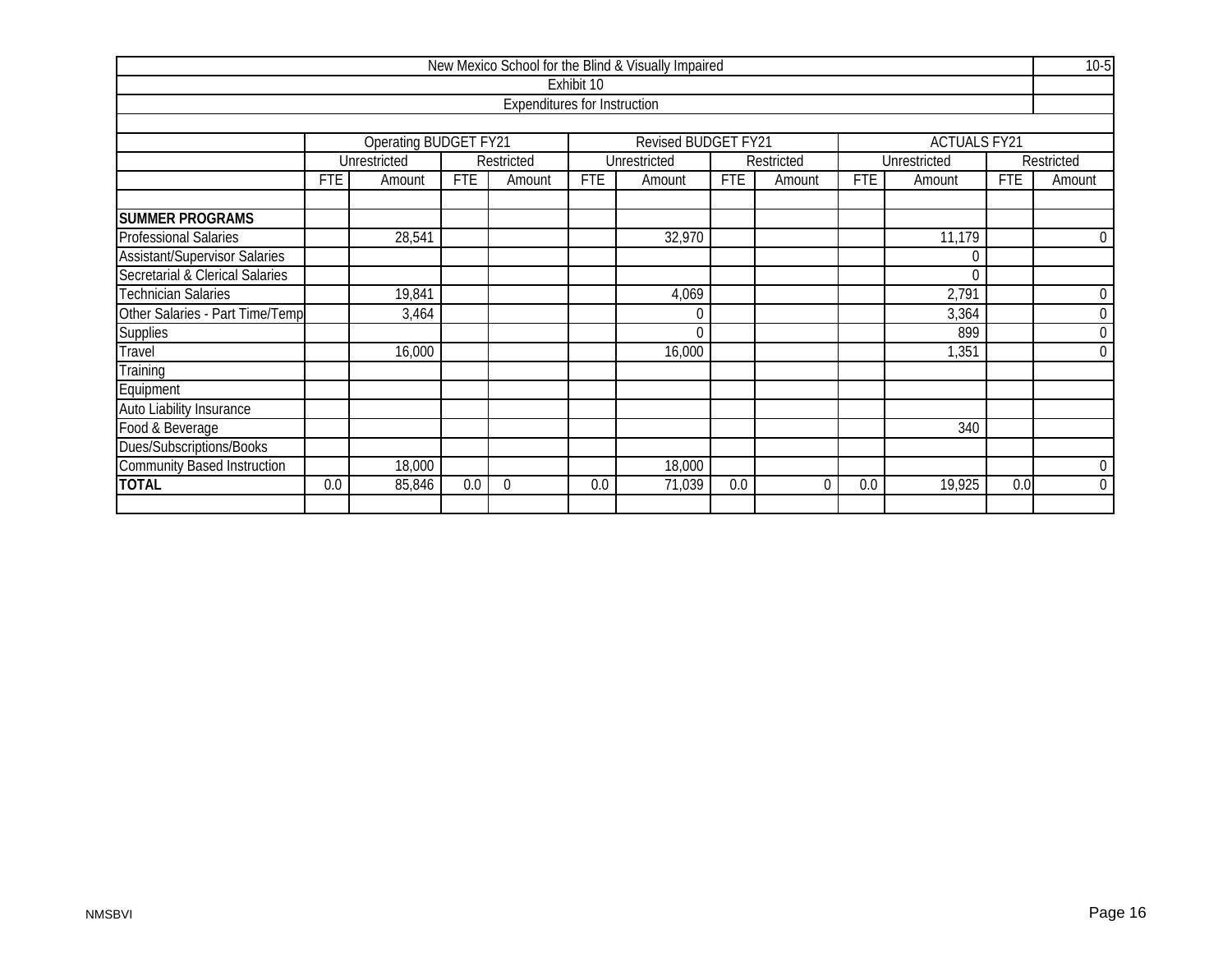|                                      |                            |                              |            |                                     |            | New Mexico School for the Blind & Visually Impaired |            |            |            |                     |            | $10-6$         |  |
|--------------------------------------|----------------------------|------------------------------|------------|-------------------------------------|------------|-----------------------------------------------------|------------|------------|------------|---------------------|------------|----------------|--|
|                                      |                            |                              |            |                                     | Exhibit 10 |                                                     |            |            |            |                     |            |                |  |
|                                      |                            |                              |            | <b>Expenditures for Instruction</b> |            |                                                     |            |            |            |                     |            |                |  |
|                                      |                            |                              |            |                                     |            |                                                     |            |            |            |                     |            |                |  |
|                                      |                            | <b>Operating BUDGET FY21</b> |            |                                     |            | Revised BUDGET FY21                                 |            |            |            | <b>ACTUALS FY21</b> |            |                |  |
|                                      |                            | Unrestricted                 |            | Restricted                          |            | Unrestricted                                        |            | Restricted |            | Unrestricted        |            | Restricted     |  |
|                                      | <b>FTE</b>                 | Amount                       | <b>FTE</b> | Amount                              | <b>FTE</b> | Amount                                              | <b>FTE</b> | Amount     | <b>FTE</b> | Amount              | <b>FTE</b> | Amount         |  |
|                                      |                            |                              |            |                                     |            |                                                     |            |            |            |                     |            |                |  |
| <b>CAMP-LIFE</b>                     |                            |                              |            |                                     |            |                                                     |            |            |            |                     |            |                |  |
| <b>Professional Salaries</b>         | 34,274<br>$\mathbf 0$<br>0 |                              |            |                                     |            |                                                     |            |            |            |                     |            |                |  |
| <b>Assistant/Supervisor Salaries</b> | $\overline{0}$             |                              |            |                                     |            |                                                     |            |            |            |                     |            |                |  |
| Secretarial & Clerical Salaries      |                            | 257<br>$\mathbf 0$<br>0      |            |                                     |            |                                                     |            |            |            |                     |            |                |  |
| Technician Salaries                  |                            | 26,565<br>$\mathbf 0$<br>0   |            |                                     |            |                                                     |            |            |            |                     |            |                |  |
| Other Salaries - Part Time/Temp      |                            | 2,525                        |            |                                     |            | 0                                                   |            |            |            | $\mathbf 0$         |            |                |  |
| <b>Supplies</b>                      |                            | 1,000                        |            |                                     |            | 150                                                 |            |            |            | $\theta$            |            |                |  |
| Travel                               |                            |                              |            |                                     |            |                                                     |            |            |            |                     |            |                |  |
| Training                             |                            |                              |            |                                     |            |                                                     |            |            |            |                     |            |                |  |
| Equipment                            |                            |                              |            |                                     |            |                                                     |            |            |            |                     |            |                |  |
| Auto Liability Insurance             |                            |                              |            |                                     |            |                                                     |            |            |            |                     |            |                |  |
| Food & Beverage                      |                            | 250                          |            |                                     |            | 100                                                 |            |            |            |                     |            |                |  |
| Dues/Subscriptions/Books             |                            |                              |            |                                     |            |                                                     |            |            |            |                     |            |                |  |
| <b>Contracted Services</b>           |                            |                              |            |                                     |            |                                                     |            |            |            |                     |            |                |  |
| <b>Community Based Instruction</b>   |                            | 2,550                        |            |                                     |            | 350                                                 |            |            |            |                     |            |                |  |
| <b>TOTAL</b>                         | 0.0                        | 67,420                       | 0.0        | 0                                   | 0.0        | 600                                                 | 0.0        | $\Omega$   | 0.0        | $\mathbf 0$         | 0.0        | $\overline{0}$ |  |
|                                      |                            |                              |            |                                     |            |                                                     |            |            |            |                     |            |                |  |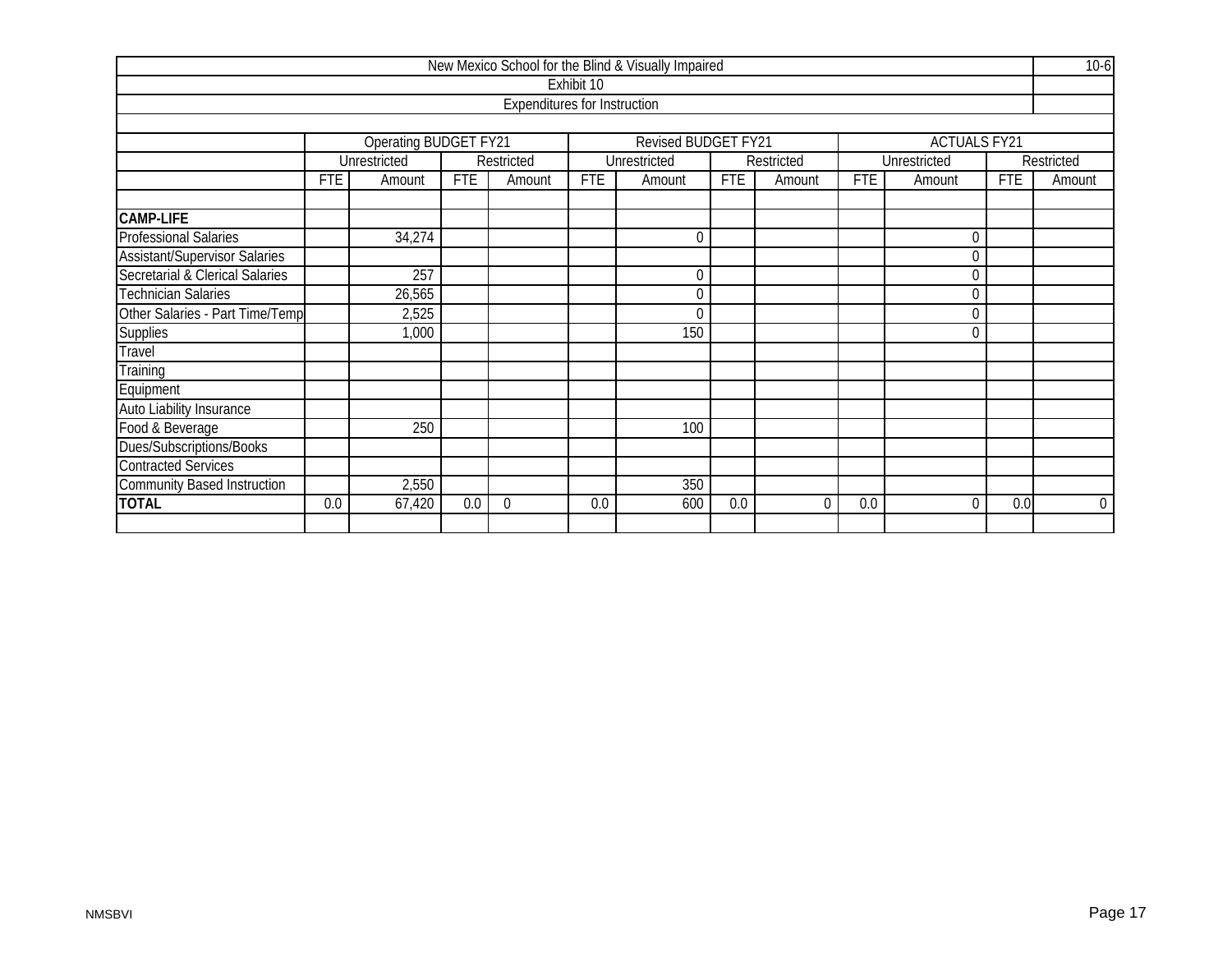|                                      |                               |                                            |            |                                     |            | New Mexico School for the Blind & Visually Impaired |            |             |            |                     |            | $10-7$     |  |
|--------------------------------------|-------------------------------|--------------------------------------------|------------|-------------------------------------|------------|-----------------------------------------------------|------------|-------------|------------|---------------------|------------|------------|--|
|                                      |                               |                                            |            |                                     | Exhibit 10 |                                                     |            |             |            |                     |            |            |  |
|                                      |                               |                                            |            | <b>Expenditures for Instruction</b> |            |                                                     |            |             |            |                     |            |            |  |
|                                      |                               |                                            |            |                                     |            |                                                     |            |             |            |                     |            |            |  |
|                                      |                               | <b>Operating BUDGET FY21</b>               |            |                                     |            | Revised BUDGET FY21                                 |            |             |            | <b>ACTUALS FY21</b> |            |            |  |
|                                      |                               | Unrestricted                               |            | Restricted                          |            | Unrestricted                                        |            | Restricted  |            | Unrestricted        |            | Restricted |  |
|                                      | FTE                           | Amount                                     | <b>FTE</b> | Amount                              | <b>FTE</b> | Amount                                              | <b>FTE</b> | Amount      | <b>FTE</b> | Amount              | <b>FTE</b> | Amount     |  |
| <b>PERSONNEL PREP PROGRAM</b>        |                               |                                            |            |                                     |            |                                                     |            |             |            |                     |            |            |  |
| <b>Professional Salaries</b>         | 0.75                          | 79,222<br>77,188<br>0.75<br>0.75<br>78,988 |            |                                     |            |                                                     |            |             |            |                     |            |            |  |
| <b>Assistant/Supervisor Salaries</b> |                               |                                            |            |                                     |            |                                                     |            |             |            |                     |            |            |  |
| Secretarial & Clerical Salaries      | 0.0                           | 0.0<br>0.0                                 |            |                                     |            |                                                     |            |             |            |                     |            |            |  |
| <b>Technician Salaries</b>           |                               | $\Omega$                                   |            |                                     |            | 781                                                 |            |             |            | 101                 |            |            |  |
| Other Salaries - Part Time/Temp      |                               |                                            |            |                                     |            |                                                     |            |             |            |                     |            |            |  |
| <b>Supplies</b>                      |                               | 3,650                                      |            |                                     |            | 5,825                                               |            |             |            | 5,211               |            |            |  |
| Travel                               |                               | 15,200                                     |            |                                     |            | 3,075                                               |            |             |            |                     |            |            |  |
| Training                             |                               | 80,040                                     |            |                                     |            | 73,613                                              |            |             |            | 38,067              |            |            |  |
| Equipment                            |                               |                                            |            |                                     |            |                                                     |            |             |            |                     |            |            |  |
| Dues/Subscriptions/Books             | 670<br>1,000<br>618           |                                            |            |                                     |            |                                                     |            |             |            |                     |            |            |  |
| <b>Contracted Services</b>           | 135,320<br>118,027<br>112,249 |                                            |            |                                     |            |                                                     |            |             |            |                     |            |            |  |
| Food & Beverage                      |                               | 200                                        |            |                                     |            |                                                     |            |             |            |                     |            |            |  |
| <b>TOTAL</b>                         | 0.75                          | 314,632                                    | 0.0        | 0                                   | 0.75       | 279,180                                             | 0.0        | $\mathbf 0$ | 0.75       | 235,235             | 0.0        | $\pmb{0}$  |  |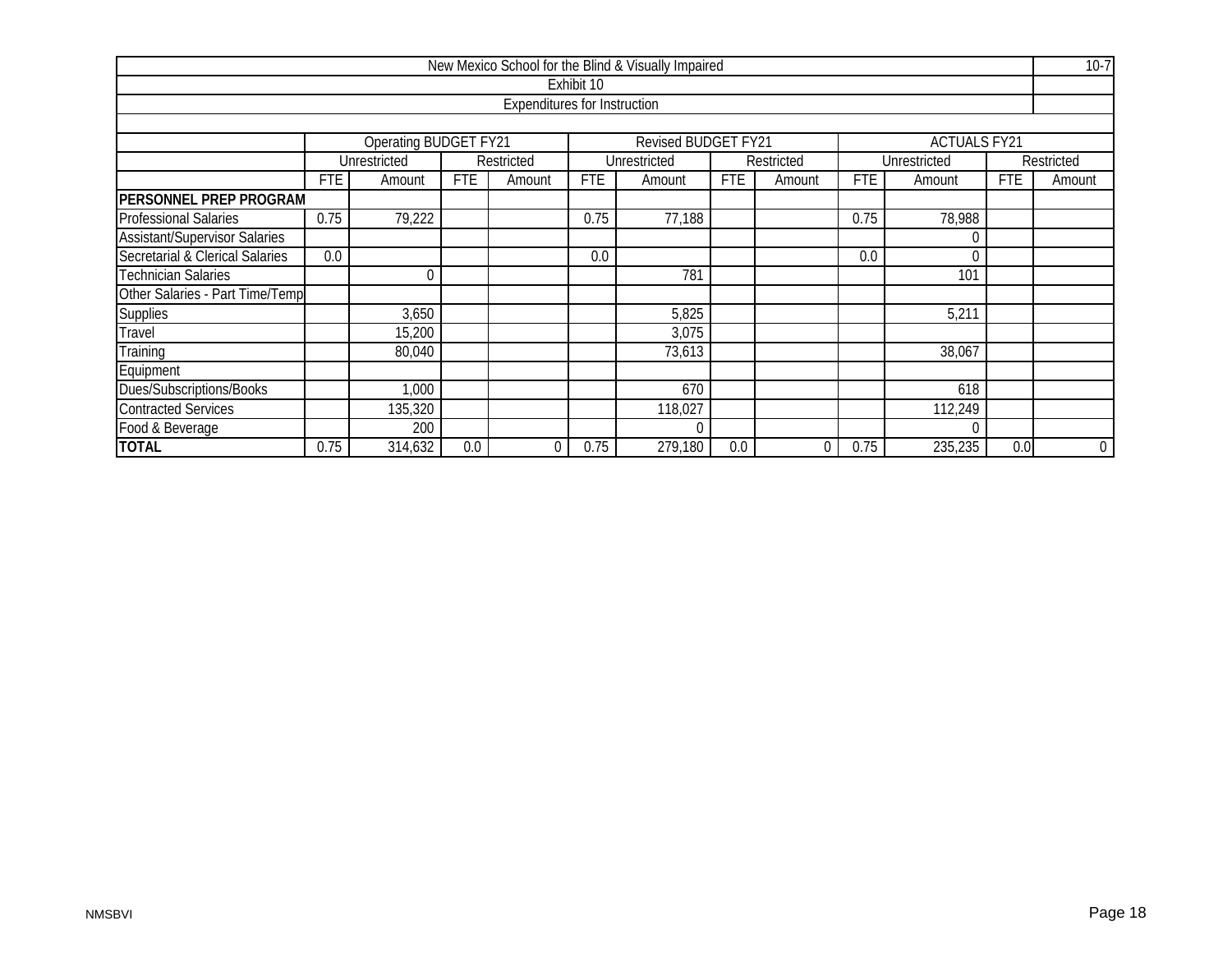|                                      |             |                              |            |                                     |            | New Mexico School for the Blind & Visually Impaired |            |             |            |                     |            | $10-8$      |
|--------------------------------------|-------------|------------------------------|------------|-------------------------------------|------------|-----------------------------------------------------|------------|-------------|------------|---------------------|------------|-------------|
|                                      |             |                              |            |                                     | Exhibit 10 |                                                     |            |             |            |                     |            |             |
|                                      |             |                              |            | <b>Expenditures for Instruction</b> |            |                                                     |            |             |            |                     |            |             |
|                                      |             |                              |            |                                     |            |                                                     |            |             |            |                     |            |             |
|                                      |             | <b>Operating BUDGET FY21</b> |            |                                     |            | Revised BUDGET FY21                                 |            |             |            | <b>ACTUALS FY21</b> |            |             |
|                                      |             | Unrestricted                 |            | Restricted                          |            | Unrestricted                                        |            | Restricted  |            | Unrestricted        |            | Restricted  |
|                                      | <b>FTE</b>  | Amount                       | <b>FTE</b> | Amount                              | <b>FTE</b> | Amount                                              | <b>FTE</b> | Amount      | <b>FTE</b> | Amount              | <b>FTE</b> | Amount      |
| <b>POST SCHOOL PREPARATION</b>       |             |                              |            |                                     |            |                                                     |            |             |            |                     |            |             |
| <b>Professional Salaries</b>         | $\mathbf 0$ |                              |            |                                     |            |                                                     |            |             |            |                     |            |             |
| <b>Assistant/Supervisor Salaries</b> | C           |                              |            |                                     |            |                                                     |            |             |            |                     |            |             |
| Secretarial & Clerical Salaries      | 0           |                              |            |                                     |            |                                                     |            |             |            |                     |            |             |
| <b>Technician Salaries</b>           |             | $\Omega$                     |            |                                     |            |                                                     |            |             |            |                     |            |             |
| Other Salaries - Part Time/Temp      |             |                              |            |                                     |            |                                                     |            |             |            | 0                   |            |             |
| <b>Supplies</b>                      |             |                              |            |                                     |            |                                                     |            |             |            |                     |            |             |
| Travel                               |             |                              |            |                                     |            |                                                     |            |             |            |                     |            |             |
| Training                             |             |                              |            |                                     |            |                                                     |            |             |            |                     |            |             |
| Equipment                            |             |                              |            |                                     |            |                                                     |            |             |            |                     |            |             |
| Dues/Subscriptions/Books             |             |                              |            |                                     |            |                                                     |            |             |            |                     |            |             |
| Auto Liability Insurance             |             |                              |            |                                     |            |                                                     |            |             |            |                     |            |             |
| <b>Contracted Services</b>           |             |                              |            |                                     |            | $\Omega$                                            |            |             |            |                     |            |             |
| <b>Community Based Instruction</b>   |             |                              |            |                                     |            |                                                     |            |             |            |                     |            |             |
| <b>TOTAL</b>                         | 0.0         | 0                            | 0.0        | 0                                   | 0.0        | 0                                                   | 0.0        | $\mathbf 0$ | 0.0        | 0                   | 0.0        | $\mathbf 0$ |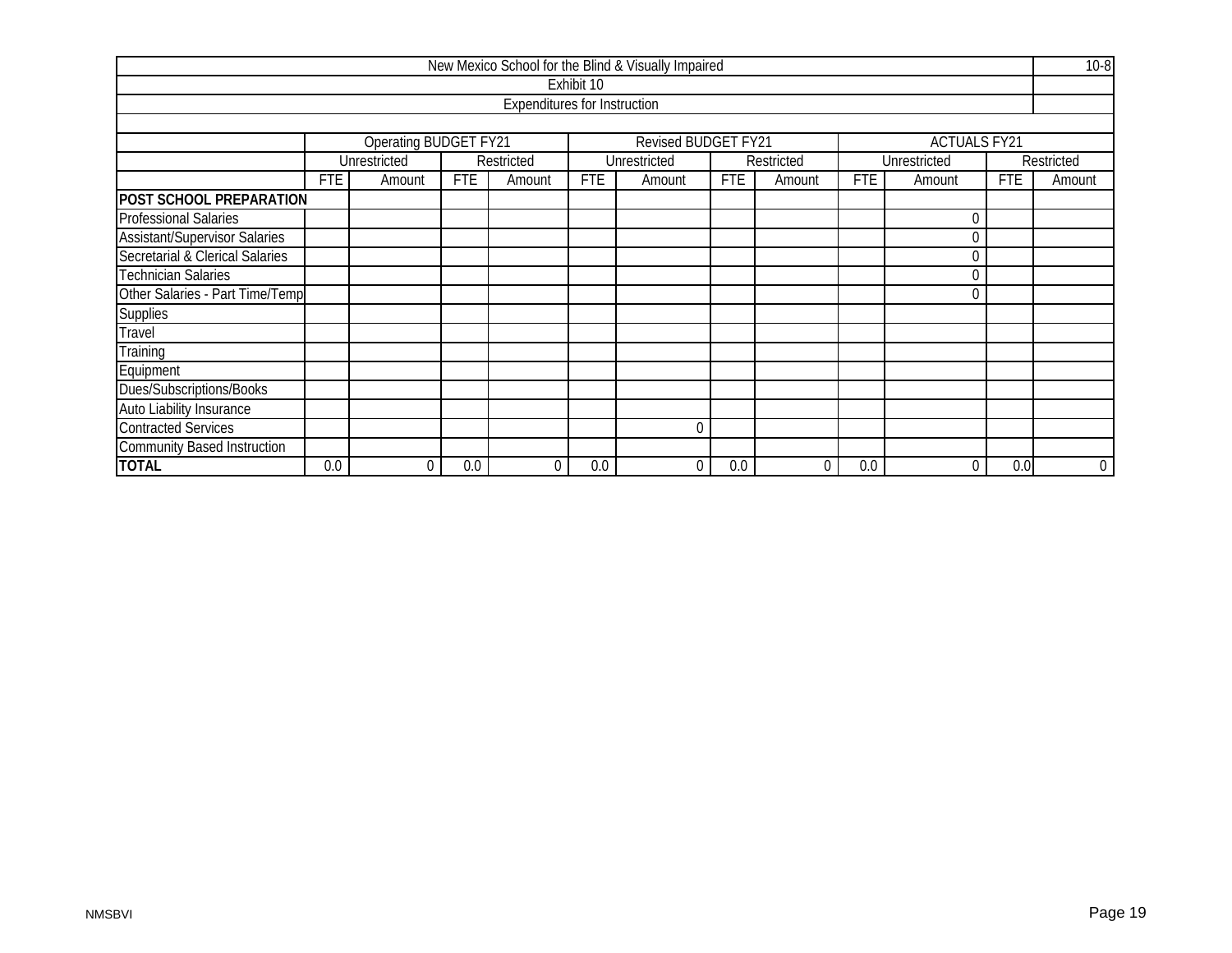|                                    |                  |                       |                  |                                     |                  | New Mexico School for the Blind & Visually Impaired |                  |                  |                  |                     |                  | $10-9$         |
|------------------------------------|------------------|-----------------------|------------------|-------------------------------------|------------------|-----------------------------------------------------|------------------|------------------|------------------|---------------------|------------------|----------------|
|                                    |                  |                       |                  |                                     | Exhibit 10       |                                                     |                  |                  |                  |                     |                  |                |
|                                    |                  |                       |                  | <b>Expenditures for Instruction</b> |                  |                                                     |                  |                  |                  |                     |                  |                |
|                                    |                  |                       |                  |                                     |                  |                                                     |                  |                  |                  |                     |                  |                |
|                                    |                  | Operating BUDGET FY21 |                  |                                     |                  | Revised BUDGET FY21                                 |                  |                  |                  | <b>ACTUALS FY21</b> |                  |                |
|                                    |                  | Unrestricted          |                  | Restricted                          |                  | Unrestricted                                        |                  | Restricted       |                  | Unrestricted        |                  | Restricted     |
|                                    | <b>FTE</b>       | Amount                | <b>FTE</b>       | Amount                              | <b>FTE</b>       | Amount                                              | <b>FTE</b>       | Amount           | <b>FTE</b>       | Amount              | <b>FTE</b>       | Amount         |
| <b>DETAILS</b>                     |                  |                       |                  |                                     |                  |                                                     |                  |                  |                  |                     |                  |                |
| <b>Professional Salaries</b>       | 42.3             | 2,949,263             | 1.0              | 79,377                              | 42.3             | 3,281,973                                           | 1.0              | 63,784           | 42.3             | 2,370,254           | 1.0              | 55,856         |
| Assistant/Supervisor Salaries      | 2.0              | 112,960               | 0.0              | 0                                   | 2.0              | 79,835                                              | 0.0              | 0                | 2.0              | 56,221              | 0.0              | $\Omega$       |
| Secretarial & Clerical Salaries    | 1.5              | 50,501                | 0.0              | $\theta$                            | 1.5              | 57,340                                              | 0.0              | 0                | 1.5              | 50,310              | 0.0              | $\overline{0}$ |
| Technician Salaries                | 37.0             | 1,142,678             | 0.0              | 0                                   | 37.0             | 1,028,970                                           | 0.0              | $\Omega$         | 37.0             | 970,757             | 0.0              | $\mathbf 0$    |
| Other Salaries-Part Time/Temp      | 1.5              | 119,108               | 0.0              | $\Omega$                            | 1.5              | 64,904                                              | 0.0              | $\Omega$         | 1.5              | 38,394              | 0.0              | $\Omega$       |
| Supplies                           | 0.0              | 70,482                | 0.0              | 10,000                              | 0.0              | 68,851                                              | 0.0              | 29,166           | 0.0              | 54,987              | 0.0              | 25,455         |
| <b>Instructional Textbooks</b>     | $\overline{0.0}$ | $\theta$              | $\overline{0.0}$ | 800                                 | $\overline{0.0}$ | $\theta$                                            | $\overline{0.0}$ | 2,107            | $\overline{0.0}$ | 0                   | $\overline{0.0}$ | 2,097          |
| <b>Instructional Materials</b>     | 0.0              | $\Omega$              | 0.0              | 800                                 | 0.0              | $\Omega$                                            | 0.0              | 797              | 0.0              | $\Omega$            | 0.0              | 739            |
| Travel                             | 0.0              | 56,000                | 0.0              | 3,750                               | 0.0              | 24,770                                              | 0.0              | $\overline{122}$ | 0.0              | 1,833               | 0.0              | $\Omega$       |
| Training                           | 0.0              | 91,265                | 0.0              | 3,750                               | $\overline{0.0}$ | 79,101                                              | 0.0              | $\Omega$         | 0.0              | 40,976              | 0.0              | $\Omega$       |
| Equipment                          | 0.0              | 20,000                | 0.0              | 8,500                               | 0.0              | 12,824                                              | 0.0              | 10,100           | 0.0              | 3,344               | 0.0              | 9,875          |
| Auto Liability Insurance           | 0.0              | 6,678                 | 0.0              | $\Omega$                            | 0.0              | 8,031                                               | 0.0              | $\Omega$         | 0.0              | 8,031               | $\overline{0.0}$ | $\mathbf 0$    |
| Food & Beverage                    | 0.0              | 10,450                | 0.0              | $\theta$                            | 0.0              | 2,678                                               | 0.0              | 6,000            | 0.0              | 2,054               | 0.0              | $\mathbf 0$    |
| Dues/Subscriptions/Books           | 0.0              | 22,345                | 0.0              | 0                                   | 0.0              | 21,035                                              | 0.0              | 50               | 0.0              | 17,872              | 0.0              | $\Omega$       |
| <b>Contracted Services</b>         | 0.0              | 600,320               | 0.0              | 57,150                              | 0.0              | 515,140                                             | 0.0              | 60,068           | 0.0              | 467,905             | 0.0              | 54,219         |
| Advertisement                      | 0.0              | $\Omega$              | 0.0              | $\Omega$                            | 0.0              |                                                     | 0.0              | $\Omega$         | 0.0              | 0                   | 0.0              | $\theta$       |
| <b>Community Based Instruction</b> | 0.0              | 37,300                | 0.0              | $\Omega$                            | 0.0              | 29,600                                              | 0.0              | $\theta$         | 0.0              | 176                 | 0.0              | $\Omega$       |
| Medicaid - State Share Reimburs    | 0.0              | 20,000                | 0.0              | $\theta$                            | 0.0              | 20,000                                              | 0.0              | $\Omega$         | 0.0              | 13,688              | 0.0              | $\Omega$       |
| <b>TOTAL</b>                       | 84.3             | 5,309,351             | 1.0              | 164,127                             | 84.3             | 5,295,053                                           | 1.0              | 172,194          | 84.3             | 4,096,801           | 1.0              | 148,241        |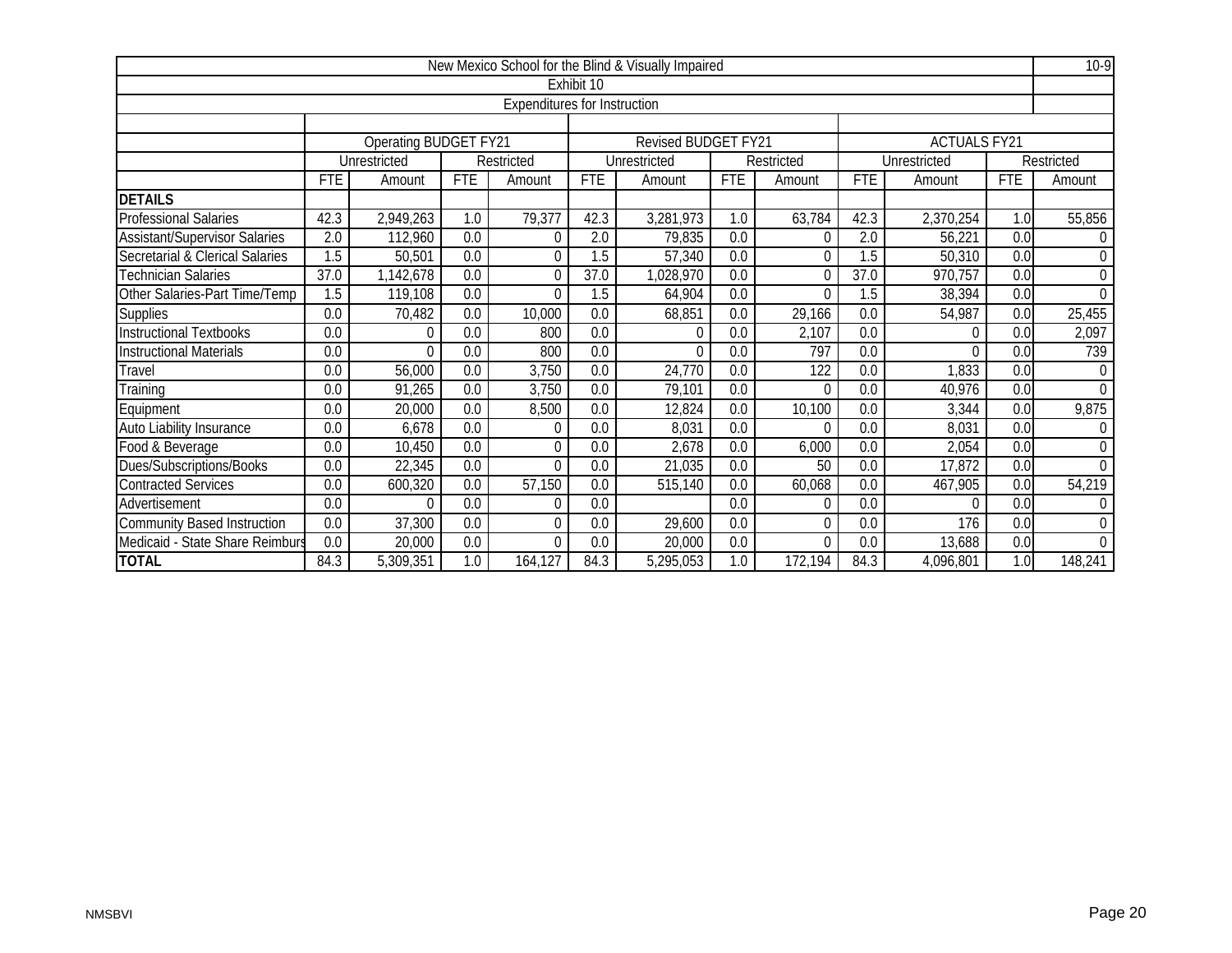| New Mexico School for the Blind & Visually Impaired |                                              |                  |                                          |            |                                            |                |  |  |  |  |  |  |
|-----------------------------------------------------|----------------------------------------------|------------------|------------------------------------------|------------|--------------------------------------------|----------------|--|--|--|--|--|--|
|                                                     |                                              |                  | Exhibit 11                               |            |                                            |                |  |  |  |  |  |  |
|                                                     |                                              |                  | <b>Expenditures for Academic Support</b> |            |                                            |                |  |  |  |  |  |  |
|                                                     |                                              |                  |                                          |            |                                            |                |  |  |  |  |  |  |
|                                                     | <b>Operating BUDGET FY21</b><br>Unrestricted | Restricted       | Revised BUDGET FY21<br>Unrestricted      | Restricted | <b>ACTUALS FY21</b><br><b>Unrestricted</b> | Restricted     |  |  |  |  |  |  |
| <b>ACADEMIC SUPPORT</b>                             |                                              |                  |                                          |            |                                            |                |  |  |  |  |  |  |
|                                                     |                                              |                  |                                          |            |                                            |                |  |  |  |  |  |  |
| <b>Academic Support Services</b>                    | 160,277                                      | 79,858           | 589,747                                  | 18,050     | 147,940                                    | 3,892          |  |  |  |  |  |  |
| Library                                             | $\overline{50,}543$                          | $\Omega$         | 46,667                                   | $\Omega$   | 45,856                                     | $\mathbf 0$    |  |  |  |  |  |  |
| <b>Outreach Services</b>                            | 633,401                                      | $\overline{0}$   | 495,748                                  | 1,820      | 393,919                                    | 333            |  |  |  |  |  |  |
| <b>Lending Library</b>                              | 179,165                                      | $\boldsymbol{0}$ | 153,117                                  | 42,019     | 152,347                                    | 37,783         |  |  |  |  |  |  |
| Low Vision Clinic                                   | 114,906                                      | $\Omega$         | 38,534                                   | 188        | $\Omega$                                   | $\overline{0}$ |  |  |  |  |  |  |
| Family Infant Toddler Program                       | 1,198,670                                    | 435,880.70       | 1,156,141                                | 473,205    | 1,038,767                                  | 428,296        |  |  |  |  |  |  |
| <b>Related Services</b>                             | 347,722                                      | 7,000            | 333,464                                  | 204,160    | 174,971                                    | 144,319        |  |  |  |  |  |  |
| <b>Resource Center</b>                              | 322,914                                      | $\Omega$         | 300,450                                  | $\Omega$   | 295,574                                    | $\overline{0}$ |  |  |  |  |  |  |
| <b>Prison Braille</b>                               | 140,645                                      | $\Omega$         | 118,732                                  | $\Omega$   | 99,920                                     | $\overline{0}$ |  |  |  |  |  |  |
| Statewide Training                                  | 40,497                                       |                  | 27,480                                   |            | 24,179                                     |                |  |  |  |  |  |  |
| <b>TOTAL</b>                                        | 3,188,740                                    | 522,739          | 3,260,079                                | 739,441    | 2,373,475                                  | 614,621        |  |  |  |  |  |  |
| <b>Fringe Benefits</b>                              | 1,017,516                                    | 168,268          | 970,056                                  | 152,377    | 814,177                                    | 239,083        |  |  |  |  |  |  |
| <b>GRAND TOTAL EXPENDITURES</b>                     | 4,206,256                                    | 691,006          | 4,230,135                                | 891,819    | 3,187,651                                  | 853,704        |  |  |  |  |  |  |
| <b>ACADEMIC SUPPORT</b>                             |                                              |                  |                                          |            |                                            |                |  |  |  |  |  |  |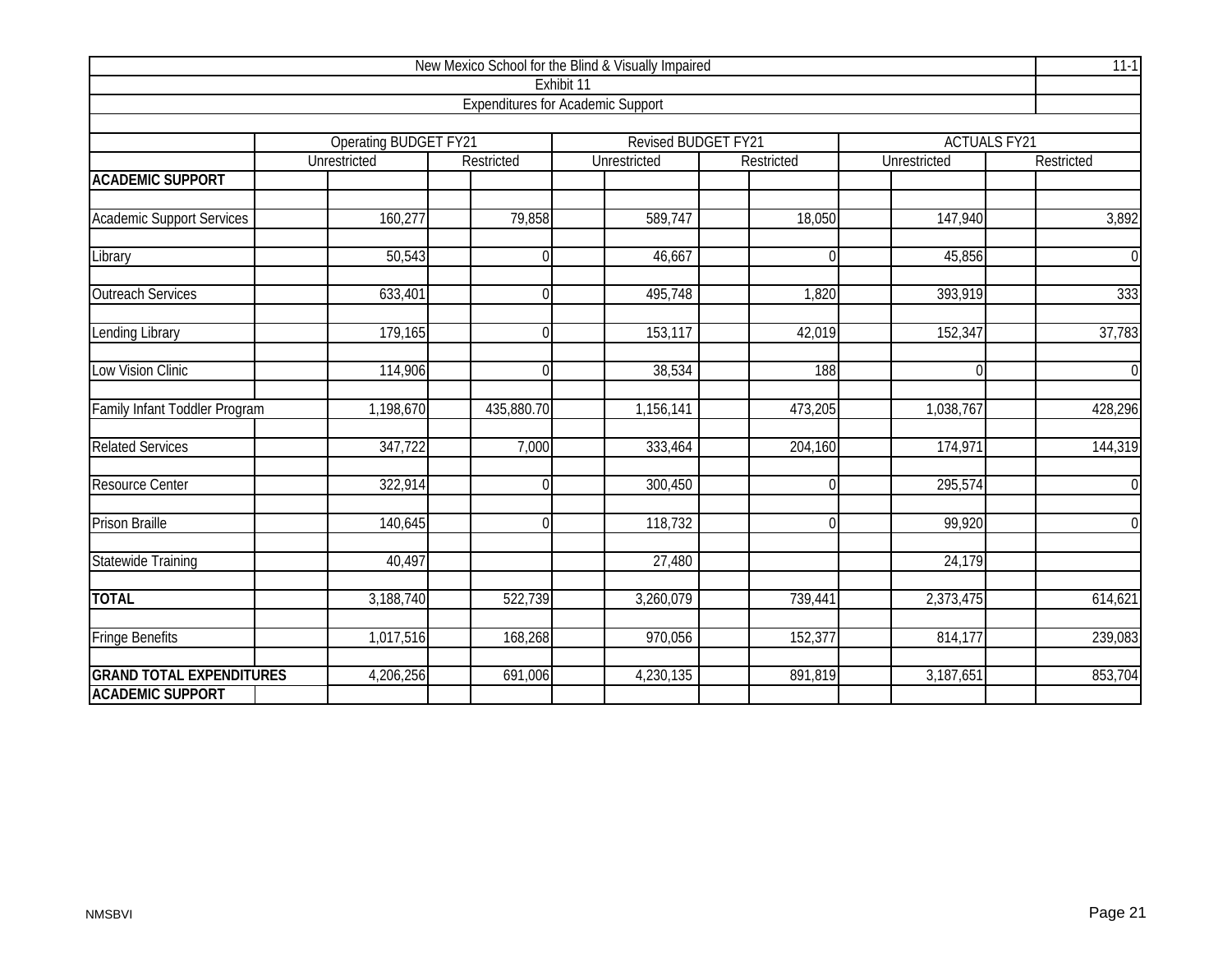|                                      |                                  |                                                              |            |                                          |             | New Mexico School for the Blind & Visually Impaired |            |            |            |              |                     | $11-2$     |
|--------------------------------------|----------------------------------|--------------------------------------------------------------|------------|------------------------------------------|-------------|-----------------------------------------------------|------------|------------|------------|--------------|---------------------|------------|
|                                      |                                  |                                                              |            |                                          | Exhibit 11a |                                                     |            |            |            |              |                     |            |
|                                      |                                  |                                                              |            | <b>Expenditures for Academic Support</b> |             |                                                     |            |            |            |              |                     |            |
|                                      |                                  |                                                              |            |                                          |             |                                                     |            |            |            |              |                     |            |
|                                      |                                  | <b>Operating BUDGET FY21</b>                                 |            |                                          |             | Revised BUDGET FY21                                 |            |            |            |              | <b>ACTUALS FY21</b> |            |
|                                      |                                  | Unrestricted                                                 |            | Restricted                               |             | Unrestricted                                        |            | Restricted |            | Unrestricted |                     | Restricted |
|                                      | <b>FTE</b>                       | Amount                                                       | <b>FTE</b> | Amount                                   | <b>FTE</b>  | Amount                                              | <b>FTE</b> | Amount     | <b>FTE</b> | Amount       | <b>FTE</b>          | Amount     |
| <b>Academic Support Services</b>     |                                  |                                                              |            |                                          |             |                                                     |            |            |            |              |                     |            |
| <b>Professional Salaries</b>         | 1.0                              | 81,305                                                       |            | 15,758                                   | 1.0         | 521,475                                             |            | 8,000      | 1.0        | 83,422       | 0.0                 | 2,615      |
| <b>Assistant/Supervisor Salaries</b> |                                  |                                                              |            |                                          |             |                                                     |            |            |            |              |                     |            |
| Secretarial & Clerical Salaries      |                                  |                                                              |            |                                          |             |                                                     |            |            |            |              |                     |            |
| Technician Salaries                  | 1.0                              | 54,672<br>1.0<br>52,571<br>10,000<br>56,413<br>1.0<br>50,015 |            |                                          |             |                                                     |            |            |            |              |                     | 1,227      |
| Other Salaries - Part Time/Temp      |                                  |                                                              |            | 7,687                                    |             |                                                     |            |            |            |              |                     | $\Omega$   |
| <b>Supplies</b>                      |                                  | 4,000                                                        |            | 0.00                                     |             | 1,869                                               |            |            |            | 1,217        |                     |            |
| Travel                               |                                  | 4,850                                                        |            |                                          |             | 987                                                 |            |            |            | 363          |                     |            |
| Training                             |                                  | 2,000                                                        |            |                                          |             | 2,000                                               |            |            |            | 2,077        |                     |            |
| Equipment                            |                                  |                                                              |            |                                          |             |                                                     |            |            |            |              |                     |            |
| Food & Beverage                      |                                  |                                                              |            | 0.00                                     |             |                                                     |            | $\Omega$   |            |              |                     |            |
| Dues/Subscriptions/Books             | 950<br>865<br>50                 |                                                              |            |                                          |             |                                                     |            |            | 865        |              | 50                  |            |
| <b>Contracted Services</b>           | 12,500<br>0.00<br>9,980<br>9,980 |                                                              |            |                                          |             |                                                     |            |            |            |              |                     |            |
| <b>Community Based Instruction</b>   | 0.00                             |                                                              |            |                                          |             |                                                     |            |            |            |              |                     |            |
| <b>TOTAL</b>                         | 2.0                              | 160,277                                                      |            | 79,858                                   | 2.0         | 589,747                                             |            | 18,050     | 2.00       | 147,940      | 0.00                | 3,892      |
|                                      |                                  |                                                              |            |                                          |             |                                                     |            |            |            |              |                     |            |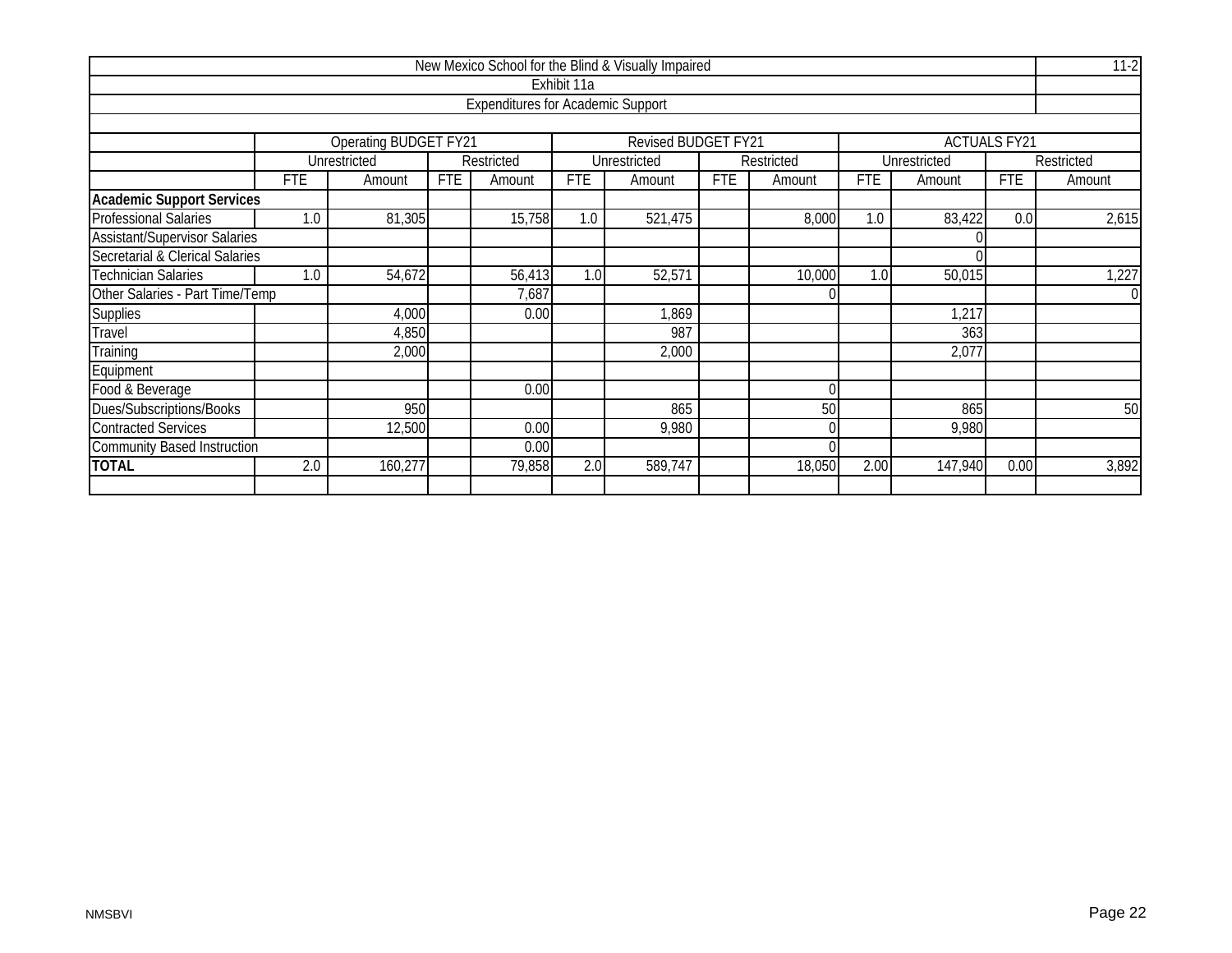|                                      |                         |                       |            |                                          |                  | New Mexico School for the Blind & Visually Impaired |            |            |            |                  |                     | $11-3$         |
|--------------------------------------|-------------------------|-----------------------|------------|------------------------------------------|------------------|-----------------------------------------------------|------------|------------|------------|------------------|---------------------|----------------|
|                                      |                         |                       |            |                                          | Exhibit 11a      |                                                     |            |            |            |                  |                     |                |
|                                      |                         |                       |            | <b>Expenditures for Academic Support</b> |                  |                                                     |            |            |            |                  |                     |                |
|                                      |                         |                       |            |                                          |                  |                                                     |            |            |            |                  |                     |                |
|                                      |                         | Operating BUDGET FY21 |            |                                          |                  | <b>Revised BUDGET FY21</b>                          |            |            |            |                  | <b>ACTUALS FY21</b> |                |
|                                      |                         | Unrestricted          |            | Restricted                               |                  | Unrestricted                                        |            | Restricted |            | Unrestricted     |                     | Restricted     |
|                                      | <b>FTE</b>              | Amount                | <b>FTE</b> | Amount                                   | <b>FTE</b>       | Amount                                              | <b>FTE</b> | Amount     | <b>FTE</b> | Amount           | <b>FTE</b>          | Amount         |
| <b>LIBRARY</b>                       |                         |                       |            |                                          |                  |                                                     |            |            |            |                  |                     |                |
| <b>Professional Salaries</b>         |                         |                       |            |                                          |                  |                                                     |            |            |            | $\boldsymbol{0}$ |                     |                |
| <b>Assistant/Supervisor Salaries</b> |                         |                       |            |                                          |                  |                                                     |            |            |            | $\overline{0}$   |                     |                |
| Secretarial & Clerical Salaries      |                         |                       |            |                                          |                  |                                                     |            |            |            | $\Omega$         |                     |                |
| <b>Technician Salaries</b>           | 1.0                     | 32,443                |            |                                          | $\overline{1.0}$ | 30,967                                              |            |            | 1.0        | 30,789           |                     |                |
| Other Salaries - Part Time/Temp      |                         |                       |            |                                          |                  |                                                     |            |            |            | $\Omega$         |                     |                |
| <b>Supplies</b>                      | 2,500<br>2,120<br>4,000 |                       |            |                                          |                  |                                                     |            |            |            |                  |                     |                |
| Travel                               |                         | 500<br>$\Omega$       |            |                                          |                  |                                                     |            |            |            |                  |                     |                |
| Training                             |                         | 600<br>200            |            |                                          |                  |                                                     |            |            |            |                  |                     |                |
| Equipment                            |                         |                       |            |                                          |                  |                                                     |            |            |            |                  |                     |                |
| Food & Beverage                      |                         |                       |            |                                          |                  |                                                     |            |            |            |                  |                     |                |
| Dues/Subscriptions/Books             |                         | 13,000                |            |                                          |                  | 13,000                                              |            |            |            | 12,947           |                     |                |
| <b>Contracted Services</b>           |                         |                       |            |                                          |                  |                                                     |            |            |            |                  |                     |                |
| <b>Community Based Instruction</b>   |                         | $\Omega$              |            |                                          |                  |                                                     |            |            |            |                  |                     |                |
| <b>TOTAL</b>                         | 1.00                    | 50,543                |            | $\Omega$                                 | 1.00             | 46,667                                              |            | $\Omega$   | 1.00       | 45,856           |                     | $\overline{0}$ |
|                                      |                         |                       |            |                                          |                  |                                                     |            |            |            |                  |                     |                |
| <b>OUTREACH SERVICES</b>             |                         |                       |            |                                          |                  |                                                     |            |            |            |                  |                     |                |
| <b>Professional Salaries</b>         | 7.0                     | 533,874               |            |                                          | 7.0              | 444,928                                             |            |            | 7.0        | 351,172          |                     |                |
| <b>Assistant/Supervisor Salaries</b> |                         |                       |            |                                          |                  |                                                     |            |            |            | $\Omega$         |                     |                |
| Secretarial & Clerical Salarie       | 1.0                     | 42,078                |            |                                          | 1.0              | 41,229                                              |            |            | 1.0        | 39,898           |                     |                |
| <b>Technician Salaries</b>           |                         |                       |            |                                          |                  |                                                     |            |            |            | $\theta$         |                     |                |
| Other salaries - Part Time/Te        | 0.5                     | 11,149                |            |                                          | 0.5              | 5,307                                               |            |            | 0.5        | $\overline{0}$   |                     |                |
| Supplies                             |                         | 5,000                 |            |                                          |                  | 1,949                                               |            | 1,239      |            | 998              |                     | 333            |
| Travel                               |                         | 34,500                |            |                                          |                  | 1,000                                               |            |            |            | 606              |                     |                |
| Training                             |                         | 2,900                 |            |                                          |                  | 1,055                                               |            |            |            | 955              |                     |                |
| Equipment                            |                         |                       |            | $\overline{0}$                           |                  |                                                     |            |            |            |                  |                     |                |
| Food & Beverage                      |                         | 700                   |            |                                          |                  | $\mathbf 0$                                         |            | 581        |            |                  |                     | $\overline{0}$ |
| Dues/Subscriptions/Books             |                         | 200                   |            |                                          |                  | 126                                                 |            |            |            | 126              |                     |                |
| <b>Contracted Services</b>           |                         | 3,000                 |            |                                          |                  | 154                                                 |            |            |            | 165              |                     |                |
| <b>Field Trips</b>                   |                         |                       |            |                                          |                  |                                                     |            |            |            |                  |                     |                |
| <b>TOTAL</b>                         | 8.5                     | 633,401               | 0.0        | $\overline{0}$                           | 8.5              | 495,748                                             | 0.0        | 1,820      | 8.5        | 393,919          | 0.0                 | 333            |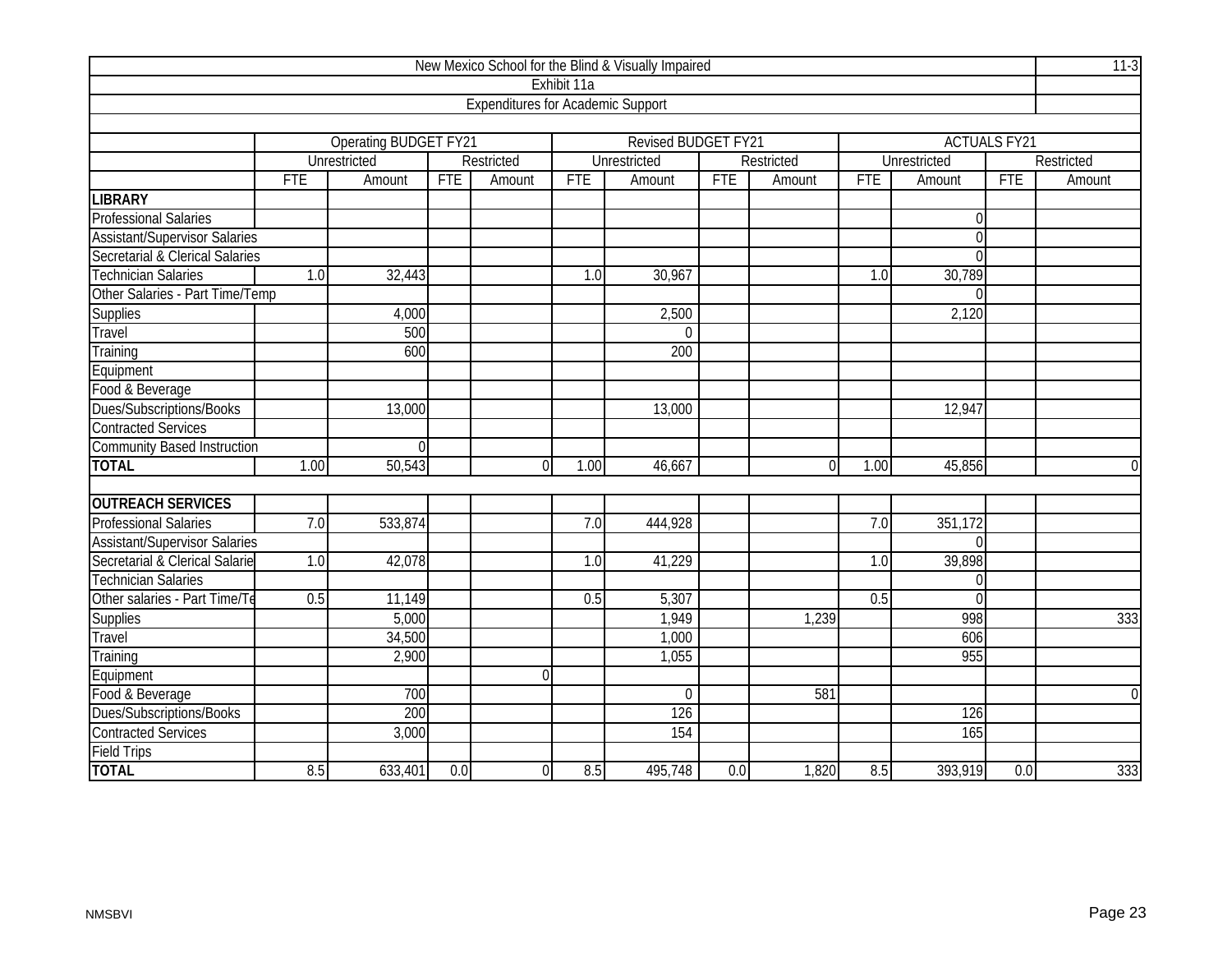|                                        |                      |                                                                |            |                                          |             | New Mexico School for the Blind & Visually Impaired |            |            |            |              |                     | $11 - 4$        |  |
|----------------------------------------|----------------------|----------------------------------------------------------------|------------|------------------------------------------|-------------|-----------------------------------------------------|------------|------------|------------|--------------|---------------------|-----------------|--|
|                                        |                      |                                                                |            |                                          | Exhibit 11a |                                                     |            |            |            |              |                     |                 |  |
|                                        |                      |                                                                |            | <b>Expenditures for Academic Support</b> |             |                                                     |            |            |            |              |                     |                 |  |
|                                        |                      |                                                                |            |                                          |             |                                                     |            |            |            |              |                     |                 |  |
|                                        |                      | <b>Operating BUDGET FY21</b>                                   |            |                                          |             | Revised BUDGET FY21                                 |            |            |            |              | <b>ACTUALS FY21</b> |                 |  |
|                                        |                      | Unrestricted                                                   |            | Restricted                               |             | Unrestricted                                        |            | Restricted |            | Unrestricted |                     | Restricted      |  |
|                                        | <b>FTE</b>           | Amount                                                         | <b>FTE</b> | Amount                                   | <b>FTE</b>  | Amount                                              | <b>FTE</b> | Amount     | <b>FTE</b> | Amount       | <b>FTE</b>          | Amount          |  |
| Lending Library                        |                      |                                                                |            |                                          |             |                                                     |            |            |            |              |                     |                 |  |
| <b>Professional Salaries</b>           | 2.00                 | 155,263                                                        |            |                                          | 2.00        | 150,836                                             |            |            | 2.00       | 150,836      |                     |                 |  |
| <b>Assistant/Supervisor Salaries</b>   |                      |                                                                |            |                                          |             |                                                     |            |            |            |              |                     |                 |  |
| Secretarial & Clerical Salaries        |                      |                                                                |            |                                          |             |                                                     |            |            |            |              |                     |                 |  |
| Technician Salaries                    |                      |                                                                |            |                                          |             |                                                     |            |            |            |              |                     |                 |  |
| Other Salaries - Part Time/Temp        |                      |                                                                |            |                                          |             |                                                     |            |            |            |              |                     |                 |  |
| <b>Supplies</b>                        |                      | 1,812                                                          |            |                                          |             | 300                                                 |            | 12,318     |            | 140          |                     | 13,200          |  |
| Travel                                 |                      | 12,000                                                         |            |                                          |             | 300                                                 |            |            |            |              |                     |                 |  |
| Training                               |                      | 3,090                                                          |            |                                          |             | 1,545                                               |            |            |            | 1,235        |                     |                 |  |
| Equipment                              |                      |                                                                |            |                                          |             |                                                     |            | 10,101     |            |              |                     | 22,158          |  |
| Food & Beverage                        |                      |                                                                |            |                                          |             |                                                     |            | 19,600     |            |              |                     | $\overline{97}$ |  |
| Dues/Subscriptions/Books<br>136<br>136 |                      |                                                                |            |                                          |             |                                                     |            |            |            |              |                     |                 |  |
| <b>Contracted Services</b>             | 7,000<br>$\mathbf 0$ |                                                                |            |                                          |             |                                                     |            |            |            | 798          |                     |                 |  |
| Software                               |                      |                                                                |            |                                          |             |                                                     |            |            |            |              |                     | 1,530           |  |
| <b>TOTAL</b>                           |                      | 2.0<br>179,165<br>2.00<br>153,117<br>2.00<br>152,347<br>42,019 |            |                                          |             |                                                     |            |            |            |              |                     | 37,783          |  |
|                                        |                      |                                                                |            |                                          |             |                                                     |            |            |            |              |                     |                 |  |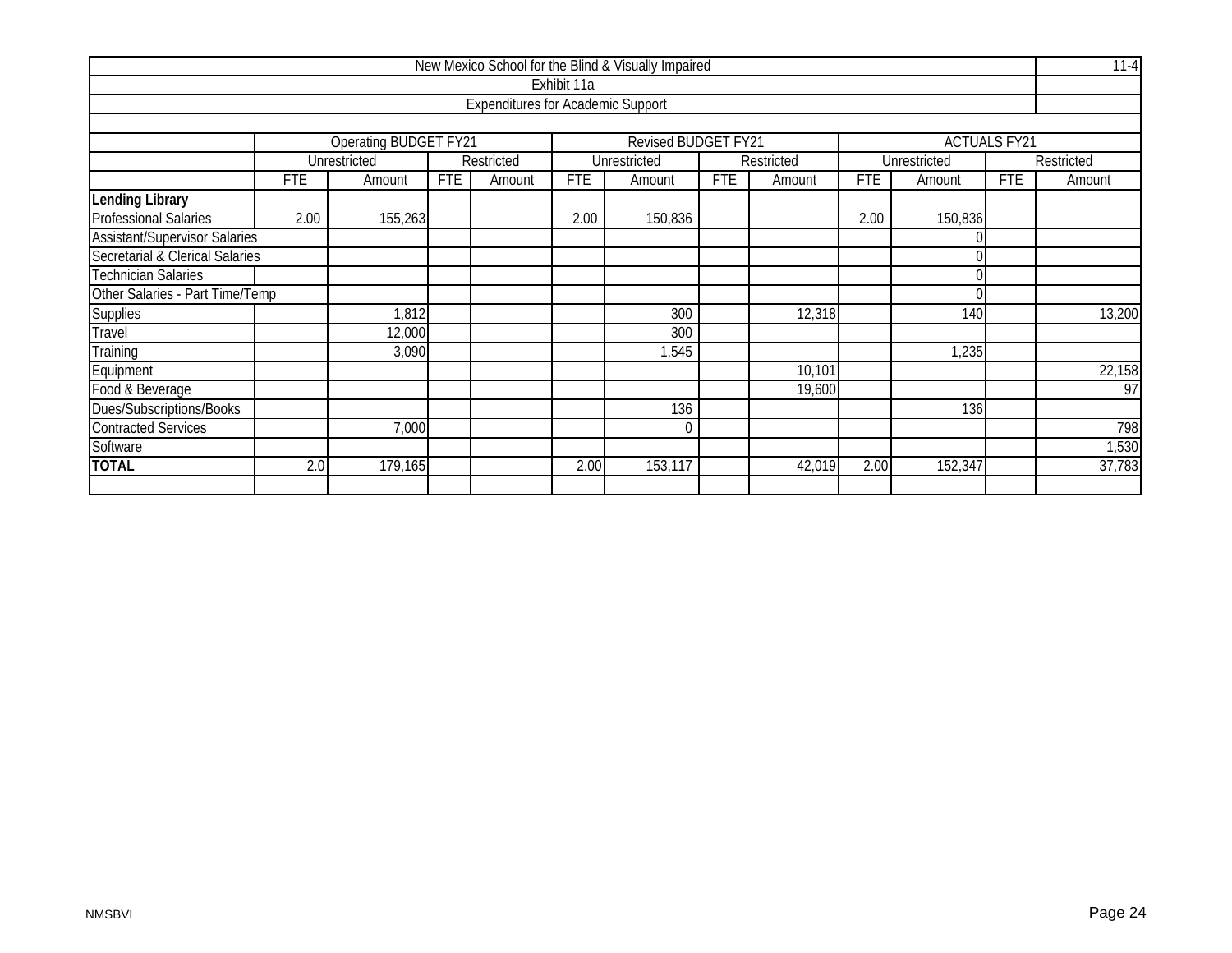| New Mexico School for the Blind & Visually Impaired |            |                              |            |                                          |             |                     |            |                  |            |                |                     |                |  |
|-----------------------------------------------------|------------|------------------------------|------------|------------------------------------------|-------------|---------------------|------------|------------------|------------|----------------|---------------------|----------------|--|
|                                                     |            |                              |            |                                          | Exhibit 11a |                     |            |                  |            |                |                     |                |  |
|                                                     |            |                              |            | <b>Expenditures for Academic Support</b> |             |                     |            |                  |            |                |                     |                |  |
|                                                     |            |                              |            |                                          |             |                     |            |                  |            |                |                     |                |  |
|                                                     |            | <b>Operating BUDGET FY21</b> |            |                                          |             | Revised BUDGET FY21 |            |                  |            |                | <b>ACTUALS FY21</b> |                |  |
|                                                     |            | Unrestricted                 |            | Restricted                               |             | Unrestricted        |            | Restricted       |            | Unrestricted   |                     | Restricted     |  |
|                                                     | <b>FTE</b> | Amount                       | <b>FTE</b> | Amount                                   | <b>FTE</b>  | Amount              | <b>FTE</b> | Amount           | <b>FTE</b> | Amount         | <b>FTE</b>          | Amount         |  |
| <b>LOW VISION CLINIC</b>                            |            |                              |            |                                          |             |                     |            |                  |            |                |                     |                |  |
| <b>Professional Salaries</b>                        | 1.00       | 76,206                       |            |                                          | 1.00        | 38,534              |            |                  | 1.00       | $\Omega$       |                     |                |  |
| <b>Assistant/Supervisor Salaries</b>                |            |                              |            |                                          |             |                     |            |                  |            | $\overline{0}$ |                     |                |  |
| Secretarial & Clerical Salaries                     |            |                              |            |                                          |             |                     |            |                  |            | $\theta$       |                     |                |  |
| <b>Technician Salaries</b>                          |            |                              |            |                                          |             |                     |            |                  |            | $\overline{0}$ |                     |                |  |
| Other Salaries - Part Time/Temp                     |            |                              |            |                                          |             |                     |            |                  |            | $\mathbf 0$    |                     |                |  |
| <b>Supplies</b>                                     |            | 2,500                        |            |                                          |             | $\boldsymbol{0}$    |            | $\Omega$         |            | $\Omega$       |                     | $\overline{0}$ |  |
| Travel                                              |            | 7,500                        |            |                                          |             | $\mathbf 0$         |            | $\Omega$         |            | $\Omega$       |                     | $\overline{0}$ |  |
| Training                                            |            | 2,000                        |            |                                          |             | $\overline{0}$      |            |                  |            |                |                     |                |  |
| Equipment                                           |            | 8                            |            |                                          |             |                     |            |                  |            |                |                     |                |  |
| Food & Beverage                                     |            | 500                          |            |                                          |             | $\mathbf 0$         |            |                  |            | $\theta$       |                     |                |  |
| Dues/Subscriptions/Books                            |            | 200                          |            |                                          |             | $\overline{0}$      |            |                  |            | $\overline{0}$ |                     |                |  |
| Software                                            |            |                              |            |                                          |             |                     |            | 180              |            |                |                     |                |  |
| <b>Contracted Services</b>                          |            | 26,000                       |            |                                          |             | $\overline{0}$      |            | $\Omega$         |            | $\overline{0}$ |                     |                |  |
| <b>TOTAL</b>                                        | 1.0        | 114,906                      |            |                                          | 1.00        | 38,534              |            | 188              | 1.00       | $\overline{0}$ |                     | $\overline{0}$ |  |
|                                                     |            |                              |            |                                          |             |                     |            |                  |            |                |                     |                |  |
| <b>FAMILY INFANT TODDLER PROGRAM</b>                |            |                              |            |                                          |             |                     |            |                  |            |                |                     |                |  |
| <b>Professional Salaries</b>                        | 14.0       | 1,085,420                    | 5.0        | 380,569                                  | 14.0        | 1,085,420           | 5.0        | 399,216          | 14.0       | 1,020,508      | 5.0                 | 373,477        |  |
| <b>Assistant/Supervisor Salaries</b>                |            |                              |            |                                          |             |                     |            |                  |            | $\Omega$       |                     |                |  |
| Secretarial & Clerical Salarie                      | 0.0        |                              | 1.0        | 55,311                                   | 0.0         |                     | 1.0        | 55,311           | 0.0        | $\Omega$       | 1.0                 | 53,433         |  |
| <b>Technician Salaries</b>                          |            |                              |            |                                          |             |                     |            |                  |            | $\theta$       |                     |                |  |
| Other salaries - Part Time/Temp                     |            |                              |            |                                          |             |                     |            |                  |            | $\Omega$       |                     |                |  |
| <b>Supplies</b>                                     |            | 25,000                       |            | 0.00                                     |             | 20,606              |            | 9,064            |            | 14,032         |                     | 1,386          |  |
| Travel                                              |            | 60,000                       |            | 0.00                                     |             | 30,000              |            | 563              |            | $\Omega$       |                     | $\overline{0}$ |  |
| Training                                            |            | 11,500                       |            | $\Omega$                                 |             | 6,400               |            | $\overline{250}$ |            | 1,460          |                     | $\overline{0}$ |  |
| <b>Community Based Instruction</b>                  |            | 3,650                        |            |                                          |             | 3,650               |            |                  |            | 350            |                     |                |  |
| Equipment                                           |            |                              |            |                                          |             |                     |            |                  |            |                |                     |                |  |
| <b>Field Trips</b>                                  |            |                              |            |                                          |             |                     |            |                  |            |                |                     |                |  |
| Food & Beverage                                     |            | 2,000                        |            |                                          |             | 1,000               |            |                  |            |                |                     |                |  |
| Dues/Subscriptions/Books                            |            | 4,100                        |            |                                          |             | 4,065               |            |                  |            | 1,057          |                     |                |  |
| <b>Contracted Services</b>                          |            | 7,000                        |            |                                          |             | 5,000               |            | 8,800            |            | 1,361          |                     |                |  |
| <b>TOTAL</b>                                        | 14.0       | 1,198,670                    |            | 6.0 435,880.70                           | 14.0        | 1,156,141           | 6.0        | 473,205          | 14.0       | 1,038,767      | 6.0                 | 428,296        |  |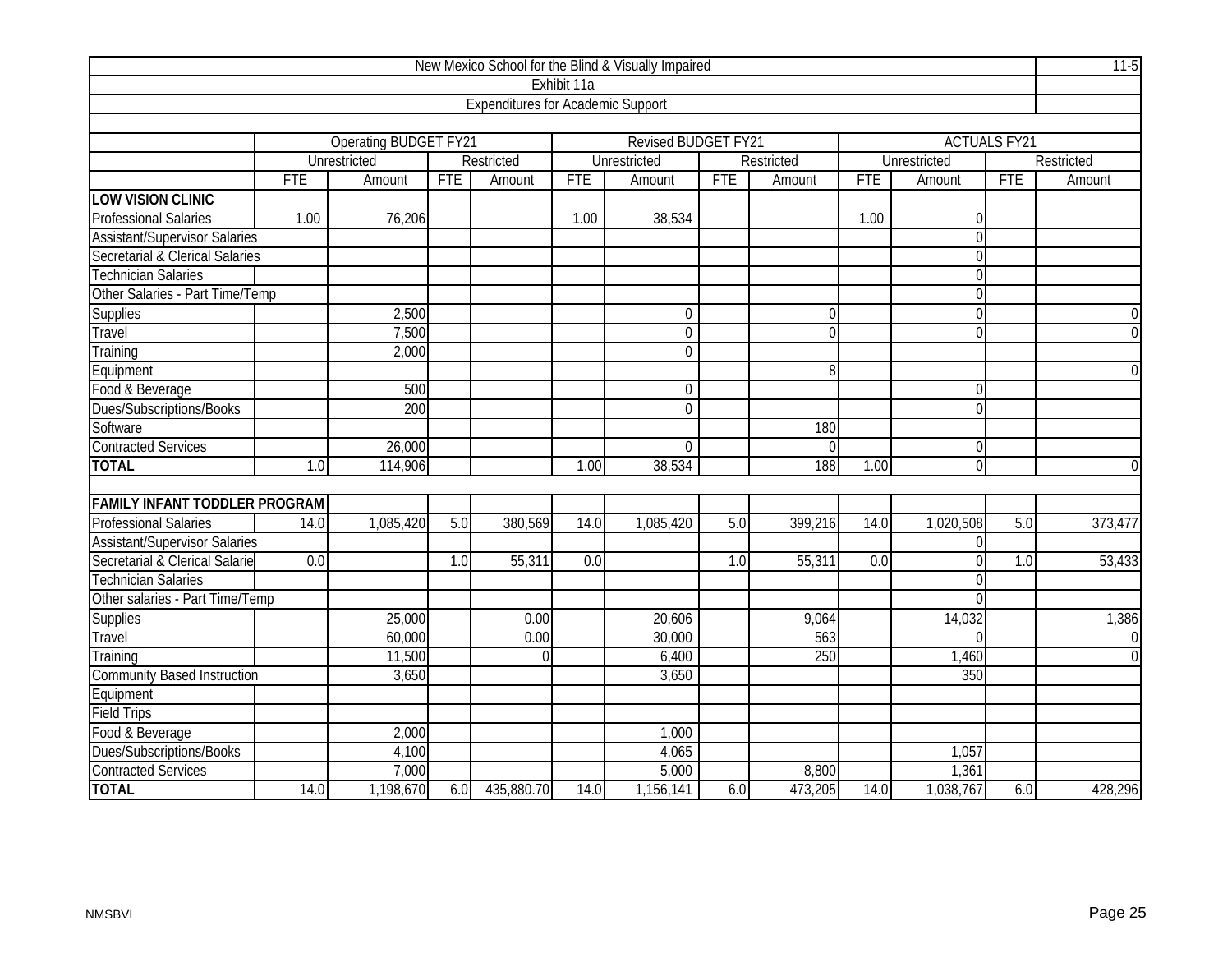| New Mexico School for the Blind & Visually Impaired |            |                              |            |                                          |                  |                            |            |            |            |                     |                     |                  |  |
|-----------------------------------------------------|------------|------------------------------|------------|------------------------------------------|------------------|----------------------------|------------|------------|------------|---------------------|---------------------|------------------|--|
|                                                     |            |                              |            |                                          | Exhibit 11a      |                            |            |            |            |                     |                     |                  |  |
|                                                     |            |                              |            | <b>Expenditures for Academic Support</b> |                  |                            |            |            |            |                     |                     |                  |  |
|                                                     |            |                              |            |                                          |                  |                            |            |            |            |                     |                     |                  |  |
|                                                     |            | <b>Operating BUDGET FY21</b> |            |                                          |                  | <b>Revised BUDGET FY21</b> |            |            |            |                     | <b>ACTUALS FY21</b> |                  |  |
|                                                     |            | <b>Unrestricted</b>          |            | Restricted                               |                  | Unrestricted               |            | Restricted |            | <b>Unrestricted</b> |                     | Restricted       |  |
|                                                     | <b>FTE</b> | Amount                       | <b>FTE</b> | Amount                                   | <b>FTE</b>       | Amount                     | <b>FTE</b> | Amount     | <b>FTE</b> | Amount              | <b>FTE</b>          | Amount           |  |
|                                                     |            |                              |            |                                          |                  |                            |            |            |            |                     |                     |                  |  |
| <b>RELATED SERVICES</b>                             |            |                              |            |                                          |                  |                            |            |            |            |                     |                     |                  |  |
| <b>Professional Salaries</b>                        | 4.0        | 325,277                      | 1.0        | $\Omega$                                 | 4.0              | 314,444                    | 1.0        | 200,000    | 4.0        | 173,816             | 1.0                 | 140,980          |  |
| <b>Assistant/Supervisor Salaries</b>                |            |                              |            |                                          |                  |                            |            |            |            | $\Omega$            |                     |                  |  |
| Secretarial & Clerical Salaries                     |            |                              |            |                                          |                  |                            |            |            |            | $\overline{0}$      |                     |                  |  |
| <b>Technician Salaries</b>                          |            |                              |            |                                          |                  |                            |            |            |            | $\overline{0}$      |                     |                  |  |
| Other Salaries - Part Time/Temp                     |            |                              |            |                                          |                  |                            |            |            |            | $\overline{0}$      |                     |                  |  |
| <b>Supplies</b>                                     |            | 4,000                        |            | 7,000                                    |                  | 2,234                      |            | 4,160      |            | 514                 |                     | 3,028            |  |
| Travel                                              |            | 2,500                        |            |                                          |                  | 1,941                      |            | $\Omega$   |            | 441                 |                     |                  |  |
| Training                                            |            | 2,500                        |            |                                          |                  | 1,700                      |            | $\Omega$   |            | 200                 |                     |                  |  |
| Equipment                                           |            |                              |            |                                          |                  |                            |            | $\Omega$   |            |                     |                     |                  |  |
| Food & Beverage                                     |            | 200                          |            |                                          |                  | $\mathbf 0$                |            |            |            |                     |                     |                  |  |
| Dues/Subscriptions/Books                            |            |                              |            |                                          |                  |                            |            |            |            |                     |                     | 311              |  |
| <b>Contracted Services</b>                          |            | 100                          |            |                                          |                  | $\overline{0}$             |            |            |            |                     |                     |                  |  |
| <b>Community Based Instruction</b>                  |            | 13,145                       |            |                                          |                  | 13,145                     |            |            |            |                     |                     |                  |  |
| <b>Field Trips</b>                                  |            |                              |            |                                          |                  |                            |            |            |            |                     |                     |                  |  |
| <b>TOTAL</b>                                        | 4.0        | 347,722                      |            | 7,000                                    | 4.0              | 333,464                    |            | 204,160    | 4.0        | 174,971             | 1.0                 | 144,319          |  |
|                                                     |            |                              |            |                                          |                  |                            |            |            |            |                     |                     |                  |  |
| <b>RESOURCE CENTER</b>                              |            |                              |            |                                          |                  |                            |            |            |            |                     |                     |                  |  |
| Professional Salaries                               | 1.0        | 79,606                       |            |                                          | $\overline{1.0}$ | 76,189                     |            |            | 1.0        | 76,189              |                     |                  |  |
| <b>Assistant/Supervisor Salaries</b>                |            |                              |            |                                          |                  |                            |            |            |            | $\Omega$            |                     |                  |  |
| Secretarial & Clerical Salaries                     |            |                              |            |                                          |                  |                            |            |            |            | $\Omega$            |                     |                  |  |
| <b>Technician Salaries</b>                          | 5.0        | 226,333                      |            |                                          | 5.0              | 222,573                    |            |            | 5.0        | 214,452             |                     |                  |  |
| Other Salaries - Part Time/Temp                     |            |                              |            |                                          |                  |                            |            |            |            | $\Omega$            |                     |                  |  |
| <b>Supplies</b>                                     |            | 5,000                        |            |                                          |                  | 1,487                      |            |            |            | 1,195               |                     |                  |  |
| Travel                                              |            | 8,000                        |            |                                          |                  | $\mathbf 0$                |            |            |            |                     |                     |                  |  |
| Training                                            |            | 1,775                        |            |                                          |                  | $\overline{0}$             |            |            |            |                     |                     |                  |  |
| Equipment                                           |            | $\overline{0}$               |            |                                          |                  | $\mathbf 0$                |            |            |            | 3,588               |                     |                  |  |
| Food & Beverage                                     |            |                              |            |                                          |                  |                            |            |            |            |                     |                     |                  |  |
| Dues/Subscriptions/Books                            |            | 1,200                        |            |                                          |                  | $\overline{200}$           |            |            |            | 150                 |                     |                  |  |
| <b>Contracted Services</b>                          |            | 1,000                        |            |                                          |                  | $\overline{0}$             |            |            |            |                     |                     |                  |  |
| <b>TOTAL</b>                                        | 6.0        | 322,914                      |            | $\overline{0}$                           | 6.0              | 300,450                    |            | $\Omega$   | 6.0        | 295,574             |                     | $\boldsymbol{0}$ |  |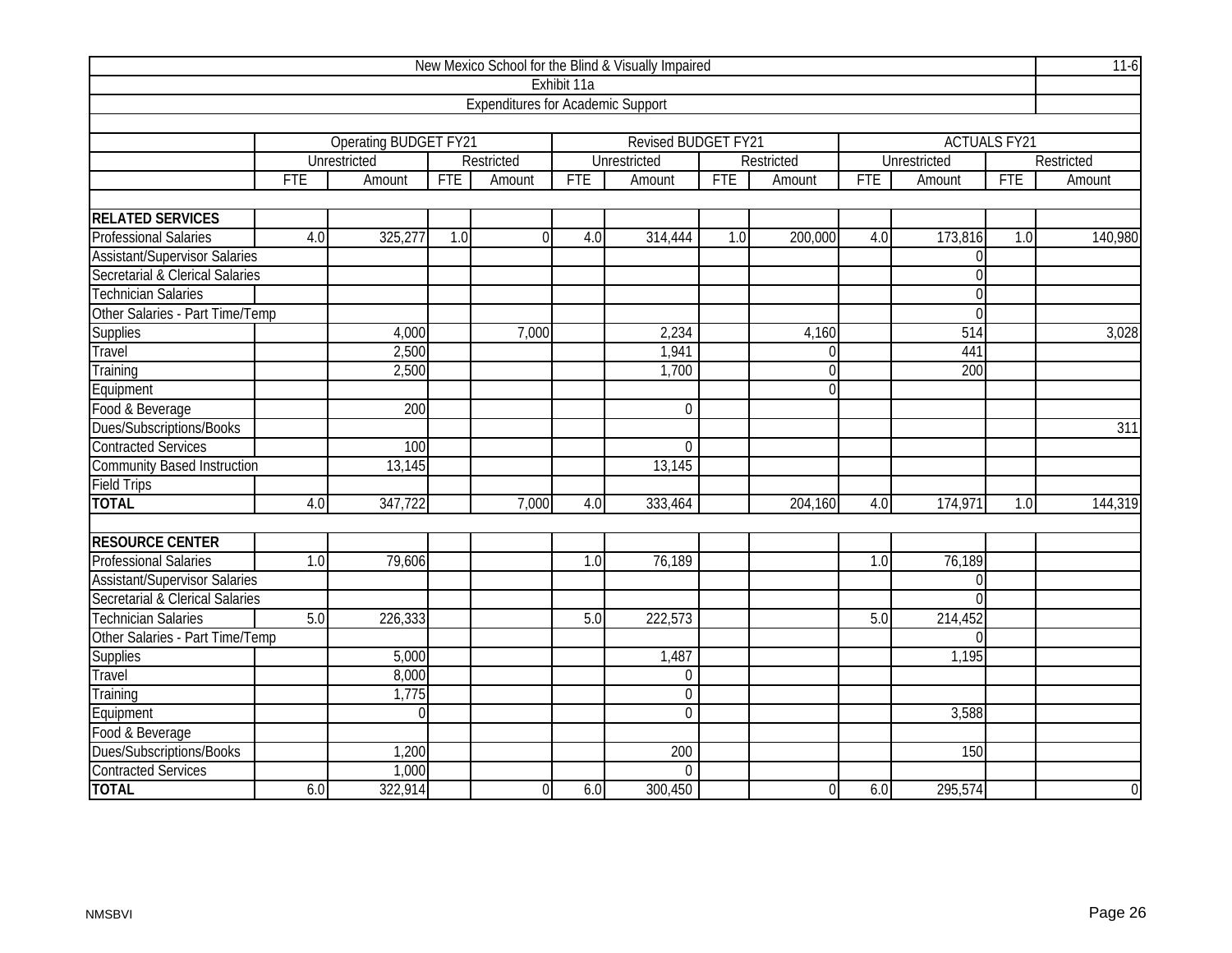| New Mexico School for the Blind & Visually Impaired |            |                              |            |                                          |             |                            |            |            |            |                     |                     |                  |  |
|-----------------------------------------------------|------------|------------------------------|------------|------------------------------------------|-------------|----------------------------|------------|------------|------------|---------------------|---------------------|------------------|--|
|                                                     |            |                              |            |                                          | Exhibit 11a |                            |            |            |            |                     |                     |                  |  |
|                                                     |            |                              |            | <b>Expenditures for Academic Support</b> |             |                            |            |            |            |                     |                     |                  |  |
|                                                     |            |                              |            |                                          |             |                            |            |            |            |                     |                     |                  |  |
|                                                     |            | <b>Operating BUDGET FY21</b> |            |                                          |             | <b>Revised BUDGET FY21</b> |            |            |            |                     | <b>ACTUALS FY21</b> |                  |  |
|                                                     |            | <b>Unrestricted</b>          |            | Restricted                               |             | <b>Unrestricted</b>        |            | Restricted |            | <b>Unrestricted</b> |                     | Restricted       |  |
|                                                     | <b>FTE</b> | Amount                       | <b>FTE</b> | Amount                                   | <b>FTE</b>  | Amount                     | <b>FTE</b> | Amount     | <b>FTE</b> | Amount              | <b>FTE</b>          | Amount           |  |
|                                                     |            |                              |            |                                          |             |                            |            |            |            |                     |                     |                  |  |
| <b>Prison Braille</b>                               |            |                              |            |                                          |             |                            |            |            |            |                     |                     |                  |  |
| <b>Professional Salaries</b>                        | 1.0        | 78,486                       |            |                                          | 1.0         | 75,195                     |            |            | 1.0        | 64,832              |                     |                  |  |
| <b>Assistant/Supervisor Salaries</b>                |            |                              |            |                                          |             |                            |            |            |            | $\overline{0}$      |                     |                  |  |
| Secretarial & Clerical Salaries                     |            |                              |            |                                          |             |                            |            |            |            | $\overline{0}$      |                     |                  |  |
| <b>Technician Salaries</b>                          | 1.0        | 37,765                       |            |                                          | 1.0         | 36,612                     |            |            | 1.0        | 35,088              |                     |                  |  |
| Other Salaries - Part Time/T                        | 0.5        | 14,394                       |            |                                          | 0.5         | 6,925                      |            |            | 0.5        | $\Omega$            |                     |                  |  |
| <b>Supplies</b>                                     |            | 1,000                        |            |                                          |             | 0                          |            |            |            |                     |                     |                  |  |
| Travel                                              |            | 8,000                        |            |                                          |             | $\overline{0}$             |            |            |            |                     |                     |                  |  |
| Training                                            |            |                              |            |                                          |             |                            |            |            |            |                     |                     |                  |  |
| Equipment                                           |            |                              |            |                                          |             |                            |            |            |            |                     |                     |                  |  |
| Food & Beverage                                     |            |                              |            |                                          |             |                            |            |            |            |                     |                     |                  |  |
| Dues/Subscriptions/Books                            |            | 1,000                        |            |                                          |             | $\mathbf 0$                |            |            |            |                     |                     |                  |  |
| <b>Contracted Services</b>                          |            |                              |            |                                          |             |                            |            |            |            |                     |                     |                  |  |
| <b>TOTAL</b>                                        | 2.5        | 140,645                      |            | $\overline{0}$                           | 2.5         | 118,732                    |            | $\Omega$   | 2.5        | 99,920              |                     | $\boldsymbol{0}$ |  |
|                                                     |            |                              |            |                                          |             |                            |            |            |            |                     |                     |                  |  |
| <b>Statewide Training</b>                           |            |                              |            |                                          |             |                            |            |            |            |                     |                     |                  |  |
| <b>Professional Salaries</b>                        | 0.25       | 22,477                       |            |                                          | 0.25        | 21,829                     |            |            | 0.25       | 23,034              |                     |                  |  |
| <b>Assistant/Supervisor Salaries</b>                |            |                              |            |                                          |             |                            |            |            |            | $\Omega$            |                     |                  |  |
| Secretarial & Clerical Salaries                     |            |                              |            |                                          |             |                            |            |            |            | $\overline{0}$      |                     |                  |  |
| <b>Technician Salaries</b>                          |            |                              |            |                                          |             |                            |            |            |            | $\Omega$            |                     |                  |  |
| Other Salaries - Part Time/Temp                     |            |                              |            |                                          |             |                            |            |            | 0.0        | $\Omega$            |                     |                  |  |
| Supplies                                            |            | 970                          |            |                                          |             | 76                         |            |            |            |                     |                     |                  |  |
| Travel                                              |            | 5,000                        |            |                                          |             | 1,100                      |            |            |            |                     |                     |                  |  |
| Training                                            |            | 1,000                        |            |                                          |             | 1,600                      |            |            |            | 645                 |                     |                  |  |
| Equipment                                           |            |                              |            |                                          |             |                            |            |            |            |                     |                     |                  |  |
| Food & Beverage                                     |            | 200                          |            |                                          |             | $\overline{0}$             |            |            |            |                     |                     |                  |  |
| Dues/Subscriptions/Books                            |            | 1,050                        |            |                                          |             | 750                        |            |            |            | 500                 |                     |                  |  |
| <b>Contracted Services</b>                          |            | 9,800                        |            |                                          |             | 2,125                      |            |            |            |                     |                     |                  |  |
| <b>TOTAL</b>                                        | 0.25       | 40,497                       |            |                                          | 0.25        | 27,480                     |            |            | 0.25       | 24,179              |                     |                  |  |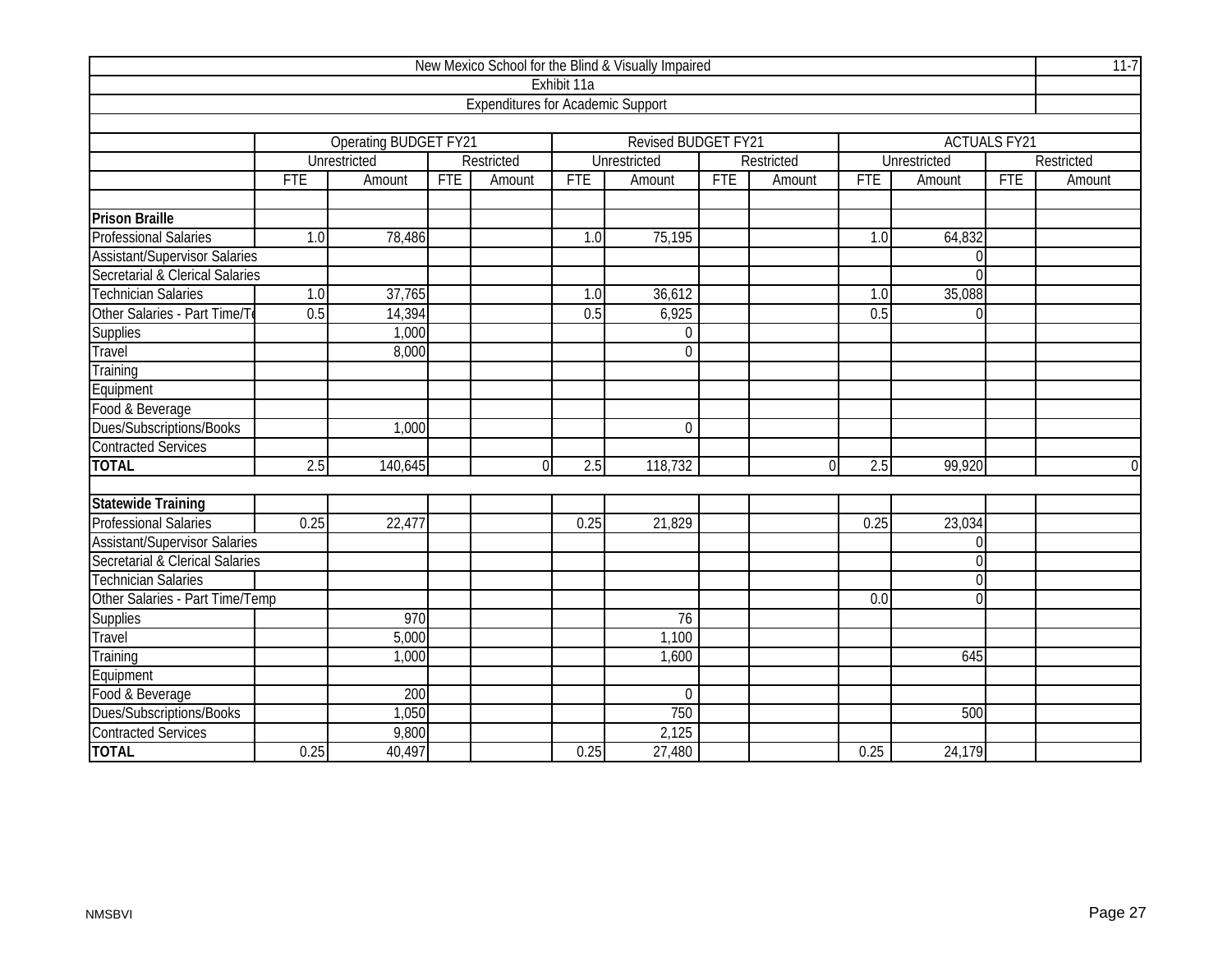| New Mexico School for the Blind & Visually Impaired                                                  |       |           |     |                                         |                  |           |     |         |       |           |     |          |  |
|------------------------------------------------------------------------------------------------------|-------|-----------|-----|-----------------------------------------|------------------|-----------|-----|---------|-------|-----------|-----|----------|--|
|                                                                                                      |       |           |     |                                         | Exhibit 11       |           |     |         |       |           |     |          |  |
|                                                                                                      |       |           |     | <b>Expenditures for Student Support</b> |                  |           |     |         |       |           |     |          |  |
|                                                                                                      |       |           |     |                                         |                  |           |     |         |       |           |     |          |  |
| <b>DETAILS</b>                                                                                       |       |           |     |                                         |                  |           |     |         |       |           |     |          |  |
| <b>Professional Salaries</b>                                                                         | 31.25 | 2,437,915 | 6.0 | 396,327                                 | 31.3             | 2,728,850 | 6.0 | 607,216 | 31.25 | 1,943,810 | 6.0 | 517,072  |  |
| <b>Assistant/Supervisor Salaries</b>                                                                 | 0.0   |           | 0.0 |                                         | 0.0              |           | 0.0 |         | 0.0   |           | 0.0 | $\Omega$ |  |
| Secretarial & Clerical Salarie                                                                       | 1.0   | 42,078    | 1.0 | 55,311                                  | 1.0 <sub>1</sub> | 41,229    | 1.0 | 55,311  | 1.0   | 39,898    | 1.0 | 53,433   |  |
| <b>Technician Salaries</b>                                                                           | 8.0   | 351,213   | 0.0 | 56,413                                  | 8.0              | 342,723   | 0.0 | 10,000  | 8.0   | 330,344   | 0.0 | 1,227    |  |
| Other Salaries - Part Time/Te<br>25,542<br>1.0<br>0.0<br>1.0<br>0.0<br>7,687<br>12,232<br>1.0<br>0.0 |       |           |     |                                         |                  |           |     |         |       |           |     |          |  |
| <b>Supplies</b>                                                                                      | 0.0   | 53,282    | 0.0 | 7,000                                   | 0.0              | 31,022    | 0.0 | 26,781  | 0.0   | 20,215    | 0.0 | 17,947   |  |
| Travel                                                                                               | 0.0   | 142,850   | 0.0 |                                         | 0.0              | 35,328    | 0.0 | 563     | 0.0   | 1,410     | 0.0 | $\Omega$ |  |
| Training                                                                                             | 0.0   | 27,365    | 0.0 |                                         | 0.0              | 14,500    | 0.0 | 250     | 0.0   | 6,572     | 0.0 | 0        |  |
| Equipment                                                                                            | 0.0   |           | 0.0 |                                         | 0.0              | $\Omega$  | 0.0 | 10,109  | 0.0   | 3,588     | 0.0 | 22,158   |  |
| Food & Beverage                                                                                      | 0.0   | 3,600     | 0.0 |                                         | 0.0              | 1,000     | 0.0 | 20,181  | 0.0   |           | 0.0 | 97       |  |
| Dues/Subscriptions/Books                                                                             | 0.0   | 21,700    | 0.0 |                                         | 0.0              | 19,142    | 0.0 | 50      | 0.0   | 15,781    | 0.0 | 361      |  |
| <b>Field Trips</b>                                                                                   | 0.0   |           | 0.0 |                                         | 0.0              | U         | 0.0 |         | 0.0   |           | 0.0 | $\Omega$ |  |
| <b>Contracted Services</b>                                                                           | 0.0   | 66,400    | 0.0 |                                         | 0.0              | 17,259    | 0.0 | 8,800   | 0.0   | 11,505    | 0.0 | 798      |  |
| Software<br>0.0<br>0.0<br>180<br>0.0                                                                 |       |           |     |                                         |                  |           |     |         |       |           |     |          |  |
| <b>Community Based Instruction</b>                                                                   | 0.0   | 16,795    | 0.0 |                                         | 0.0              | 16,795    | 0   |         | 0.0   | 350       | 0.0 | $\Omega$ |  |
| <b>TOTAL</b>                                                                                         | 41.25 | 3,188,740 | 7.0 | 522,738.61                              | 41.3             | 3,260,258 | 7.0 | 739,261 | 41.25 | 2,373,475 | 7.0 | 614,621  |  |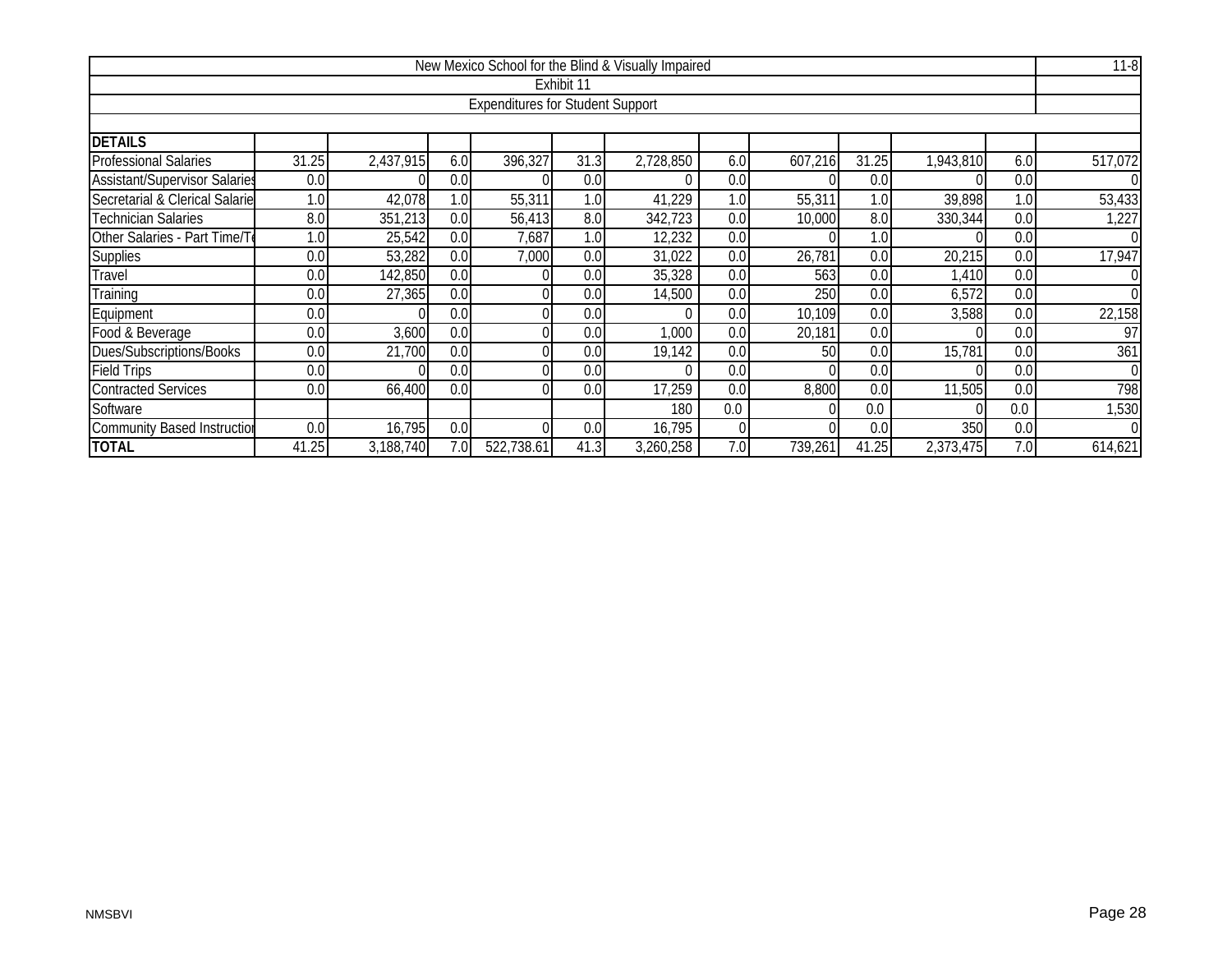| New Mexico School for the Blind & Visually Impaired |                       |                                         |                     |             |              |                     |  |  |  |  |  |  |
|-----------------------------------------------------|-----------------------|-----------------------------------------|---------------------|-------------|--------------|---------------------|--|--|--|--|--|--|
|                                                     |                       | Exhibit 12                              |                     |             |              |                     |  |  |  |  |  |  |
|                                                     |                       | <b>Expenditures for Student Support</b> |                     |             |              |                     |  |  |  |  |  |  |
|                                                     |                       |                                         |                     |             |              |                     |  |  |  |  |  |  |
|                                                     | Operating BUDGET FY21 |                                         | Revised BUDGET FY21 |             |              | <b>ACTUALS FY21</b> |  |  |  |  |  |  |
|                                                     | Unrestricted          | Restricted                              | Unrestricted        | Restricted  | Unrestricted | Restricted          |  |  |  |  |  |  |
| <b>STUDENT SUPPORT</b>                              |                       |                                         |                     |             |              |                     |  |  |  |  |  |  |
|                                                     |                       |                                         |                     |             |              |                     |  |  |  |  |  |  |
| <b>Residential Life</b>                             | 497,925               |                                         | 658,214             |             | 328,873      |                     |  |  |  |  |  |  |
| <b>Athletics</b>                                    | 44,353                |                                         | 20,124              | $\Omega$    | 0            |                     |  |  |  |  |  |  |
|                                                     |                       |                                         |                     |             |              |                     |  |  |  |  |  |  |
| <b>Health Services</b>                              | 323,718               | 663,213                                 | 248,708             | 693,871     | 32,216       | 510,662             |  |  |  |  |  |  |
|                                                     |                       |                                         |                     |             |              |                     |  |  |  |  |  |  |
| <b>Food Service</b>                                 | 334,115               | $\mathbf 0$                             | 302,585             | 0           | 257,685      | $\overline{0}$      |  |  |  |  |  |  |
| <b>Student Transportation</b>                       | 428,184               | 150,000                                 | 338,505             | 0           | 251,130      | 4,878               |  |  |  |  |  |  |
| Mental Health                                       | 8,000                 | $\mathbf 0$                             | 43,459              | $\mathbf 0$ | 37,166       |                     |  |  |  |  |  |  |
|                                                     |                       |                                         |                     |             |              |                     |  |  |  |  |  |  |
| <b>TOTAL</b>                                        | 1,636,295             | 813,213                                 | 1,611,596           | 693,871     | 907,071      | 515, 540            |  |  |  |  |  |  |
| <b>Fringe Benefits</b>                              | 520,958               | 161,687                                 | 529,860             | 166,129     | 427,211      | 182,516             |  |  |  |  |  |  |
| <b>GRAND TOTAL EXPENDITURES</b>                     | 2,157,253             | 974,900                                 | 2,141,456           | 860,000     | 1,334,282    | 698,056             |  |  |  |  |  |  |
| <b>FOR STUDENT SUPPORT</b>                          |                       |                                         |                     |             |              |                     |  |  |  |  |  |  |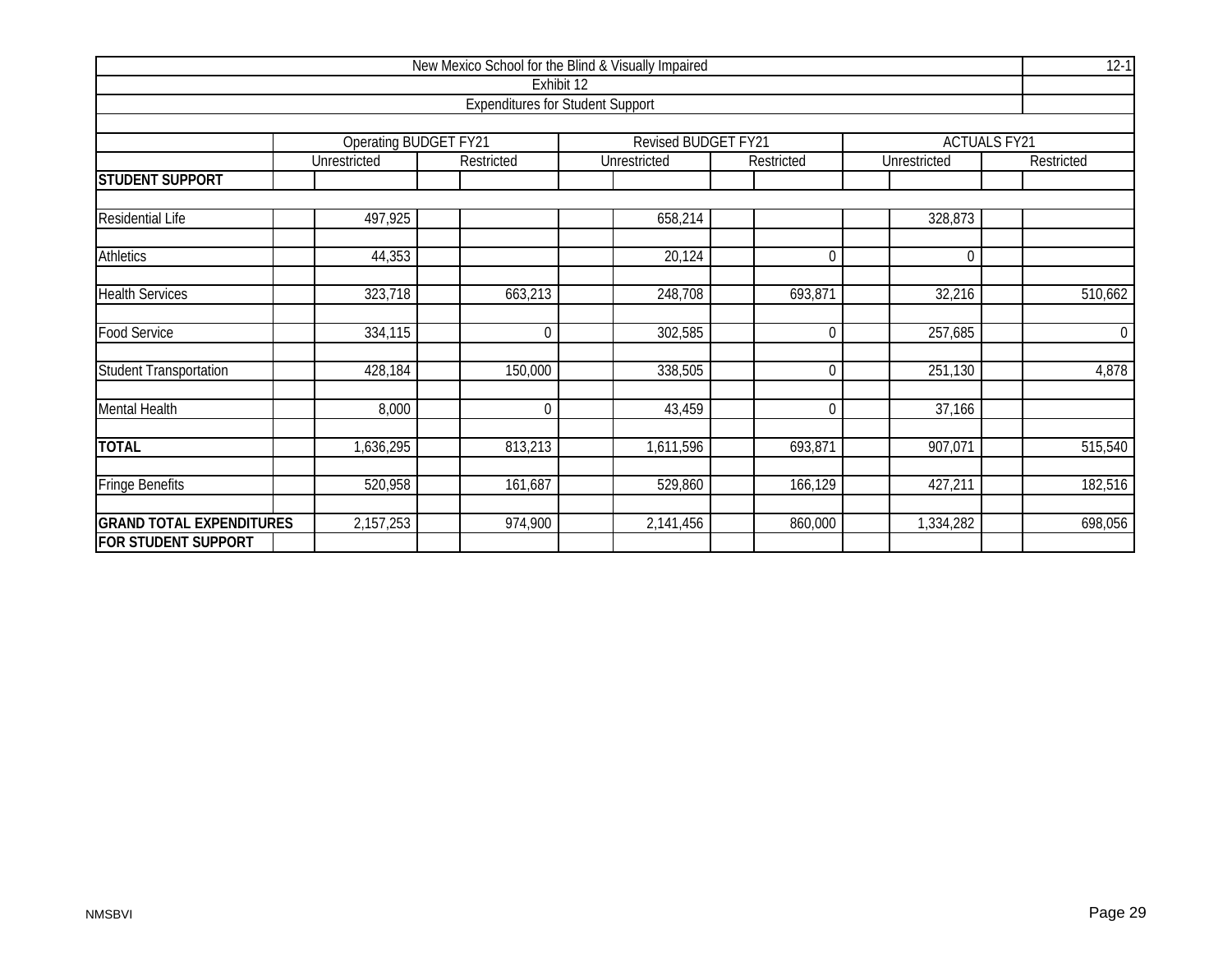| New Mexico School for the Blind & Visually Impaired |                    |                              |            |                                         |            |                     |            |            |            |              |                     |            |  |
|-----------------------------------------------------|--------------------|------------------------------|------------|-----------------------------------------|------------|---------------------|------------|------------|------------|--------------|---------------------|------------|--|
|                                                     |                    |                              |            |                                         | Exhibit 12 |                     |            |            |            |              |                     |            |  |
|                                                     |                    |                              |            | <b>Expenditures for Student Support</b> |            |                     |            |            |            |              |                     |            |  |
|                                                     |                    |                              |            |                                         |            |                     |            |            |            |              |                     |            |  |
|                                                     |                    | <b>Operating BUDGET FY21</b> |            |                                         |            | Revised BUDGET FY21 |            |            |            |              | <b>ACTUALS FY21</b> |            |  |
|                                                     |                    | Unrestricted                 |            | Restricted                              |            | Unrestricted        |            | Restricted |            | Unrestricted |                     | Restricted |  |
|                                                     | <b>FTE</b>         | Amount                       | <b>FTE</b> | Amount                                  | <b>FTE</b> | Amount              | <b>FTE</b> | Amount     | <b>FTE</b> | Amount       | <b>FTE</b>          | Amount     |  |
| <b>Residential Life</b>                             |                    |                              |            |                                         |            |                     |            |            |            |              |                     |            |  |
| <b>Professional Salaries</b>                        |                    | 49,003                       |            |                                         |            | 308,999             |            |            |            | 47,260       |                     |            |  |
| <b>Assistant/Supervisor Salaries</b>                |                    |                              |            |                                         |            |                     |            |            |            |              |                     |            |  |
| Secretarial / Clerical Salaries                     |                    | O                            |            |                                         |            |                     |            |            |            |              |                     |            |  |
| <b>Technician Salaries</b>                          | 11                 | 350,954                      |            |                                         | 11         | 293,096             |            |            | 11         | 259,695      |                     |            |  |
| Other Salaries - Part Time/Tem                      | $\overline{2}$     | 76,119                       |            |                                         | 2          | 44,769              |            |            | 2          | 19,791       |                     |            |  |
| <b>Supplies</b>                                     |                    | 8,000                        |            |                                         |            | 1,000               |            |            |            | 358          |                     |            |  |
| Travel                                              |                    |                              |            |                                         |            |                     |            |            |            |              |                     |            |  |
| Training                                            |                    |                              |            |                                         |            |                     |            |            |            |              |                     |            |  |
| <b>Community Based Instruction</b>                  |                    | 11,500                       |            |                                         |            | 8,500               |            |            |            | 800          |                     |            |  |
| Equipment                                           |                    |                              |            |                                         |            |                     |            |            |            |              |                     |            |  |
| Food & Beverage                                     | 900<br>295<br>,400 |                              |            |                                         |            |                     |            |            |            |              |                     |            |  |
| Dues/Subscriptions/Books                            |                    |                              |            |                                         |            |                     |            |            |            |              |                     |            |  |
| <b>Contracted Services</b>                          |                    | 950                          |            |                                         |            | 950                 |            |            |            | 675          |                     |            |  |
| <b>Field Trips</b>                                  |                    |                              |            |                                         |            |                     |            |            |            |              |                     |            |  |
| <b>TOTAL</b>                                        | 14                 | 497,925                      |            |                                         | 14         | 658,214             |            | 0          | 14         | 328,873      |                     |            |  |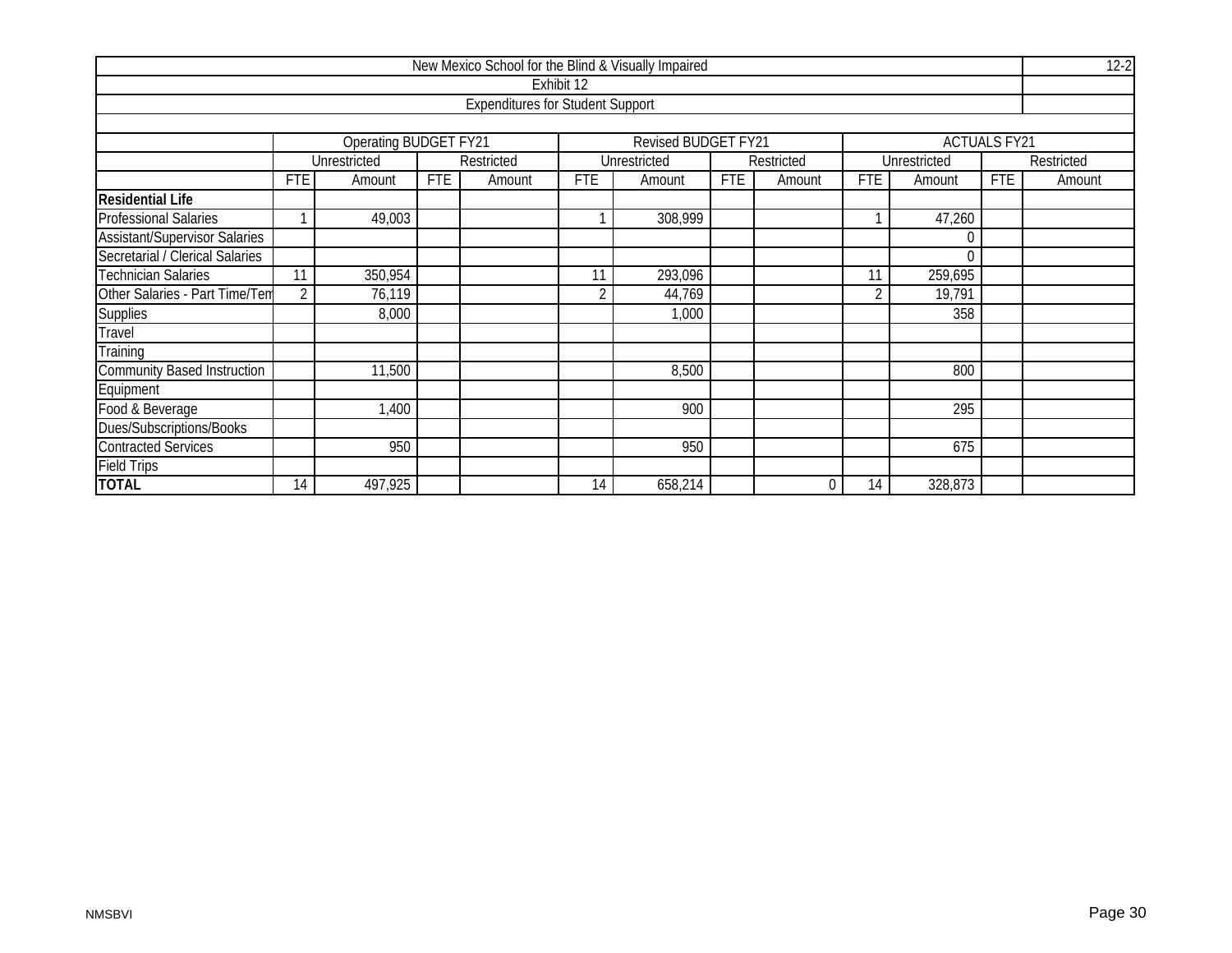| New Mexico School for the Blind & Visually Impaired |                |                       |                 |                                         |              |                            |                |              |                |                  |                     | $12-3$      |
|-----------------------------------------------------|----------------|-----------------------|-----------------|-----------------------------------------|--------------|----------------------------|----------------|--------------|----------------|------------------|---------------------|-------------|
|                                                     |                |                       |                 |                                         | Exhibit 12   |                            |                |              |                |                  |                     |             |
|                                                     |                |                       |                 | <b>Expenditures for Student Support</b> |              |                            |                |              |                |                  |                     |             |
|                                                     |                |                       |                 |                                         |              |                            |                |              |                |                  |                     |             |
|                                                     |                | Operating BUDGET FY21 |                 |                                         |              | <b>Revised BUDGET FY21</b> |                |              |                |                  | <b>ACTUALS FY21</b> |             |
|                                                     |                | <b>Unrestricted</b>   |                 | Restricted                              |              | Unrestricted               |                | Restricted   |                | Unrestricted     |                     | Restricted  |
|                                                     | <b>FTE</b>     | Amount                | <b>FTE</b>      | Amount                                  | <b>FTE</b>   | Amount                     | <b>FTE</b>     | Amount       | <b>FTE</b>     | Amount           | <b>FTE</b>          | Amount      |
| <b>ATHLETICS</b>                                    |                |                       |                 |                                         |              |                            |                |              |                |                  |                     |             |
| <b>Professional Salaries</b>                        |                | 10,000                |                 |                                         |              | 7,500                      |                |              |                | $\boldsymbol{0}$ |                     |             |
| <b>Technician Salaries</b>                          |                | 15,549                |                 |                                         |              | 7,543                      |                |              |                | $\overline{0}$   |                     |             |
| Other Salaries - Part Time/Temp                     |                | 4,904                 |                 |                                         |              | 2,081                      |                |              |                | $\overline{0}$   |                     |             |
| <b>Supplies</b>                                     |                | 2,000                 |                 |                                         |              | 1,000                      |                |              |                |                  |                     |             |
| Travel                                              |                | 250                   |                 |                                         |              | $\mathbf 0$                |                | $\mathbf{0}$ |                |                  |                     |             |
| Training                                            |                | 250                   |                 |                                         |              | $\mathbf 0$                |                |              |                |                  |                     |             |
| <b>Community Based Instruction</b>                  |                | 10,000                |                 |                                         |              | 2,000                      |                |              |                |                  |                     |             |
| <b>Field Trips</b>                                  |                |                       |                 |                                         |              |                            |                |              |                |                  |                     |             |
| Dues/Subscriptions/Books                            |                | 1,000                 |                 |                                         |              | $\boldsymbol{0}$           |                |              |                |                  |                     |             |
| Food & Beverage                                     |                | 400                   |                 |                                         |              | $\Omega$                   |                |              |                |                  |                     |             |
| <b>TOTAL</b>                                        | $\overline{0}$ | 44,353                |                 |                                         | $\mathbf 0$  | 20,124                     |                | $\mathbf 0$  | $\overline{0}$ | $\overline{0}$   |                     | $\mathbf 0$ |
|                                                     |                |                       |                 |                                         |              |                            |                |              |                |                  |                     |             |
| <b>HEALTH SERVICES</b>                              |                |                       |                 |                                         |              |                            |                |              |                |                  |                     |             |
| <b>Professional Salaries</b>                        | $\mathbf{1}$   | 256,609               | $7\overline{ }$ | 609,434                                 | $\mathbf{1}$ | 179,765                    | $\overline{7}$ | 640,092      | $\mathbf{1}$   | 0                | $\overline{7}$      | 496,987     |
| <b>Assistant/Supervisor Salaries</b>                |                |                       |                 |                                         |              |                            |                |              |                | $\overline{0}$   |                     |             |
| Secretarial / Clerical Salaries                     |                |                       |                 |                                         |              |                            |                |              |                | $\mathbf 0$      |                     |             |
| <b>Technician Salaries</b>                          |                |                       |                 |                                         |              |                            |                |              |                | $\overline{0}$   |                     |             |
| Other Salaries - Part Time/Temp                     |                | 5,081                 |                 | 37,279                                  |              | 5,081                      |                | 37,279       |                | $\overline{0}$   |                     | 548         |
| Supplies                                            |                | 6,350                 |                 |                                         |              | 14,846                     |                |              |                | 10,517           |                     |             |
| Travel                                              |                | 211                   |                 |                                         |              | $\mathbf{0}$               |                |              |                |                  |                     |             |
| Training                                            |                | 800                   |                 |                                         |              | 800                        |                |              |                | 662              |                     |             |
| Equipment                                           |                | $\mathbf 0$           |                 |                                         |              | $\overline{4}$             |                |              |                |                  |                     |             |
| Food & Beverage                                     |                | 450                   |                 |                                         |              | 450                        |                |              |                | 98               |                     |             |
| Dues/Subscriptions/Books                            |                | 815                   |                 |                                         |              | 815                        |                |              |                | 387              |                     |             |
| <b>Field Trips</b>                                  |                |                       |                 |                                         |              |                            |                |              |                |                  |                     |             |
| <b>Doctors Expense</b>                              |                | 8,230                 |                 |                                         |              | 2,019                      |                |              |                | 541              |                     |             |
| Medicaid - State Share Reimburseme                  |                | 37,500                |                 |                                         |              | 37,500                     |                |              |                | 12,989           |                     |             |
| Medication                                          |                | 1,125                 |                 |                                         |              | 1,625                      |                |              |                | 1,218            |                     |             |
| Risk Mgt. - Medical Malpractice                     |                | 3,597                 |                 |                                         |              | 5,804                      |                |              |                | 5,804            |                     |             |
| <b>Bloodborne Pathogens</b>                         |                | 2,950                 |                 |                                         |              | $\mathbf 0$                |                |              |                |                  |                     |             |
| <b>Contracted Services</b>                          |                | $\mathbf 0$           |                 | 16,500                                  |              | $\mathbf 0$                |                | 16,500       |                |                  |                     | 13,127      |
| <b>TOTAL</b>                                        | $\mathbf{1}$   | 323,718               | $\overline{7}$  | 663,213                                 | $\mathbf{1}$ | 248,708                    | $\overline{7}$ | 693,871      | $\mathbf{1}$   | 32,216           | $\overline{7}$      | 510,662     |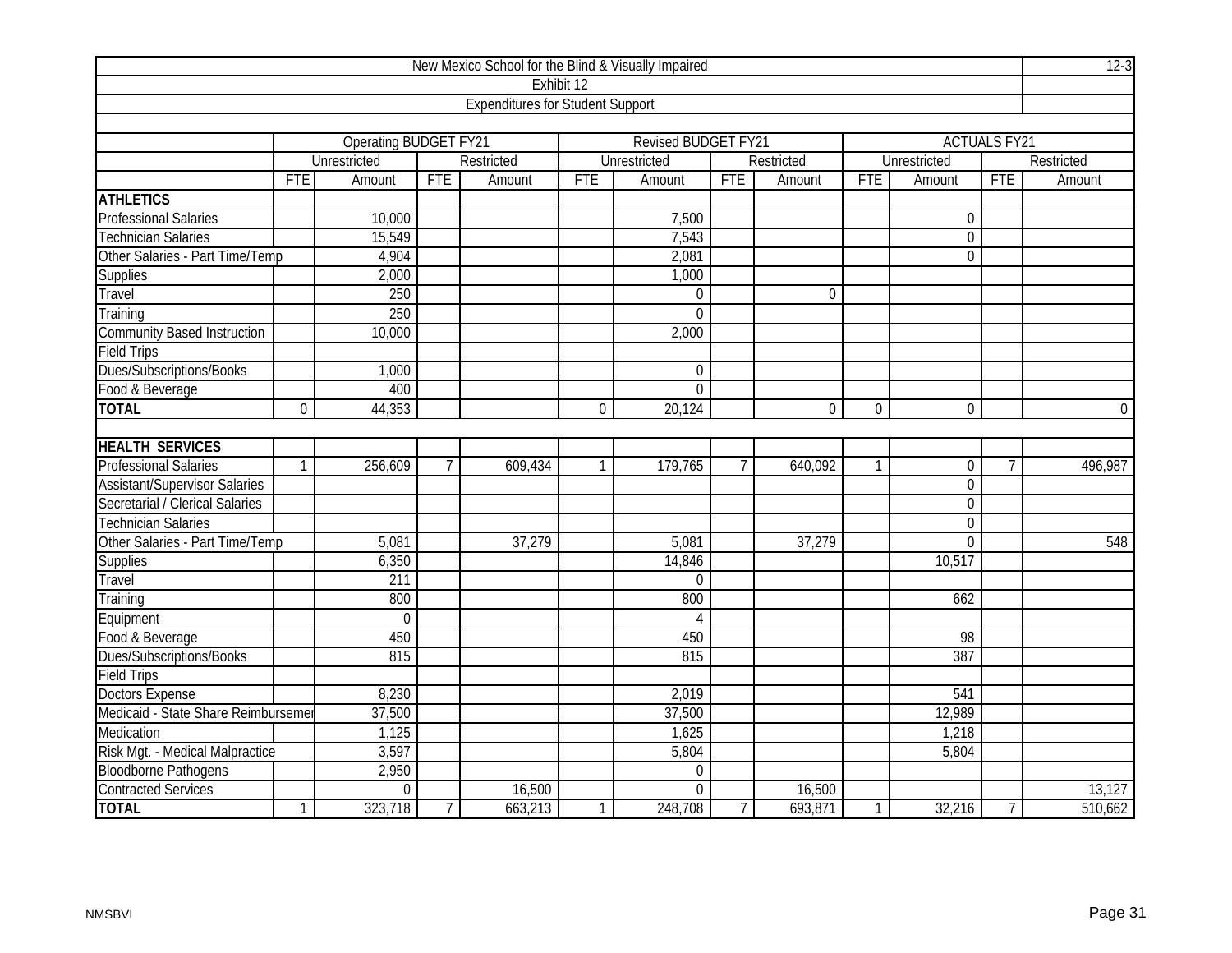| New Mexico School for the Blind & Visually Impaired |                |                              |            |                                         |                 |                            |            |                |                 |                     |            |                |
|-----------------------------------------------------|----------------|------------------------------|------------|-----------------------------------------|-----------------|----------------------------|------------|----------------|-----------------|---------------------|------------|----------------|
|                                                     |                |                              |            |                                         | Exhibit 12      |                            |            |                |                 |                     |            |                |
|                                                     |                |                              |            | <b>Expenditures for Student Support</b> |                 |                            |            |                |                 |                     |            |                |
|                                                     |                |                              |            |                                         |                 |                            |            |                |                 |                     |            |                |
|                                                     |                | <b>Operating BUDGET FY21</b> |            |                                         |                 | <b>Revised BUDGET FY21</b> |            |                |                 | <b>ACTUALS FY21</b> |            |                |
|                                                     |                | <b>Unrestricted</b>          |            | Restricted                              |                 | <b>Unrestricted</b>        |            | Restricted     |                 | Unrestricted        |            | Restricted     |
|                                                     | <b>FTE</b>     | Amount                       | <b>FTE</b> | Amount                                  | <b>FTE</b>      | Amount                     | <b>FTE</b> | Amount         | <b>FTE</b>      | Amount              | <b>FTE</b> | Amount         |
| <b>FOOD SERVICE</b>                                 |                |                              |            |                                         |                 |                            |            |                |                 |                     |            |                |
| <b>Professional Salaries</b>                        | 1              | 60,659                       |            |                                         | $\mathbf{1}$    | 59,481                     |            |                | 1               | 59,481              |            |                |
| <b>Assistant/Supervisor Salaries</b>                |                |                              |            |                                         |                 |                            |            |                |                 | $\mathbf 0$         |            |                |
| Secretarial / Clerical Salaries                     |                |                              |            |                                         |                 |                            |            |                |                 | $\overline{0}$      |            |                |
| Technician Salaries                                 | 6              | 172,925                      |            |                                         | 6               | 164,823                    |            |                | 6               | 158,059             |            |                |
| Other Salaries - Part Time/Temp                     |                | 9,631                        |            |                                         |                 | 6,412                      |            |                |                 | 4,309               |            |                |
| <b>Supplies</b>                                     |                | 14,800                       |            |                                         |                 | 11,952                     |            |                |                 | 8,289               |            |                |
| Travel                                              |                | 3,500                        |            |                                         |                 | 3,500                      |            |                |                 |                     |            |                |
| Training                                            |                | 1,500                        |            |                                         |                 | 1,500                      |            |                |                 |                     |            |                |
| Equipment                                           |                | $\Omega$                     |            |                                         |                 | 5,617                      |            |                |                 | 5,617               |            |                |
| Food & Beverage                                     |                | 70,000                       |            |                                         |                 | 48,000                     |            |                |                 | 20,637              |            |                |
| Dues/Subscriptions/Books                            |                | 500                          |            |                                         |                 | 700                        |            |                |                 | 693                 |            |                |
| Laundry                                             |                |                              |            |                                         |                 |                            |            |                |                 |                     |            |                |
| <b>Contracted Services</b>                          |                | 600                          |            |                                         |                 | 600                        |            |                |                 | 600                 |            |                |
| <b>TOTAL</b>                                        | $\overline{7}$ | 334,115                      |            | $\mathbf 0$                             | $\overline{7}$  | 302,585                    |            | 0              | $\overline{7}$  | 257,685             |            | $\overline{0}$ |
|                                                     |                |                              |            |                                         |                 |                            |            |                |                 |                     |            |                |
| <b>STUDENT TRANSPORTATION</b>                       |                |                              |            |                                         |                 |                            |            |                |                 |                     |            |                |
| <b>Professional Salaries</b>                        | $\mathbf{1}$   | 52,262                       |            |                                         | $\mathbf{1}$    | 51,265                     |            |                | 1               | 51,265              |            | $\overline{0}$ |
| <b>Assistant/Supervisor Salaries</b>                |                |                              |            |                                         |                 |                            |            |                |                 | 0                   |            |                |
| Secretarial / Clerical Salaries                     |                |                              |            |                                         |                 |                            |            |                |                 | $\Omega$            |            |                |
| <b>Technician Salaries</b>                          | $\overline{5}$ | 144,175                      |            |                                         | $\overline{5}$  | 130,114                    |            |                | $\overline{5}$  | 118,307             |            |                |
| Other Salaries - Part Time/Tem                      | 9              | 223,247                      |            |                                         | $\overline{9}$  | 148,626                    |            |                | $\overline{9}$  | 81,023              |            |                |
| Supplies                                            |                | 2,000                        |            |                                         |                 | 2,000                      |            |                |                 | 395                 |            |                |
| Travel                                              |                | 5,000                        |            | 150,000                                 |                 | 5,000                      |            | 0              |                 |                     |            | 4,878          |
| Training                                            |                |                              |            |                                         |                 |                            |            |                |                 | 100                 |            |                |
| Equipment                                           |                |                              |            |                                         |                 |                            |            |                |                 |                     |            |                |
| Food & Beverage                                     |                | 1,500                        |            |                                         |                 | 1,500                      |            |                |                 | 39                  |            |                |
| Dues/Subscriptions/Books                            |                |                              |            |                                         |                 |                            |            |                |                 |                     |            |                |
| <b>Contracted Services</b>                          |                |                              |            |                                         |                 |                            |            |                |                 |                     |            |                |
| <b>TOTAL</b>                                        | 15             | 428,184                      |            | 150,000                                 | $\overline{15}$ | 338,505                    |            | $\overline{0}$ | $\overline{15}$ | 251,130             |            | 4,878          |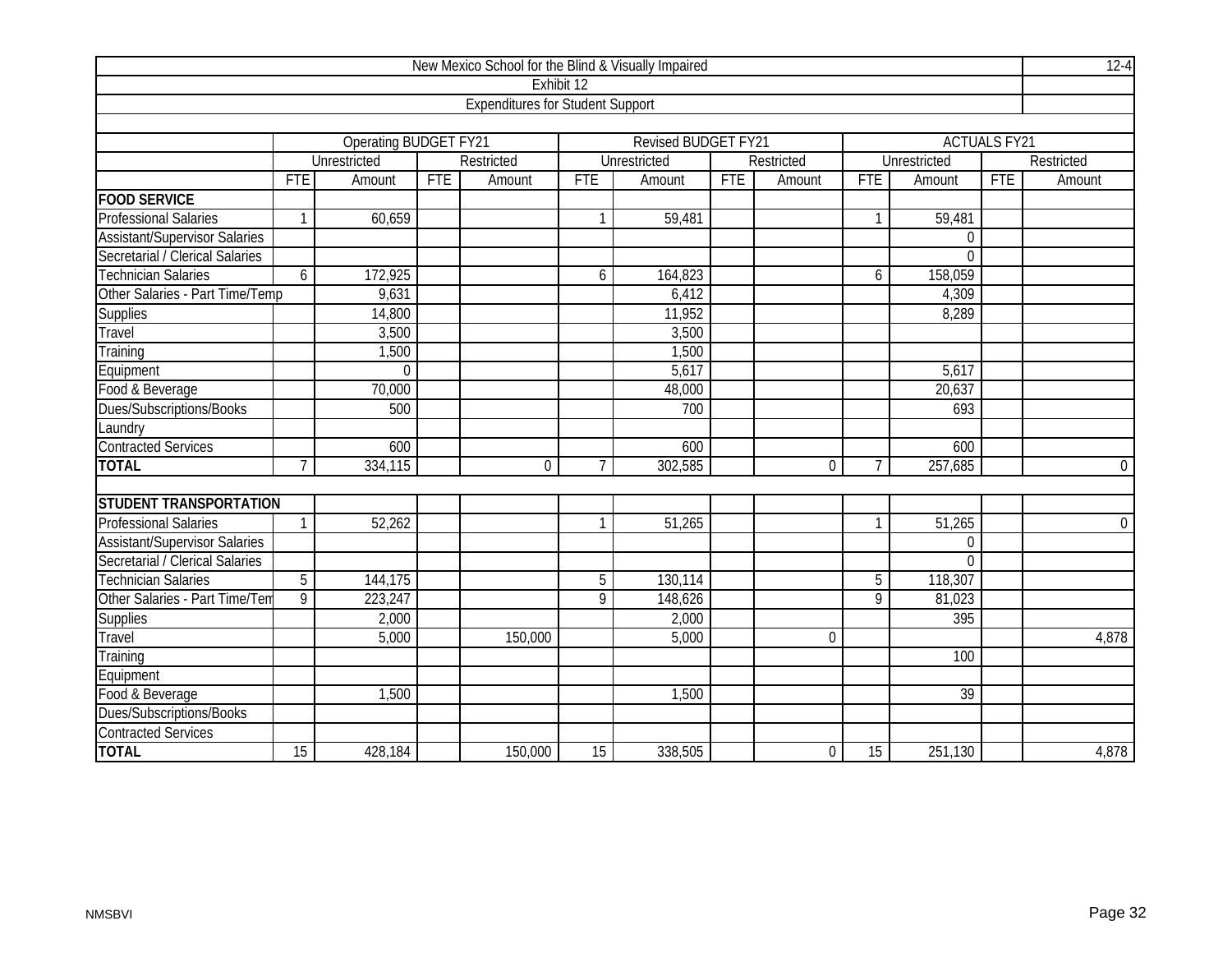| New Mexico School for the Blind & Visually Impaired |            |                                   |            |                                         |            |                            |            |            |             |              |                     |            |  |
|-----------------------------------------------------|------------|-----------------------------------|------------|-----------------------------------------|------------|----------------------------|------------|------------|-------------|--------------|---------------------|------------|--|
|                                                     |            |                                   |            |                                         | Exhibit 12 |                            |            |            |             |              |                     |            |  |
|                                                     |            |                                   |            | <b>Expenditures for Student Support</b> |            |                            |            |            |             |              |                     |            |  |
|                                                     |            |                                   |            |                                         |            |                            |            |            |             |              |                     |            |  |
|                                                     |            | Operating BUDGET FY21             |            |                                         |            | <b>Revised BUDGET FY21</b> |            |            |             |              | <b>ACTUALS FY21</b> |            |  |
|                                                     |            | Unrestricted                      |            | Restricted                              |            | Unrestricted               |            | Restricted |             | Unrestricted |                     | Restricted |  |
|                                                     | <b>FTE</b> | Amount                            | <b>FTE</b> | Amount                                  | <b>FTE</b> | Amount                     | <b>FTE</b> | Amount     | <b>FTE</b>  | Amount       | <b>FTE</b>          | Amount     |  |
| <b>MENTAL HEALTH</b>                                |            |                                   |            |                                         |            |                            |            |            |             |              |                     |            |  |
| <b>Professional Salaries</b>                        | 0          | 35,459<br>35,459<br>0<br>$\theta$ |            |                                         |            |                            |            |            |             |              |                     |            |  |
| <b>Assistant/Supervisor Salaries</b>                |            |                                   |            |                                         |            |                            |            |            |             |              |                     |            |  |
| Secretarial / Clerical Salaries                     |            |                                   |            |                                         |            |                            |            |            |             |              |                     |            |  |
| <b>Technician Salaries</b>                          |            |                                   |            |                                         |            |                            |            |            |             |              |                     |            |  |
| Other Salaries - Part Time/Temp                     |            |                                   |            |                                         |            |                            |            |            |             |              |                     |            |  |
| <b>Supplies</b>                                     |            | 1,000                             |            |                                         |            | 1,250                      |            |            |             | 1,218        |                     |            |  |
| Travel                                              |            | 2,500                             |            |                                         |            | 2,500                      |            |            |             |              |                     |            |  |
| Training                                            |            | 1,500                             |            |                                         |            | 1,400                      |            |            |             | 489          |                     |            |  |
| Equipment                                           |            |                                   |            |                                         |            |                            |            |            |             |              |                     |            |  |
| Food & Beverage                                     |            |                                   |            |                                         |            |                            |            |            |             |              |                     |            |  |
| Dues/Subscriptions/Books                            |            | 0                                 |            |                                         |            | 0                          |            |            |             |              |                     |            |  |
| <b>Contracted Services</b>                          |            | 3,000                             |            |                                         |            | 2,850                      |            |            |             |              |                     |            |  |
| <b>TOTAL</b>                                        |            | 8,000                             |            |                                         | $\Omega$   | 43,459                     |            |            | $\mathbf 0$ | 37,166       |                     |            |  |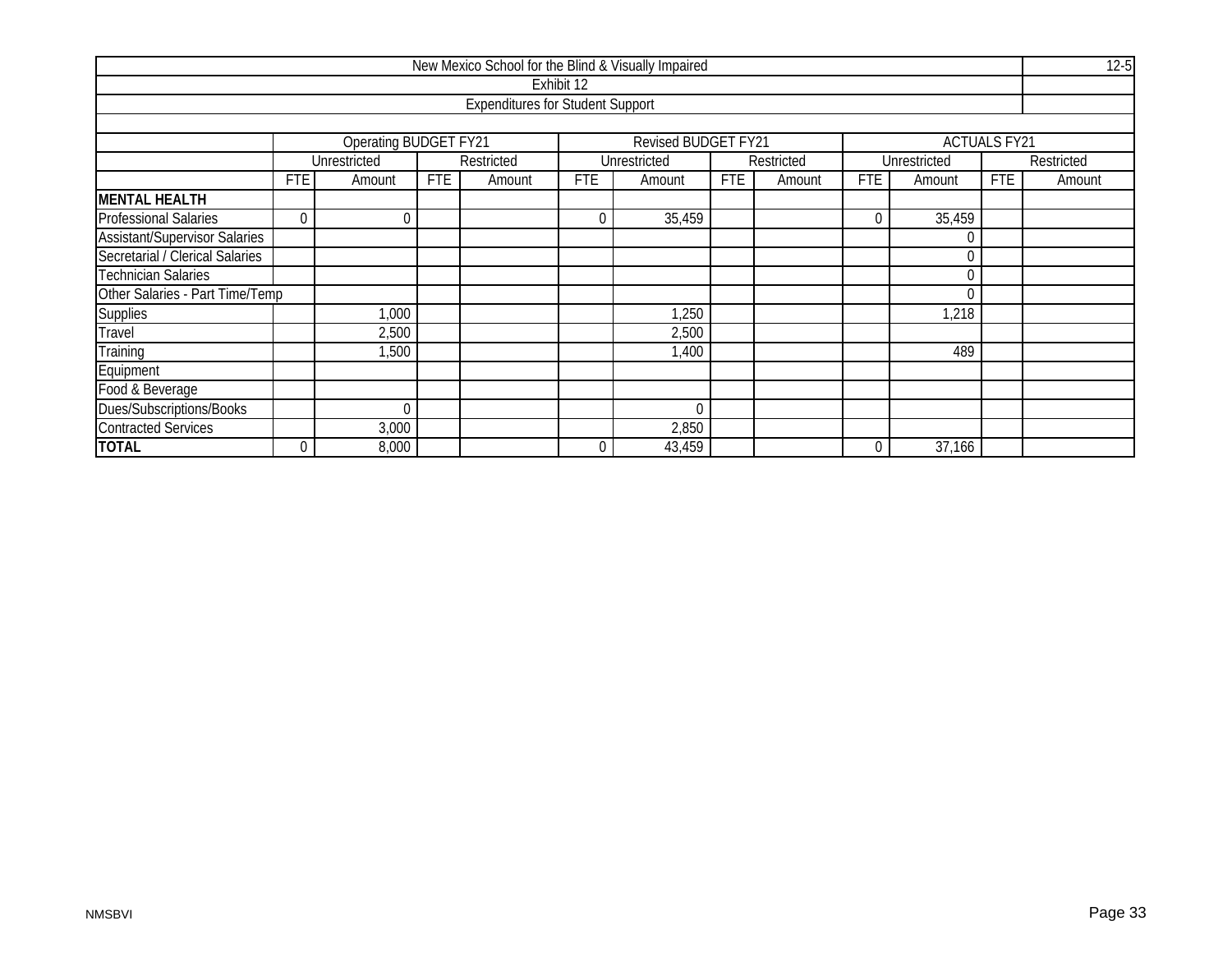| New Mexico School for the Blind & Visually Impaired |                 |                       |                |                                         |                  |                            |             |            |                  |              |                     |             |  |
|-----------------------------------------------------|-----------------|-----------------------|----------------|-----------------------------------------|------------------|----------------------------|-------------|------------|------------------|--------------|---------------------|-------------|--|
|                                                     |                 |                       |                |                                         | Exhibit 12       |                            |             |            |                  |              |                     |             |  |
|                                                     |                 |                       |                | <b>Expenditures for Student Support</b> |                  |                            |             |            |                  |              |                     |             |  |
|                                                     |                 |                       |                |                                         |                  |                            |             |            |                  |              |                     |             |  |
|                                                     |                 | Operating BUDGET FY21 |                |                                         |                  | <b>Revised BUDGET FY21</b> |             |            |                  |              | <b>ACTUALS FY21</b> |             |  |
|                                                     |                 | Unrestricted          |                | Restricted                              |                  | Unrestricted               |             | Restricted |                  | Unrestricted |                     | Restricted  |  |
|                                                     | <b>FTE</b>      | Amount                | FTE            | Amount                                  | <b>FTE</b>       | Amount                     | <b>FTE</b>  | Amount     | <b>FTE</b>       | Amount       | <b>FTE</b>          | Amount      |  |
| <b>DETAILS</b>                                      |                 |                       |                |                                         |                  |                            |             |            |                  |              |                     |             |  |
| <b>Professional Salaries</b>                        | 4               | 428,533               |                | 609,434                                 | $\overline{4}$   | 642,469                    | 7           | 640,092    | 4                | 193,465      |                     | 496,987     |  |
| <b>Assistant/Supervisor Salaries</b>                | 0               | $\Omega$              | $\Omega$       |                                         | $\mathbf 0$      | U                          | $\Omega$    |            | 0                |              | $\Omega$            |             |  |
| Secretarial & Clerical Salaries                     | 0               | $\Omega$              | $\mathbf 0$    | 0                                       | $\mathbf 0$      | $\Omega$                   | $\mathbf 0$ | $\Omega$   | 0                | $\Omega$     | $\theta$            | $\mathbf 0$ |  |
| <b>Technician Salaries</b>                          | $\overline{22}$ | 683,602               | $\overline{0}$ | $\overline{0}$                          | 22               | 595,577                    | $\theta$    | 0          | 22               | 536,062      | $\Omega$            | $\mathbf 0$ |  |
| Other Salaries - Part Time/Tem                      | 11              | 318,982               | $\Omega$       | 37,279                                  | 11               | 206,969                    | $\Omega$    | 37,279     | 11               | 105,123      | $\Omega$            | 548         |  |
| <b>Supplies</b>                                     | 0               | 34,150                | $\mathbf 0$    | $\Omega$                                | $\boldsymbol{0}$ | 32,048                     | 0           | 0          | $\mathbf 0$      | 20,778       | 0                   | $\Omega$    |  |
| Travel                                              | 0               | 11,461                | $\overline{0}$ | 150,000                                 | $\boldsymbol{0}$ | 11,000                     | $\theta$    | 0          | 0                | $\Omega$     | $\Omega$            | 4,878       |  |
| Training                                            | 0               | 4,050                 | $\overline{0}$ | 0                                       | $\mathbf 0$      | 3,700                      | $\theta$    | 0          | 0                | 1,251        | $\theta$            |             |  |
| Equipment                                           | 0               | 0                     | 0              | 0                                       | $\mathbf 0$      | 5,621                      | $\theta$    | 0          | 0                | 5,617        | $\overline{0}$      | $\mathbf 0$ |  |
| <b>Field Trips</b>                                  | 0               | $\Omega$              | $\Omega$       | 0                                       | 0                | U                          | $\Omega$    | U          | 0                |              | $\Omega$            | $\Omega$    |  |
| Food & Beverage                                     | 0               | 73,750                | $\mathbf 0$    | $\overline{0}$                          | $\mathbf 0$      | 50,850                     | $\mathbf 0$ | 0          | 0                | 21,069       | $\theta$            | $\theta$    |  |
| Dues/Subscriptions/Books                            | 0               | 2,315                 | $\overline{0}$ | $\Omega$                                | 0                | 1,515                      | $\theta$    | U          | $\overline{0}$   | 1,080        | $\theta$            | $\theta$    |  |
| <b>Community Based Instruction</b>                  | 0               | 21,500                | $\mathbf 0$    | $\Omega$                                | $\mathbf 0$      | 10,500                     | 0           |            | 0                | 800          | $\Omega$            |             |  |
| <b>Contracted Services</b>                          | 0               | 4,550                 | $\mathbf 0$    | 16,500                                  | $\boldsymbol{0}$ | 4,400                      | $\theta$    | 16,500     | 0                | ,275         | $\theta$            | 13,127      |  |
| <b>Doctors Expense</b>                              | $\mathbf 0$     | 8,230                 | $\mathbf 0$    | 0                                       | $\mathbf 0$      | 2,019                      | $\theta$    | 0          | 0                | 541          | $\overline{0}$      | $\theta$    |  |
| Medicaid - State Share Reimbu                       | 0               | 37,500                | $\Omega$       | 0                                       | $\boldsymbol{0}$ | 37,500                     | $\theta$    | U          | $\boldsymbol{0}$ | 12,989       | $\Omega$            | $\Omega$    |  |
| <b>Medication Expense</b>                           | 0               | 1,125                 | $\mathbf 0$    | $\overline{0}$                          | $\mathbf 0$      | 1,625                      | $\mathbf 0$ | 0          | 0                | 1,218        | $\mathbf 0$         | $\Omega$    |  |
| Risk Mgt. - Medical Malpractice                     | $\overline{0}$  | 3,597                 | $\mathbf 0$    | 0                                       | $\boldsymbol{0}$ | 5,804                      | $\theta$    | $\Omega$   | $\boldsymbol{0}$ | 5,804        | $\theta$            | $\theta$    |  |
| <b>Bloodborne Pathogens</b>                         | 0               | 2,950                 | $\mathbf 0$    | $\Omega$                                | $\boldsymbol{0}$ | $\Omega$                   | $\theta$    |            | 0                |              | $\Omega$            |             |  |
| <b>TOTAL</b>                                        | 36              | 1,636,295             | $\overline{7}$ | 813,213                                 | 36               | 1,611,596                  |             | 693,871    | 36               | 907,071      |                     | 515,540     |  |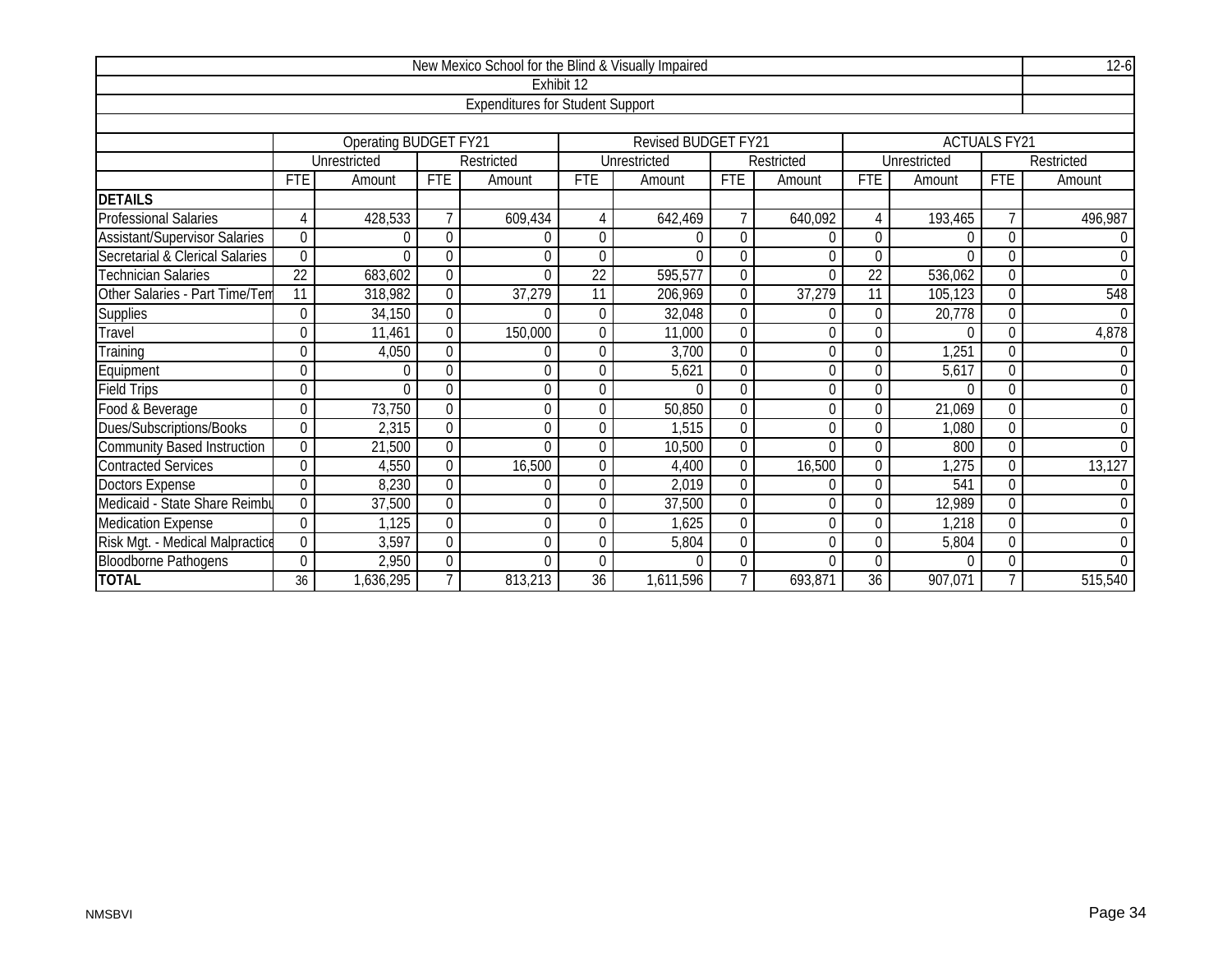| New Mexico School for the Blind & Visually Impaired |                |                                            |                                               |                     |              |                     |  |  |  |  |  |  |
|-----------------------------------------------------|----------------|--------------------------------------------|-----------------------------------------------|---------------------|--------------|---------------------|--|--|--|--|--|--|
|                                                     |                |                                            | Exhibit 13                                    |                     |              |                     |  |  |  |  |  |  |
|                                                     |                |                                            | <b>Expenditures for Institutional Support</b> |                     |              |                     |  |  |  |  |  |  |
|                                                     |                |                                            |                                               | Revised BUDGET FY21 |              | <b>ACTUALS FY21</b> |  |  |  |  |  |  |
|                                                     | Unrestricted   | <b>Operating BUDGET FY21</b><br>Restricted | Unrestricted                                  | Restricted          | Unrestricted | Restricted          |  |  |  |  |  |  |
| <b>INSTITUTIONAL SUPPORT</b>                        |                |                                            |                                               |                     |              |                     |  |  |  |  |  |  |
|                                                     |                |                                            |                                               |                     |              |                     |  |  |  |  |  |  |
| Superintendent's Office                             | 320,128        |                                            | 416,315                                       | 2,525               | 262,122.00   | 120                 |  |  |  |  |  |  |
| Human Resources                                     | 355,401        |                                            | 336,205                                       |                     | 289,413.80   |                     |  |  |  |  |  |  |
| <b>Business &amp; Finance</b>                       | 370,402        | 5,200                                      | 343,955                                       | $\mathbf 0$         | 324,391.68   | $\mathbf 0$         |  |  |  |  |  |  |
| <b>Fixed Assets</b>                                 | 68,683         |                                            | 68,504                                        |                     | 56,821.76    |                     |  |  |  |  |  |  |
| <b>Graphics Design</b>                              | $\overline{0}$ |                                            | $\overline{0}$                                |                     | 0.00         |                     |  |  |  |  |  |  |
| Multi-Media                                         | $\theta$       |                                            | $\overline{0}$                                |                     | 0.00         |                     |  |  |  |  |  |  |
| <b>Information Systems</b>                          | 785,419        | $\overline{0}$                             | 766,906                                       | $\mathbf 0$         | 618,155.20   | $\overline{0}$      |  |  |  |  |  |  |
| Security                                            | 107,837        |                                            | 106,374                                       |                     | 104,589.11   |                     |  |  |  |  |  |  |
| Innovation & Development                            | 95,954         | $\overline{0}$                             | 98,138                                        | $\overline{0}$      | 71,629.31    | $\overline{0}$      |  |  |  |  |  |  |
| <b>Capital Projects</b>                             | 177,798        | $\overline{0}$                             | 164,189                                       | 400                 | 160,745.75   | 400                 |  |  |  |  |  |  |
| <b>NMSVH Foundation</b>                             | $\overline{0}$ |                                            | $\mathbf 0$                                   |                     | 0.00         |                     |  |  |  |  |  |  |
| <b>TOTAL</b>                                        | 2,281,622      | 5,200                                      | 2,300,586                                     | 2,525               | 1,887,868.61 | 520                 |  |  |  |  |  |  |
| <b>Fringe Benefits</b>                              | 630,886        |                                            | 615,057                                       |                     | 585,525.78   |                     |  |  |  |  |  |  |
| <b>GRAND TOTAL EXPENDITURES</b>                     | 2,912,508      | 5,200                                      | 2,915,642                                     | 2,525               | 2,473,394.39 | 520                 |  |  |  |  |  |  |
| <b>INSTITUTIONAL SUPPORT</b>                        |                |                                            |                                               |                     |              |                     |  |  |  |  |  |  |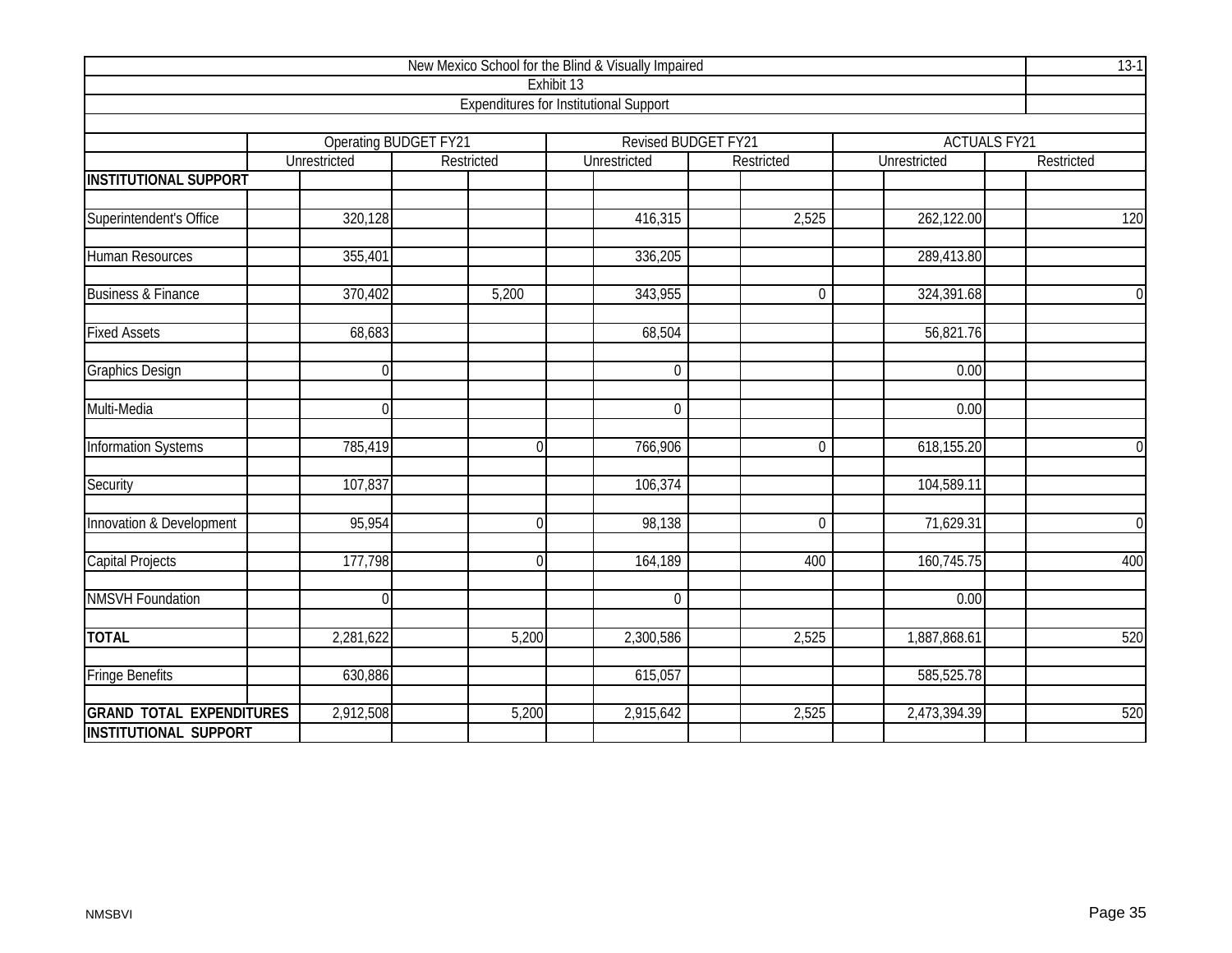| New Mexico School for the Blind & Visually Impaired |            |                              |            |                                               |            |                     |            |            |            |              |                     |             |  |
|-----------------------------------------------------|------------|------------------------------|------------|-----------------------------------------------|------------|---------------------|------------|------------|------------|--------------|---------------------|-------------|--|
|                                                     |            |                              |            |                                               | Exhibit 13 |                     |            |            |            |              |                     |             |  |
|                                                     |            |                              |            | <b>Expenditures for Institutional Support</b> |            |                     |            |            |            |              |                     |             |  |
|                                                     |            |                              |            |                                               |            |                     |            |            |            |              |                     |             |  |
|                                                     |            | <b>Operating BUDGET FY21</b> |            |                                               |            | Revised BUDGET FY21 |            |            |            |              | <b>ACTUALS FY21</b> |             |  |
|                                                     |            | Unrestricted                 |            | Restricted                                    |            | Unrestricted        |            | Restricted |            | Unrestricted |                     | Restricted  |  |
|                                                     | <b>FTE</b> | Amount                       | <b>FTE</b> | Amount                                        | <b>FTE</b> | Amount              | <b>FTE</b> | Amount     | <b>FTE</b> | Amount       | <b>FTE</b>          | Amount      |  |
| <b>SUPERINTENDENT'S OFFICE</b>                      |            |                              |            |                                               |            |                     |            |            |            |              |                     |             |  |
| <b>Professional Salaries</b>                        | 1.25       | 154,887                      |            |                                               | 1.25       | 273,678             |            |            | 1.25       | 152,171      |                     |             |  |
| <b>Assistant/Supervisor Salaries</b>                |            |                              |            |                                               |            |                     |            |            |            | 0            |                     |             |  |
| Secretarial & Clerical Salarie                      | 1.0        | 50,879                       |            |                                               | 1.0        | 49,515              |            |            | 1.0        | 47,697       |                     |             |  |
| <b>Technician Salaries</b><br>0                     |            |                              |            |                                               |            |                     |            |            |            |              |                     |             |  |
| Other Salaries - Part Time/Temp<br>$\Omega$         |            |                              |            |                                               |            |                     |            |            |            |              |                     |             |  |
| <b>Supplies</b>                                     |            | 5,000                        |            |                                               |            | 4,000               |            | 125        |            | 1,819.84     |                     | 120         |  |
| Travel                                              |            | 5,000                        |            |                                               |            | 1,000               |            |            |            |              |                     |             |  |
| Training                                            |            | 4,500                        |            |                                               |            | 2,500               |            |            |            | 1,804.57     |                     |             |  |
| Equipment                                           |            |                              |            |                                               |            |                     |            |            |            |              |                     |             |  |
| Food & Beverage                                     |            | 1,000                        |            | 0                                             |            | 500                 |            | 2,000      |            |              |                     | $\Omega$    |  |
| Dues/Subscriptions/Books                            |            | 6,500                        |            |                                               |            | 4,972               |            |            |            | 4,639.25     |                     |             |  |
| <b>Professional Fees/Consulting</b>                 |            |                              |            |                                               |            |                     |            |            |            |              |                     |             |  |
| <b>Contracted Services</b>                          |            | 10,000                       |            |                                               |            | 6,000               |            |            |            | 1,706.01     |                     |             |  |
| Legal/Professional Services                         |            | 45,000                       |            |                                               |            | 45,000              |            |            |            | 25,395.09    |                     |             |  |
| Advertisement                                       |            | 9,350                        |            |                                               |            | 5,350               |            | 400        |            | 3,949.44     |                     |             |  |
| Gen Liability, Civil Rights                         |            | 18,012                       |            |                                               |            | 17,800              |            |            |            | 16,799.79    |                     |             |  |
| <b>Board of Regents</b>                             |            | 10,000                       |            |                                               |            | 6,000               |            |            |            | 6,140.51     |                     |             |  |
| Other (Accreditation Fees, Misc)                    |            |                              |            |                                               |            |                     |            |            |            |              |                     |             |  |
| <b>TOTAL</b>                                        | 2.25       | 320,128                      |            |                                               | 2.25       | 416,315             |            | 2,525      | 2.25       | 262,122.00   |                     | $\mathbf 0$ |  |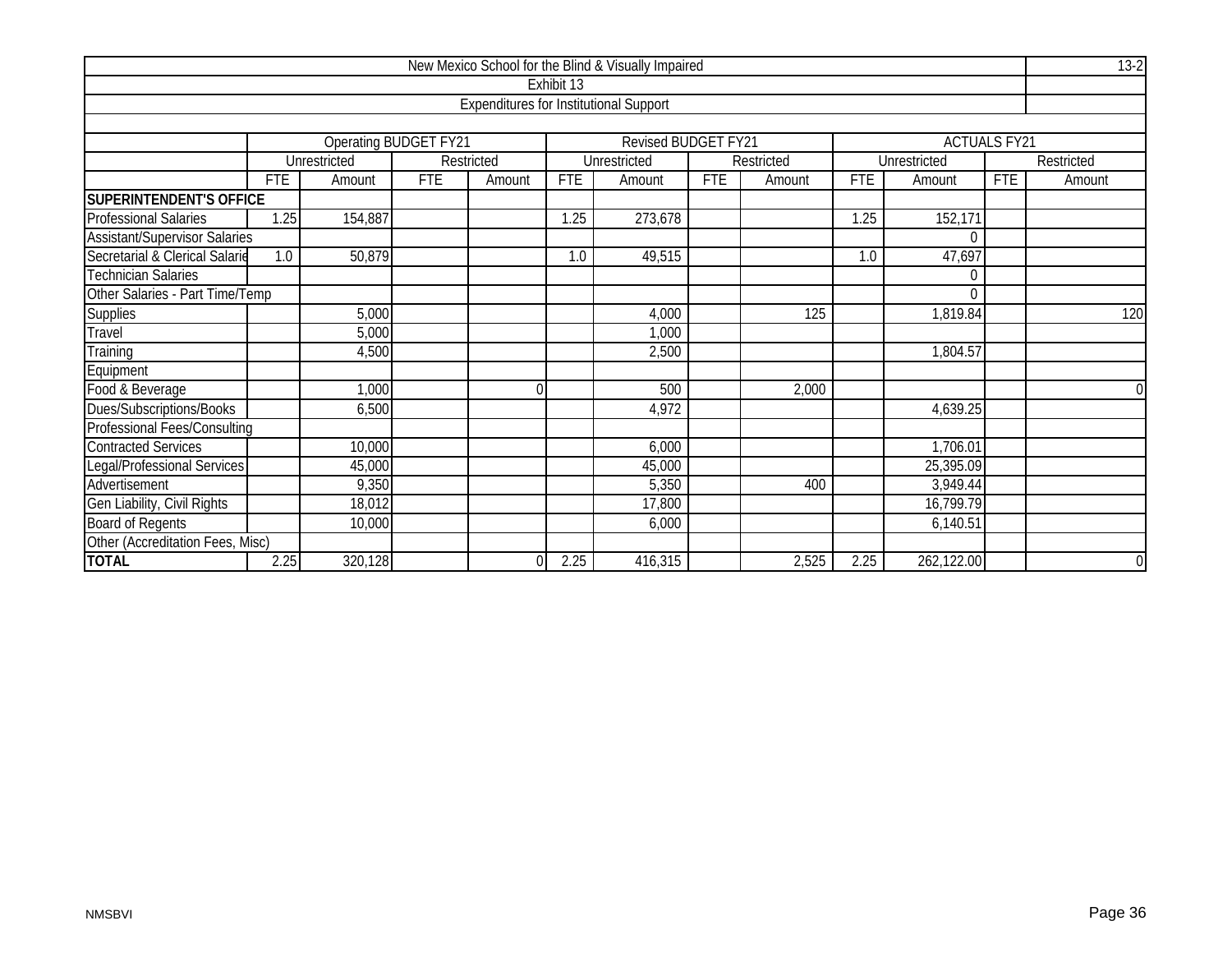|                                             |                                                                              |              |                              |                                               |            | New Mexico School for the Blind & Visually Impaired |            |            |            |              |                     | $13-3$         |  |  |
|---------------------------------------------|------------------------------------------------------------------------------|--------------|------------------------------|-----------------------------------------------|------------|-----------------------------------------------------|------------|------------|------------|--------------|---------------------|----------------|--|--|
|                                             |                                                                              |              |                              |                                               | Exhibit 13 |                                                     |            |            |            |              |                     |                |  |  |
|                                             |                                                                              |              |                              | <b>Expenditures for Institutional Support</b> |            |                                                     |            |            |            |              |                     |                |  |  |
|                                             |                                                                              |              |                              |                                               |            |                                                     |            |            |            |              |                     |                |  |  |
|                                             |                                                                              |              | <b>Operating BUDGET FY21</b> |                                               |            | Revised BUDGET FY21                                 |            |            |            |              | <b>ACTUALS FY21</b> |                |  |  |
|                                             |                                                                              | Unrestricted |                              | Restricted                                    |            | Unrestricted                                        |            | Restricted |            | Unrestricted |                     | Restricted     |  |  |
|                                             | <b>FTE</b>                                                                   | Amount       | <b>FTE</b>                   | Amount                                        | <b>FTE</b> | Amount                                              | <b>FTE</b> | Amount     | <b>FTE</b> | Amount       | <b>FTE</b>          | Amount         |  |  |
| <b>HUMAN RESOURCES</b>                      |                                                                              |              |                              |                                               |            |                                                     |            |            |            |              |                     |                |  |  |
| <b>Professional Salaries</b>                | 1.0                                                                          | 109,884      |                              |                                               | 1.0        | 107,750                                             |            |            | 1.0        | 107,750      |                     |                |  |  |
| <b>Assistant/Supervisor Salaries</b><br>0   |                                                                              |              |                              |                                               |            |                                                     |            |            |            |              |                     |                |  |  |
| Secretarial & Clerical Salaries<br>$\theta$ |                                                                              |              |                              |                                               |            |                                                     |            |            |            |              |                     |                |  |  |
| <b>Technician Salaries</b>                  | $\overline{3.0}$<br>163,517<br>$\overline{2.0}$<br>128,093<br>109,736<br>2.0 |              |                              |                                               |            |                                                     |            |            |            |              |                     |                |  |  |
| Other Salaries - Part Time/T                | 0.0                                                                          |              |                              |                                               | 1.0        | 20,362                                              |            |            | 1.0        | 19,157       |                     |                |  |  |
| <b>Tuition Reimbursement</b>                |                                                                              | 7,000        |                              |                                               |            | 4,000                                               |            |            |            | 912.60       |                     |                |  |  |
| Supplies                                    |                                                                              | 3,500        |                              |                                               |            | 11,430                                              |            |            |            | 11,572.55    |                     |                |  |  |
| Travel                                      |                                                                              | 5,000        |                              |                                               |            | 1,000                                               |            |            |            | 2,232.83     |                     |                |  |  |
| Training                                    |                                                                              | 10,550       |                              |                                               |            | 8,550                                               |            |            |            | 8,503.80     |                     |                |  |  |
| Equipment                                   |                                                                              |              |                              |                                               |            |                                                     |            |            |            |              |                     |                |  |  |
| Food & Beverage                             |                                                                              | 1,500        |                              |                                               |            | 1,500                                               |            |            |            | 987.36       |                     |                |  |  |
| <b>Dues/Subscriptions/Books</b>             |                                                                              | 3,400        |                              |                                               |            | 3,400                                               |            |            |            | 2,794.00     |                     |                |  |  |
| <b>Contracted Services</b>                  | 14,000<br>17,000<br>6,993.02                                                 |              |                              |                                               |            |                                                     |            |            |            |              |                     |                |  |  |
| Employee Initialization                     | 7,050<br>453.79<br>7,050                                                     |              |                              |                                               |            |                                                     |            |            |            |              |                     |                |  |  |
| Advertisement                               | 30,000<br>18,321.25<br>26,070                                                |              |                              |                                               |            |                                                     |            |            |            |              |                     |                |  |  |
| <b>TOTAL</b>                                | 4.0                                                                          | 355,401      | 0.0                          |                                               | 4.0        | 336,205                                             | 0.0        | 0          | 4.0        | 289,413.80   | 0.0                 | $\overline{0}$ |  |  |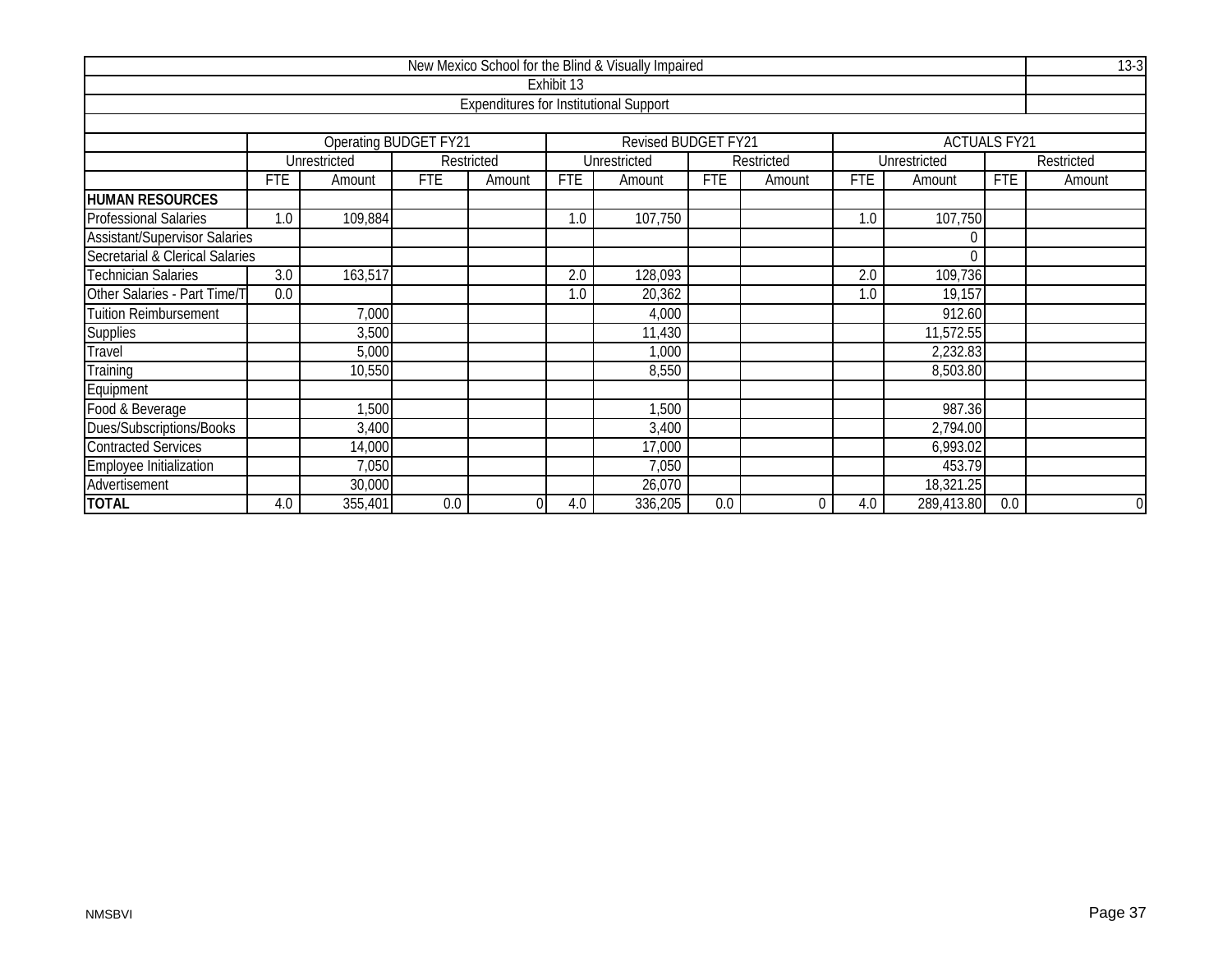|                                      |            |                                                 |            |                                               |                                    | New Mexico School for the Blind & Visually Impaired |  |                |            |              |                     | $13-4$         |  |
|--------------------------------------|------------|-------------------------------------------------|------------|-----------------------------------------------|------------------------------------|-----------------------------------------------------|--|----------------|------------|--------------|---------------------|----------------|--|
|                                      |            |                                                 |            |                                               | Exhibit 13                         |                                                     |  |                |            |              |                     |                |  |
|                                      |            |                                                 |            | <b>Expenditures for Institutional Support</b> |                                    |                                                     |  |                |            |              |                     |                |  |
|                                      |            |                                                 |            |                                               |                                    |                                                     |  |                |            |              |                     |                |  |
|                                      |            | <b>Operating BUDGET FY21</b>                    |            |                                               |                                    | Revised BUDGET FY21                                 |  |                |            |              | <b>ACTUALS FY21</b> |                |  |
|                                      |            | Unrestricted                                    |            | Restricted                                    |                                    | Unrestricted                                        |  | Restricted     |            | Unrestricted |                     | Restricted     |  |
|                                      | <b>FTE</b> | Amount                                          | <b>FTE</b> | Amount                                        | <b>FTE</b><br><b>FTE</b><br>Amount |                                                     |  | Amount         | <b>FTE</b> | Amount       | <b>FTE</b>          | Amount         |  |
| <b>BUSINESS &amp; FINANCE</b>        |            |                                                 |            |                                               |                                    |                                                     |  |                |            |              |                     |                |  |
| <b>Professional Salaries</b>         | 1.0        | 94,231                                          |            |                                               | 1.0                                | 92,402                                              |  |                | 1.0        | 89,811       |                     |                |  |
| <b>Assistant/Supervisor Salaries</b> |            |                                                 |            |                                               |                                    |                                                     |  |                |            | $\theta$     |                     |                |  |
| Secretarial & Clerical Salarie       |            | 1.0<br>34,370<br>22,471<br>22,580<br>1.0<br>1.0 |            |                                               |                                    |                                                     |  |                |            |              |                     |                |  |
| <b>Technician Salaries</b>           | 4.0        | 163,771<br>181,226<br>168,292<br>4.0<br>4.0     |            |                                               |                                    |                                                     |  |                |            |              |                     |                |  |
| Other Salaries - Part Time/T         | 0.0        |                                                 |            |                                               | 0.0                                | $\Omega$                                            |  |                | 0.0        | $\Omega$     |                     |                |  |
| Supplies                             |            | 5,000                                           |            |                                               |                                    | 5,000                                               |  |                |            | 4,983.43     |                     |                |  |
| Travel                               |            | 5,000                                           |            | 4,100                                         |                                    | 5,000                                               |  | $\Omega$       |            |              |                     |                |  |
| Training                             |            | 5,000                                           |            | 1,100                                         |                                    | 4,000                                               |  | $\overline{0}$ |            | 1,430.00     |                     |                |  |
| Equipment                            |            |                                                 |            |                                               |                                    |                                                     |  |                |            |              |                     |                |  |
| Food & Beverage                      |            |                                                 |            |                                               |                                    |                                                     |  |                |            |              |                     |                |  |
| Dues/Subscriptions/Books             |            | 2,000                                           |            |                                               |                                    | 2,000                                               |  |                |            | 579.48       |                     |                |  |
| <b>Professional Fees/Consulting</b>  |            |                                                 |            |                                               |                                    |                                                     |  |                |            |              |                     |                |  |
| <b>Investment Expense</b>            |            |                                                 |            |                                               |                                    |                                                     |  |                |            |              |                     |                |  |
| <b>Direct Deposit Expense</b>        |            |                                                 |            |                                               |                                    |                                                     |  |                |            |              |                     |                |  |
| Misc. Bank Fees/Penalties            |            | , 300                                           |            |                                               | 3,859<br>3,169.58                  |                                                     |  |                |            |              |                     |                |  |
| <b>External Audit</b>                |            | 35,000                                          |            |                                               |                                    | 33,441                                              |  |                |            | 33,441.25    |                     |                |  |
| <b>Contracted Services</b>           |            | 4,000                                           |            |                                               |                                    | 4,000                                               |  |                |            | 1,354.06     |                     |                |  |
| Risk Mgt. - Gen Liability            |            | 3,275                                           |            |                                               |                                    | 3,381                                               |  |                |            | 3,381.49     |                     |                |  |
| <b>TOTAL</b>                         | 6.0        | 370,402                                         |            | 5,200                                         | 6.0                                | 343,955                                             |  | $\mathbf 0$    | 6.0        | 324,391.68   |                     | $\overline{0}$ |  |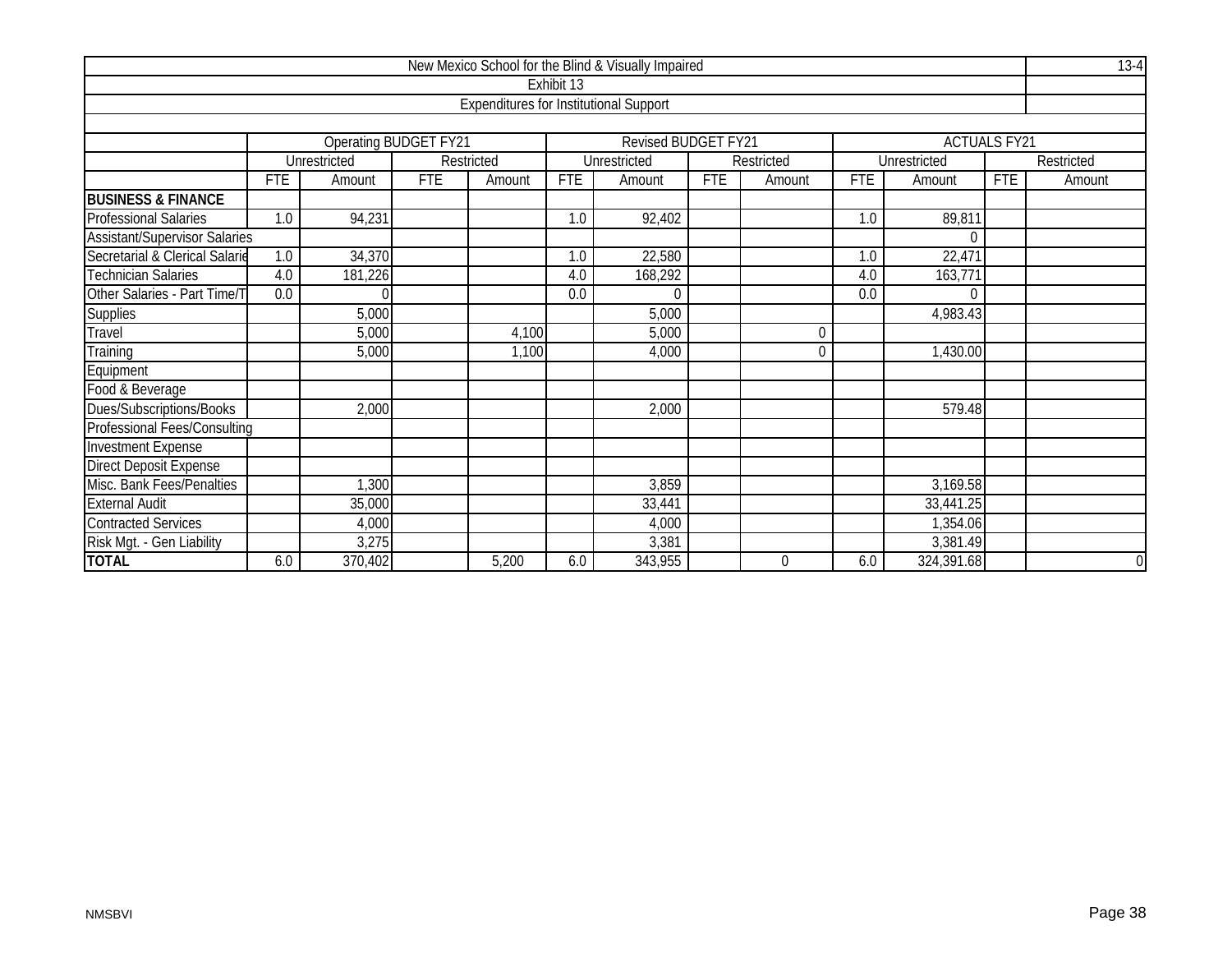|                                      |                         |                              |            |                                               |            | New Mexico School for the Blind & Visually Impaired |            |            |            |                     |            | $13-5$     |  |  |
|--------------------------------------|-------------------------|------------------------------|------------|-----------------------------------------------|------------|-----------------------------------------------------|------------|------------|------------|---------------------|------------|------------|--|--|
|                                      |                         |                              |            |                                               | Exhibit 13 |                                                     |            |            |            |                     |            |            |  |  |
|                                      |                         |                              |            | <b>Expenditures for Institutional Support</b> |            |                                                     |            |            |            |                     |            |            |  |  |
|                                      |                         |                              |            |                                               |            |                                                     |            |            |            |                     |            |            |  |  |
|                                      |                         | <b>Operating BUDGET FY21</b> |            |                                               |            | <b>Revised BUDGET FY21</b>                          |            |            |            | <b>ACTUALS FY21</b> |            |            |  |  |
|                                      |                         | <b>Unrestricted</b>          |            | Restricted                                    |            | Unrestricted                                        |            | Restricted |            | Unrestricted        |            | Restricted |  |  |
|                                      | <b>FTE</b>              | Amount                       | <b>FTE</b> | Amount                                        | <b>FTE</b> | Amount                                              | <b>FTE</b> | Amount     | <b>FTE</b> | Amount              | <b>FTE</b> | Amount     |  |  |
| <b>Fixed Assets</b>                  |                         |                              |            |                                               |            |                                                     |            |            |            |                     |            |            |  |  |
| <b>Professional Salaries</b>         |                         |                              |            |                                               |            |                                                     |            |            |            |                     |            |            |  |  |
| Assistant/Supervisor Salaries        |                         |                              |            |                                               |            |                                                     |            |            |            |                     |            |            |  |  |
| Secretarial & Clerical Salaries      |                         |                              |            |                                               |            |                                                     |            |            |            |                     |            |            |  |  |
| Technician Salaries                  | 1.0                     | 48,483                       |            |                                               | 1.0        | 48,304                                              |            |            | 1.0        | 46,839              |            |            |  |  |
| Other Salaries - Part Time/Temp      |                         |                              |            |                                               |            |                                                     |            |            |            | $\Omega$            |            |            |  |  |
| <b>Supplies</b>                      | ,500<br>1,225<br>871.65 |                              |            |                                               |            |                                                     |            |            |            |                     |            |            |  |  |
| Travel                               |                         | 600                          |            |                                               |            | 600                                                 |            |            |            |                     |            |            |  |  |
| Training                             |                         | 600                          |            |                                               |            | 875                                                 |            |            |            | 875.00              |            |            |  |  |
| Equipment                            |                         |                              |            |                                               |            |                                                     |            |            |            |                     |            |            |  |  |
| Dues/Permits                         |                         | 100                          |            |                                               |            | 100                                                 |            |            |            |                     |            |            |  |  |
| Postage                              |                         | 17,400                       |            |                                               |            | 17,400                                              |            |            |            | 8,235.77            |            |            |  |  |
| <b>TOTAL</b>                         | 1.0                     | 68,683                       | 0.0        | $\Omega$                                      | 1.0        | 68,504                                              | 0.0        | $\Omega$   | 1.0        | 56,821.76           | 0.0        | $\Omega$   |  |  |
|                                      |                         |                              |            |                                               |            |                                                     |            |            |            |                     |            |            |  |  |
| <b>Graphics Design</b>               |                         |                              |            |                                               |            |                                                     |            |            |            |                     |            |            |  |  |
| <b>Professional Salaries</b>         |                         |                              |            |                                               |            |                                                     |            |            |            | $\boldsymbol{0}$    |            |            |  |  |
| <b>Assistant/Supervisor Salaries</b> |                         |                              |            |                                               |            |                                                     |            |            |            | $\mathbf 0$         |            |            |  |  |
| Secretarial & Clerical Salaries      |                         |                              |            |                                               |            |                                                     |            |            |            | $\Omega$            |            |            |  |  |
| <b>Technician Salaries</b>           | 0.0                     | $\mathbf{0}$                 |            |                                               | 0.0        | $\mathbf 0$                                         |            |            | 0.0        | $\Omega$            |            |            |  |  |
| Other Salaries - Part Time/T         | $\overline{0.0}$        | $\Omega$                     |            |                                               |            |                                                     |            |            | 0.0        |                     |            |            |  |  |
| <b>Supplies</b>                      |                         | $\Omega$                     |            |                                               |            | $\Omega$                                            |            |            |            | 0.00                |            |            |  |  |
| Travel                               |                         |                              |            |                                               |            |                                                     |            |            |            |                     |            |            |  |  |
| Training                             |                         |                              |            |                                               |            |                                                     |            |            |            |                     |            |            |  |  |
| Equipment                            |                         |                              |            |                                               |            |                                                     |            |            |            |                     |            |            |  |  |
| <b>Contracted Services</b>           |                         | $\Omega$                     |            |                                               |            |                                                     |            |            |            |                     |            |            |  |  |
| <b>TOTAL</b>                         | 0.0                     | $\mathbf 0$                  |            |                                               | 0.0        | $\mathbf 0$                                         |            |            | 0.0        | 0.00                |            |            |  |  |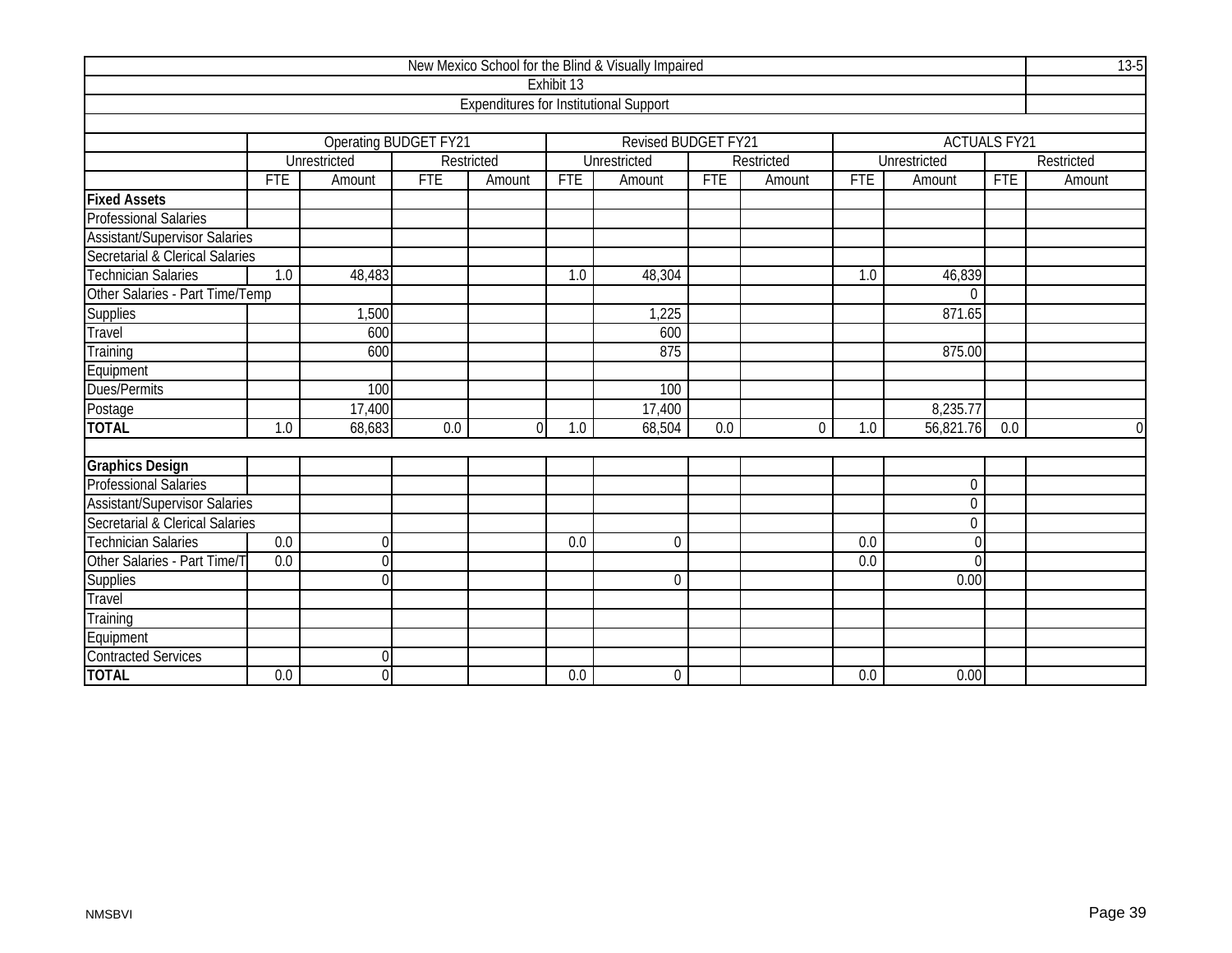|                                      |                  |                      |            |                                               |            | New Mexico School for the Blind & Visually Impaired |            |                |            |                     |            | $13-6$         |  |
|--------------------------------------|------------------|----------------------|------------|-----------------------------------------------|------------|-----------------------------------------------------|------------|----------------|------------|---------------------|------------|----------------|--|
|                                      |                  |                      |            |                                               | Exhibit 13 |                                                     |            |                |            |                     |            |                |  |
|                                      |                  |                      |            | <b>Expenditures for Institutional Support</b> |            |                                                     |            |                |            |                     |            |                |  |
|                                      |                  |                      |            |                                               |            |                                                     |            |                |            |                     |            |                |  |
|                                      |                  | Operating BUDGET FY2 |            |                                               |            | Revised BUDGET FY21                                 |            |                |            | <b>ACTUALS FY21</b> |            |                |  |
|                                      |                  | Unrestricted         |            | Restricted                                    |            | Unrestricted                                        |            | Restricted     |            | <b>Unrestricted</b> |            | Restricted     |  |
|                                      | <b>FTE</b>       | Amount               | <b>FTE</b> | Amount                                        | <b>FTE</b> | Amount                                              | <b>FTE</b> | Amount         | <b>FTE</b> | Amount              | <b>FTE</b> | Amount         |  |
| Multi-Media                          |                  |                      |            |                                               |            |                                                     |            |                |            |                     |            |                |  |
| <b>Professional Salaries</b>         |                  |                      |            |                                               |            |                                                     |            |                |            | $\pmb{0}$           |            |                |  |
| <b>Assistant/Supervisor Salaries</b> |                  |                      |            |                                               |            |                                                     |            |                |            | $\boldsymbol{0}$    |            |                |  |
| Secretarial & Clerical Salaries      |                  |                      |            |                                               |            |                                                     |            |                |            | $\mathbf 0$         |            |                |  |
| <b>Technician Salaries</b>           | $\overline{0.0}$ |                      |            |                                               | 0.0        |                                                     |            |                |            | $\boldsymbol{0}$    |            |                |  |
| Other Salaries - Part Time/Temp      |                  |                      |            |                                               |            |                                                     |            |                |            | $\Omega$            |            |                |  |
| Supplies                             |                  |                      |            |                                               |            |                                                     |            |                |            |                     |            |                |  |
| Travel                               | $\mathbf 0$      |                      |            |                                               |            |                                                     |            |                |            |                     |            |                |  |
| Training                             |                  |                      |            |                                               |            | $\overline{0}$                                      |            |                |            |                     |            |                |  |
| Equipment                            |                  |                      |            |                                               |            |                                                     |            |                |            |                     |            |                |  |
| <b>Contracted Services</b>           |                  |                      |            |                                               |            | $\mathbf 0$                                         |            |                |            |                     |            |                |  |
| <b>TOTAL</b>                         | 0.0              | $\overline{0}$       |            |                                               | 0.0        | $\mathbf 0$                                         |            |                | 0.0        | 0.00                |            |                |  |
|                                      |                  |                      |            |                                               |            |                                                     |            |                |            |                     |            |                |  |
| <b>INFORMATION SYSTEMS</b>           |                  |                      |            |                                               |            |                                                     |            |                |            |                     |            |                |  |
| <b>Professional Salaries</b>         | 1.0              | 72,791               |            |                                               | 1.0        | 70,027                                              |            |                | 1.0        | 70,827              |            |                |  |
| <b>Assistant/Supervisor Salaries</b> |                  |                      |            |                                               |            |                                                     |            |                |            | $\overline{0}$      |            |                |  |
| Secretarial & Clerical Salaries      |                  |                      |            |                                               |            |                                                     |            |                |            | $\overline{0}$      |            |                |  |
| <b>Technician Salaries</b>           | 5.0              | 248,699              |            |                                               | 5.0        | 242,309                                             |            |                | 5.0        | 234,316             |            |                |  |
| Other Salaries - Part Time/Temp      |                  |                      |            |                                               |            |                                                     |            |                |            | $\Omega$            |            |                |  |
| Supplies                             |                  | 50,100               |            |                                               |            | 45,100                                              |            |                |            | 39,379.23           |            |                |  |
| Travel                               |                  | 4,000                |            |                                               |            | 1,000                                               |            |                |            | 229.70              |            |                |  |
| Training                             |                  | 2,000                |            |                                               |            | 2,000                                               |            |                |            | 1,500.00            |            |                |  |
| Equipment                            |                  |                      |            |                                               |            |                                                     |            |                |            |                     |            |                |  |
| Dues/Subscriptions/Books             |                  |                      |            |                                               |            |                                                     |            |                |            |                     |            |                |  |
| Food & Beverage                      |                  |                      |            |                                               |            |                                                     |            |                |            |                     |            |                |  |
| <b>Contracted Services</b>           |                  | 58,700               |            |                                               |            | 60,300                                              |            |                |            | 25,508.38           |            |                |  |
| <b>Internet Services</b>             |                  | 38,650               |            |                                               |            | 5,253.16                                            |            |                |            |                     |            |                |  |
| Software Maintenance Agreements      |                  | 160,800              |            |                                               |            | 163,500                                             |            |                |            | 162,104.29          |            |                |  |
| Risk Mgmt - Cyber Security           |                  | 20,000               |            |                                               |            | 20,000                                              |            |                |            |                     |            |                |  |
| Telephone                            |                  | 124,020              |            |                                               |            | 124,020                                             |            |                |            | 79,037.47           |            |                |  |
| <b>TOTAL</b>                         | 6.0              | 785,419              |            | $\overline{0}$                                | 6.0        | 766,906                                             |            | $\overline{0}$ | 6.0        | 618,155.20          |            | $\overline{0}$ |  |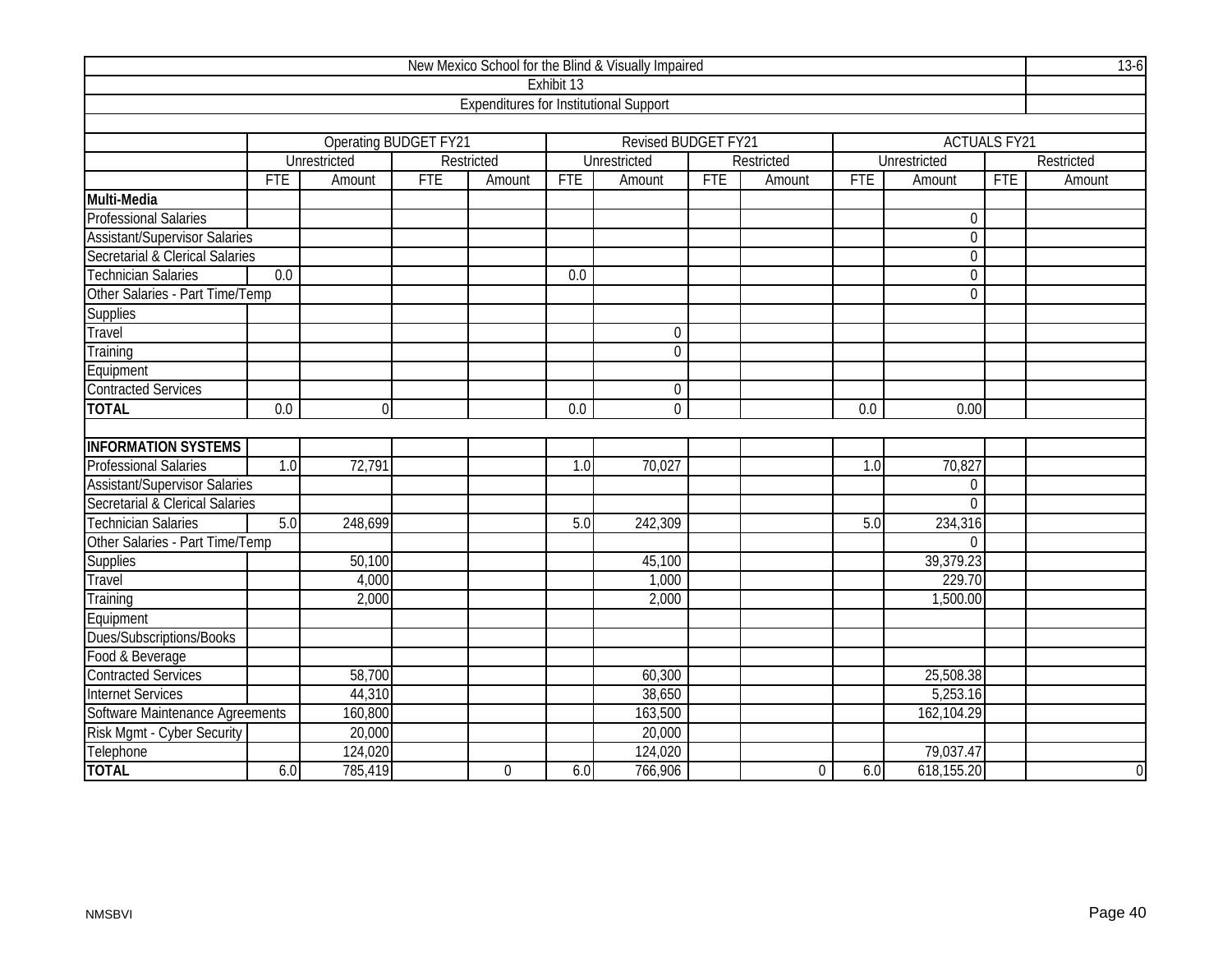|                                      |                                                 |              |                       |                                               |            | New Mexico School for the Blind & Visually Impaired |                  |            |            |                     |             | $13 - 7$       |  |  |  |
|--------------------------------------|-------------------------------------------------|--------------|-----------------------|-----------------------------------------------|------------|-----------------------------------------------------|------------------|------------|------------|---------------------|-------------|----------------|--|--|--|
|                                      |                                                 |              |                       |                                               | Exhibit 13 |                                                     |                  |            |            |                     |             |                |  |  |  |
|                                      |                                                 |              |                       | <b>Expenditures for Institutional Support</b> |            |                                                     |                  |            |            |                     |             |                |  |  |  |
|                                      |                                                 |              |                       |                                               |            |                                                     |                  |            |            |                     |             |                |  |  |  |
|                                      |                                                 |              | Operating BUDGET FY21 |                                               |            | <b>Revised BUDGET FY21</b>                          |                  |            |            | <b>ACTUALS FY21</b> |             |                |  |  |  |
|                                      |                                                 | Unrestricted |                       | Restricted                                    |            | Unrestricted                                        |                  | Restricted |            | Unrestricted        |             | Restricted     |  |  |  |
|                                      | <b>FTE</b>                                      | Amount       | <b>FTE</b>            | Amount                                        | <b>FTE</b> | Amount                                              | <b>FTE</b>       | Amount     | <b>FTE</b> | Amount              | <b>FTE</b>  | Amount         |  |  |  |
| <b>SECURITY</b>                      |                                                 |              |                       |                                               |            |                                                     |                  |            |            |                     |             |                |  |  |  |
| <b>Professional Salaries</b>         | 1.0                                             | 68,499       |                       |                                               | 1.0        | 67,169                                              |                  |            | 1.0        | 67,169              |             |                |  |  |  |
| <b>Assistant/Supervisor Salaries</b> |                                                 |              |                       |                                               |            |                                                     |                  |            |            | 0                   |             |                |  |  |  |
| Secretarial & Clerical Salaries      |                                                 |              |                       |                                               |            |                                                     |                  |            |            | $\overline{0}$      |             |                |  |  |  |
| <b>Technician Salaries</b>           | 33,320<br>1.0<br>34,538<br>1.0<br>34,116<br>1.0 |              |                       |                                               |            |                                                     |                  |            |            |                     |             |                |  |  |  |
| Other Salaries - Part Time/Temp      | 0                                               |              |                       |                                               |            |                                                     |                  |            |            |                     |             |                |  |  |  |
| Supplies                             | 2,800<br>3,264.68<br>3,840                      |              |                       |                                               |            |                                                     |                  |            |            |                     |             |                |  |  |  |
| Travel                               |                                                 | 750          |                       |                                               |            | 250                                                 |                  |            |            |                     |             |                |  |  |  |
| Training                             |                                                 | 750          |                       |                                               |            | 500                                                 |                  |            |            | 279.00              |             |                |  |  |  |
| Equipment                            |                                                 |              |                       |                                               |            |                                                     |                  |            |            |                     |             |                |  |  |  |
| Dues/Subscriptions/Books             |                                                 |              |                       |                                               |            |                                                     |                  |            |            |                     |             |                |  |  |  |
| <b>Contracted Services</b>           |                                                 | 500          |                       |                                               |            | $\Omega$                                            |                  |            |            | 56.99               |             |                |  |  |  |
| Law Enforcement Liability            |                                                 |              |                       |                                               |            | 500                                                 |                  |            |            | 500.00              |             |                |  |  |  |
| <b>TOTAL</b>                         | $\overline{2.0}$                                | 107,837      |                       |                                               | 2.0        | 106,374                                             |                  |            | 2.0        | 104,589.11          |             |                |  |  |  |
|                                      |                                                 |              |                       |                                               |            |                                                     |                  |            |            |                     |             |                |  |  |  |
| <b>INNOVATION &amp; DEVELOPMENT</b>  |                                                 |              |                       |                                               |            |                                                     |                  |            |            |                     |             |                |  |  |  |
| <b>Professional Salaries</b>         | 1.0                                             | 54,654       |                       |                                               | 1.0        | 60,039                                              |                  |            | 1.0        | 34,745              |             |                |  |  |  |
| <b>Technician Salaries</b>           |                                                 |              |                       |                                               |            |                                                     |                  |            |            | 0                   |             |                |  |  |  |
| Other Salaries - Part Time/T         | 0.5                                             | 31,801       |                       |                                               | 0.5        | 33,349                                              |                  |            | 0.5        | 35,581              |             |                |  |  |  |
| Supplies                             |                                                 | 4,000        |                       |                                               |            | 2,000                                               |                  |            |            | 1,250.00            |             |                |  |  |  |
| Travel                               |                                                 | 3,000        |                       |                                               |            | 1,500                                               |                  |            |            |                     |             |                |  |  |  |
| Training                             |                                                 | 2,000        |                       |                                               |            | 1,000                                               |                  |            |            |                     |             |                |  |  |  |
| Dues/Subscriptions/Books             |                                                 | 500          |                       |                                               |            | 250                                                 |                  |            |            | 52.95               |             |                |  |  |  |
| Food & Beverage                      |                                                 | U            |                       | $\overline{0}$                                |            | $\Omega$                                            |                  | $\theta$   |            |                     |             | $\mathbf 0$    |  |  |  |
| <b>TOTAL</b>                         | $\overline{1.5}$                                | 95,954       | 0                     | $\overline{0}$                                | 1.5        | 98,138                                              | $\boldsymbol{0}$ | 0          | 1.5        | 71,629.31           | $\mathbf 0$ | $\overline{0}$ |  |  |  |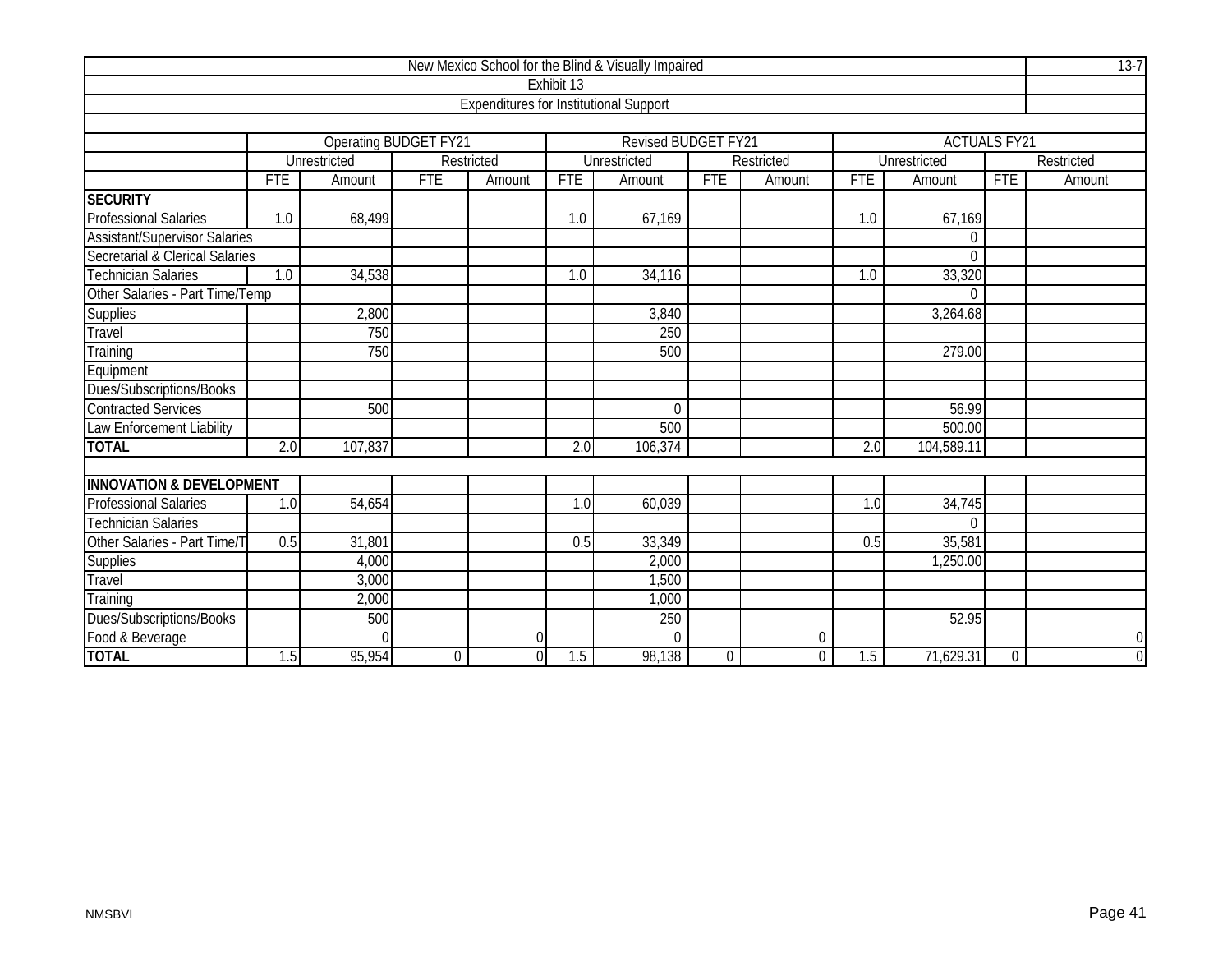|                                 |                            |                       |                      |                                               |            | New Mexico School for the Blind & Visually Impaired |            |            |            |                     |            | $13 - 8$   |  |
|---------------------------------|----------------------------|-----------------------|----------------------|-----------------------------------------------|------------|-----------------------------------------------------|------------|------------|------------|---------------------|------------|------------|--|
|                                 |                            |                       |                      |                                               | Exhibit 13 |                                                     |            |            |            |                     |            |            |  |
|                                 |                            |                       |                      | <b>Expenditures for Institutional Support</b> |            |                                                     |            |            |            |                     |            |            |  |
|                                 |                            | Operating BUDGET FY21 |                      |                                               |            | Revised BUDGET FY21                                 |            |            |            | <b>ACTUALS FY21</b> |            |            |  |
|                                 |                            | Unrestricted          |                      | Restricted                                    |            | Unrestricted                                        |            | Restricted |            | Unrestricted        |            | Restricted |  |
|                                 | <b>FTE</b>                 | Amount                | <b>FTE</b><br>Amount |                                               | <b>FTE</b> | Amount                                              | <b>FTE</b> | Amount     | <b>FTE</b> | Amount              | <b>FTE</b> | Amount     |  |
| <b>CAPITAL PROJECTS</b>         |                            |                       |                      |                                               |            |                                                     |            |            |            |                     |            |            |  |
| Professional Salaries           | 1.0                        | 97,209                |                      |                                               | 1.0        | 95,321                                              |            |            | 1.0        | 95,321              |            |            |  |
| Assistant/Supervisor Salarie    | 1.0                        | 64,540                |                      |                                               | 1.0        | 63,286                                              |            |            | 1.0        | 63,286              |            |            |  |
| Secretarial & Clerical Salaries |                            |                       |                      |                                               |            |                                                     |            |            |            | $\Omega$            |            |            |  |
| <b>Technician Salaries</b>      | $\Omega$                   |                       |                      |                                               |            |                                                     |            |            |            |                     |            |            |  |
| Other Salaries - Part Time/Temp |                            |                       |                      |                                               |            |                                                     |            |            |            | $\theta$            |            |            |  |
| Supplies                        | 2,200<br>1,751<br>1,688.72 |                       |                      |                                               |            |                                                     |            |            |            |                     |            |            |  |
| Travel                          |                            | ,500                  |                      |                                               |            | $\theta$                                            |            |            |            | 119.02              |            |            |  |
| Training                        |                            | 750                   |                      |                                               |            | 280                                                 |            |            |            | 280.47              |            |            |  |
| Equipment                       |                            |                       |                      |                                               |            |                                                     |            |            |            |                     |            |            |  |
| Dues/Subscriptions/Books        |                            | 100                   |                      |                                               |            | 50                                                  |            |            |            | 50.00               |            |            |  |
| Food & Beverage                 |                            |                       |                      |                                               |            |                                                     |            |            |            |                     |            |            |  |
| <b>Contracted Services</b>      |                            | 10,000                |                      |                                               |            | 2,500                                               |            |            |            |                     |            |            |  |
| Advertisement                   |                            | ,500                  |                      |                                               |            | 1,000                                               |            | 400        |            |                     |            | 400        |  |
| <b>TOTAL</b>                    | 2.0                        | 177,798               |                      | 0                                             | 2.0        | 164,189                                             |            | 400        | 2.0        | 160,745.75          |            | 400        |  |
|                                 |                            |                       |                      |                                               |            |                                                     |            |            |            |                     |            |            |  |
| <b>NMSVH FOUNDATION</b>         |                            |                       |                      |                                               |            |                                                     |            |            |            |                     |            |            |  |
| Professional Salaries           | 0.0                        |                       |                      |                                               | 0.0        |                                                     |            |            | 0.0        | $\theta$            |            |            |  |
| Supplies                        |                            | $\cap$                |                      |                                               |            | $\overline{0}$                                      |            |            |            | 0.00                |            |            |  |
| Travel                          |                            |                       |                      |                                               |            |                                                     |            |            |            |                     |            |            |  |
| Dues/Subscriptions/Books        |                            | $\Omega$              |                      |                                               |            | $\Omega$                                            |            |            |            | 0.00                |            |            |  |
| Food & Beverage                 |                            |                       |                      |                                               |            |                                                     |            |            |            |                     |            |            |  |
| <b>TOTAL</b>                    | 0.0                        | $\theta$              |                      |                                               | 0.0        | $\overline{0}$                                      |            |            | 0.0        | 0.00                |            |            |  |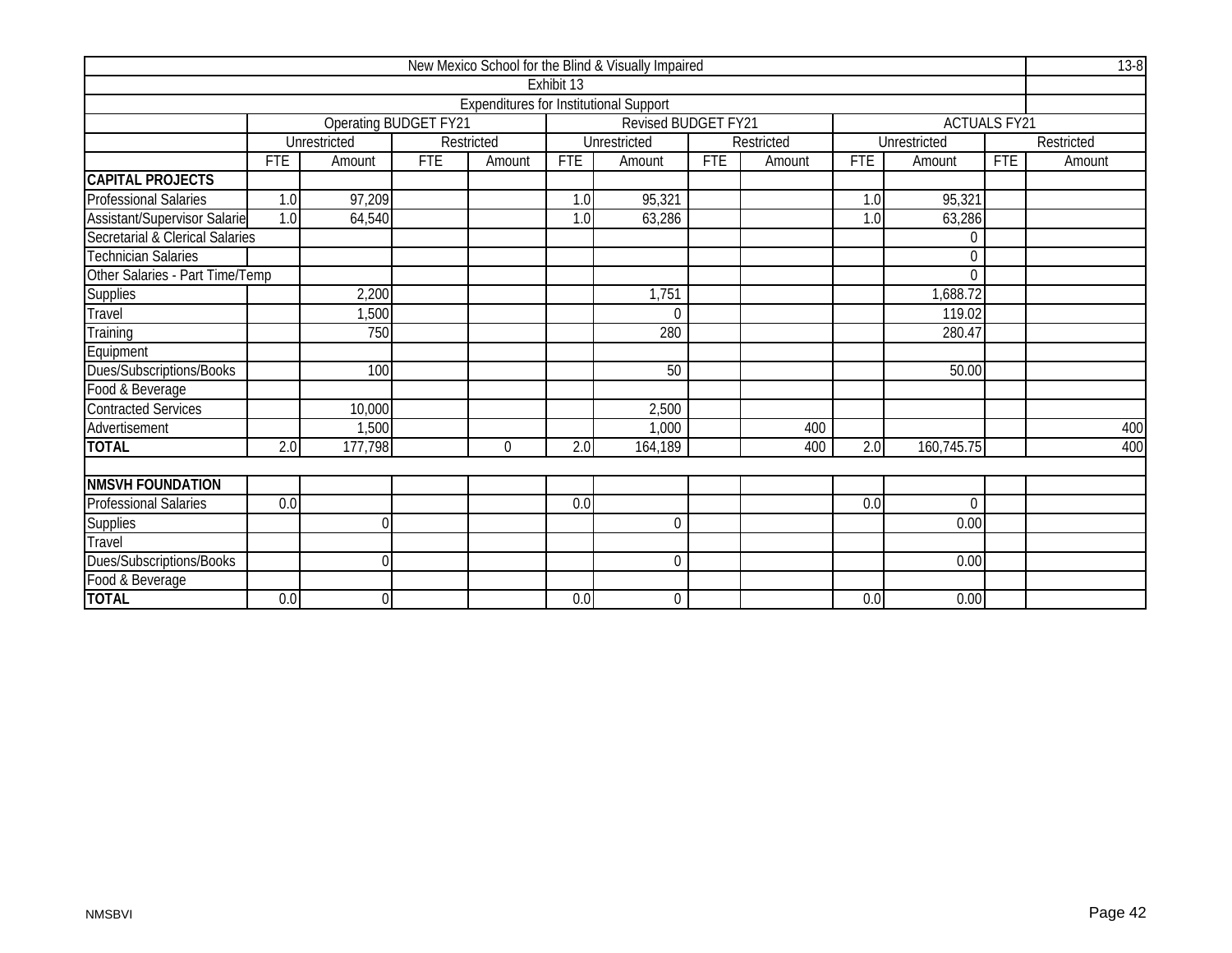|                                 |                                                                                                                             |              |                      |                                               |                                                                                                 | New Mexico School for the Blind & Visually Impaired |                  |                |                  |                     |                  | $13-9$         |  |  |
|---------------------------------|-----------------------------------------------------------------------------------------------------------------------------|--------------|----------------------|-----------------------------------------------|-------------------------------------------------------------------------------------------------|-----------------------------------------------------|------------------|----------------|------------------|---------------------|------------------|----------------|--|--|
|                                 |                                                                                                                             |              |                      |                                               | Exhibit 13                                                                                      |                                                     |                  |                |                  |                     |                  |                |  |  |
|                                 |                                                                                                                             |              |                      | <b>Expenditures for Institutional Support</b> |                                                                                                 |                                                     |                  |                |                  |                     |                  |                |  |  |
|                                 |                                                                                                                             |              |                      |                                               |                                                                                                 |                                                     |                  |                |                  |                     |                  |                |  |  |
|                                 |                                                                                                                             |              | Operating BUDGET FY2 |                                               |                                                                                                 | Revised BUDGET FY21                                 |                  |                |                  | <b>ACTUALS FY21</b> |                  |                |  |  |
|                                 |                                                                                                                             | Unrestricted |                      | Restricted                                    |                                                                                                 | Unrestricted                                        |                  | Restricted     |                  | <b>Unrestricted</b> |                  | Restricted     |  |  |
|                                 | <b>FTE</b>                                                                                                                  | Amount       | <b>FTE</b>           | Amount                                        | <b>FTE</b>                                                                                      | Amount                                              | <b>FTE</b>       | Amount         | <b>FTE</b>       | Amount              | <b>FTE</b>       | Amount         |  |  |
| <b>DETAILS</b>                  |                                                                                                                             |              |                      |                                               |                                                                                                 |                                                     |                  |                |                  |                     |                  |                |  |  |
| <b>Professional Salaries</b>    | 7.3                                                                                                                         | 652,153      | 0.0                  | $\Omega$                                      | 7.3                                                                                             | 766,385                                             | 0.0              | $\Omega$       | 7.3              | 617,792.95          | 0.0              |                |  |  |
| Assistant/Supervisor Salarie    | 1.0                                                                                                                         | 64,540       | 0.0                  | $\Omega$                                      | 1.0                                                                                             | 63,286                                              | 0.0              | $\Omega$       | 1.0              | 63,286.40           | 0.0              | $\Omega$       |  |  |
| Secretarial & Clerical Salarie  | $\overline{2.0}$                                                                                                            | 85,250       | 0.0                  | $\Omega$                                      | $\overline{2.0}$                                                                                | 72,094                                              | 0.0              | $\overline{0}$ | $\overline{2.0}$ | 70,167.47           | 0.0              | $\Omega$       |  |  |
| <b>Technician Salaries</b>      | 14.0                                                                                                                        | 676,463      | 0.0                  | 0                                             | 13.0                                                                                            | 621,114                                             | $\overline{0.0}$ | $\overline{0}$ | 13.0             | 587,982.45          | $\overline{0.0}$ | $\overline{0}$ |  |  |
| Other Salaries - Part Time/T    | 0.5                                                                                                                         | 31,801       | 0.0                  | 0                                             | 1.5                                                                                             | 53,711                                              | 0.0              | $\overline{0}$ | 1.5              | 54,737.87           | 0.0              | $\overline{0}$ |  |  |
| <b>Tuition Reimbursement</b>    | 7,000<br>0.0<br>0.0<br>0.0<br>0.0<br>912.60<br>0.0<br>0.0<br>4,000<br>$\overline{0}$<br>0                                   |              |                      |                                               |                                                                                                 |                                                     |                  |                |                  |                     |                  |                |  |  |
| <b>Supplies</b>                 | 74,100<br>64,830.10<br>0.0<br>0.0<br>0.0<br>0.0<br>74,346<br>$\overline{0.0}$<br>125<br>$\overline{0.0}$<br>$\Omega$        |              |                      |                                               |                                                                                                 |                                                     |                  |                |                  |                     |                  |                |  |  |
| Travel                          | 2,581.55<br>24,850<br>10,350<br>$\overline{0.0}$<br>$\overline{0.0}$<br>0.0<br>0.0<br>4,100<br>0.0<br>$\overline{0}$<br>0.0 |              |                      |                                               |                                                                                                 |                                                     |                  |                |                  |                     |                  |                |  |  |
| Training                        | 0.0                                                                                                                         | 26,150       | 0.0                  | 1,100                                         | $\overline{0.0}$                                                                                | 19,705                                              | 0.0              | $\overline{0}$ | 0.0              | 14,672.84           | 0.0              | $\overline{0}$ |  |  |
| Equipment                       | $\overline{0.0}$                                                                                                            |              | 0.0                  | $\Omega$                                      | 0.0<br>$\overline{0.0}$<br>$\Omega$<br>$\overline{0.0}$<br>0.00<br>$\overline{0.0}$<br>$\Omega$ |                                                     |                  |                |                  |                     |                  |                |  |  |
| Food & Beverage                 | $\overline{0.0}$                                                                                                            | 2,500        | 0.0                  | 0                                             | 987.36<br>0.0<br>2,000<br>0.0<br>2,000<br>0.0<br>0.0                                            |                                                     |                  |                |                  |                     |                  | $\mathbf 0$    |  |  |
| <b>Dues/Subscriptions/Books</b> | 0.0                                                                                                                         | 12,600       | 0.0                  | $\Omega$                                      | 0.0                                                                                             | 10,772                                              | 0.0              | $\overline{0}$ | 0.0              | 8,115.68            | 0.0              | $\overline{0}$ |  |  |
| Professional Fees/Consultin     | $\overline{0.0}$                                                                                                            | $\Omega$     | 0.0                  | $\Omega$                                      | 0.0                                                                                             | $\theta$                                            | $\overline{0.0}$ | $\mathbf 0$    | $\overline{0.0}$ | 0.00                | $\overline{0.0}$ | $\mathbf 0$    |  |  |
| <b>Contracted Services</b>      | $\overline{0.0}$                                                                                                            | 97,200       | 0.0                  | $\Omega$                                      | 0.0                                                                                             | 89,800                                              | $\overline{0.0}$ | $\mathbf 0$    | $\overline{0.0}$ | 35,618.46           | $\overline{0.0}$ | $\overline{0}$ |  |  |
| egal/Professional Services      | 0.0                                                                                                                         | 45,000       | 0.0                  | $\Omega$                                      | 0.0                                                                                             | 45,000                                              | 0.0              | $\overline{0}$ | 0.0              | 25,395.09           | 0.0              | $\overline{0}$ |  |  |
| Employee Initialization         | $\overline{0.0}$                                                                                                            | 7,050        | 0.0                  | 0                                             | 0.0                                                                                             | 7,050                                               | 0.0              | $\overline{0}$ | 0.0              | 453.79              | $\overline{0.0}$ | $\overline{0}$ |  |  |
| Advertisement                   | 0.0                                                                                                                         | 40,850       | 0.0                  | 0                                             | 0.0                                                                                             | 32,420                                              | 0.0              | 800            | 0.0              | 22,270.69           | 0.0              | 400            |  |  |
| <b>Internet Services</b>        | 0.0                                                                                                                         | 44,310       | 0.0                  | 0                                             | 0.0                                                                                             | 38,650                                              | 0.0              | $\overline{0}$ | $\overline{0.0}$ | 5,253.16            | $\overline{0.0}$ | $\mathbf 0$    |  |  |
| Software Maintenance Agree      | $\overline{0.0}$                                                                                                            | 160,800      | $\overline{0.0}$     | 0                                             | 0.0                                                                                             | 163,500                                             | $\overline{0.0}$ | $\overline{0}$ | 0.0              | 162,104.29          | $\overline{0.0}$ | $\mathbf 0$    |  |  |
| Telephone                       | 0.0                                                                                                                         | 124,020      | 0.0                  | $\Omega$                                      | $\overline{0.0}$                                                                                | 124,020                                             | 0.0              | $\overline{0}$ | $\overline{0.0}$ | 79,037.47           | 0.0              | $\overline{0}$ |  |  |
| Postage                         | 0.0                                                                                                                         | 17,400       | 0.0                  | $\Omega$                                      | 0.0                                                                                             | 17,400                                              | $\overline{0.0}$ | $\mathbf 0$    | 0.0              | 8,235.77            | $\overline{0.0}$ | $\overline{0}$ |  |  |
| Law Inforcement Liability       | 0.0                                                                                                                         | $\Omega$     | 0.0                  | $\Omega$                                      | 0.0                                                                                             | 500                                                 | 0.0              | $\overline{0}$ | 0.0              | 500.00              | 0.0              | $\mathbf{0}$   |  |  |
| Gen Liability, Civil Rights     | 0.0                                                                                                                         | 18,012       | 0.0                  | $\Omega$                                      | $\overline{0.0}$                                                                                | 37,800                                              | 0.0              | $\overline{0}$ | $\overline{0.0}$ | 16,799.79           | $\overline{0.0}$ | $\overline{0}$ |  |  |
| Risk Mgt. - Gen Liability       | 0.0                                                                                                                         | 23,275       | $\overline{0.0}$     | $\Omega$                                      | $\overline{0.0}$                                                                                | 3,381                                               | 0.0              | $\Omega$       | $\overline{0.0}$ | 3,381.49            | $\overline{0.0}$ | $\Omega$       |  |  |
| <b>Board of Regents</b>         | $\overline{0.0}$                                                                                                            | 10,000       | 0.0                  | $\Omega$                                      | 0.0                                                                                             | 6,000                                               | $\overline{0.0}$ | $\overline{0}$ | $\overline{0.0}$ | 6,140.51            | 0.0              | $\Omega$       |  |  |
| <b>Investment Expense</b>       | 0.0                                                                                                                         | $\Omega$     | 0.0                  | $\Omega$                                      | 0.0                                                                                             | $\theta$                                            | 0.0              | $\overline{0}$ | 0.0              | 0.00                | 0.0              | $\overline{0}$ |  |  |
| <b>Direct Deposit Expense</b>   | 0.0                                                                                                                         | $\Omega$     | $\overline{0.0}$     | $\Omega$                                      | 0.0                                                                                             | $\Omega$                                            | $\overline{0.0}$ | $\mathbf 0$    | 0.0              | 0.00                | 0.0              | $\Omega$       |  |  |
| <b>External Audit</b>           | $\overline{0.0}$                                                                                                            | 35,000       | $\overline{0.0}$     | 0                                             | 0.0                                                                                             | 33,441                                              | $\overline{0.0}$ | $\mathbf 0$    | 0.0              | 33,441.25           | $\overline{0.0}$ | $\mathbf 0$    |  |  |
| Misc. Bank Fees/Penalties       | 0.0                                                                                                                         | 1,300        | 0.0                  | 0                                             | 0.0                                                                                             | 3,859                                               | 0.0              | $\overline{0}$ | $\overline{0.0}$ | 3,169.58            | 0.0              | $\overline{0}$ |  |  |
| Other (Accreditation Expense    | $\overline{0.0}$                                                                                                            | U            | 0.0                  | 0                                             | 0.0                                                                                             | $\theta$                                            | $\overline{0.0}$ | $\Omega$       | $\overline{0.0}$ | 0.00                | $\overline{0.0}$ | $\overline{0}$ |  |  |
| <b>TOTAL</b>                    | 24.75                                                                                                                       | 2,281,622    | 0.0                  | 5,200                                         | 24.75                                                                                           | 2,300,586                                           | 0.0              | 2,925          | 24.75            | 1,887,869           | 0.0              | 520            |  |  |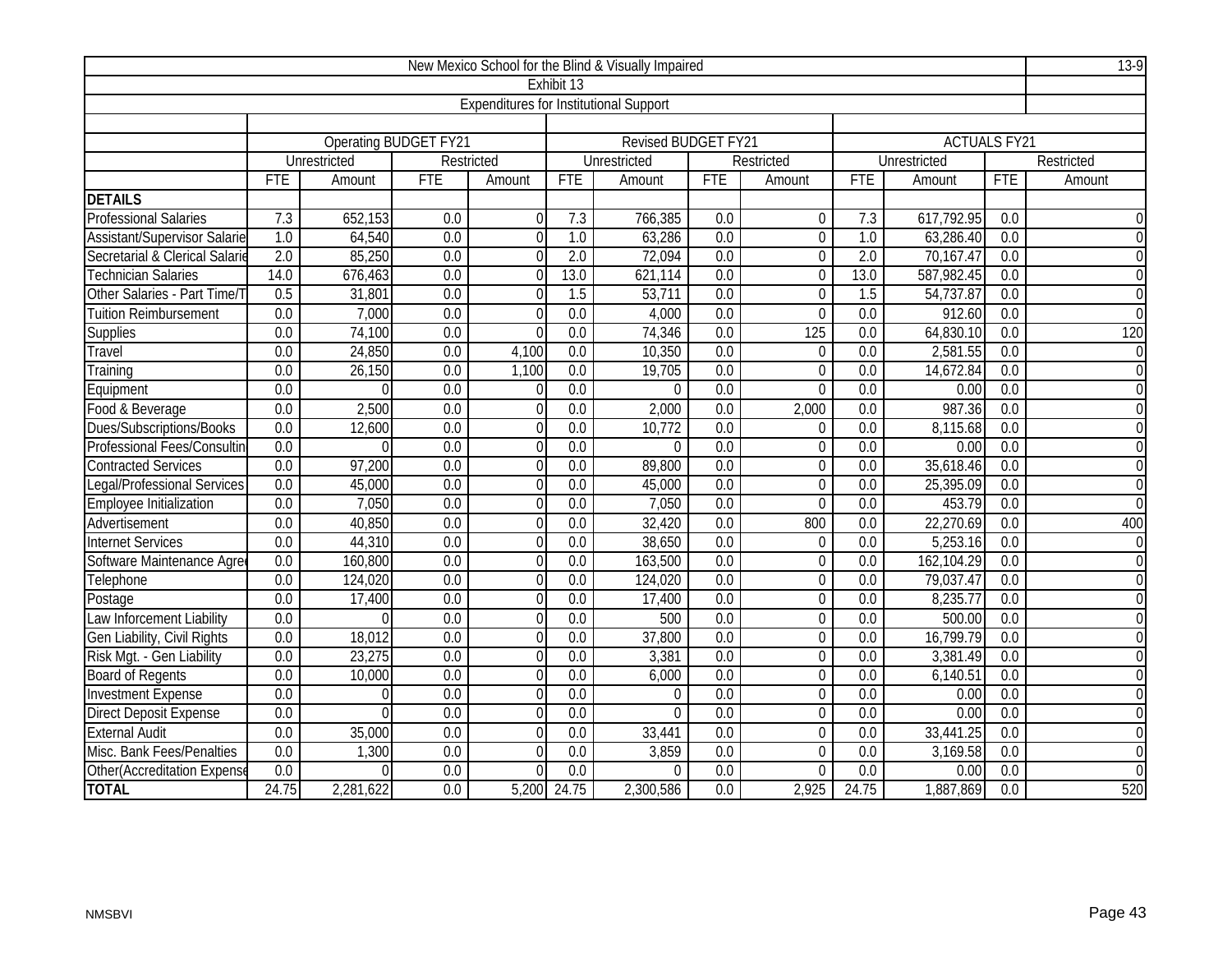|                                             |              | New Mexico School for the Blind & Visually Impaired |                     |            |                     | $14-1$     |  |  |  |  |  |  |  |
|---------------------------------------------|--------------|-----------------------------------------------------|---------------------|------------|---------------------|------------|--|--|--|--|--|--|--|
|                                             |              | Exhibit 14                                          |                     |            |                     |            |  |  |  |  |  |  |  |
|                                             |              | Expenditures for Operation & Maintenance of Plant   |                     |            |                     |            |  |  |  |  |  |  |  |
|                                             |              |                                                     |                     |            |                     |            |  |  |  |  |  |  |  |
|                                             |              | <b>Operating BUDGET FY21</b>                        | Revised BUDGET FY21 |            | <b>ACTUALS FY21</b> |            |  |  |  |  |  |  |  |
|                                             | Unrestricted | Restricted                                          | Unrestricted        | Restricted | Unrestricted        | Restricted |  |  |  |  |  |  |  |
| <b>OPERATION &amp; MAINTENANCE OF PLANT</b> |              |                                                     |                     |            |                     |            |  |  |  |  |  |  |  |
| General Maintenance                         | 942,213      | 0.00                                                | 1,061,648           |            | 743,923             |            |  |  |  |  |  |  |  |
| Vehicle Maintenance                         | 281,084      | 0.00                                                | 201,169             |            | 132,390             |            |  |  |  |  |  |  |  |
|                                             |              |                                                     |                     |            |                     |            |  |  |  |  |  |  |  |
| Grounds                                     | 164,708      | 0.00                                                | 157,960             |            | 140,821             |            |  |  |  |  |  |  |  |
| Housekeeping                                | 267,908      | 0.00                                                | 256,219             |            | 243,799             |            |  |  |  |  |  |  |  |
| <b>TOTAL</b>                                | 1,655,912    | 0.00                                                | 1,676,996           |            | 1,260,933           |            |  |  |  |  |  |  |  |
| <b>Fringe Benefits</b>                      | 364,126      | 0.00                                                | 352,899             |            | 345,825             |            |  |  |  |  |  |  |  |
| <b>GRAND TOTAL EXPENDITURES</b>             | 2,020,038    | $\boldsymbol{0}$                                    | 2,029,895           | $\Omega$   | 1,606,757           |            |  |  |  |  |  |  |  |
| <b>OPERATION &amp; MAINTENANCE OF PLANT</b> |              |                                                     |                     |            |                     |            |  |  |  |  |  |  |  |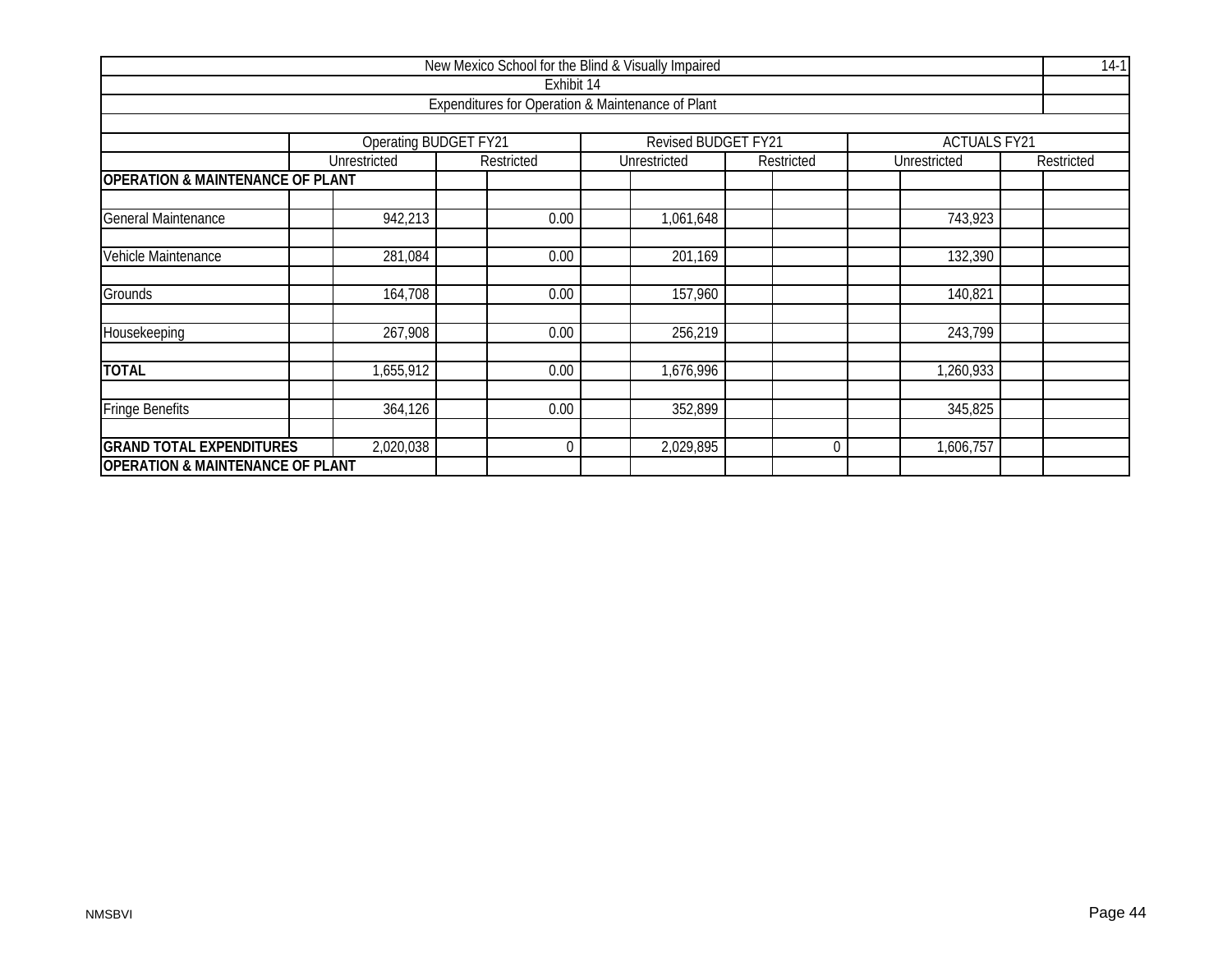|                                      |            |                              |            |                                                   |            | New Mexico School for the Blind & Visually Impaired |     |            |            |                        |            | $14-2$         |
|--------------------------------------|------------|------------------------------|------------|---------------------------------------------------|------------|-----------------------------------------------------|-----|------------|------------|------------------------|------------|----------------|
|                                      |            |                              |            | Exhibit 14                                        |            |                                                     |     |            |            |                        |            |                |
|                                      |            |                              |            | Expenditures for Operation & Maintenance of Plant |            |                                                     |     |            |            |                        |            |                |
|                                      |            |                              |            |                                                   |            |                                                     |     |            |            |                        |            |                |
|                                      |            | <b>Operating BUDGET FY21</b> |            |                                                   |            | Revised BUDGET FY21                                 |     |            |            | <b>ACTUALS FY21</b>    |            |                |
|                                      |            | <b>Unrestricted</b>          |            | Restricted                                        |            | Unrestricted                                        |     | Restricted |            | Unrestricted           |            | Restricted     |
|                                      | <b>FTE</b> | Amount                       | <b>FTE</b> | Amount                                            | <b>FTE</b> | Amount                                              | FTE | Amount     | <b>FTE</b> | Amount                 | <b>FTE</b> | Amount         |
| <b>GENERAL MAINTENANCE</b>           |            |                              |            |                                                   |            |                                                     |     |            |            |                        |            |                |
| <b>Professional Salaries</b>         | 1.0        | 77,364                       |            |                                                   | 1.0        | 224,005                                             |     |            | 1.0        | 75,861                 |            |                |
| <b>Assistant/Supervisor Salaries</b> | 0.0        |                              |            |                                                   | 0.0        |                                                     |     |            | 0.0        | $\theta$               |            |                |
| Secretarial & Clerical Salaries      |            |                              |            |                                                   |            |                                                     |     |            |            | $\theta$               |            |                |
| <b>Technician Salaries</b>           | 5.0        | 211,377                      |            |                                                   | 5.0        | 192,817                                             |     |            | 5.0        | 186,227                |            |                |
| Other Salaries - Part Time/Temp      |            |                              |            |                                                   |            |                                                     |     |            |            | $\Omega$               |            |                |
| <b>Supplies</b>                      |            | 106,000                      |            |                                                   |            | 115,028                                             |     |            |            | 91,647                 |            |                |
| Travel                               |            | 2,500                        |            |                                                   |            | 1,000                                               |     |            |            |                        |            |                |
| Training                             |            | 5,800                        |            |                                                   |            | 3,800                                               |     |            |            |                        |            |                |
| Equipment                            |            | $\mathbf 0$                  |            |                                                   |            | 5,520                                               |     |            |            | 960                    |            |                |
| Food & Beverage                      |            | 600                          |            |                                                   |            | $\overline{72}$                                     |     |            |            | $\overline{72}$        |            |                |
| Dues/Subscriptions/Books             |            | 350                          |            |                                                   |            | 350                                                 |     |            |            | 200                    |            |                |
| <b>Contracted Repairs</b>            |            | 30,000                       |            |                                                   |            | 15,000                                              |     |            |            | 8,892                  |            |                |
| <b>Contracted Services</b>           |            | 78,500                       |            |                                                   |            | 78,500                                              |     |            |            | 47,703                 |            |                |
| In-house Repairs                     |            |                              |            |                                                   |            |                                                     |     |            |            | 5,520                  |            |                |
| Plant Utilities - Electric           |            | 253,700                      |            |                                                   |            | 253,700                                             |     |            |            | $\overline{216}$ , 753 |            |                |
| Plant Utilities - Natural Gas        |            | 61,000                       |            |                                                   |            | 61,000                                              |     |            |            | 26,522                 |            |                |
| Plant Utilities - Water              |            | 65,000                       |            |                                                   |            | 65,000                                              |     |            |            | 55,961                 |            |                |
| Plant Utilities - Cable              |            | 5,800                        |            |                                                   |            | 5,800                                               |     |            |            | 2,039                  |            |                |
| Risk Mgt. - Boiler                   |            | 2,269                        |            |                                                   |            | 2,269                                               |     |            |            | $\Omega$               |            |                |
| Risk Mgt. - General Liability        |            |                              |            |                                                   |            |                                                     |     |            |            |                        |            |                |
| Risk Mgt. - Property Insurance       |            | 41,953                       |            |                                                   |            | 37,788                                              |     |            |            | 25,565                 |            |                |
| Equipment Rental/Lease               |            | $\Omega$                     |            |                                                   |            | $\Omega$                                            |     |            |            |                        |            |                |
| <b>TOTAL</b>                         | 6.0        | 942,213                      |            |                                                   | 6.0        | 1,061,648                                           |     | 0          | 6.0        | 743,923                |            | $\overline{0}$ |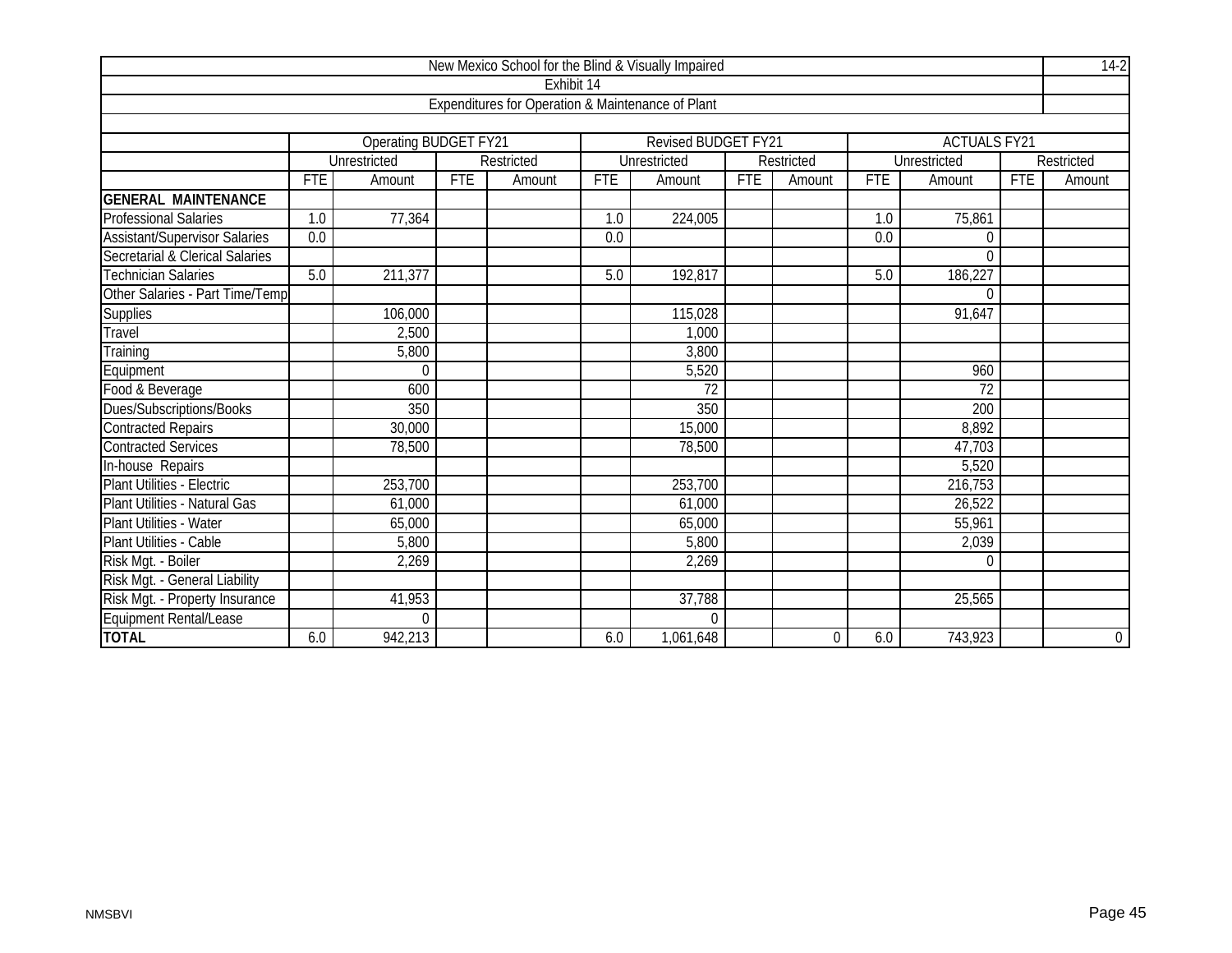|                                      |            |                       |            |                                                   |     | New Mexico School for the Blind & Visually Impaired |            |            |            |                     |            | $14-3$     |
|--------------------------------------|------------|-----------------------|------------|---------------------------------------------------|-----|-----------------------------------------------------|------------|------------|------------|---------------------|------------|------------|
|                                      |            |                       |            | Exhibit 14                                        |     |                                                     |            |            |            |                     |            |            |
|                                      |            |                       |            | Expenditures for Operation & Maintenance of Plant |     |                                                     |            |            |            |                     |            |            |
|                                      |            |                       |            |                                                   |     |                                                     |            |            |            |                     |            |            |
|                                      |            | Operating BUDGET FY21 |            |                                                   |     | <b>Revised BUDGET FY21</b>                          |            |            |            | <b>ACTUALS FY21</b> |            |            |
|                                      |            | Unrestricted          |            | Restricted                                        |     | Unrestricted                                        |            | Restricted |            | Unrestricted        |            | Restricted |
|                                      | <b>FTE</b> | Amount                | <b>FTE</b> | Amount                                            | FTE | Amount                                              | <b>FTE</b> | Amount     | <b>FTE</b> | Amount              | <b>FTE</b> | Amount     |
| <b>VEHICLE MAINTENANCE</b>           |            |                       |            |                                                   |     |                                                     |            |            |            |                     |            |            |
| Professional Salaries                |            |                       |            |                                                   |     |                                                     |            |            |            | $\Omega$            |            |            |
| <b>Assistant/Supervisor Salaries</b> |            |                       |            |                                                   |     |                                                     |            |            |            | $\Omega$            |            |            |
| Secretarial & Clerical Salaries      |            |                       |            |                                                   |     |                                                     |            |            |            | $\Omega$            |            |            |
| <b>Technician Salaries</b>           | 1.0        | 55,813                |            |                                                   | 1.0 | 54,942                                              |            |            | 1.0        | 53,192              |            |            |
| Other Salaries - Part Time/Temp      |            |                       |            |                                                   |     |                                                     |            |            |            | $\Omega$            |            |            |
| <b>Supplies</b>                      |            | 26,500                |            |                                                   |     | 15,937                                              |            |            |            | 16,889              |            |            |
| Travel                               |            | 1,000                 |            |                                                   |     | $\theta$                                            |            |            |            |                     |            |            |
| Training                             |            | 0                     |            |                                                   |     | $\theta$                                            |            |            |            |                     |            |            |
| Equipment                            |            | U                     |            |                                                   |     | 5,000                                               |            |            |            | 5,000               |            |            |
| Vehicle Exp - Gasoline Fuel          |            | 113,100               |            |                                                   |     | 74,485                                              |            |            |            | 20,962              |            |            |
| Vehicle Exp - Diesel Fuel            |            | 19,000                |            |                                                   |     | 5,320                                               |            |            |            | 4,212               |            |            |
| Vehicle Exp - Oil                    |            |                       |            |                                                   |     |                                                     |            |            |            |                     |            |            |
| <b>Contracted Repairs</b>            |            | 48,500                |            |                                                   |     | 28,314                                              |            |            |            | 17,707              |            |            |
| <b>Contracted Services</b>           |            | 5,827                 |            |                                                   |     | 5,827                                               |            |            |            | 4,934               |            |            |
| Risk Mgt - Auto Liability            |            | 3,337                 |            |                                                   |     | 3,337                                               |            |            |            | 2,816               |            |            |
| Risk Mgt - Auto Phys Damage          |            | 8,007                 |            |                                                   |     | 8,007                                               |            |            |            | 6,679               |            |            |
| <b>TOTAL</b>                         | 1.0        | $\overline{281,}084$  |            |                                                   | 1.0 | 201,169                                             |            | $\Omega$   | 1.0        | 132,390             |            |            |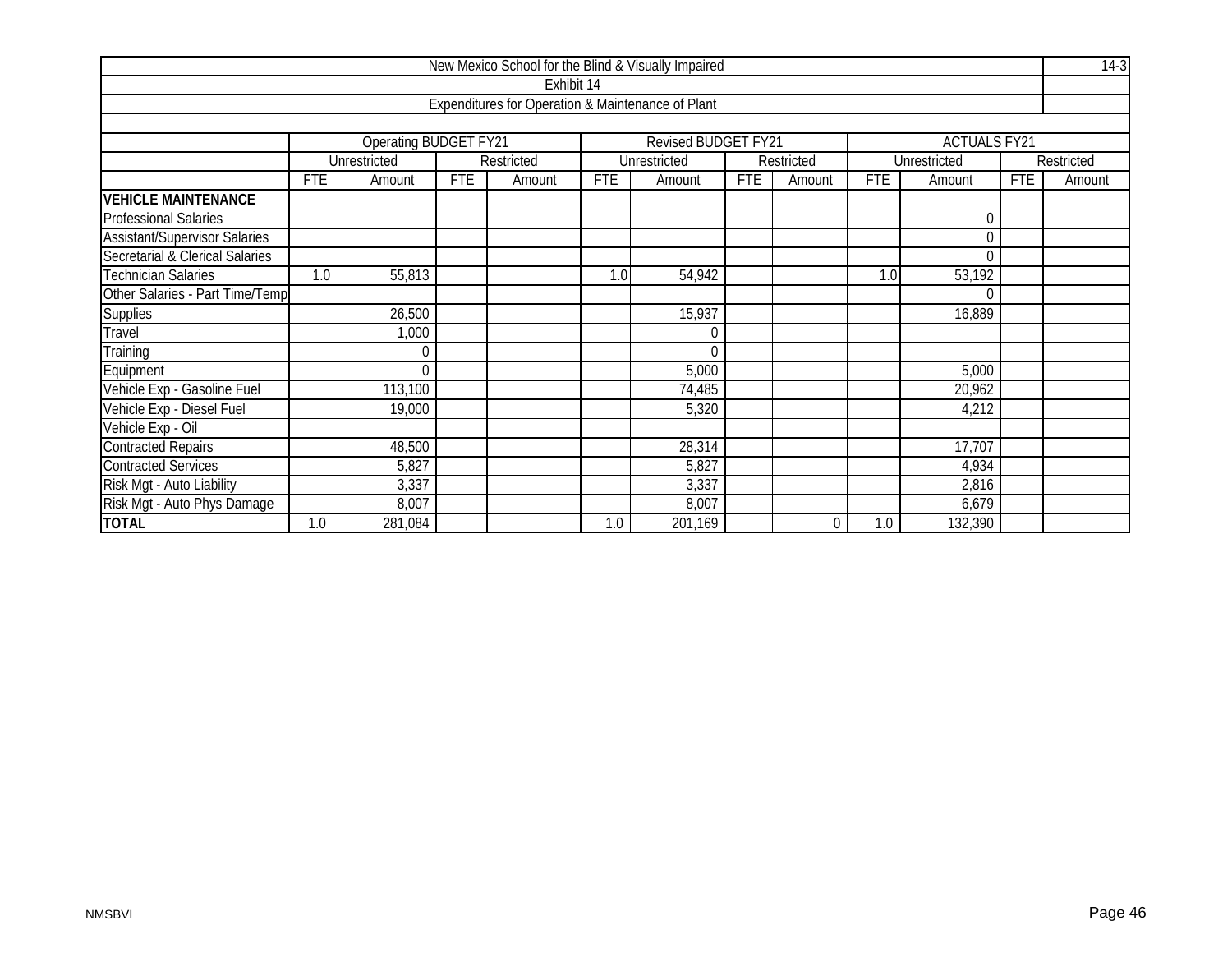|                                      |            |                       |            |                                                   |            | New Mexico School for the Blind & Visually Impaired |            |        |            |                     |            | $14-4$ |
|--------------------------------------|------------|-----------------------|------------|---------------------------------------------------|------------|-----------------------------------------------------|------------|--------|------------|---------------------|------------|--------|
|                                      |            |                       |            | Exhibit 14                                        |            |                                                     |            |        |            |                     |            |        |
|                                      |            |                       |            | Expenditures for Operation & Maintenance of Plant |            |                                                     |            |        |            |                     |            |        |
|                                      |            |                       |            |                                                   |            |                                                     |            |        |            |                     |            |        |
|                                      |            | Operating BUDGET FY21 |            |                                                   |            | Revised BUDGET FY21                                 |            |        |            | <b>ACTUALS FY21</b> |            |        |
|                                      | <b>FTE</b> | Amount                | <b>FTE</b> | Amount                                            | <b>FTE</b> | Amount                                              | <b>FTE</b> | Amount | <b>FTE</b> | Amount              | <b>FTE</b> | Amount |
| <b>GROUNDS</b>                       |            |                       |            |                                                   |            |                                                     |            |        |            |                     |            |        |
| <b>Professional Salaries</b>         |            |                       |            |                                                   |            |                                                     |            |        |            | $\mathbf 0$         |            |        |
| <b>Assistant/Supervisor Salaries</b> |            |                       |            |                                                   |            |                                                     |            |        |            | $\mathbf 0$         |            |        |
| Secretarial & Clerical Salaries      |            |                       |            |                                                   |            |                                                     |            |        |            | $\overline{0}$      |            |        |
| <b>Technician Salaries</b>           | 4.0        | 133,928               |            |                                                   | 4.0        | 127,980                                             |            |        | 4.0        | 124,624             |            |        |
| Other Salaries - Part Time/Temp      |            |                       |            |                                                   |            |                                                     |            |        |            | $\theta$            |            |        |
| Supplies                             |            | 28,000                |            |                                                   |            | 27,000                                              |            |        |            | 15, 112             |            |        |
| Travel                               |            | 1,800                 |            |                                                   |            | 500                                                 |            |        |            |                     |            |        |
| Training                             |            | 980                   |            |                                                   |            | 980                                                 |            |        |            |                     |            |        |
| Equipment                            |            | $\mathbf 0$           |            |                                                   |            | $\mathbf 0$                                         |            |        |            |                     |            |        |
| <b>Contracted Services</b>           |            | $\Omega$              |            |                                                   |            | $\overline{0}$                                      |            |        |            |                     |            |        |
| Food & Beverage                      |            |                       |            |                                                   |            |                                                     |            |        |            |                     |            |        |
| Equipment rental/lease               |            | $\Omega$              |            |                                                   |            | 1,500                                               |            |        |            | 1,085               |            |        |
| <b>TOTAL</b>                         | 4.0        | 164,708               |            |                                                   | 4.0        | 157,960                                             |            |        | 4.0        | 140,821             |            |        |
|                                      |            |                       |            |                                                   |            |                                                     |            |        |            |                     |            |        |
| <b>HOUSEKEEPING</b>                  |            |                       |            |                                                   |            |                                                     |            |        |            |                     |            |        |
| <b>Professional Salaries</b>         |            |                       |            |                                                   |            |                                                     |            |        |            | $\mathbf 0$         |            |        |
| <b>Assistant/Supervisor Salaries</b> |            |                       |            |                                                   |            |                                                     |            |        |            | $\mathbf 0$         |            |        |
| Secretarial & Clerical Salaries      |            |                       |            |                                                   |            |                                                     |            |        |            | $\theta$            |            |        |
| <b>Technician Salaries</b>           | 7.0        | 223,158               |            |                                                   | 7.0        | 218,989                                             |            |        | 7.0        | 213,145             |            |        |
| Other Salaries - Part Time/Temp      |            | $\Omega$              |            |                                                   |            | $\Omega$                                            |            |        |            | $\Omega$            |            |        |
| Supplies                             |            | 40,650                |            |                                                   |            | 35,812                                              |            |        |            | 29, 237             |            |        |
| Travel                               |            | 1,100                 |            |                                                   |            | $\theta$                                            |            |        |            |                     |            |        |
| Training                             |            | 3,000                 |            |                                                   |            | $\Omega$                                            |            |        |            |                     |            |        |
| Equipment                            |            |                       |            |                                                   |            | 1,417                                               |            |        |            | 1,417               |            |        |
| <b>Janitorial Contracts</b>          |            |                       |            |                                                   |            |                                                     |            |        |            |                     |            |        |
| Other (Rentals and Misc.)            |            |                       |            |                                                   |            |                                                     |            |        |            |                     |            |        |
| <b>TOTAL</b>                         | 7.0        | 267,908               |            |                                                   | 7.0        | 256,219                                             |            |        | 7.0        | 243,799             |            |        |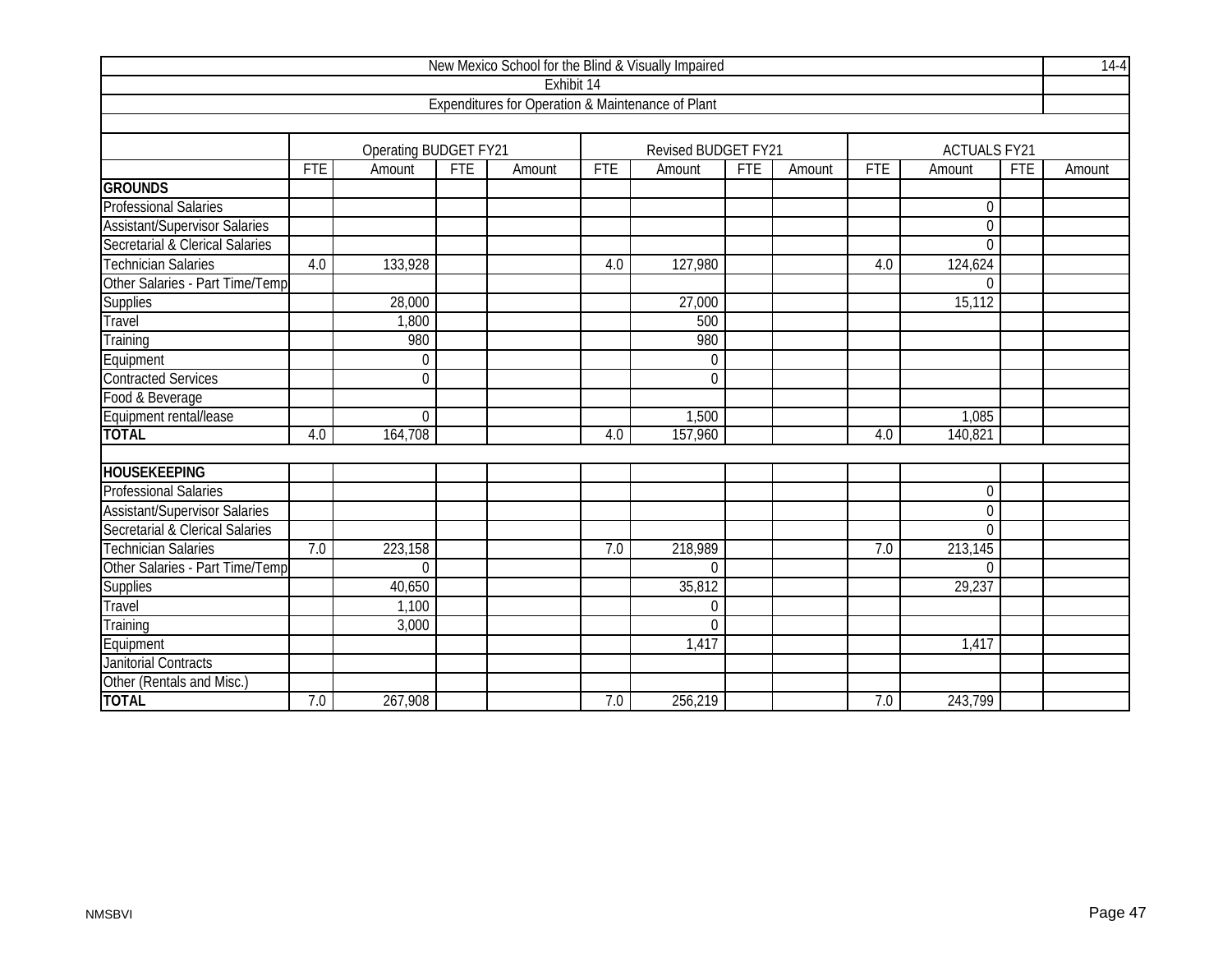|                                      |                  |                              |                  |                                                   |                  | New Mexico School for the Blind & Visually Impaired |                  |                  |                  |                     |                  | $14-5$           |
|--------------------------------------|------------------|------------------------------|------------------|---------------------------------------------------|------------------|-----------------------------------------------------|------------------|------------------|------------------|---------------------|------------------|------------------|
|                                      |                  |                              |                  | Exhibit 14                                        |                  |                                                     |                  |                  |                  |                     |                  |                  |
|                                      |                  |                              |                  | Expenditures for Operation & Maintenance of Plant |                  |                                                     |                  |                  |                  |                     |                  |                  |
|                                      |                  |                              |                  |                                                   |                  |                                                     |                  |                  |                  |                     |                  |                  |
|                                      |                  | <b>Operating BUDGET FY21</b> |                  |                                                   |                  | Revised BUDGET FY21                                 |                  |                  |                  | <b>ACTUALS FY21</b> |                  |                  |
|                                      |                  | Unrestricted                 |                  | Restricted                                        |                  | Unrestricted                                        |                  | Restricted       |                  | Unrestricted        |                  | Restricted       |
|                                      | <b>FTE</b>       | Amount                       | <b>FTE</b>       | Amount                                            | <b>FTE</b>       | Amount                                              | <b>FTE</b>       | Amount           | <b>FTE</b>       | Amount              | <b>FTE</b>       | Amount           |
| <b>DETAILS</b>                       |                  |                              |                  |                                                   |                  |                                                     |                  |                  |                  |                     |                  |                  |
| <b>Professional Salaries</b>         | 1.0              | 77,364                       | 0.0              | $\mathbf 0$                                       | 1.0              | 224,005                                             | 0.0              | $\theta$         | 1.0              | 75,861              | 0.0              | $\mathbf 0$      |
| <b>Assistant/Supervisor Salaries</b> | 0.0              | $\Omega$                     | 0.0              | $\mathbf 0$                                       | 0.0              | $\theta$                                            | 0.0              | $\overline{0}$   | 0.0              | $\Omega$            | 0.0              | $\overline{0}$   |
| Secretarial & Clerical Salaries      | 0.0              | $\Omega$                     | 0.0              | $\mathbf 0$                                       | 0.0              | $\theta$                                            | 0.0              | 0                | $\overline{0.0}$ | $\Omega$            | 0.0              | $\boldsymbol{0}$ |
| Technician Salaries                  | 17.0             | 624,275                      | $\overline{0.0}$ | $\mathbf 0$                                       | 17.0             | 594,728                                             | $\overline{0.0}$ | $\theta$         | 17.0             | 577,187             | $\overline{0.0}$ | $\boldsymbol{0}$ |
| Other Salaries - Part Time/Temp      | 0.0              | $\Omega$                     | $\overline{0.0}$ | $\overline{0}$                                    | 0.0              | $\Omega$                                            | 0.0              | 0                | 0.0              | $\Omega$            | $\overline{0.0}$ | $\boldsymbol{0}$ |
| Supplies                             | $\overline{0.0}$ | 201,150                      | 0.0              | $\mathbf 0$                                       | 0.0              | 193,777                                             | 0.0              | $\overline{0}$   | 0.0              | 152,885             | 0.0              | $\mathbf 0$      |
| Travel                               | 0.0              | 6,400                        | $\overline{0.0}$ | $\mathbf 0$                                       | $\overline{0.0}$ | 1,500                                               | $\overline{0.0}$ | $\theta$         | 0.0              | 0                   | $\overline{0.0}$ | $\boldsymbol{0}$ |
| Training                             | 0.0              | 9,780                        | 0.0              | $\mathbf 0$                                       | 0.0              | 4,780                                               | 0.0              | 0                | 0.0              | $\Omega$            | 0.0              | $\mathbf 0$      |
| Equipment                            | 0.0              | $\Omega$                     | $\overline{0.0}$ | $\mathbf 0$                                       | $\overline{0.0}$ | 11,937                                              | $\overline{0.0}$ | 0                | $\overline{0.0}$ | 7,377               | $\overline{0.0}$ | $\mathbf 0$      |
| Equipment rental/lease               | 0.0              | $\Omega$                     | $\overline{0.0}$ | $\mathbf 0$                                       | 0.0              | 1,500                                               | 0.0              | 0                | 0.0              | 1,085               | 0.0              | $\boldsymbol{0}$ |
| Food & Beverage                      | 0.0              | 600                          | 0.0              | $\mathbf 0$                                       | 0.0              | 72                                                  | 0.0              | $\boldsymbol{0}$ | 0.0              | 72                  | 0.0              | $\boldsymbol{0}$ |
| Dues/Subscriptions/Books             | $\overline{0.0}$ | 350                          | $\overline{0.0}$ | $\Omega$                                          | $\overline{0.0}$ | $\overline{350}$                                    | $\overline{0.0}$ | $\Omega$         | $\overline{0.0}$ | 200                 | $\overline{0.0}$ | $\mathbf 0$      |
| <b>Contracted Repairs</b>            | 0.0              | 78,500                       | 0.0              | $\mathbf 0$                                       | 0.0              | 43,314                                              | 0.0              | $\overline{0}$   | 0.0              | 26,600              | 0.0              | $\mathbf 0$      |
| <b>Contracted Services</b>           | 0.0              | 84,327                       | 0.0              | $\mathbf 0$                                       | 0.0              | 84,327                                              | 0.0              | $\mathbf 0$      | $\overline{0.0}$ | 52,636              | 0.0              | $\boldsymbol{0}$ |
| In-house Repairs                     | 0.0              | $\Omega$                     | $\Omega$         | $\mathbf 0$                                       | $\Omega$         | $\Omega$                                            | $\overline{0}$   | 0                | $\Omega$         | 5,520               | $\Omega$         | $\overline{0}$   |
| Janitorial Contracts                 | 0.0              | $\Omega$                     | $\overline{0.0}$ | $\mathbf 0$                                       | 0.0              | $\Omega$                                            | $\overline{0.0}$ | 0                | $\overline{0.0}$ | $\Omega$            | $\overline{0.0}$ | $\mathbf 0$      |
| Plant Utilities - Electric           | $\overline{0.0}$ | 253,700                      | $\overline{0.0}$ | $\mathbf 0$                                       | $\overline{0.0}$ | 253,700                                             | 0.0              | 0                | 0.0              | 216,753             | $\overline{0.0}$ | $\mathbf 0$      |
| Plant Utilities - Natural Gas        | 0.0              | 61,000                       | 0.0              | $\mathbf 0$                                       | $\overline{0.0}$ | 61,000                                              | 0.0              | $\boldsymbol{0}$ | 0.0              | 26,522              | $\overline{0.0}$ | $\mathbf 0$      |
| Plant Utilities - Water              | 0.0              | 65,000                       | 0.0              | $\boldsymbol{0}$                                  | 0.0              | 65,000                                              | 0.0              | $\overline{0}$   | 0.0              | 55,961              | 0.0              | $\mathbf 0$      |
| Plant Utilities - Cable              | $\overline{0.0}$ | 5,800                        | 0.0              | $\overline{0}$                                    | $\overline{0.0}$ | 5,800                                               | $\overline{0.0}$ | 0                | 0.0              | 2,039               | $\overline{0.0}$ | $\boldsymbol{0}$ |
| Risk Mgt. - Boiler                   | 0.0              | 2,269                        | $\overline{0.0}$ | $\Omega$                                          | $\overline{0.0}$ | 2,269                                               | $\overline{0.0}$ | 0                | 0.0              | $\Omega$            | $\overline{0.0}$ | 0                |
| Risk Mgt. - General Liability        | 0.0              | $\Omega$                     | $\overline{0.0}$ | $\mathbf 0$                                       | 0.0              | $\Omega$                                            | $\overline{0.0}$ | $\mathbf 0$      | $\overline{0.0}$ | $\Omega$            | 0.0              | $\boldsymbol{0}$ |
| Risk Mgt. - Property Insurance       | 0.0              | 41,953                       | $\overline{0.0}$ | $\mathbf 0$                                       | $\overline{0.0}$ | 37,788                                              | 0.0              | $\theta$         | 0.0              | 25,565              | $\overline{0.0}$ | $\mathbf 0$      |
| Vehicle Exp - Gasoline Fuel          | 0.0              | 113,100                      | 0.0              | $\mathbf 0$                                       | 0.0              | 74,485                                              | 0.0              | 0                | 0.0              | 20,962              | 0.0              | $\mathbf 0$      |
| Vehicle Exp - Diesel Fuel            | 0.0              | 19,000                       | 0.0              | $\mathbf 0$                                       | 0.0              | 5,320                                               | 0.0              | 0                | 0.0              | 4,212               | 0.0              | $\boldsymbol{0}$ |
| Vehicle Exp - Oil                    | 0.0              | $\Omega$                     | 0.0              | $\overline{0}$                                    | $\overline{0.0}$ | $\theta$                                            | 0.0              | 0                | 0.0              | $\Omega$            | $\overline{0.0}$ | $\mathbf 0$      |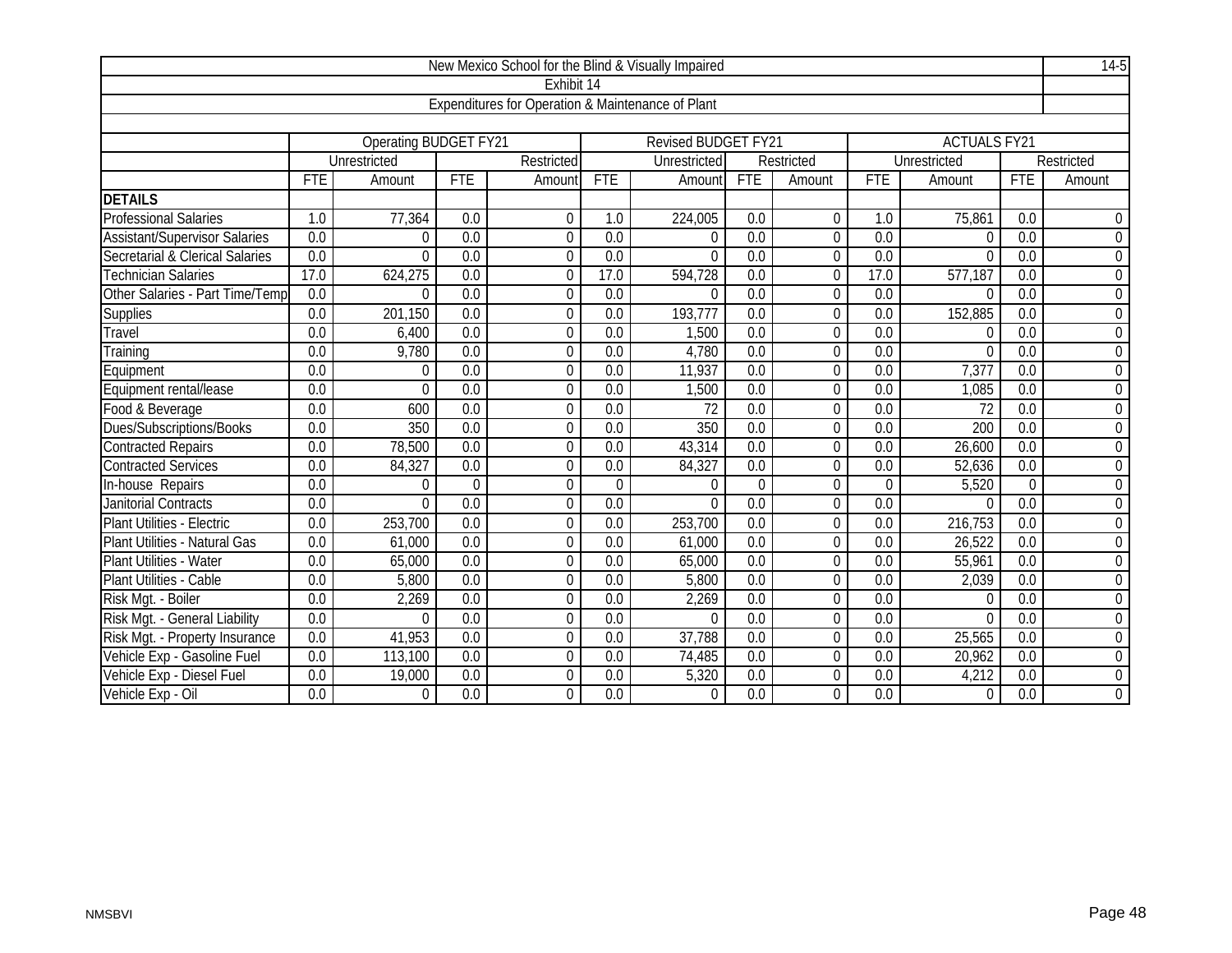| New Mexico School for the Blind & Visually Impaired |         |                       |            |            |                            |                     |              |        |            |                     |            | $14-6$ |
|-----------------------------------------------------|---------|-----------------------|------------|------------|----------------------------|---------------------|--------------|--------|------------|---------------------|------------|--------|
| Exhibit 14                                          |         |                       |            |            |                            |                     |              |        |            |                     |            |        |
| Expenditures for Operation & Maintenance of Plant   |         |                       |            |            |                            |                     |              |        |            |                     |            |        |
|                                                     |         |                       |            |            |                            |                     |              |        |            |                     |            |        |
|                                                     |         | Operating BUDGET FY21 |            |            |                            | Revised BUDGET FY21 |              |        |            | <b>ACTUALS FY21</b> |            |        |
|                                                     |         | Unrestricted          |            | Restricted | Unrestricted<br>Restricted |                     | Unrestricted |        |            | Restricted          |            |        |
|                                                     | FTE.    | Amount                | <b>FTE</b> | Amount     | <b>FTE</b>                 | Amountl             | <b>FTE</b>   | Amount | <b>FTE</b> | Amount              | <b>FTE</b> | Amount |
| <b>DETAILS (Continued)</b>                          |         |                       |            |            |                            |                     |              |        |            |                     |            |        |
| Vehicle Exp - Gen Parts/Repairs                     | 0.0     |                       | 0.0        |            | 0.0                        |                     | 0.0          |        | 0.0        |                     | 0.0        |        |
| Risk Mgt - Auto Liability                           | 0.0     | 3,337                 | 0.0        |            | 0.0                        | 3,337               | 0.0          |        | 0.0        | 2,816               | 0.0        |        |
| Risk Mgt - Auto Phys Damage                         | $0.0\,$ | 8,007                 | 0.0        |            | 0.0                        | 8,007               | 0.0          |        | 0.0        | 6,679               | 0.0        |        |
| Other (Rentals and Misc.)                           | 0.0     |                       | 0.0        |            | 0.0                        |                     | 0.0          |        | 0.0        |                     | 0.0        |        |
| <b>TOTAL</b>                                        | 18.0    | ,655,912              | 0.0        |            | 18.0                       | 1,676,996           | 0.0          |        | 18.0       | ,260,932.62         | 0.0        |        |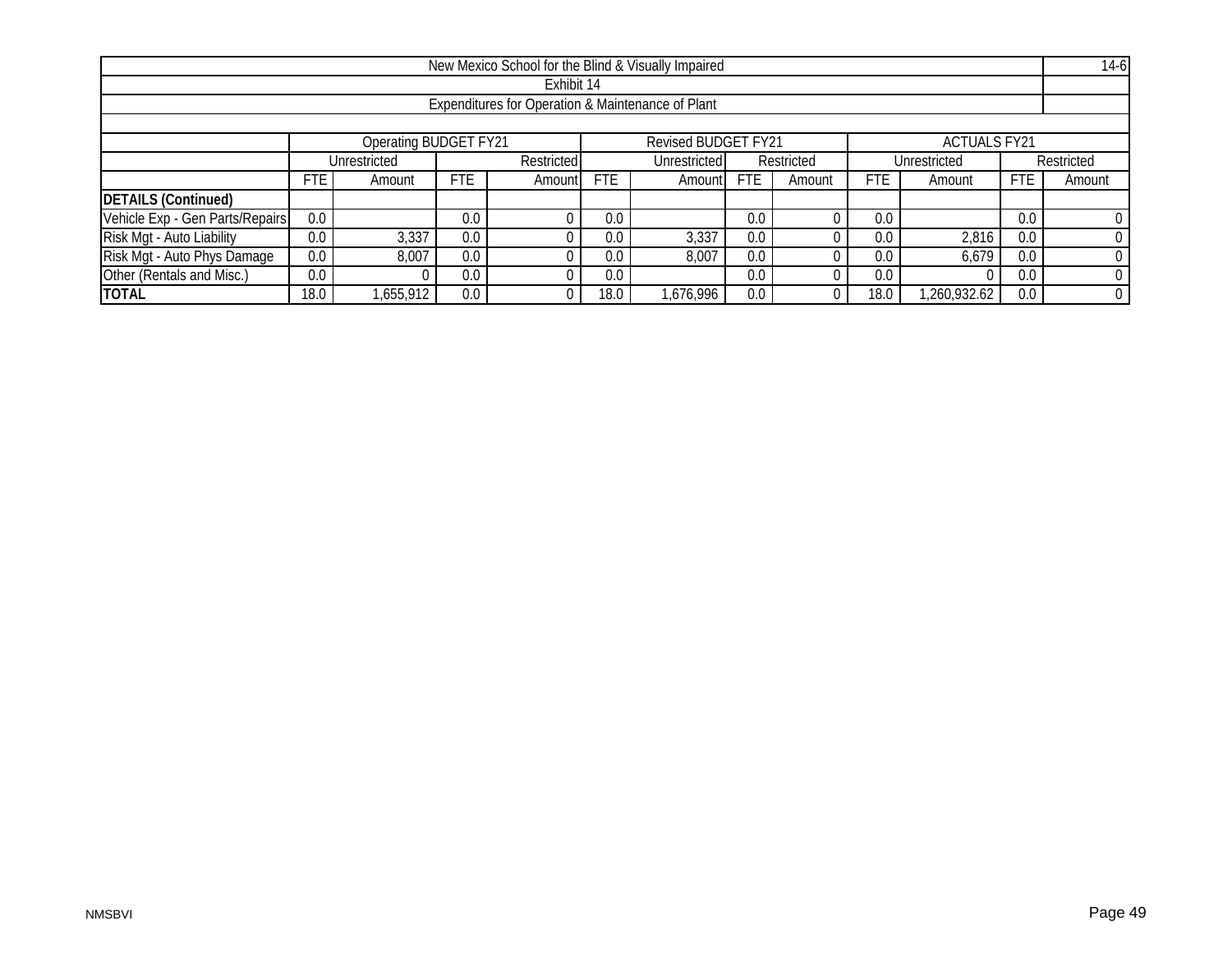| New Mexico School for the Blind & Visually Impaired |                         |                       |                |
|-----------------------------------------------------|-------------------------|-----------------------|----------------|
| Exhibit I                                           | $I-1$                   |                       |                |
| Summary of Plant Funds Capital Outlay               |                         |                       |                |
|                                                     |                         |                       |                |
|                                                     | <b>Operating BUDGET</b> | <b>Revised BUDGET</b> | <b>ACTUALS</b> |
|                                                     | <b>FY21</b>             | <b>FY21</b>           | FY21           |
| Major Projects:                                     |                         |                       |                |
| <b>Total Receipts Restricted to Major Projects</b>  |                         |                       |                |
| PSFA P-14-019 (Gym)                                 | 0                       | 1,310,095             | 1,069,851      |
| Superintendent Residence SB280                      | $\Omega$                | 0                     | 0              |
| PSFA P-14-020 (Sacramento Dormitory)                | 2,125,268               | 2,241,220             | 68,149         |
| PSFA P-14-021 (Recreation Center)                   | 0                       | 0                     | 0              |
| PSFA P-14-025 (HB560)                               | 0                       | $\overline{0}$        | $\Omega$       |
| PSFA P-15-009 (Garrett Dorm)                        | 4,743,316               | 6,055,083             | 1,749,421      |
| PSFA Project #T20-017 School Security               | $\Omega$                | 162,018               | 9,696          |
| Tapia Building                                      | 938,967                 | 938,967               |                |
| Infrastructure Appn SB280                           | 0                       | 0                     | 0              |
| <b>Total Major Project Receipts</b>                 | 7,807,551               | 10,707,382            | 2,897,118      |
|                                                     |                         |                       |                |
| Minor Projects:                                     |                         |                       |                |
| <b>Total Receipts Restricted to Minor Projects</b>  |                         |                       |                |
| Improvement Land & Buildings                        |                         | 0.00                  |                |
| <b>Total Minor Project Receipts</b>                 |                         | 0.00                  |                |
| <b>Total Receipts</b>                               | 7,807,551               | 10,707,382            | 2,897,118      |
|                                                     |                         |                       |                |
| <b>Beginning Balances:</b>                          |                         |                       |                |
|                                                     |                         |                       |                |
| <b>Total Beginning Balances</b>                     | 0                       | 1,001,721             | 1,001,721      |
|                                                     |                         |                       |                |
| <b>Total Available</b>                              | 7,807,551               | 11,709,103            | 3,898,839      |
|                                                     |                         |                       |                |
| Expenditures:                                       |                         |                       |                |
| <b>Major Capital Outlay</b>                         |                         |                       |                |
| Gymnasium                                           |                         | 1,829,579             | 1,346,311      |
| Quimby Natatorium                                   |                         | 634,164               | 634,007        |
| Superintendent Residence                            |                         | 670,559               | 28,314         |
| Sacramento Dormitory                                | 2,125,268               | 2,241,220             | 68,149         |
| <b>Recreation Center</b>                            |                         | 0                     |                |
| Site Improvements                                   |                         | $\Omega$              |                |
| <b>Garrett Dormitory</b>                            | 4,743,316               | 6,055,083             | 165,421        |
| PSFA Project #T20-017 School Security               |                         | 324,035               | 19,392         |
| <b>Tapia Building</b>                               | 938,967                 | 938,967               |                |
| Infrastructure Appn SB280                           |                         | 331,162               | 301,215        |
| <b>Total Major Project Expenditures</b>             | 7,807,551               | 13,024,769            | 2,562,810      |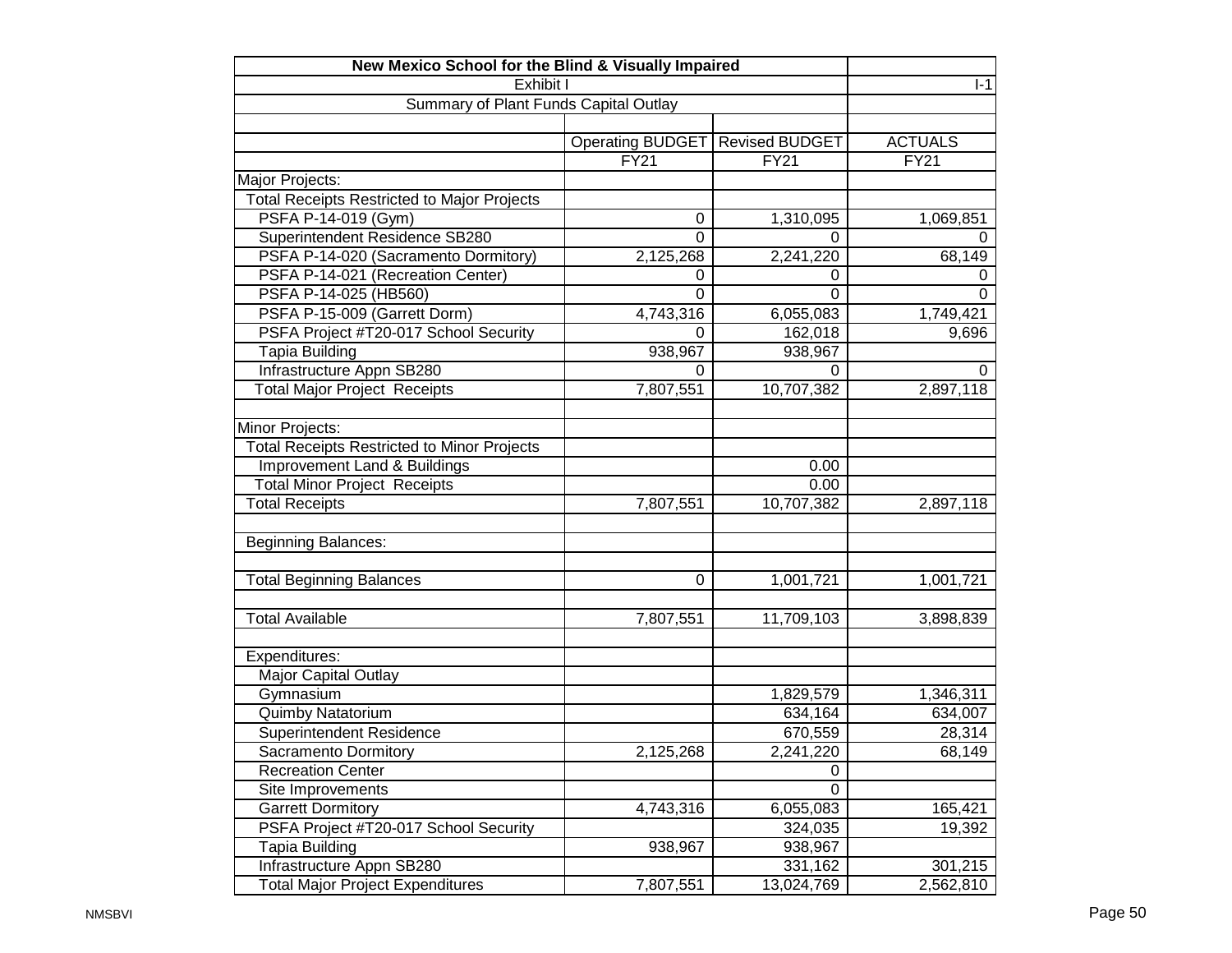| Minor Capital Outlay - Unrestricted                     |           |                |             |
|---------------------------------------------------------|-----------|----------------|-------------|
| <b>Automotive Capital</b>                               | 0         | 117,400        | 117,400     |
| Instruction and General Equipment                       | 0         | 9,761          | 9,761       |
| <b>Instruction and General Furniture &amp; Fixtures</b> |           | 0              |             |
| Improvement Land & Buildings                            | 300,000   | 172,839        | 31,076      |
| <b>Total Minor Project Expenditures</b>                 | 300,000   | 300,000        | 158,238     |
| <b>Total Expenditures</b>                               | 8,107,551 | 13,324,769     | 2,721,047   |
|                                                         |           |                |             |
| Transfers:                                              |           |                |             |
| Transfers (to) from Retirement of Debt                  |           |                |             |
| Transfers (to) from Major                               |           |                |             |
| Transfers (to) from I&G                                 | (300,000) | (1,615,665.83) | (1,078,401) |
| Transfer (to) from Renewal & Replacement                |           |                |             |
| Total Net Transfers (Exh 1)                             | (300,000) | (1,615,666)    | (1,078,401) |
|                                                         |           |                |             |
| <b>Ending Balance</b>                                   | 0         | $\Omega$       | 2,256,192   |
|                                                         |           |                |             |
| <b>Totals</b>                                           |           |                |             |
| Revenues                                                | 7,807,551 | 10,707,382     | 2,897,118   |
| <b>Beginning Balance</b>                                |           | 1,001,721      | 1,001,721   |
| <b>Total Available</b>                                  | 7,807,551 | 11,709,103     | 3,898,839   |
| <b>Expenditures</b>                                     | 8,107,551 | 13,324,769     | 2,721,047   |
| <b>Transfers</b>                                        | (300,000) | (1,615,666)    | (1,078,401) |
| <b>Ending Balance</b>                                   | 0         |                | 2,256,192   |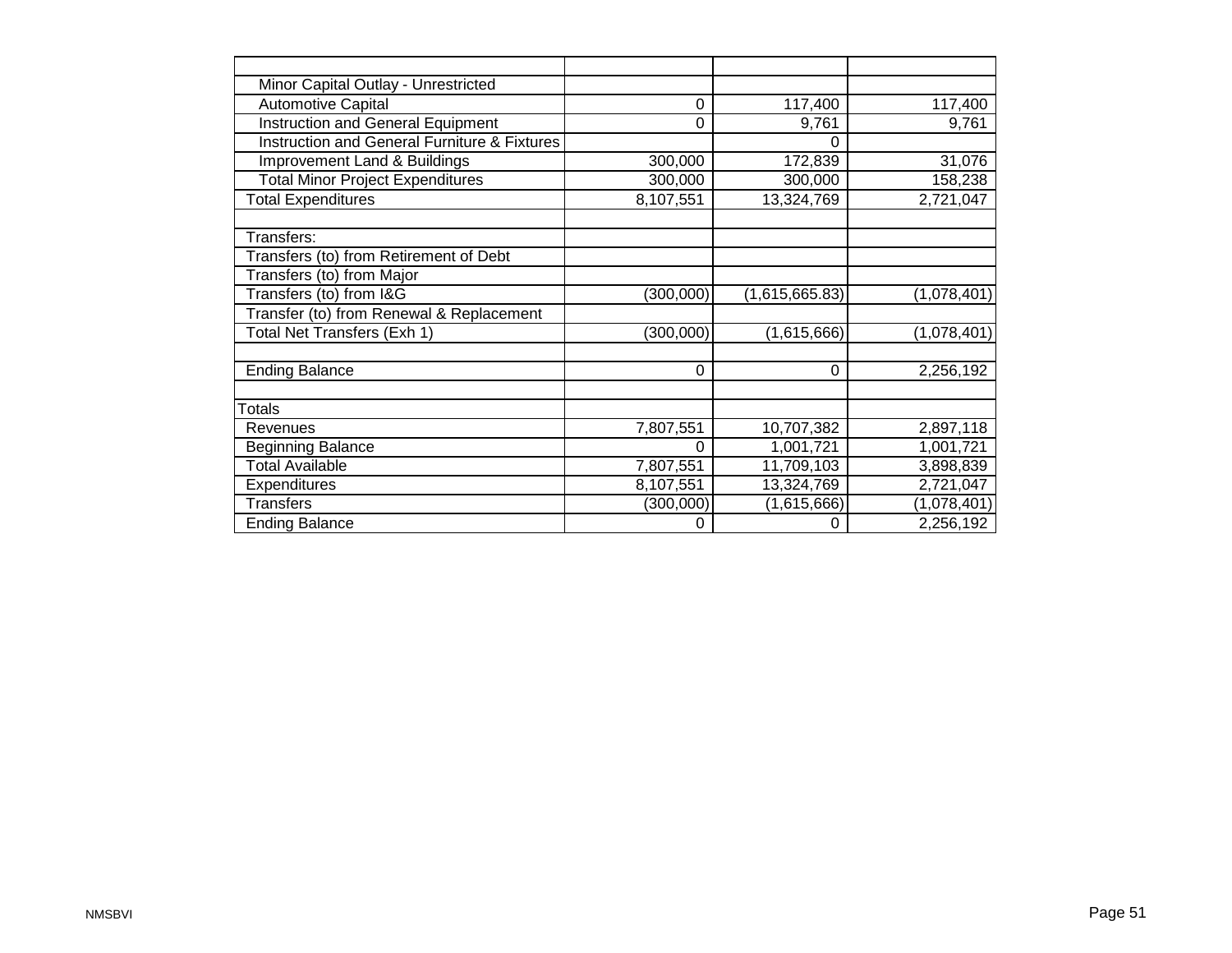| New Mexico School for the Blind & Visually Impaired |                         |                |                         |  |  |  |
|-----------------------------------------------------|-------------------------|----------------|-------------------------|--|--|--|
| Exhibit II                                          |                         |                | $II-1$                  |  |  |  |
| Summary of Plant Funds Capital Outlay               |                         |                |                         |  |  |  |
|                                                     |                         |                |                         |  |  |  |
|                                                     | <b>Operating BUDGET</b> | Revised BUDGET | <b>Operating BUDGET</b> |  |  |  |
|                                                     | $\overline{FY21}$       | FY21           | $\overline{FY22}$       |  |  |  |
| <b>Building Renewal &amp; Replacement</b>           |                         |                |                         |  |  |  |
| Receipts:                                           |                         | 0.00           |                         |  |  |  |
| <b>Building Renewal &amp; Replacement</b>           |                         | 0.00           |                         |  |  |  |
| Supplemental BR&R                                   |                         | 0.00           |                         |  |  |  |
| <b>Total Receipts (EXH 1)</b>                       | $\Omega$                | 0.00           | 0                       |  |  |  |
|                                                     |                         |                |                         |  |  |  |
| <b>Beginning Balance</b>                            |                         |                |                         |  |  |  |
| <b>Building Renewal &amp; Replacement</b>           | 0                       | 347,780        | 347,780                 |  |  |  |
| <b>Supplemental BR&amp;R</b>                        |                         |                |                         |  |  |  |
| Total Beginning Balance (EXH 1)                     | 0                       | 347,780        | 347,780                 |  |  |  |
|                                                     |                         |                |                         |  |  |  |
| Total Available (EXH 1)                             | 0                       | 347,780        | 347,780                 |  |  |  |
|                                                     |                         |                |                         |  |  |  |
| Expenditures:                                       |                         |                |                         |  |  |  |
| <b>Building Renewal &amp; Replacement</b>           | 284,000                 | 631,780        | 25,484                  |  |  |  |
| <b>Supplemental BR&amp;R</b>                        |                         |                |                         |  |  |  |
| Total Expenditures (EXH 1)                          | 284,000                 | 631,780        | 25,484                  |  |  |  |
|                                                     |                         |                |                         |  |  |  |
| Transfers:                                          |                         |                |                         |  |  |  |
| Non-Mandatory                                       |                         |                |                         |  |  |  |
| Transfers (to) from Major                           |                         |                |                         |  |  |  |
| Transfers (to) from I&G                             | $\Omega$                | 0.00           |                         |  |  |  |
|                                                     |                         |                |                         |  |  |  |
| Required                                            |                         |                |                         |  |  |  |
| I&G - Building Renewal & Replacement                | (284,000)               | (284,000)      | (284,000)               |  |  |  |
| I&G - Supplemental BR&R                             |                         |                |                         |  |  |  |
| Total Net Transfers (EXH 1)                         | (284,000)               | (284,000)      | (284,000)               |  |  |  |
|                                                     |                         |                | O                       |  |  |  |
| Ending Balance (EXH 1)                              | 0                       | $\overline{0}$ | 606,296                 |  |  |  |
|                                                     |                         |                |                         |  |  |  |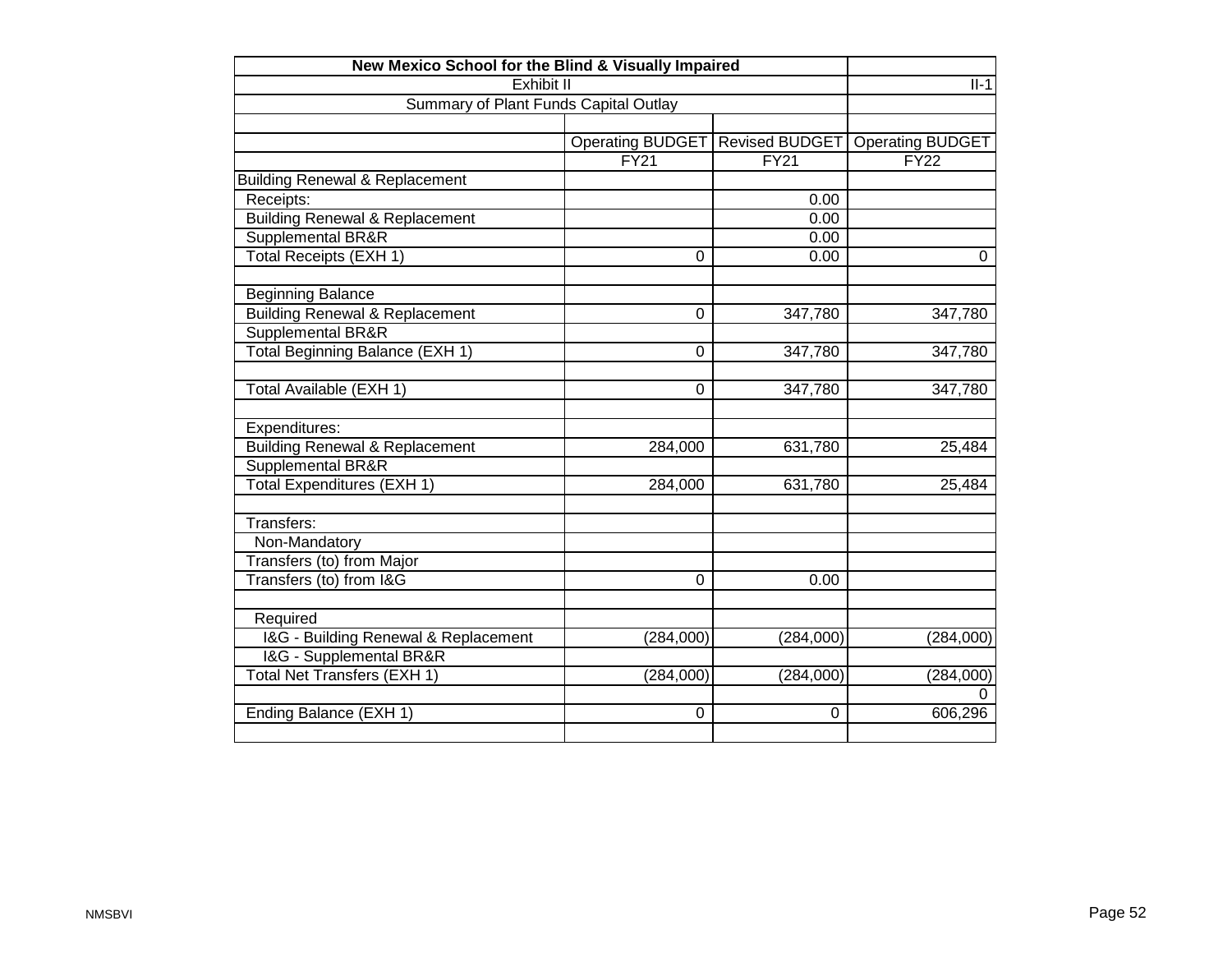| New Mexico School for the Blind & Visually Impaired |                            |                       |                         |  |  |  |  |  |  |
|-----------------------------------------------------|----------------------------|-----------------------|-------------------------|--|--|--|--|--|--|
| Exhibit III                                         |                            |                       | $III-1$                 |  |  |  |  |  |  |
|                                                     | Retirement of Indebtedness |                       |                         |  |  |  |  |  |  |
|                                                     | Operating BUDGET           | <b>Revised BUDGET</b> | <b>Operating BUDGET</b> |  |  |  |  |  |  |
|                                                     | FY21                       | FY21                  | FY22                    |  |  |  |  |  |  |
| Revenues                                            |                            |                       |                         |  |  |  |  |  |  |
| <b>Required Student Fees</b>                        | $\boldsymbol{0}$           | 0.00                  | $\boldsymbol{0}$        |  |  |  |  |  |  |
| Interest                                            | $\overline{0}$             | 0.00                  | $\overline{0}$          |  |  |  |  |  |  |
| Other                                               | $\mathbf{0}$               | 0.00                  | $\overline{0}$          |  |  |  |  |  |  |
| <b>Total Revenue</b>                                | $\overline{0}$             | 0.00                  | $\overline{0}$          |  |  |  |  |  |  |
|                                                     |                            |                       |                         |  |  |  |  |  |  |
|                                                     |                            |                       |                         |  |  |  |  |  |  |
| <b>Beginning Balance</b>                            | $\overline{0}$             | 0.00                  | $\overline{0}$          |  |  |  |  |  |  |
| Reserves for Principal & Interest                   | $\overline{0}$             | 0.00                  | $\overline{0}$          |  |  |  |  |  |  |
| <b>Total Beginning Balance</b>                      | $\boldsymbol{0}$           | 0.00                  | $\overline{0}$          |  |  |  |  |  |  |
| <b>Total Available</b>                              | $\overline{0}$             | 0.00                  | $\overline{0}$          |  |  |  |  |  |  |
| Expenditures                                        |                            |                       |                         |  |  |  |  |  |  |
| Retirement of Principal                             | $\boldsymbol{0}$           | 0.00                  | $\boldsymbol{0}$        |  |  |  |  |  |  |
| Payment of Interest                                 | $\overline{0}$             | 0.00                  | $\overline{0}$          |  |  |  |  |  |  |
| Service/Cost                                        | $\boldsymbol{0}$           | 0.00                  | $\boldsymbol{0}$        |  |  |  |  |  |  |
| Lease/Purchase                                      |                            |                       |                         |  |  |  |  |  |  |
| Other                                               | $\mathbf{0}$               | 0.00                  | $\overline{0}$          |  |  |  |  |  |  |
| <b>Total Expenditures</b>                           | $\boldsymbol{0}$           | 0.00                  | $\overline{0}$          |  |  |  |  |  |  |
|                                                     |                            |                       |                         |  |  |  |  |  |  |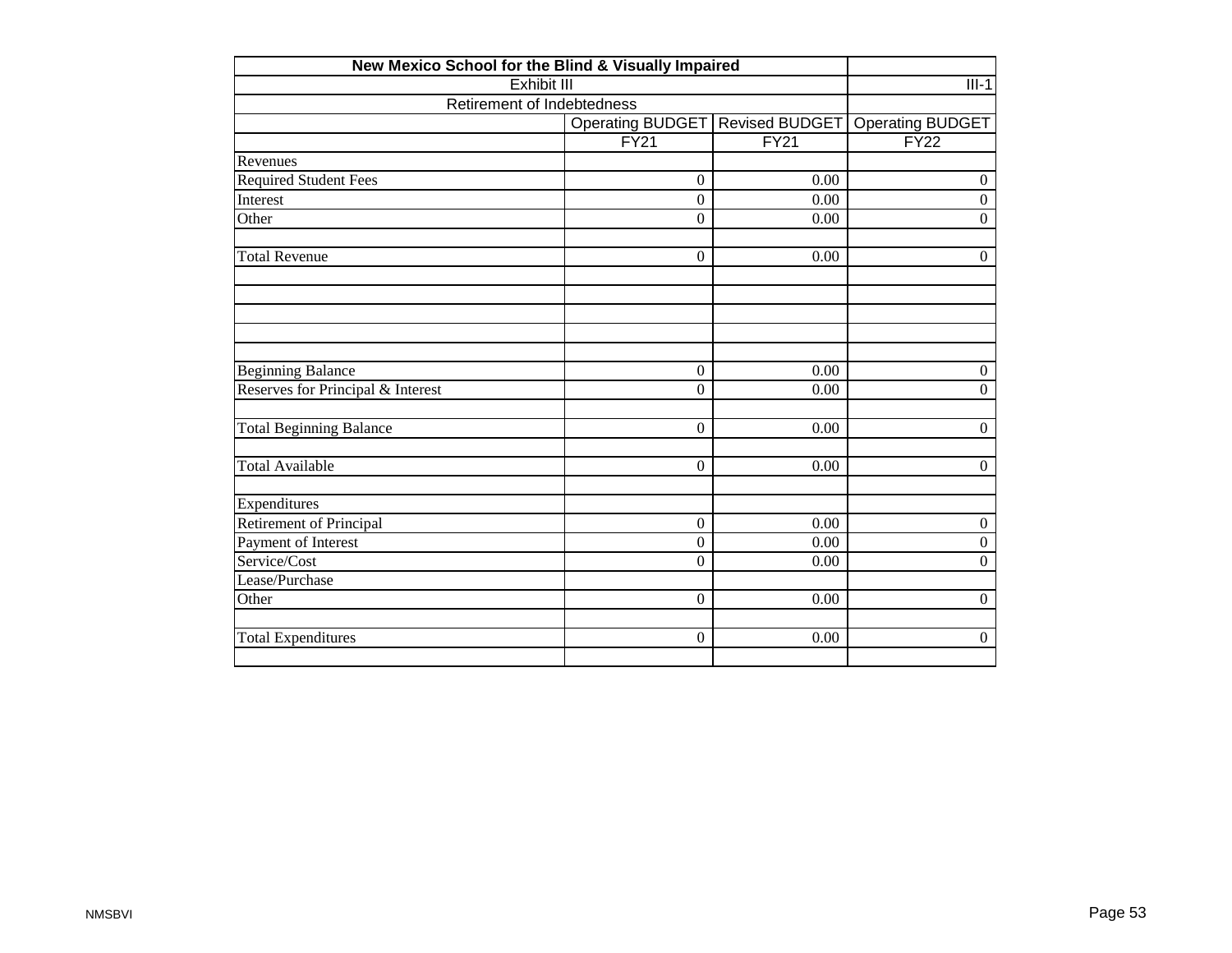| <b>Transfers</b>                      |                |      |                  |
|---------------------------------------|----------------|------|------------------|
| Instruction & General                 | $\theta$       | 0.00 | 0                |
| Student Social & Cultural Development | $\Omega$       | 0.00 | 0                |
| Research                              | $\Omega$       | 0.00 | $\overline{0}$   |
| <b>Public Service</b>                 | $\overline{0}$ | 0.00 | $\theta$         |
| <b>Internal Service</b>               | $\Omega$       | 0.00 | 0                |
| Student Aid                           | $\Omega$       | 0.00 | $\theta$         |
| Auxiliaries                           | $\mathbf{0}$   | 0.00 | $\boldsymbol{0}$ |
| Athletics                             | $\Omega$       | 0.00 | $\theta$         |
| <b>Independent Operations</b>         | $\Omega$       | 0.00 | $\theta$         |
| Capital Outlay                        | $\theta$       | 0.00 | $\theta$         |
| Renewal and Replacement               | $\Omega$       | 0.00 | $\boldsymbol{0}$ |
|                                       |                |      |                  |
| <b>Total Net Transfer</b>             | $\Omega$       | 0.00 | 0                |
|                                       |                |      |                  |
| <b>Ending Balance</b>                 | $\mathbf{0}$   | 0.00 | $\overline{0}$   |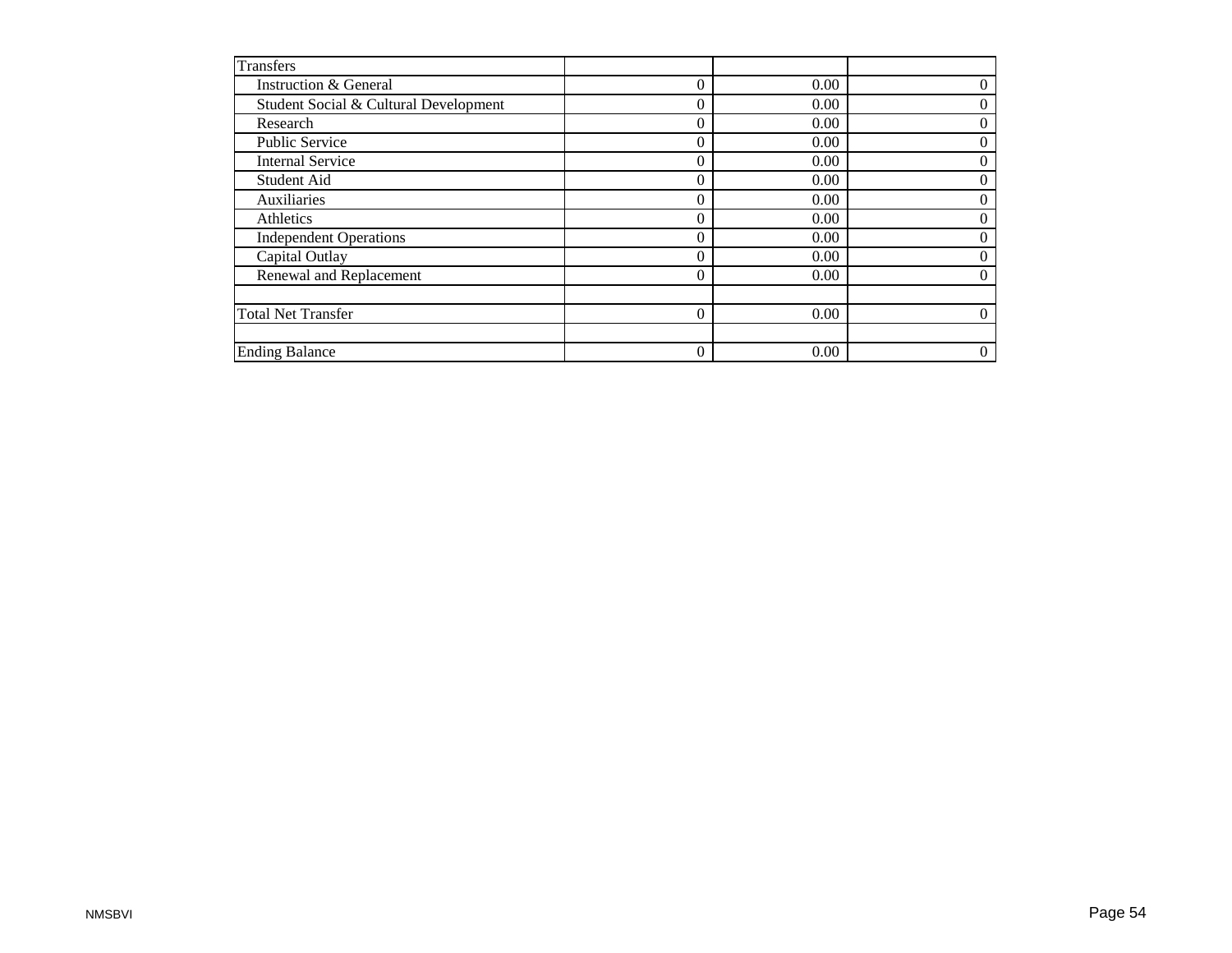| New Mexico School for the Blind & Visually Impaired |                              |            |              |                            |              |                     |  |  |  |  |  |  |
|-----------------------------------------------------|------------------------------|------------|--------------|----------------------------|--------------|---------------------|--|--|--|--|--|--|
| Exhibit a                                           |                              |            |              |                            |              |                     |  |  |  |  |  |  |
| Summary of Current Funds Revenue by Souce           |                              |            |              |                            |              |                     |  |  |  |  |  |  |
|                                                     |                              |            |              |                            |              |                     |  |  |  |  |  |  |
|                                                     | <b>Operating BUDGET FY21</b> |            |              | <b>Revised BUDGET FY21</b> |              | <b>ACTUALS FY21</b> |  |  |  |  |  |  |
|                                                     | Unrestricted                 | Restricted | Unrestricted | Restricted                 | Unrestricted | Restricted          |  |  |  |  |  |  |
| <b>REVENUES</b>                                     |                              |            |              |                            |              |                     |  |  |  |  |  |  |
| <b>Tuition and Miscellaneous Fees</b>               |                              |            |              |                            |              |                     |  |  |  |  |  |  |
| <b>Federal Govt Appropriations</b>                  |                              |            |              |                            |              |                     |  |  |  |  |  |  |
| <b>State Govt Appropriations</b>                    | 1,324,100                    | 150,000    | 1,324,100    | 649,147                    | 1,324,100    | 150,000             |  |  |  |  |  |  |
| <b>Federal Govt Grants &amp; Contracts</b>          |                              | 239,666    |              | 237,967                    |              | 235,330             |  |  |  |  |  |  |
| <b>State Govt Grants &amp; Contracts</b>            |                              | ,394,041   |              | ,560,904                   |              | ,383,046            |  |  |  |  |  |  |
| Private Gisfts, Grants, & Contracts (Do             | 3,000                        | 54,050     | 3,000        | 130,783                    | 1,644        | 99,354              |  |  |  |  |  |  |
| Endowments, Land, Permanent Fund                    | 14,750,000                   |            | 14,300,000   |                            | 14,401,114   |                     |  |  |  |  |  |  |
| <b>Other Sources</b>                                | 181,600                      |            | 91,400       |                            | 68,252       | 0                   |  |  |  |  |  |  |
| <b>TOTAL REVENUES</b>                               | 16,258,700                   | ,837,756   | 15,718,500   | 2,578,800                  | 15,795,111   | 867,730             |  |  |  |  |  |  |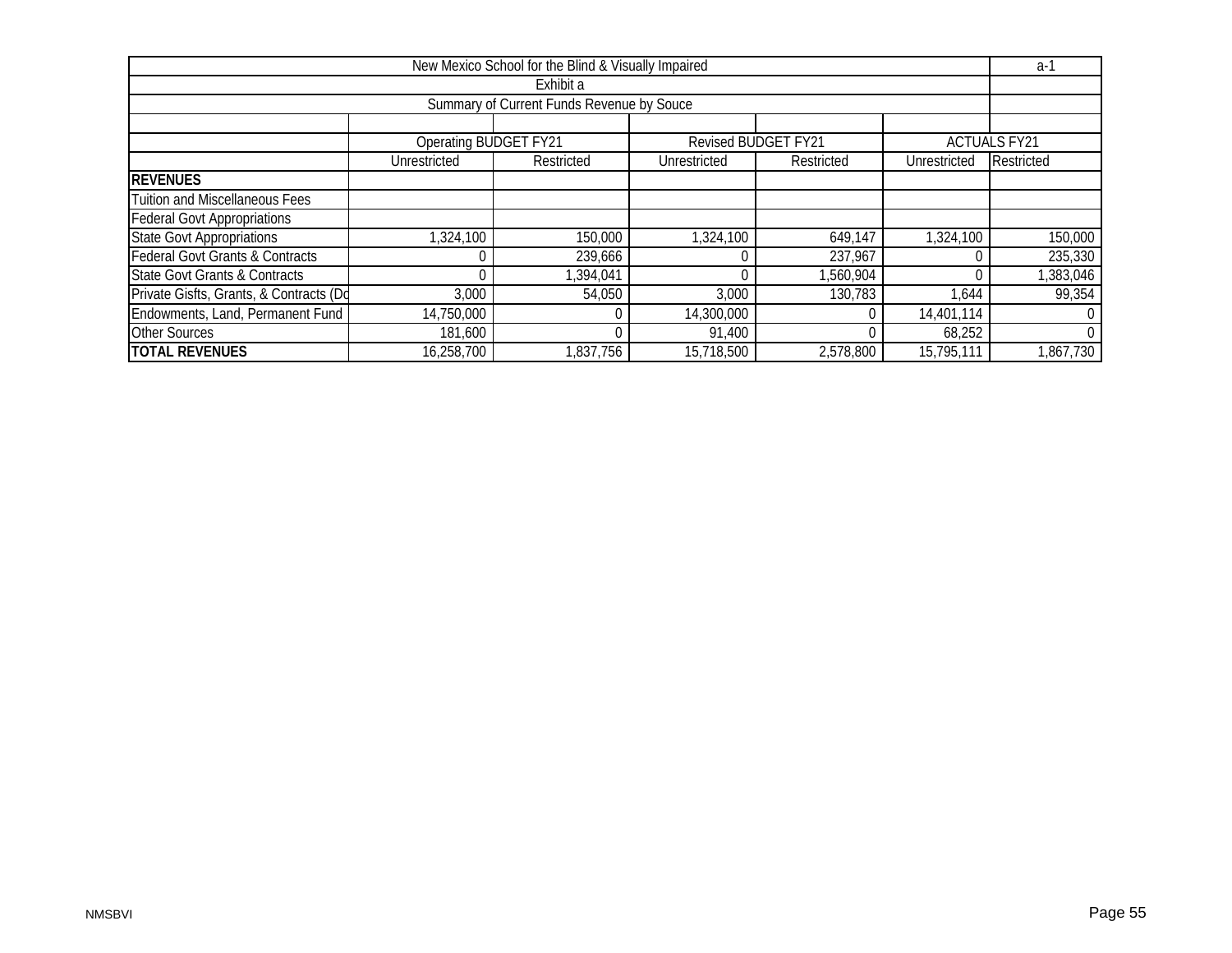| New Mexico School for the Blind & Visually Impaired |                                          |                       |                  |                |                  |                            |                  |                |                  |                     | $b-1$            |                |  |  |
|-----------------------------------------------------|------------------------------------------|-----------------------|------------------|----------------|------------------|----------------------------|------------------|----------------|------------------|---------------------|------------------|----------------|--|--|
|                                                     |                                          |                       |                  | Exhibit b      |                  |                            |                  |                |                  |                     |                  |                |  |  |
|                                                     | Summary of Salaries in All Current Funds |                       |                  |                |                  |                            |                  |                |                  |                     |                  |                |  |  |
|                                                     |                                          |                       |                  |                |                  |                            |                  |                |                  |                     |                  |                |  |  |
|                                                     |                                          | Operating BUDGET FY21 |                  |                |                  | <b>Revised BUDGET FY21</b> |                  |                |                  | <b>ACTUALS FY21</b> |                  |                |  |  |
|                                                     |                                          | Unrestricted          |                  | Restricted     |                  | Unrestricted               |                  | Restricted     |                  | Unrestricted        |                  | Restricted     |  |  |
|                                                     | <b>FTE</b>                               | Amount                | <b>FTE</b>       | Amount         | <b>FTE</b>       | Amount                     | <b>FTE</b>       | Amount         | <b>FTE</b>       | Amount              | <b>FTE</b>       | Amount         |  |  |
| PROFESSIONAL SALARIES                               |                                          |                       |                  |                |                  |                            |                  |                |                  |                     |                  |                |  |  |
|                                                     |                                          |                       |                  |                |                  |                            |                  |                |                  |                     |                  |                |  |  |
| Instruction                                         | 42.3                                     | 2,949,263             | 1.0              | 79,377         | 42.3             | 3,281,973                  | 1.0              | 63,784         | 42.3             | 2,370,254           | 1.0              | 55,856         |  |  |
| Academic Support                                    | 31.3                                     | 2,437,915             | 6.0              | 396,327        | 31.3             | 2,728,850                  | 6.0              | 607,216        | 31.3             | 1,943,810           | 6.0              | 517,072        |  |  |
| <b>Student Services</b>                             | 3.8                                      | 428,533               | 7.0              | 609,434        | 3.8              | 642,469                    | 7.0              | 640,092        | 3.8              | 193,465             | 7.0              | 496,987        |  |  |
| <b>Institutional Support</b>                        | 7.3                                      | 652,153               | 0.0              | $\Omega$       | 7.3              | 766,385                    | 0.0              | $\Omega$       | 7.3              | 617,793             | 0.0              | $\mathbf{0}$   |  |  |
| Operation & Maint of Plant                          | 1.0                                      | 77,364                | $\overline{0.0}$ | $\Omega$       | 1.0              | 224,005                    | $\overline{0.0}$ | $\Omega$       | 1.0              | 75,861              | $\overline{0.0}$ | $\Omega$       |  |  |
| <b>TOTAL</b>                                        | 85.5                                     | 6,545,227             | 14.0             | 1,085,138      | 85.5             | 7,643,682                  | 14.0             | 1,311,092      | 85.5             | 5,201,183           | 14.0             | 1,069,915      |  |  |
|                                                     |                                          |                       |                  |                |                  |                            |                  |                |                  |                     |                  |                |  |  |
| <b>ASSISTANT/SUPERVISOR SALARIES</b>                |                                          |                       |                  |                |                  |                            |                  |                |                  |                     |                  |                |  |  |
|                                                     |                                          |                       |                  |                |                  |                            |                  |                |                  |                     |                  |                |  |  |
| Instruction                                         | 2.0                                      | 112,960               | 0.0              | $\overline{0}$ | 2.0              | 79,835                     | 0.0              | $\mathbf{0}$   | 2.0              | 56,221              | 0.0              | $\mathbf 0$    |  |  |
| Academic Support                                    | $\overline{0.0}$                         | $\Omega$              | $\overline{0.0}$ | $\overline{0}$ | $\overline{0.0}$ | $\Omega$                   | $\overline{0.0}$ | $\overline{0}$ | 0.0              | $\mathbf 0$         | $\overline{0.0}$ | $\overline{0}$ |  |  |
| <b>Student Services</b>                             | 0.0                                      | $\Omega$              | $\overline{0.0}$ | $\overline{0}$ | 0.0              | $\Omega$                   | $\overline{0.0}$ | $\overline{0}$ | $\overline{0.0}$ | $\Omega$            | $\overline{0.0}$ | $\mathbf 0$    |  |  |
| <b>Institutional Support</b>                        | 1.0                                      | 64,540                | 0.0              | $\mathbf 0$    | 1.0              | 63,286                     | 0.0              | $\mathbf 0$    | 1.0              | 63,286              | 0.0              | $\mathbf 0$    |  |  |
| Operation & Maint of Plant                          | 0.0                                      | $\Omega$              | 0.0              | $\Omega$       | 0.0              | $\Omega$                   | 0.0              | $\Omega$       | $\overline{0.0}$ | $\theta$            | 0.0              | $\overline{0}$ |  |  |
| <b>TOTAL</b>                                        | $\overline{3.0}$                         | 177,499               | $\overline{0.0}$ | $\Omega$       | $\overline{3.0}$ | 143,121                    | $\overline{0.0}$ | $\Omega$       | $\overline{3.0}$ | 119,507             | 0.0              | $\overline{0}$ |  |  |
|                                                     |                                          |                       |                  |                |                  |                            |                  |                |                  |                     |                  |                |  |  |
| <b>SECRETARIAL &amp; CLERICAL SALARIES</b>          |                                          |                       |                  |                |                  |                            |                  |                |                  |                     |                  |                |  |  |
|                                                     |                                          |                       |                  |                |                  |                            |                  |                |                  |                     |                  |                |  |  |
| Instruction                                         | 1.5                                      | 50,501                | 0.0              | $\Omega$       | 1.5              | 57,340                     | 0.0              | $\Omega$       | 1.5              | 50,310              | 0.0              | $\overline{0}$ |  |  |
| <b>Academic Support</b>                             | $\overline{1.0}$                         | 42,078                | $\overline{1.0}$ | 55,311         | 1.0              | 41,229                     | $\overline{1.0}$ | 55,311         | $\overline{1.0}$ | 39,898              | $\overline{1.0}$ | 53,433         |  |  |
| <b>Student Services</b>                             | $\overline{0.0}$                         | $\Omega$              | $\overline{0.0}$ | $\mathbf 0$    | $\overline{0.0}$ | $\Omega$                   | 0.0              | $\theta$       | $\overline{0.0}$ | $\mathbf 0$         | $\overline{0.0}$ | $\mathbf 0$    |  |  |
| <b>Institutional Support</b>                        | 2.0                                      | 85,250                | 0.0              | $\Omega$       | 2.0              | 72,094                     | 0.0              | $\Omega$       | 2.0              | 70,167              | 0.0              | $\mathbf 0$    |  |  |
| Operation & Maint of Plant                          | 0.0                                      | $\Omega$              | 0.0              | $\Omega$       | 0.0              | $\Omega$                   | 0.0              | $\Omega$       | 0.0              | $\Omega$            | 0.0              | $\mathbf{0}$   |  |  |
| <b>TOTAL</b>                                        | 4.5                                      | 177,829               | 1.0              | 55,311         | 4.5              | 170,664                    | 1.0              | 55,311         | 4.5              | 160,376             | 1.0              | 53,433         |  |  |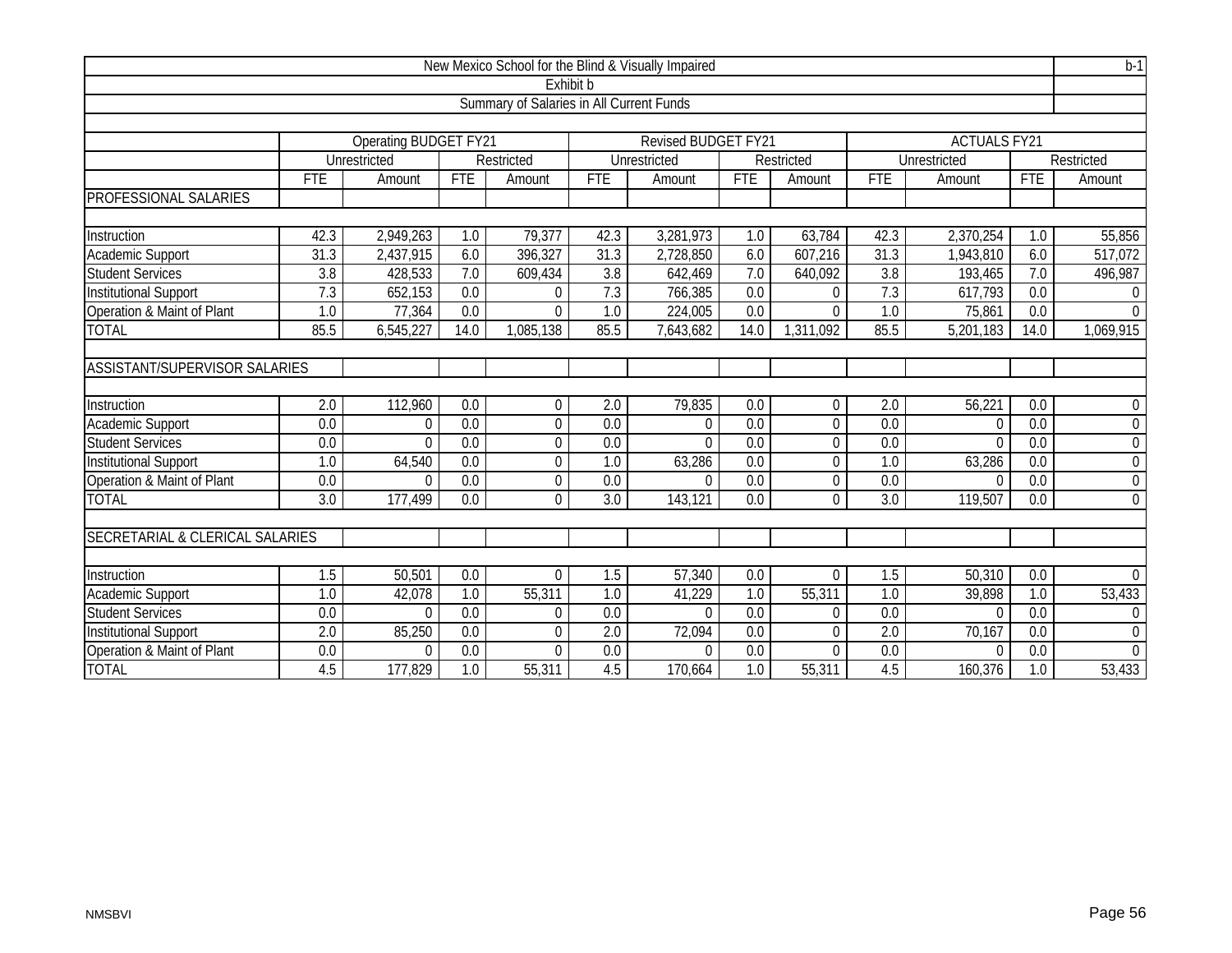| New Mexico School for the Blind & Visually Impaired |                                          |                              |                  |                |                   |                            |                  |                |                  |                     | $b-2$            |                  |  |
|-----------------------------------------------------|------------------------------------------|------------------------------|------------------|----------------|-------------------|----------------------------|------------------|----------------|------------------|---------------------|------------------|------------------|--|
| Exhibit b                                           |                                          |                              |                  |                |                   |                            |                  |                |                  |                     |                  |                  |  |
|                                                     | Summary of Salaries in All Current Funds |                              |                  |                |                   |                            |                  |                |                  |                     |                  |                  |  |
|                                                     |                                          |                              |                  |                |                   |                            |                  |                |                  |                     |                  |                  |  |
|                                                     |                                          | <b>Operating BUDGET FY21</b> |                  |                |                   | <b>Revised BUDGET FY21</b> |                  |                |                  | <b>ACTUALS FY21</b> |                  |                  |  |
|                                                     |                                          | Unrestricted                 |                  | Restricted     |                   | Unrestricted               |                  | Restricted     |                  | Unrestricted        |                  | Restricted       |  |
|                                                     | FTE                                      | Amount                       | <b>FTE</b>       | Amount         | <b>FTE</b>        | Amount                     | <b>FTE</b>       | Amount         | <b>FTE</b>       | Amount              | <b>FTE</b>       | Amount           |  |
| <b>TECHNICIAN SALARIES</b>                          |                                          |                              |                  |                |                   |                            |                  |                |                  |                     |                  |                  |  |
|                                                     |                                          |                              |                  |                |                   |                            |                  |                |                  |                     |                  |                  |  |
| Instruction                                         | $\overline{37.0}$                        | 1,142,678                    | 0.0              | $\Omega$       | $\overline{37.0}$ | 1,028,970                  | 0.0              | $\Omega$       | 37.0             | 970,757             | 0.0              | $\Omega$         |  |
| <b>Academic Support</b>                             | 8.0                                      | 351,213                      | $\overline{0.0}$ | 56,413         | $\overline{8.0}$  | 342,723                    | $\overline{0.0}$ | 10,000         | 8.0              | 330,344             | 0.0              | 1,227            |  |
| <b>Student Services</b>                             | 22.0                                     | 683,602                      | 0.0              | 0              | 22.0              | 595,577                    | 0.0              | $\Omega$       | 22.0             | 536,062             | 0.0              | $\overline{0}$   |  |
| <b>Institutional Support</b>                        | 14.0                                     | 676,463                      | $\overline{0.0}$ | $\overline{0}$ | 13.0              | 621,114                    | $\overline{0.0}$ | $\overline{0}$ | 13.0             | 587,982             | 0.0              | $\mathbf 0$      |  |
| Operation & Maint of Plant                          | 17.0                                     | 624,275                      | $\overline{0.0}$ | $\overline{0}$ | 17.0              | 594,728                    | $\overline{0.0}$ | $\overline{0}$ | 17.0             | 577,187             | 0.0              | $\overline{0}$   |  |
| <b>TOTAL</b>                                        | 98.0                                     | 3,478,233                    | 0.0              | 56,413         | 97.0              | 3,183,112                  | 0.0              | 10,000         | 97.0             | 3,002,333           | 0.0              | 1,227            |  |
|                                                     |                                          |                              |                  |                |                   |                            |                  |                |                  |                     |                  |                  |  |
| <b>OTHER SALARIES</b>                               |                                          |                              |                  |                |                   |                            |                  |                |                  |                     |                  |                  |  |
|                                                     |                                          |                              |                  |                |                   |                            |                  |                |                  |                     |                  |                  |  |
| Instruction                                         | 1.5                                      | 119,108                      | 0.0              | $\overline{0}$ | 1.5               | 64,904                     | 0.0              | $\mathbf 0$    | 1.5              | 38,394              | 0.0              | $\boldsymbol{0}$ |  |
| Academic Support                                    | 1.0                                      | 25,542                       | $\overline{0.0}$ | 7,687          | $\overline{1.0}$  | 12,232                     | $\overline{0.0}$ | $\Omega$       | $\overline{1.0}$ | $\Omega$            | $\overline{0.0}$ | $\overline{0}$   |  |
| <b>Student Services</b>                             | 10.5                                     | 318,982                      | 0.0              | 37,279         | 10.5              | 206,969                    | 0.0              | 37,279         | 10.5             | 105,123             | $\overline{0.0}$ | 548              |  |
| <b>Institutional Support</b>                        | 0.5                                      | 31,801                       | 0.0              | $\Omega$       | 1.5               | $53,71\overline{1}$        | 0.0              | $\Omega$       | 1.5              | 54,738              | 0.0              | $\overline{0}$   |  |
| Operation & Maint of Plant                          | $\overline{0.0}$                         | $\Omega$                     | $\overline{0.0}$ | $\Omega$       | $\overline{0.0}$  | $\Omega$                   | $\overline{0.0}$ | $\Omega$       | $\overline{0.0}$ | $\Omega$            | $\overline{0.0}$ | $\overline{0}$   |  |
| <b>TOTAL</b>                                        | 13.5                                     | 495,433                      | $\overline{0.0}$ | 44,966         | 14.5              | 337,816                    | 0.0              | 37,279         | 14.5             | 198,256             | $\overline{0.0}$ | 548              |  |
|                                                     |                                          |                              |                  |                |                   |                            |                  |                |                  |                     |                  |                  |  |
| <b>GRAND TOTAL SALARIES</b>                         |                                          |                              |                  |                |                   |                            |                  |                |                  |                     |                  |                  |  |
|                                                     |                                          |                              |                  |                |                   |                            |                  |                |                  |                     |                  |                  |  |
| <b>Professional Salaries</b>                        | 85.5                                     | 6,545,227                    | 14.0             | 1,085,138      | 85.5              | 7,643,682                  | 14.0             | 1,311,092      | 85.5             | 5,201,183           | 14.0             | 1,069,915        |  |
| <b>Asst/Supervisor Salaries</b>                     | 3.0                                      | 177,499                      | 0.0              | $\Omega$       | $\overline{3.0}$  | 143,121                    | 0.0              | $\Omega$       | $\overline{3.0}$ | 119,507             | 0.0              | $\Omega$         |  |
| Secretarial & Cler Salaries                         | 4.5                                      | 177,829                      | 1.0              | 55,311         | 4.5               | 170,664                    | 1.0              | 55,311         | 4.5              | 160,376             | $\overline{1.0}$ | 53,433           |  |
| <b>Technician Salaries</b>                          | 98.0                                     | 3,478,233                    | 0.0              | 56,413         | 97.0              | 3,183,112                  | 0.0              | 10,000         | 97.0             | 3,002,333           | $\overline{0.0}$ | 1,227            |  |
| <b>Other Salaries</b>                               | 13.5                                     | 495,433                      | $\overline{0.0}$ | 44,966         | 14.5              | 337,816                    | $\overline{0.0}$ | 37,279         | 14.5             | 198,256             | 0.0              | 548              |  |
|                                                     |                                          |                              |                  |                |                   |                            |                  |                |                  |                     |                  |                  |  |
| <b>GRAND TOTAL</b>                                  | 204.50                                   | 10,874,221                   | 15.0             | 1,241,828      | 204.50            | 11,478,395                 | 15.0             | 1,413,682      | 204.50           | 8,681,654           | 15.0             | 1,125,122        |  |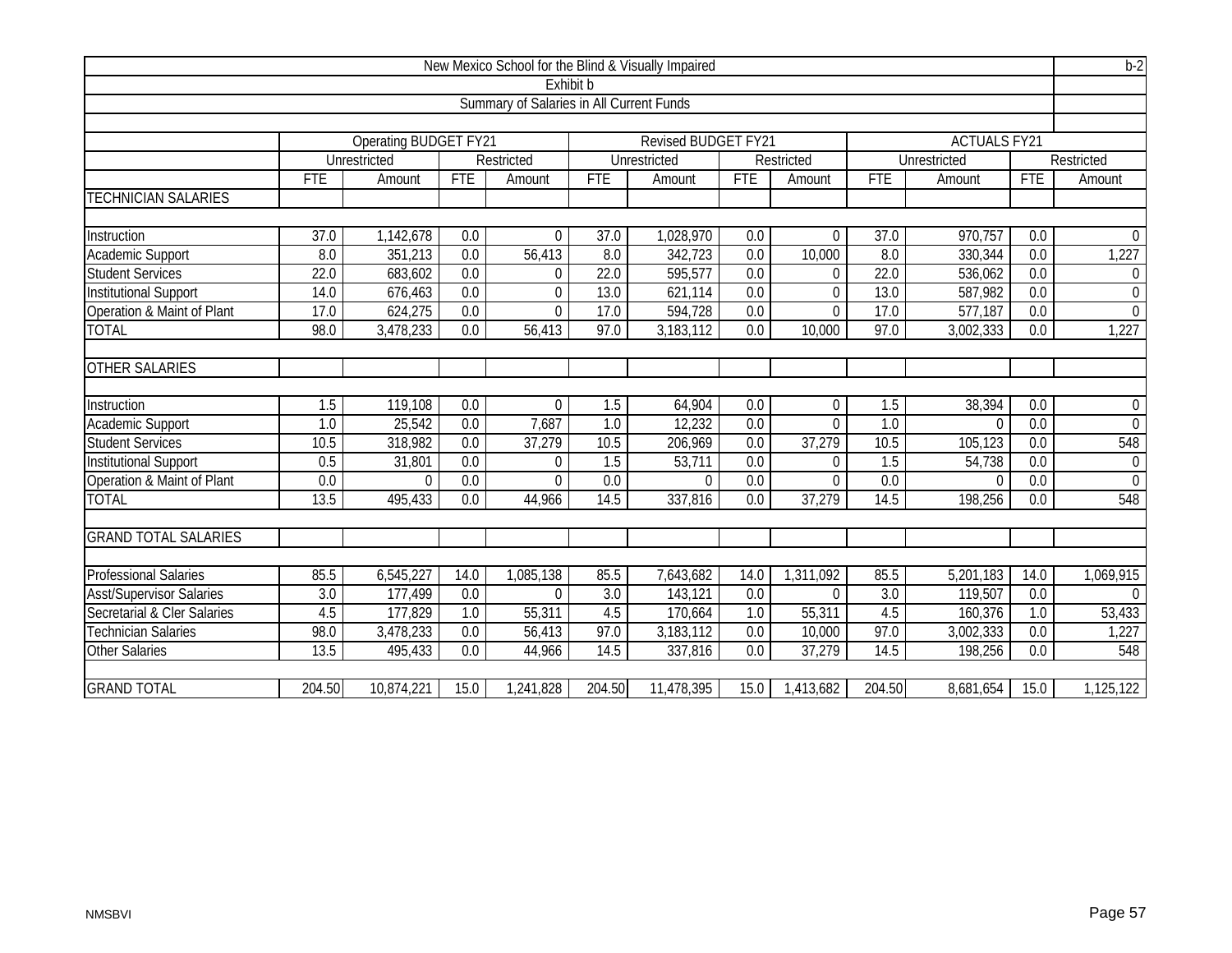| New Mexico School for the Blind & Visually Impaired       |                       |                     |  |  |  |  |  |
|-----------------------------------------------------------|-----------------------|---------------------|--|--|--|--|--|
| Exhibit C                                                 |                       |                     |  |  |  |  |  |
| <b>Operating Salary Increases</b>                         |                       |                     |  |  |  |  |  |
|                                                           |                       |                     |  |  |  |  |  |
|                                                           | Operating BUDGET FY21 | <b>ACTUALS FY21</b> |  |  |  |  |  |
| <b>Approved Percentage</b><br><b>Operating Percentage</b> |                       |                     |  |  |  |  |  |
|                                                           | Salary Increase       | Salary Increase     |  |  |  |  |  |
| <b>Returning Faculty</b>                                  | 4%avg                 | 1.5%                |  |  |  |  |  |
| <b>Adjunct Faculty</b>                                    | 4%avg                 | 1,5%                |  |  |  |  |  |
| Returning Professional Staff (FLSA exempt)                | 4%avq                 | 1,5%                |  |  |  |  |  |
| <b>GA/TA</b>                                              | 4%avq                 | 1,5%                |  |  |  |  |  |